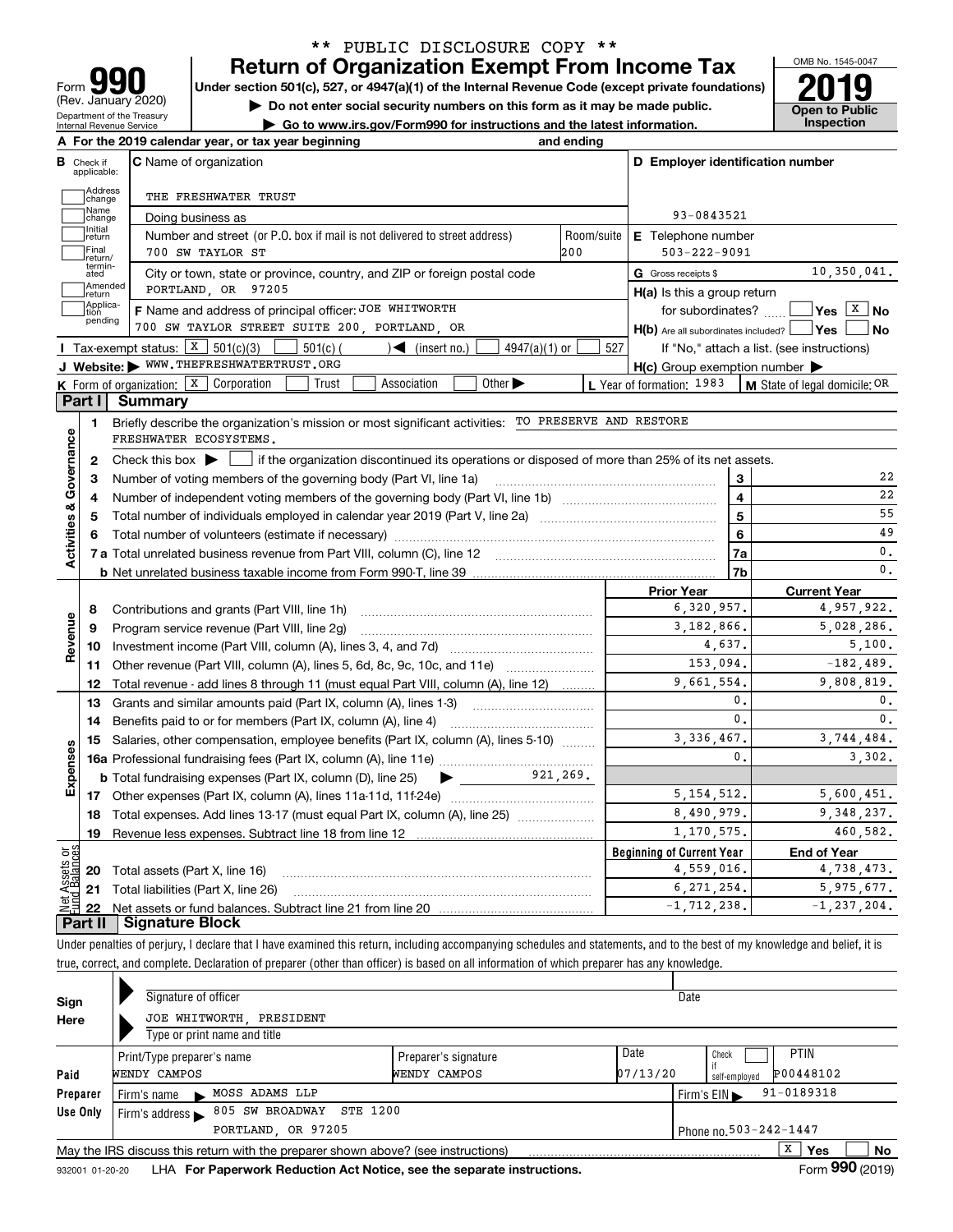|     | <b>Statement of Program Service Accomplishments</b><br>Part III I                                                                                                             |                                     |
|-----|-------------------------------------------------------------------------------------------------------------------------------------------------------------------------------|-------------------------------------|
|     | Check if Schedule O contains a response or note to any line in this Part III [1] [1] [1] [1] [1] Check if Schedule O contains a response or note to any line in this Part III | X                                   |
| 1   | Briefly describe the organization's mission:                                                                                                                                  |                                     |
|     | TO PRESERVE AND RESTORE FRESHWATER ECOSYSTEMS.                                                                                                                                |                                     |
|     |                                                                                                                                                                               |                                     |
|     |                                                                                                                                                                               |                                     |
| 2   | Did the organization undertake any significant program services during the year which were not listed on the                                                                  |                                     |
|     |                                                                                                                                                                               | $\sqrt{Y}$ es $\boxed{X}$ No        |
|     | If "Yes." describe these new services on Schedule O.                                                                                                                          |                                     |
| 3   | Did the organization cease conducting, or make significant changes in how it conducts, any program services?                                                                  | $\overline{Y}$ es $\overline{X}$ No |
|     | If "Yes," describe these changes on Schedule O.                                                                                                                               |                                     |
| 4   | Describe the organization's program service accomplishments for each of its three largest program services, as measured by expenses.                                          |                                     |
|     | Section 501(c)(3) and 501(c)(4) organizations are required to report the amount of grants and allocations to others, the total expenses, and                                  |                                     |
|     | revenue, if any, for each program service reported.                                                                                                                           |                                     |
| 4a  | 3, 459, 853. including grants of \$<br>$0.$ ) (Revenue \$<br>(Code: ) (Expenses \$                                                                                            | 5,028,286.                          |
|     | WATER QUALITY TRADING & WATERSHED ANALYTICS - THE FRESHWATER TRUST USES                                                                                                       |                                     |
|     | DATA TO IDENTIFY AND ILLUSTRATE THE SPECIFIC ACTION OR ACTIONS                                                                                                                |                                     |
|     | NECESSARY TO CHANGE THE TRAJECTORY OF A WATERSHED'S CURRENT CONDITION;                                                                                                        |                                     |
|     | USES THAT INSIGHT TO DRIVE THE POLICY CHANGES, FUNDERS, AND SOCIAL                                                                                                            |                                     |
|     | BUY-IN NECESSARY TO UNDERSTAND AND IMPLEMENT THAT OPTIMAL PATHWAY; AND                                                                                                        |                                     |
|     | THEN DEVELOPS THE OPERATIONAL/SUPPLY CHAIN CAPACITY AND INNOVATIVE                                                                                                            |                                     |
|     | CONSERVATION FINANCING APPROACHES NECESSARY TO DEPLOY THOSE SOLUTIONS.                                                                                                        |                                     |
|     | WATER QUALITY TRADING IS ONE IMPORTANT APPROACH FOR CONVERTING THIS                                                                                                           |                                     |
|     | INSIGHT INTO HIGH QUALITY ON-THE-GROUND RESULTS. THE FRESHWATER TRUST'S                                                                                                       |                                     |
|     | WATER QUALITY TRADING PROGRAM ALLOWS FOR REGULATED ENTITIES TO ACHIEVE                                                                                                        |                                     |
|     | REGULATORY COMPLIANCE BY FUNDING QUANTIFIED RESTORATION ACTIONS. BY                                                                                                           |                                     |
|     | CALCULATING AND QUANTIFYING HOW MUCH THERMAL ENERGY IS AVOIDED ON A                                                                                                           |                                     |
| 4b. | 1, 396, 775. including grants of \$<br>$0.$ ) (Revenue \$<br>(Code:<br>) (Expenses \$                                                                                         | 0.                                  |
|     | FLOW - THE FRESHWATER TRUST RESTORES STREAM FLOWS BY WORKING                                                                                                                  |                                     |
|     | COLLABORATIVELY WITH WILLING LANDOWNERS. THE ORGANIZATION USES A                                                                                                              |                                     |
|     | VARIETY OF COOPERATIVE SOLUTIONS, INCLUDING FINANCIAL COMPENSATION,                                                                                                           |                                     |
|     | TECHNICAL ASSISTANCE AND EXPERT ADVICE TO KEEP MORE WATER IN OUR                                                                                                              |                                     |
|     | STREAMS AND RIVERS.                                                                                                                                                           |                                     |
|     |                                                                                                                                                                               |                                     |
|     |                                                                                                                                                                               |                                     |
|     |                                                                                                                                                                               |                                     |
|     |                                                                                                                                                                               |                                     |
|     |                                                                                                                                                                               |                                     |
|     |                                                                                                                                                                               |                                     |
| 4c  | 2, 305, 959. including grants of \$<br>$0.$ ) (Revenue \$<br>$\left(\text{Code:}\right)$ $\left(\text{Expenses $}\right)$                                                     | 0.                                  |
|     | HABITAT - THE FRESHWATER TRUST ACTIVELY RESTORES AQUATIC HABITAT IN                                                                                                           |                                     |
|     | OREGON THROUGH ITS HABITAT RESTORATION PROGRAM. FROM PLACING LOGS                                                                                                             |                                     |
|     | INSTREAM TO CREATE RIVER COMPLEXITY AND PLANTING TREES TO STABILIZE                                                                                                           |                                     |
|     | STREAMBANKS AND PROVIDE SHADE TO LOWER WATER TEMPERATURE, THE                                                                                                                 |                                     |
|     | ORGANIZATION ADVANCES SCIENCE-BASED, ECOLOGICALLY-SOUND RESTORATION                                                                                                           |                                     |
|     | PROJECTS TO RESTORE HABITAT FUNCTION CRITICAL TO SALMON PRODUCTIVITY.                                                                                                         |                                     |
|     |                                                                                                                                                                               |                                     |
|     |                                                                                                                                                                               |                                     |
|     |                                                                                                                                                                               |                                     |
|     |                                                                                                                                                                               |                                     |
|     |                                                                                                                                                                               |                                     |
|     | 4d Other program services (Describe on Schedule O.)                                                                                                                           |                                     |
|     | (Expenses \$<br>Revenue \$<br>including grants of \$                                                                                                                          |                                     |
|     | 7,162,587.<br><b>4e</b> Total program service expenses $\blacktriangleright$                                                                                                  |                                     |
|     |                                                                                                                                                                               | Form 990 (2019)                     |
|     |                                                                                                                                                                               |                                     |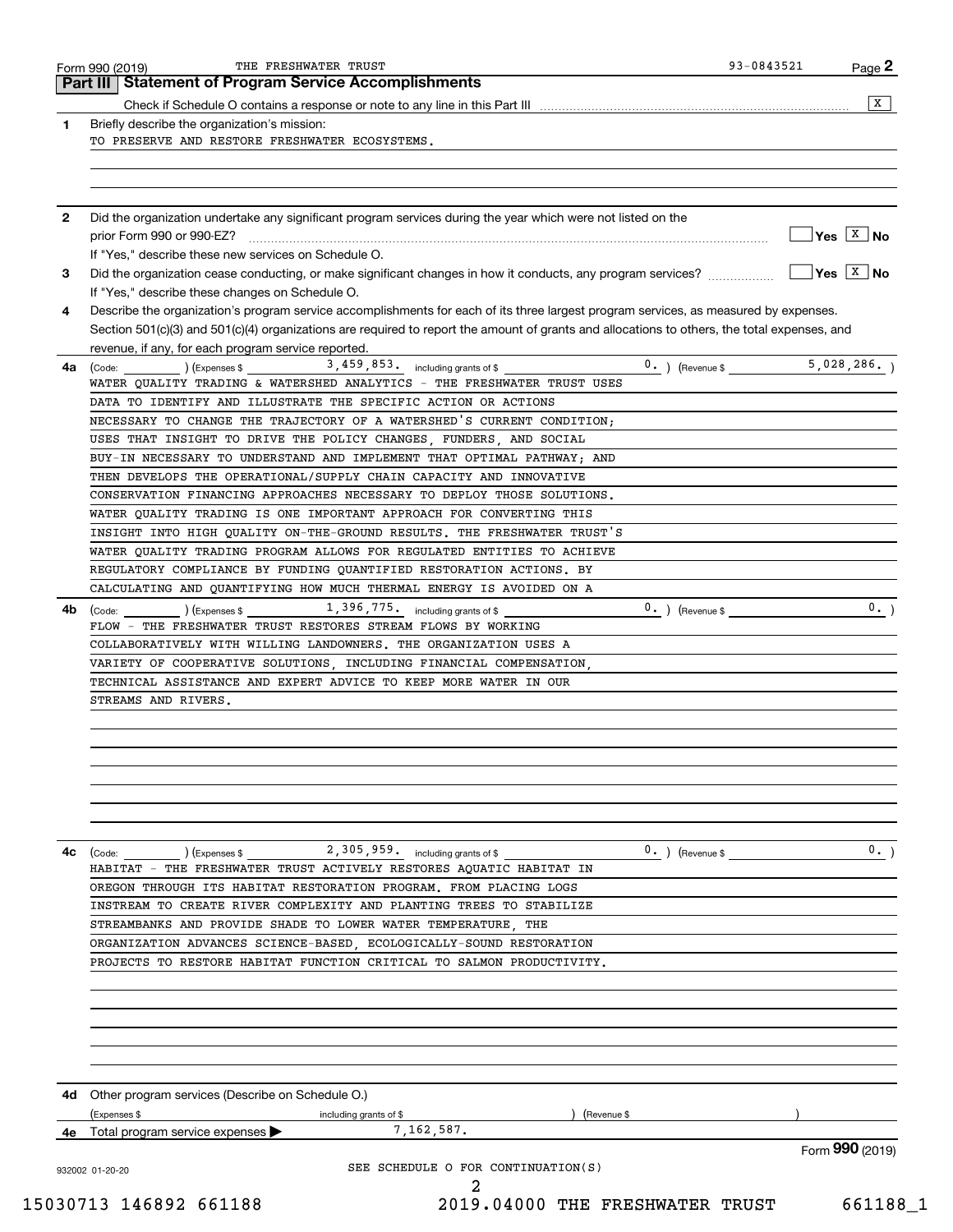| Form 990 (2019) |  |  |
|-----------------|--|--|

THE FRESHWATER TRUST **12000** CHERRY 13000 CHERRY 13000 CHERRY 13000 CHERRY 13000 CHERRY 13000 CHERRY 13000 CHERRY 13000 CHERRY 13000 CHERRY 13000 CHERRY 13000 CHERRY 13000 CHERRY 13000 CHERRY 13000 CHERRY 13000 CHERRY 1300

|     | 93-0843521<br>THE FRESHWATER TRUST<br>Form 990 (2019)                                                                                 |                |     | Page $3$ |
|-----|---------------------------------------------------------------------------------------------------------------------------------------|----------------|-----|----------|
|     | <b>Part IV   Checklist of Required Schedules</b>                                                                                      |                |     |          |
|     |                                                                                                                                       |                | Yes | No       |
| 1.  | Is the organization described in section $501(c)(3)$ or $4947(a)(1)$ (other than a private foundation)?                               |                |     |          |
|     |                                                                                                                                       | 1              | х   |          |
| 2   |                                                                                                                                       | $\mathbf{2}$   | X   |          |
| 3   | Did the organization engage in direct or indirect political campaign activities on behalf of or in opposition to candidates for       |                |     |          |
|     |                                                                                                                                       | 3              |     | х        |
| 4   | Section 501(c)(3) organizations. Did the organization engage in lobbying activities, or have a section 501(h) election in effect      |                |     |          |
|     |                                                                                                                                       | 4              | х   |          |
| 5   | Is the organization a section 501(c)(4), 501(c)(5), or 501(c)(6) organization that receives membership dues, assessments, or          |                |     |          |
|     |                                                                                                                                       | 5              |     | х        |
| 6   | Did the organization maintain any donor advised funds or any similar funds or accounts for which donors have the right to             |                |     |          |
|     | provide advice on the distribution or investment of amounts in such funds or accounts? If "Yes," complete Schedule D, Part I          | 6              |     | х        |
| 7   | Did the organization receive or hold a conservation easement, including easements to preserve open space,                             |                |     |          |
|     |                                                                                                                                       | $\overline{7}$ | х   |          |
| 8   | Did the organization maintain collections of works of art, historical treasures, or other similar assets? If "Yes," complete          |                |     |          |
|     |                                                                                                                                       | 8              |     | х        |
| 9   | Did the organization report an amount in Part X, line 21, for escrow or custodial account liability, serve as a custodian for         |                |     |          |
|     | amounts not listed in Part X; or provide credit counseling, debt management, credit repair, or debt negotiation services?             |                |     |          |
|     |                                                                                                                                       | 9              |     | х        |
| 10  | Did the organization, directly or through a related organization, hold assets in donor-restricted endowments                          |                |     |          |
|     |                                                                                                                                       | 10             | х   |          |
| 11  | If the organization's answer to any of the following questions is "Yes," then complete Schedule D, Parts VI, VII, VIII, IX, or X      |                |     |          |
|     | as applicable.                                                                                                                        |                |     |          |
|     |                                                                                                                                       |                |     |          |
|     | a Did the organization report an amount for land, buildings, and equipment in Part X, line 10? If "Yes," complete Schedule D.         | 11a            | х   |          |
|     | <b>b</b> Did the organization report an amount for investments - other securities in Part X, line 12, that is 5% or more of its total |                |     |          |
|     |                                                                                                                                       | 11b            |     | х        |
|     | c Did the organization report an amount for investments - program related in Part X, line 13, that is 5% or more of its total         |                |     |          |
|     |                                                                                                                                       | 11c            |     | х        |
|     | d Did the organization report an amount for other assets in Part X, line 15, that is 5% or more of its total assets reported in       |                |     |          |
|     |                                                                                                                                       |                |     | х        |
|     |                                                                                                                                       | 11d            |     | X        |
|     | e Did the organization report an amount for other liabilities in Part X, line 25? If "Yes," complete Schedule D, Part X               | 11e            |     |          |
| f   | Did the organization's separate or consolidated financial statements for the tax year include a footnote that addresses               |                | х   |          |
|     | the organization's liability for uncertain tax positions under FIN 48 (ASC 740)? If "Yes," complete Schedule D, Part X                | 11f            |     |          |
|     | 12a Did the organization obtain separate, independent audited financial statements for the tax year? If "Yes," complete               |                | x   |          |
|     |                                                                                                                                       | 12a            |     |          |
| b   | Was the organization included in consolidated, independent audited financial statements for the tax year?                             |                |     |          |
|     | If "Yes," and if the organization answered "No" to line 12a, then completing Schedule D, Parts XI and XII is optional manum           | 12b            |     | Х        |
| 13  |                                                                                                                                       | 13             |     | Х        |
| 14a | Did the organization maintain an office, employees, or agents outside of the United States?                                           | 14a            |     | Х        |
| b   | Did the organization have aggregate revenues or expenses of more than \$10,000 from grantmaking, fundraising, business,               |                |     |          |
|     | investment, and program service activities outside the United States, or aggregate foreign investments valued at \$100,000            |                |     |          |
|     |                                                                                                                                       | 14b            |     | х        |
| 15  | Did the organization report on Part IX, column (A), line 3, more than \$5,000 of grants or other assistance to or for any             |                |     |          |
|     |                                                                                                                                       | 15             |     | х        |
| 16  | Did the organization report on Part IX, column (A), line 3, more than \$5,000 of aggregate grants or other assistance to              |                |     |          |
|     |                                                                                                                                       | 16             |     | x        |
| 17  | Did the organization report a total of more than \$15,000 of expenses for professional fundraising services on Part IX,               |                |     |          |
|     |                                                                                                                                       | 17             |     | x        |
| 18  | Did the organization report more than \$15,000 total of fundraising event gross income and contributions on Part VIII, lines          |                |     |          |
|     |                                                                                                                                       | 18             | x   |          |
| 19  | Did the organization report more than \$15,000 of gross income from gaming activities on Part VIII, line 9a? If "Yes."                |                |     |          |
|     |                                                                                                                                       | 19             |     | x        |
|     |                                                                                                                                       | 20a            |     | х        |
|     | b If "Yes" to line 20a, did the organization attach a copy of its audited financial statements to this return?                        | 20b            |     |          |
| 21  | Did the organization report more than \$5,000 of grants or other assistance to any domestic organization or                           |                |     |          |
|     |                                                                                                                                       | 21             | റററ | х        |

932003 01-20-20

15030713 146892 661188 2019.04000 THE FRESHWATER TRUST 661188\_1

3

Form (2019) **990**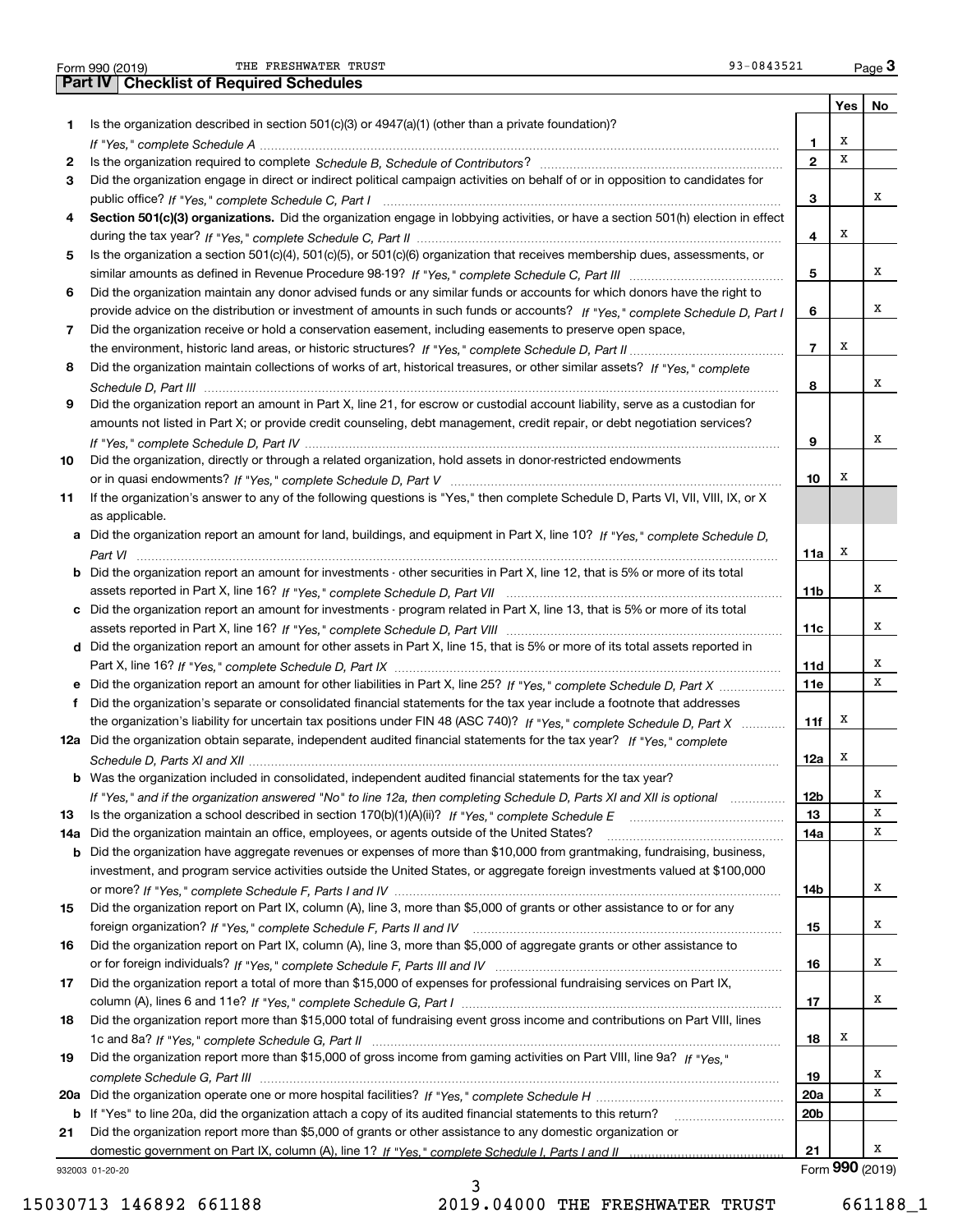| Form 990 (2019) |  |  |
|-----------------|--|--|
|                 |  |  |

Form 990 (2019) THE\_FRESHWATER\_TRUST 93-0843521 <sub>Page</sub> 4<br>**Part IV | Checklist of Required Schedules** <sub>(continued)</sub> 93-0843521 <sub>Page</sub> 4 THE FRESHWATER TRUST 33-0843521

| 22       | Did the organization report more than \$5,000 of grants or other assistance to or for domestic individuals on                                                 |            |     | No |
|----------|---------------------------------------------------------------------------------------------------------------------------------------------------------------|------------|-----|----|
|          |                                                                                                                                                               | 22         |     | х  |
| 23       | Did the organization answer "Yes" to Part VII, Section A, line 3, 4, or 5 about compensation of the organization's current                                    |            |     |    |
|          | and former officers, directors, trustees, key employees, and highest compensated employees? If "Yes." complete                                                |            |     |    |
|          |                                                                                                                                                               | 23         | x   |    |
|          | 24a Did the organization have a tax-exempt bond issue with an outstanding principal amount of more than \$100,000 as of the                                   |            |     |    |
|          | last day of the year, that was issued after December 31, 2002? If "Yes," answer lines 24b through 24d and complete                                            |            |     |    |
|          |                                                                                                                                                               | 24a        |     | Χ  |
|          |                                                                                                                                                               | 24b        |     |    |
|          | c Did the organization maintain an escrow account other than a refunding escrow at any time during the year to defease                                        |            |     |    |
|          |                                                                                                                                                               | 24c        |     |    |
|          |                                                                                                                                                               | 24d        |     |    |
|          | 25a Section 501(c)(3), 501(c)(4), and 501(c)(29) organizations. Did the organization engage in an excess benefit                                              |            |     |    |
|          |                                                                                                                                                               | <b>25a</b> |     | x  |
|          | b Is the organization aware that it engaged in an excess benefit transaction with a disqualified person in a prior year, and                                  |            |     |    |
|          | that the transaction has not been reported on any of the organization's prior Forms 990 or 990-EZ? If "Yes," complete                                         |            |     |    |
|          | Schedule L, Part I                                                                                                                                            | 25b        |     | Χ  |
| 26       | Did the organization report any amount on Part X, line 5 or 22, for receivables from or payables to any current                                               |            |     |    |
|          | or former officer, director, trustee, key employee, creator or founder, substantial contributor, or 35%                                                       |            |     |    |
|          |                                                                                                                                                               | 26         |     | х  |
| 27       | Did the organization provide a grant or other assistance to any current or former officer, director, trustee, key employee,                                   |            |     |    |
|          | creator or founder, substantial contributor or employee thereof, a grant selection committee member, or to a 35% controlled                                   |            |     |    |
|          | entity (including an employee thereof) or family member of any of these persons? If "Yes," complete Schedule L, Part III                                      | 27         |     | X  |
| 28       | Was the organization a party to a business transaction with one of the following parties (see Schedule L, Part IV                                             |            |     |    |
|          | instructions, for applicable filing thresholds, conditions, and exceptions):                                                                                  |            |     |    |
|          | a A current or former officer, director, trustee, key employee, creator or founder, or substantial contributor? If                                            |            |     |    |
|          |                                                                                                                                                               | 28a        |     | х  |
|          |                                                                                                                                                               | 28b        |     | x  |
|          | c A 35% controlled entity of one or more individuals and/or organizations described in lines 28a or 28b? If                                                   |            |     |    |
|          |                                                                                                                                                               | 28c        |     | Χ  |
| 29       |                                                                                                                                                               | 29         | x   |    |
| 30       | Did the organization receive contributions of art, historical treasures, or other similar assets, or qualified conservation                                   |            |     |    |
|          |                                                                                                                                                               | 30         |     | Х  |
| 31       | Did the organization liquidate, terminate, or dissolve and cease operations? If "Yes," complete Schedule N, Part I                                            | 31         |     | x  |
| 32       | Did the organization sell, exchange, dispose of, or transfer more than 25% of its net assets? If "Yes," complete                                              |            |     |    |
|          | Schedule N. Part II                                                                                                                                           | 32         |     | x  |
| 33       | Did the organization own 100% of an entity disregarded as separate from the organization under Regulations                                                    |            |     |    |
|          |                                                                                                                                                               | 33         |     | х  |
| 34       | Was the organization related to any tax-exempt or taxable entity? If "Yes," complete Schedule R, Part II, III, or IV, and                                     |            |     |    |
|          |                                                                                                                                                               | 34         |     | х  |
|          | 35a Did the organization have a controlled entity within the meaning of section 512(b)(13)?                                                                   | <b>35a</b> |     | x  |
|          | <b>b</b> If "Yes" to line 35a, did the organization receive any payment from or engage in any transaction with a controlled entity                            |            |     |    |
|          |                                                                                                                                                               | 35b        |     |    |
| 36       | Section 501(c)(3) organizations. Did the organization make any transfers to an exempt non-charitable related organization?                                    |            |     |    |
|          |                                                                                                                                                               | 36         |     | х  |
|          | Did the organization conduct more than 5% of its activities through an entity that is not a related organization                                              |            |     |    |
|          |                                                                                                                                                               | 37         |     | х  |
|          |                                                                                                                                                               |            |     |    |
| 37<br>38 |                                                                                                                                                               |            |     |    |
|          | Did the organization complete Schedule O and provide explanations in Schedule O for Part VI, lines 11b and 19?                                                |            | х   |    |
|          | Note: All Form 990 filers are required to complete Schedule O<br><b>Part V</b>                                                                                | 38         |     |    |
|          | <b>Statements Regarding Other IRS Filings and Tax Compliance</b><br>Check if Schedule O contains a response or note to any line in this Part V                |            |     |    |
|          |                                                                                                                                                               |            | Yes |    |
|          | 89                                                                                                                                                            |            |     |    |
|          | 1a<br>0<br>1 <sub>b</sub>                                                                                                                                     |            |     |    |
|          | <b>b</b> Enter the number of Forms W-2G included in line 1a. Enter -0- if not applicable <i>manumumumum</i>                                                   |            |     |    |
|          | c Did the organization comply with backup withholding rules for reportable payments to vendors and reportable gaming<br>(gambling) winnings to prize winners? | 1c.        | X   | No |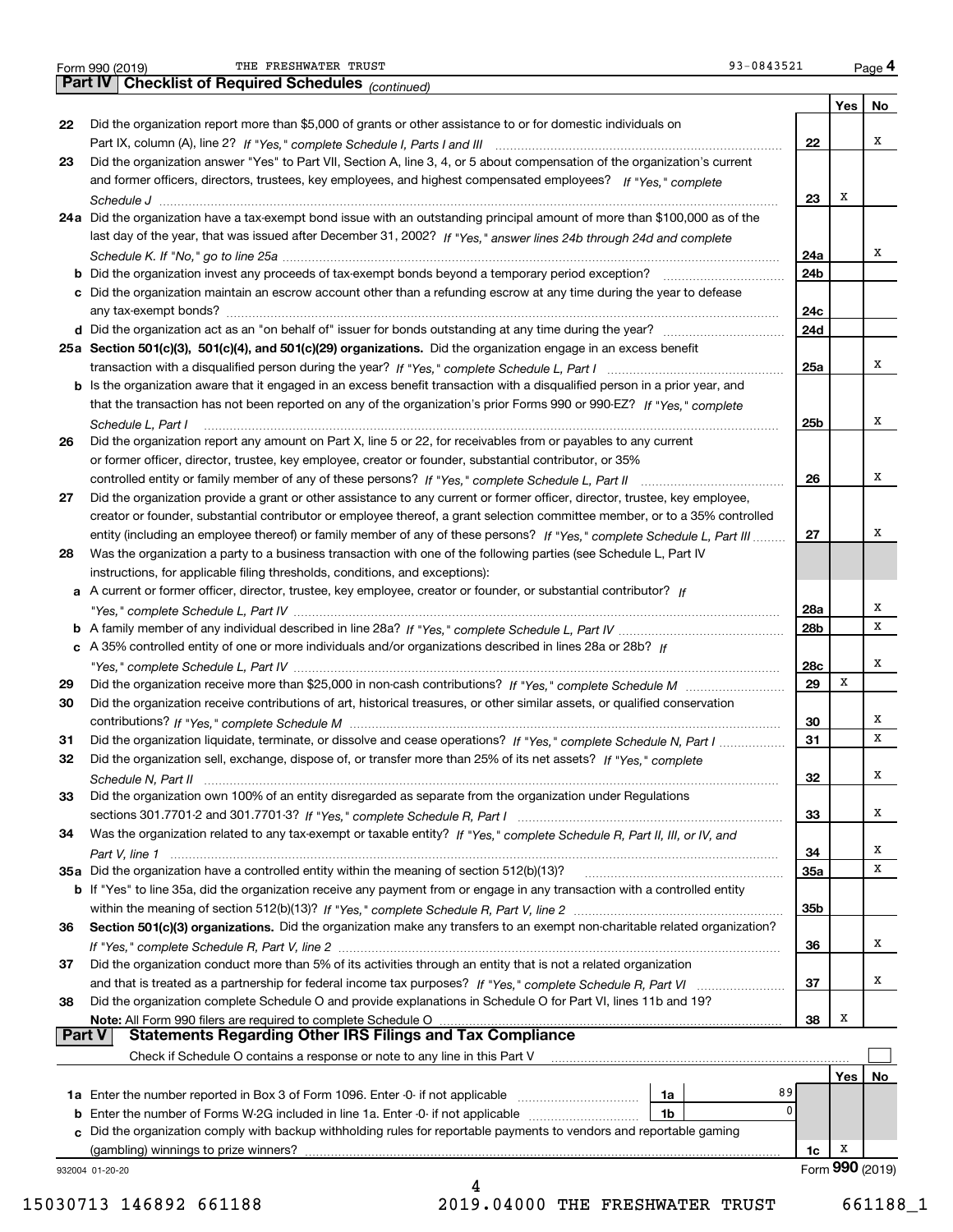|               | 93-0843521<br>THE FRESHWATER TRUST<br>Form 990 (2019)                                                                                           |                |       | $_{\text{Page}}$ 5 |  |
|---------------|-------------------------------------------------------------------------------------------------------------------------------------------------|----------------|-------|--------------------|--|
| <b>Part V</b> | Statements Regarding Other IRS Filings and Tax Compliance (continued)                                                                           |                |       |                    |  |
|               |                                                                                                                                                 |                | Yes   | No                 |  |
|               | 2a Enter the number of employees reported on Form W-3, Transmittal of Wage and Tax Statements,                                                  |                |       |                    |  |
|               | 55<br>filed for the calendar year ending with or within the year covered by this return<br>2a                                                   |                |       |                    |  |
|               |                                                                                                                                                 | 2 <sub>b</sub> | Х     |                    |  |
|               | <b>Note:</b> If the sum of lines 1a and 2a is greater than 250, you may be required to $e$ -file (see instructions) <i>manimummmmmm</i>         |                |       |                    |  |
|               | 3a Did the organization have unrelated business gross income of \$1,000 or more during the year?                                                | 3a             |       | х                  |  |
|               | b If "Yes," has it filed a Form 990-T for this year? If "No" to line 3b, provide an explanation on Schedule O                                   | 3 <sub>b</sub> |       |                    |  |
|               | 4a At any time during the calendar year, did the organization have an interest in, or a signature or other authority over, a                    |                |       |                    |  |
|               |                                                                                                                                                 | 4a             |       | х                  |  |
|               | <b>b</b> If "Yes," enter the name of the foreign country $\triangleright$                                                                       |                |       |                    |  |
|               | See instructions for filing requirements for FinCEN Form 114, Report of Foreign Bank and Financial Accounts (FBAR).                             |                |       |                    |  |
|               | 5a Was the organization a party to a prohibited tax shelter transaction at any time during the tax year?                                        | 5a             |       | х                  |  |
| b             |                                                                                                                                                 | 5 <sub>b</sub> |       | х                  |  |
| c             |                                                                                                                                                 | 5c             |       |                    |  |
| 6а            | Does the organization have annual gross receipts that are normally greater than \$100,000, and did the organization solicit                     |                |       |                    |  |
|               | any contributions that were not tax deductible as charitable contributions?                                                                     | 6a             |       | х                  |  |
|               | <b>b</b> If "Yes," did the organization include with every solicitation an express statement that such contributions or gifts                   |                |       |                    |  |
|               | were not tax deductible?                                                                                                                        | 6b             |       |                    |  |
| 7             | Organizations that may receive deductible contributions under section 170(c).                                                                   |                |       |                    |  |
| а             | Did the organization receive a payment in excess of \$75 made partly as a contribution and partly for goods and services provided to the payor? | 7a             | х     |                    |  |
| b             | If "Yes," did the organization notify the donor of the value of the goods or services provided?                                                 | 7b             | х     |                    |  |
|               | c Did the organization sell, exchange, or otherwise dispose of tangible personal property for which it was required                             |                |       |                    |  |
|               | to file Form 8282?                                                                                                                              | 7с             |       | х                  |  |
|               | 7d<br>d If "Yes," indicate the number of Forms 8282 filed during the year                                                                       |                |       |                    |  |
| е             | Did the organization receive any funds, directly or indirectly, to pay premiums on a personal benefit contract?                                 | 7e             |       | Х                  |  |
| Ť.            | Did the organization, during the year, pay premiums, directly or indirectly, on a personal benefit contract?                                    | 7f             |       | х                  |  |
| g             | If the organization received a contribution of qualified intellectual property, did the organization file Form 8899 as required?                | 7g             |       |                    |  |
| h.            | If the organization received a contribution of cars, boats, airplanes, or other vehicles, did the organization file a Form 1098-C?              |                |       |                    |  |
| 8             | Sponsoring organizations maintaining donor advised funds. Did a donor advised fund maintained by the                                            |                |       |                    |  |
|               | sponsoring organization have excess business holdings at any time during the year?                                                              | 8              |       |                    |  |
| 9             | Sponsoring organizations maintaining donor advised funds.                                                                                       |                |       |                    |  |
| а             | Did the sponsoring organization make any taxable distributions under section 4966?                                                              | 9а             |       |                    |  |
| b             | Did the sponsoring organization make a distribution to a donor, donor advisor, or related person?                                               | 9b             |       |                    |  |
| 10            | Section 501(c)(7) organizations. Enter:                                                                                                         |                |       |                    |  |
|               | 10a                                                                                                                                             |                |       |                    |  |
| b             | Gross receipts, included on Form 990, Part VIII, line 12, for public use of club facilities<br>10b                                              |                |       |                    |  |
| 11            | Section 501(c)(12) organizations. Enter:                                                                                                        |                |       |                    |  |
| а             | 11a                                                                                                                                             |                |       |                    |  |
| b             | Gross income from other sources (Do not net amounts due or paid to other sources against                                                        |                |       |                    |  |
|               | amounts due or received from them.)<br>11b                                                                                                      |                |       |                    |  |
|               | 12a Section 4947(a)(1) non-exempt charitable trusts. Is the organization filing Form 990 in lieu of Form 1041?                                  | 12a            |       |                    |  |
| b             | If "Yes," enter the amount of tax-exempt interest received or accrued during the year<br>12b                                                    |                |       |                    |  |
| 13            | Section 501(c)(29) qualified nonprofit health insurance issuers.                                                                                |                |       |                    |  |
|               |                                                                                                                                                 | 13а            |       |                    |  |
|               | <b>Note:</b> See the instructions for additional information the organization must report on Schedule O.                                        |                |       |                    |  |
|               | <b>b</b> Enter the amount of reserves the organization is required to maintain by the states in which the                                       |                |       |                    |  |
|               | 13b                                                                                                                                             |                |       |                    |  |
|               | 13с                                                                                                                                             |                |       |                    |  |
| 14a           | Did the organization receive any payments for indoor tanning services during the tax year?                                                      | 14a            |       | х                  |  |
| b             |                                                                                                                                                 | 14b            |       |                    |  |
| 15            | Is the organization subject to the section 4960 tax on payment(s) of more than \$1,000,000 in remuneration or                                   |                |       |                    |  |
|               |                                                                                                                                                 | 15             |       | х                  |  |
|               | If "Yes," see instructions and file Form 4720, Schedule N.                                                                                      |                |       |                    |  |
| 16            | Is the organization an educational institution subject to the section 4968 excise tax on net investment income?<br>.                            | 16             |       | х                  |  |
|               | If "Yes," complete Form 4720, Schedule O.                                                                                                       |                | റററ ക |                    |  |

5

| Form 990 (2019) |  |
|-----------------|--|
|-----------------|--|

932005 01-20-20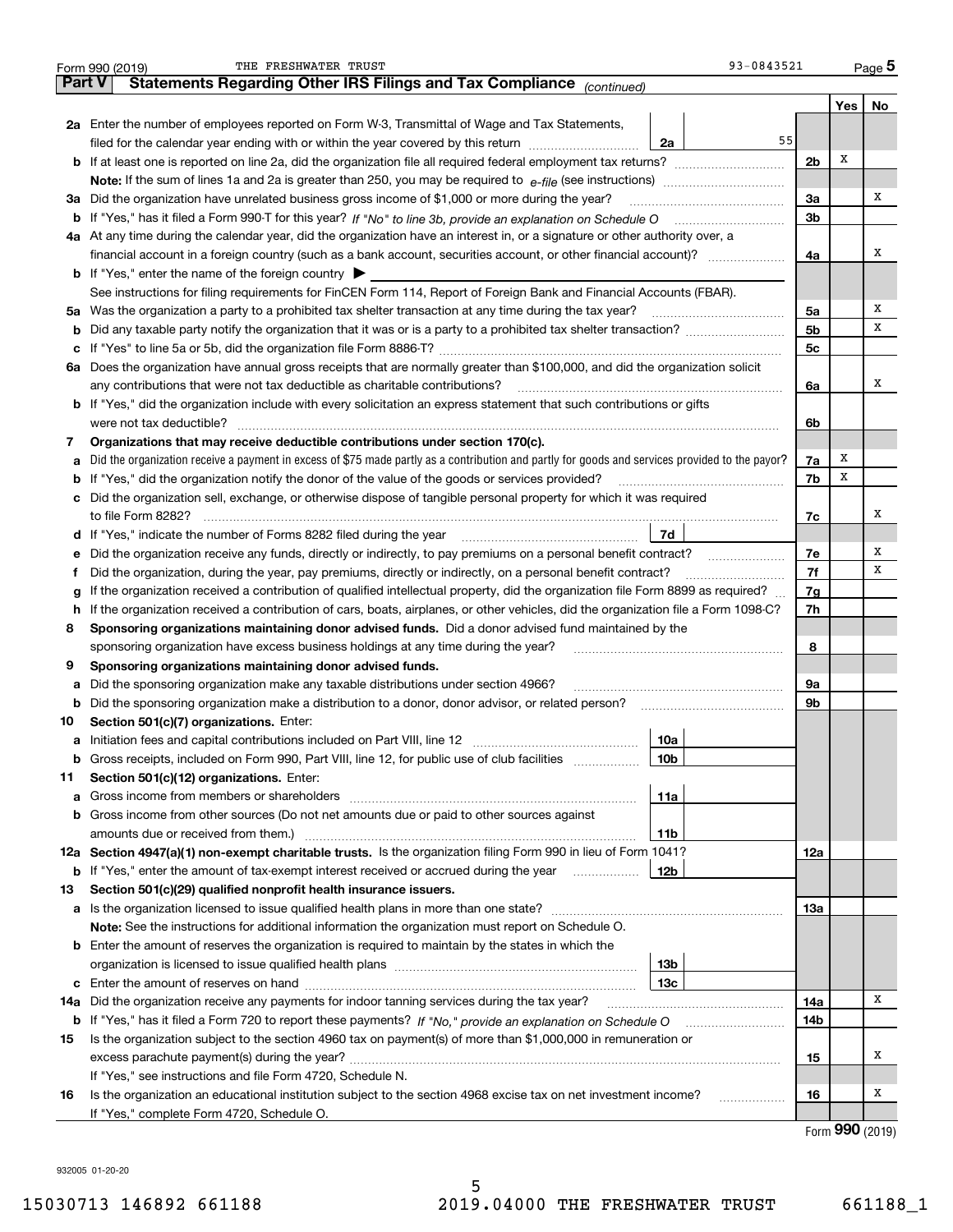|          | to line 8a, 8b, or 10b below, describe the circumstances, processes, or changes on Schedule O. See instructions.                                                        |                 |     |                |
|----------|-------------------------------------------------------------------------------------------------------------------------------------------------------------------------|-----------------|-----|----------------|
|          |                                                                                                                                                                         |                 |     | $\overline{X}$ |
|          | <b>Section A. Governing Body and Management</b>                                                                                                                         |                 |     |                |
|          | 22                                                                                                                                                                      |                 | Yes | No.            |
|          | 1a<br><b>1a</b> Enter the number of voting members of the governing body at the end of the tax year <i>manumum</i>                                                      |                 |     |                |
|          | If there are material differences in voting rights among members of the governing body, or if the governing                                                             |                 |     |                |
|          | body delegated broad authority to an executive committee or similar committee, explain on Schedule O.<br>22                                                             |                 |     |                |
|          | 1b                                                                                                                                                                      |                 |     |                |
| 2        | Did any officer, director, trustee, or key employee have a family relationship or a business relationship with any other                                                |                 |     | x              |
|          | officer, director, trustee, or key employee?                                                                                                                            | $\mathbf{2}$    |     |                |
| 3        | Did the organization delegate control over management duties customarily performed by or under the direct supervision                                                   |                 |     | x              |
|          |                                                                                                                                                                         | 3<br>4          |     | х              |
| 4        | Did the organization make any significant changes to its governing documents since the prior Form 990 was filed?                                                        | 5               |     | х              |
| 5        | Did the organization become aware during the year of a significant diversion of the organization's assets?                                                              | 6               |     | x              |
| 6        | 7a Did the organization have members, stockholders, or other persons who had the power to elect or appoint one or                                                       |                 |     |                |
|          |                                                                                                                                                                         |                 |     | x              |
|          | b Are any governance decisions of the organization reserved to (or subject to approval by) members, stockholders, or                                                    | 7a              |     |                |
|          | persons other than the governing body?                                                                                                                                  | 7b              |     | х              |
| 8        | Did the organization contemporaneously document the meetings held or written actions undertaken during the year by the following:                                       |                 |     |                |
|          |                                                                                                                                                                         | 8a              | х   |                |
| a        |                                                                                                                                                                         | 8b              | x   |                |
| 9        | Is there any officer, director, trustee, or key employee listed in Part VII, Section A, who cannot be reached at the                                                    |                 |     |                |
|          |                                                                                                                                                                         | 9               |     | x              |
|          | Section B. Policies (This Section B requests information about policies not required by the Internal Revenue Code.)                                                     |                 |     |                |
|          |                                                                                                                                                                         |                 | Yes | No             |
|          |                                                                                                                                                                         | 10a             |     | х              |
|          | b If "Yes," did the organization have written policies and procedures governing the activities of such chapters, affiliates,                                            |                 |     |                |
|          |                                                                                                                                                                         | 10 <sub>b</sub> |     |                |
|          | 11a Has the organization provided a complete copy of this Form 990 to all members of its governing body before filing the form?                                         | 11a             | х   |                |
|          | <b>b</b> Describe in Schedule O the process, if any, used by the organization to review this Form 990.                                                                  |                 |     |                |
|          |                                                                                                                                                                         | 12a             | х   |                |
|          | <b>b</b> Were officers, directors, or trustees, and key employees required to disclose annually interests that could give rise to conflicts?                            | 12 <sub>b</sub> | x   |                |
|          | c Did the organization regularly and consistently monitor and enforce compliance with the policy? If "Yes," describe                                                    |                 |     |                |
|          | in Schedule O how this was done manufactured and continuum control of the state of the state of the state of t                                                          | 12c             | x   |                |
| 13       | Did the organization have a written whistleblower policy?                                                                                                               | 13              | x   |                |
| 14       | Did the organization have a written document retention and destruction policy?                                                                                          | 14              | x   |                |
| 15       | Did the process for determining compensation of the following persons include a review and approval by independent                                                      |                 |     |                |
|          | persons, comparability data, and contemporaneous substantiation of the deliberation and decision?                                                                       |                 |     |                |
|          | a The organization's CEO, Executive Director, or top management official manufactured content of the organization's CEO, Executive Director, or top management official | 15a             | x   |                |
|          |                                                                                                                                                                         | 15b             | х   |                |
|          | If "Yes" to line 15a or 15b, describe the process in Schedule O (see instructions).                                                                                     |                 |     |                |
|          | 16a Did the organization invest in, contribute assets to, or participate in a joint venture or similar arrangement with a                                               |                 |     |                |
|          | taxable entity during the year?                                                                                                                                         | 16a             | x   |                |
|          | <b>b</b> If "Yes," did the organization follow a written policy or procedure requiring the organization to evaluate its participation                                   |                 |     |                |
|          |                                                                                                                                                                         |                 |     |                |
|          | in joint venture arrangements under applicable federal tax law, and take steps to safeguard the organization's                                                          |                 |     |                |
|          | exempt status with respect to such arrangements?                                                                                                                        | 16b             | x   |                |
|          | <b>Section C. Disclosure</b>                                                                                                                                            |                 |     |                |
|          | List the states with which a copy of this Form 990 is required to be filed $\blacktriangleright$ CA, OR                                                                 |                 |     |                |
| 17<br>18 | Section 6104 requires an organization to make its Forms 1023 (1024 or 1024-A, if applicable), 990, and 990-T (Section 501(c)(3)s only) available                        |                 |     |                |
|          | for public inspection. Indicate how you made these available. Check all that apply.                                                                                     |                 |     |                |
|          | $\overline{X}$ Own website<br>$X$ Upon request<br>Another's website<br>Other (explain on Schedule O)                                                                    |                 |     |                |
| 19       | Describe on Schedule O whether (and if so, how) the organization made its governing documents, conflict of interest policy, and financial                               |                 |     |                |
|          | statements available to the public during the tax year.                                                                                                                 |                 |     |                |
| 20       | State the name, address, and telephone number of the person who possesses the organization's books and records                                                          |                 |     |                |
|          | TIM WIGINGTON - 503-222-9091<br>700 SW TAYLOR ST, NO. 200, PORTLAND, OR<br>97205                                                                                        |                 |     |                |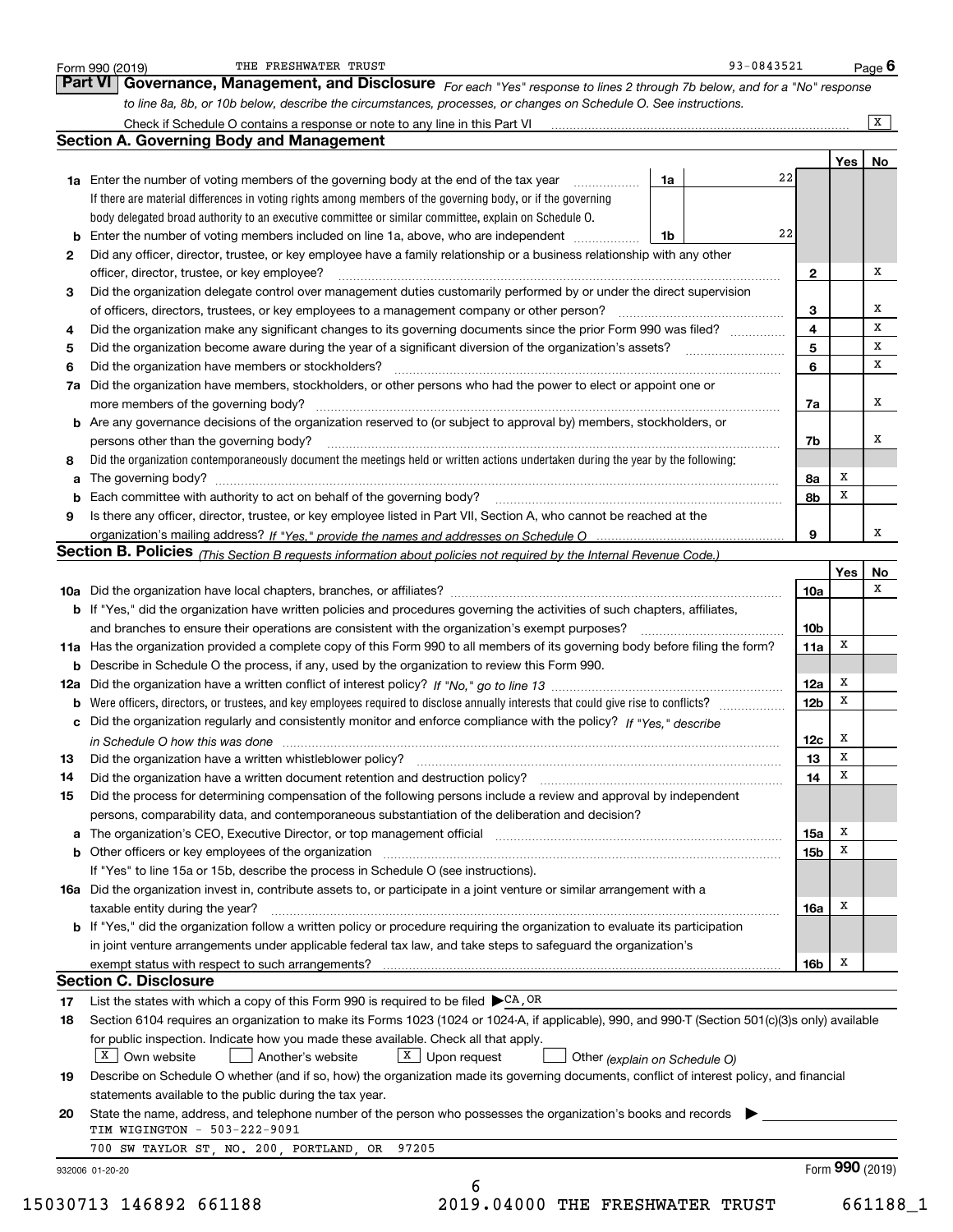| Form 990 (2019)   | THE FRESHWATER TRUST                                                                                                                                       | 93-0843521 | Page |
|-------------------|------------------------------------------------------------------------------------------------------------------------------------------------------------|------------|------|
|                   | Part VII Compensation of Officers, Directors, Trustees, Key Employees, Highest Compensated                                                                 |            |      |
|                   | <b>Employees, and Independent Contractors</b>                                                                                                              |            |      |
|                   | Check if Schedule O contains a response or note to any line in this Part VII                                                                               |            |      |
| <b>Section A.</b> | Officers, Directors, Trustees, Key Employees, and Highest Compensated Employees                                                                            |            |      |
|                   | 1a Complete this table for all persons required to be listed. Report compensation for the calendar year ending with or within the organization's tax year. |            |      |

**•** List all of the organization's current officers, directors, trustees (whether individuals or organizations), regardless of amount of compensation. Enter -0- in columns (D), (E), and (F) if no compensation was paid.

 $\bullet$  List all of the organization's  $\,$ current key employees, if any. See instructions for definition of "key employee."

**•** List the organization's five current highest compensated employees (other than an officer, director, trustee, or key employee) who received reportable compensation (Box 5 of Form W-2 and/or Box 7 of Form 1099-MISC) of more than \$100,000 from the organization and any related organizations.

**•** List all of the organization's former officers, key employees, and highest compensated employees who received more than \$100,000 of reportable compensation from the organization and any related organizations.

**former directors or trustees**  ¥ List all of the organization's that received, in the capacity as a former director or trustee of the organization, more than \$10,000 of reportable compensation from the organization and any related organizations.

See instructions for the order in which to list the persons above.

Check this box if neither the organization nor any related organization compensated any current officer, director, or trustee.  $\mathcal{L}^{\text{max}}$ 

| (A)                             | (B)                    |                                |                       |             | (C)          |                                                                  |        | (D)             | (E)                              | (F)                      |
|---------------------------------|------------------------|--------------------------------|-----------------------|-------------|--------------|------------------------------------------------------------------|--------|-----------------|----------------------------------|--------------------------|
| Name and title                  | Average                |                                |                       |             | Position     | (do not check more than one                                      |        | Reportable      | Reportable                       | Estimated                |
|                                 | hours per              |                                |                       |             |              | box, unless person is both an<br>officer and a director/trustee) |        | compensation    | compensation                     | amount of                |
|                                 | week                   |                                |                       |             |              |                                                                  |        | from<br>the     | from related                     | other                    |
|                                 | (list any<br>hours for |                                |                       |             |              |                                                                  |        | organization    | organizations<br>(W-2/1099-MISC) | compensation<br>from the |
|                                 | related                |                                |                       |             |              |                                                                  |        | (W-2/1099-MISC) |                                  | organization             |
|                                 | organizations          |                                |                       |             |              |                                                                  |        |                 |                                  | and related              |
|                                 | below                  | Individual trustee or director | Institutional trustee |             | Key employee | Highest compensated<br>employee                                  |        |                 |                                  | organizations            |
|                                 | line)                  |                                |                       | Officer     |              |                                                                  | Former |                 |                                  |                          |
| PAT REITEN<br>(1)               | 2,00                   |                                |                       |             |              |                                                                  |        |                 |                                  |                          |
| CO-CHAIR                        |                        | X                              |                       | X           |              |                                                                  |        | 0.              | $\mathbf{0}$                     | $\mathsf{0}\,.$          |
| (2)<br>SCOTT SANDBO             | 2.00                   |                                |                       |             |              |                                                                  |        |                 |                                  |                          |
| CO-CHAIR                        |                        | X                              |                       | X           |              |                                                                  |        | $\mathbf{0}$    | $\mathbf 0$                      | $\mathfrak o$ .          |
| PETER DOUBLEDAY<br>(3)          | 2,00                   |                                |                       |             |              |                                                                  |        |                 |                                  |                          |
| <b>TREASURER</b>                |                        | X                              |                       | X           |              |                                                                  |        | 0.              | $\mathbf 0$                      | 0.                       |
| GARY FISH<br>(4)                | 2,00                   |                                |                       |             |              |                                                                  |        |                 |                                  |                          |
| <b>SECRETARY</b>                |                        | X                              |                       | $\mathbf x$ |              |                                                                  |        | $\mathbf{0}$ .  | 0                                | $\mathbf 0$ .            |
| MARCELINO ALVAREZ<br>(5)        | 2,00                   |                                |                       |             |              |                                                                  |        |                 |                                  |                          |
| <b>DIRECTOR</b>                 |                        | X                              |                       |             |              |                                                                  |        | $\mathbf{0}$ .  | $\mathbf{0}$                     | $\mathbf 0$ .            |
| HANK ASHFORTH<br>(6)            | 2.00                   |                                |                       |             |              |                                                                  |        |                 |                                  |                          |
| <b>DIRECTOR</b>                 |                        | X                              |                       |             |              |                                                                  |        | $\mathbf{0}$    | $\mathbf 0$                      | $\mathbf 0$ .            |
| DAVID CHEN<br>(7)               | 2,00                   |                                |                       |             |              |                                                                  |        |                 |                                  |                          |
| <b>DIRECTOR</b>                 |                        | x                              |                       |             |              |                                                                  |        | $\mathbf{0}$ .  | $\pmb{0}$                        | $\mathbf 0$ .            |
| MARGARET DONAVAN CORMIER<br>(8) | 2,00                   |                                |                       |             |              |                                                                  |        |                 |                                  |                          |
| <b>DIRECTOR</b>                 |                        | X                              |                       |             |              |                                                                  |        | 0               | 0                                | $\mathsf{0}\,.$          |
| SCOTT DEMOREST<br>(9)           | 2,00                   |                                |                       |             |              |                                                                  |        |                 |                                  |                          |
| <b>DIRECTOR</b>                 |                        | X                              |                       |             |              |                                                                  |        | 0               | $\mathbf{0}$                     | 0.                       |
| (10) PAUL FORTINO               | 2,00                   |                                |                       |             |              |                                                                  |        |                 |                                  |                          |
| <b>DIRECTOR</b>                 |                        | X                              |                       |             |              |                                                                  |        | 0               | $\mathbf 0$                      | $\mathfrak o$ .          |
| (11) DEBRA HATCHER              | 2,00                   |                                |                       |             |              |                                                                  |        |                 |                                  |                          |
| <b>DIRECTOR</b>                 |                        | X                              |                       |             |              |                                                                  |        | 0               | $\mathbf 0$                      | $\mathbf 0$ .            |
| (12) RANDY LABBE                | 2.00                   |                                |                       |             |              |                                                                  |        |                 |                                  |                          |
| <b>DIRECTOR</b>                 |                        | X                              |                       |             |              |                                                                  |        | 0               | $\mathbf 0$                      | $\mathsf{0}\,.$          |
| (13) DAVID LAURANCE             | 2,00                   |                                |                       |             |              |                                                                  |        |                 |                                  |                          |
| <b>DIRECTOR</b>                 |                        | X                              |                       |             |              |                                                                  |        | 0               | 0                                | $\mathbf 0$ .            |
| (14) KIM MALEK                  | 2,00                   |                                |                       |             |              |                                                                  |        |                 |                                  |                          |
| <b>DIRECTOR</b>                 |                        | x                              |                       |             |              |                                                                  |        | $\mathbf 0$     | $\pmb{0}$                        | $\mathbf 0$ .            |
| (15) MOLLY MCCABE               | 2,00                   |                                |                       |             |              |                                                                  |        |                 |                                  |                          |
| <b>DIRECTOR</b>                 |                        | x                              |                       |             |              |                                                                  |        | $\mathbf{0}$    | 0                                | $\mathsf{0}\,.$          |
| (16) MARTY MYERS                | 2,00                   |                                |                       |             |              |                                                                  |        |                 |                                  |                          |
| <b>DIRECTOR</b>                 |                        | X                              |                       |             |              |                                                                  |        | $\mathbf{0}$    | $\mathbf 0$                      | $\mathbf 0$ .            |
| (17) WILLIAM NEUHAUSER          | 2,00                   |                                |                       |             |              |                                                                  |        |                 |                                  |                          |
| <b>DIRECTOR</b>                 |                        | X                              |                       |             |              |                                                                  |        | $\mathbf{0}$ .  | 0                                | $\mathbf{0}$ .           |
|                                 |                        |                                |                       |             |              |                                                                  |        |                 |                                  |                          |

7

932007 01-20-20

Form (2019) **990**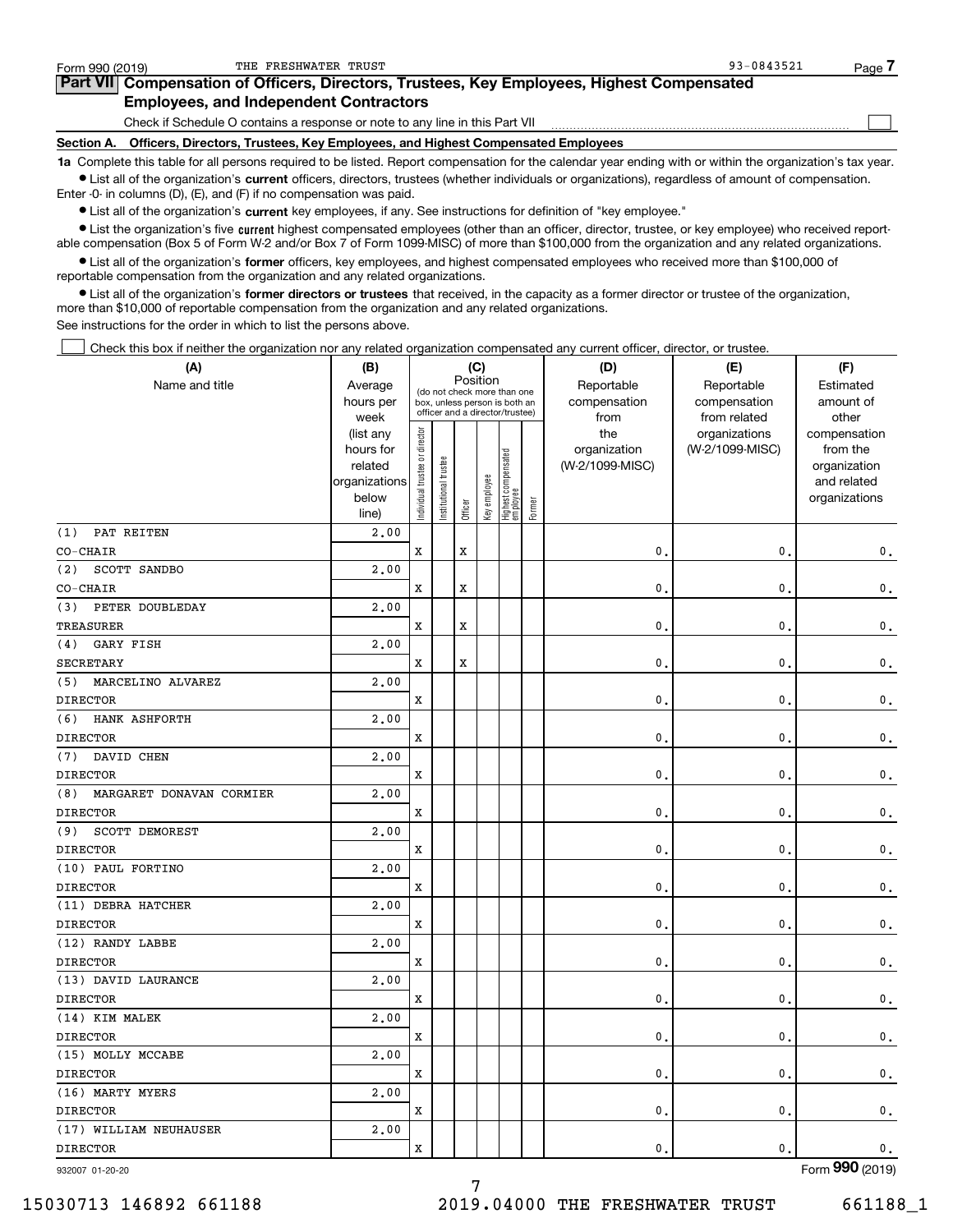| <b>Part VII</b><br>Section A. Officers, Directors, Trustees, Key Employees, and Highest Compensated Employees (continued)<br>(B)<br>(C)<br>(F)<br>(A)<br>(D)<br>(E)<br>Position<br>Average<br>Name and title<br>Reportable<br>Reportable<br>Estimated<br>(do not check more than one<br>hours per<br>compensation<br>compensation<br>amount of<br>box, unless person is both an<br>officer and a director/trustee)<br>week<br>from related<br>other<br>from<br>(list any<br>Individual trustee or director<br>the<br>organizations<br>compensation<br>hours for<br>organization<br>(W-2/1099-MISC)<br>from the<br>Highest compensated<br>employee<br>Institutional trustee<br>related<br>(W-2/1099-MISC)<br>organization<br>organizations<br>Key employee<br>and related<br>below<br>organizations<br>Former<br>Officer<br>line)<br>(18) MIKE POHL<br>2,00<br><b>DIRECTOR</b><br>x<br>0.<br>0.<br>$\mathbf 0$ .<br>(19) BRAD PREBLE<br>2,00<br><b>DIRECTOR</b><br>x<br>0.<br>0.<br>$\mathbf 0$ .<br>(20) GIA SCHNEIDER<br>2,00<br><b>DIRECTOR</b><br>x<br>0.<br>0.<br>$\mathbf 0$ .<br>(21) ANTHONY TRUNZO<br>2,00<br><b>DIRECTOR</b><br>x<br>0.<br>0.<br>$\mathbf 0$ .<br>(22) MARGARET TUCHMANN<br>2,00<br><b>DIRECTOR</b><br>x<br>0.<br>0.<br>$\mathbf 0$ .<br>(23) JOE WITWORTH<br>40.00<br>PRESIDENT<br>х<br>239,293.<br>0.<br>25,530.<br>(24) TIMOTHY WIGINGTON<br>40.00<br>х<br>$\mathbf{0}$ .<br>12,050.<br>FINANCE DIRECTOR & STAFF ATTORNEY<br>110,583.<br>(25) DAVID PRIMOZICH<br>40.00<br>CONSERVATION DIRECTOR<br>x<br>139,690.<br>0.<br>13,995.<br>(26) ERIK RINGELBERG<br>40.00<br>CALIFORNIA DIRECTOR<br>x<br>0.<br>132, 118.<br>17,401.<br>621,684.<br>0.<br>68,976.<br>1b Subtotal<br>0.<br>227,984.<br>17,917.<br>0.<br>849,668.<br>86,893.<br>Total number of individuals (including but not limited to those listed above) who received more than \$100,000 of reportable<br>$\mathbf{2}$ |
|----------------------------------------------------------------------------------------------------------------------------------------------------------------------------------------------------------------------------------------------------------------------------------------------------------------------------------------------------------------------------------------------------------------------------------------------------------------------------------------------------------------------------------------------------------------------------------------------------------------------------------------------------------------------------------------------------------------------------------------------------------------------------------------------------------------------------------------------------------------------------------------------------------------------------------------------------------------------------------------------------------------------------------------------------------------------------------------------------------------------------------------------------------------------------------------------------------------------------------------------------------------------------------------------------------------------------------------------------------------------------------------------------------------------------------------------------------------------------------------------------------------------------------------------------------------------------------------------------------------------------------------------------------------------------------------------------------------------------------------------------------------------------------------------------------------------------------------------------------------------------------------------------------------|
|                                                                                                                                                                                                                                                                                                                                                                                                                                                                                                                                                                                                                                                                                                                                                                                                                                                                                                                                                                                                                                                                                                                                                                                                                                                                                                                                                                                                                                                                                                                                                                                                                                                                                                                                                                                                                                                                                                                |
|                                                                                                                                                                                                                                                                                                                                                                                                                                                                                                                                                                                                                                                                                                                                                                                                                                                                                                                                                                                                                                                                                                                                                                                                                                                                                                                                                                                                                                                                                                                                                                                                                                                                                                                                                                                                                                                                                                                |
|                                                                                                                                                                                                                                                                                                                                                                                                                                                                                                                                                                                                                                                                                                                                                                                                                                                                                                                                                                                                                                                                                                                                                                                                                                                                                                                                                                                                                                                                                                                                                                                                                                                                                                                                                                                                                                                                                                                |
|                                                                                                                                                                                                                                                                                                                                                                                                                                                                                                                                                                                                                                                                                                                                                                                                                                                                                                                                                                                                                                                                                                                                                                                                                                                                                                                                                                                                                                                                                                                                                                                                                                                                                                                                                                                                                                                                                                                |
|                                                                                                                                                                                                                                                                                                                                                                                                                                                                                                                                                                                                                                                                                                                                                                                                                                                                                                                                                                                                                                                                                                                                                                                                                                                                                                                                                                                                                                                                                                                                                                                                                                                                                                                                                                                                                                                                                                                |
|                                                                                                                                                                                                                                                                                                                                                                                                                                                                                                                                                                                                                                                                                                                                                                                                                                                                                                                                                                                                                                                                                                                                                                                                                                                                                                                                                                                                                                                                                                                                                                                                                                                                                                                                                                                                                                                                                                                |
|                                                                                                                                                                                                                                                                                                                                                                                                                                                                                                                                                                                                                                                                                                                                                                                                                                                                                                                                                                                                                                                                                                                                                                                                                                                                                                                                                                                                                                                                                                                                                                                                                                                                                                                                                                                                                                                                                                                |
|                                                                                                                                                                                                                                                                                                                                                                                                                                                                                                                                                                                                                                                                                                                                                                                                                                                                                                                                                                                                                                                                                                                                                                                                                                                                                                                                                                                                                                                                                                                                                                                                                                                                                                                                                                                                                                                                                                                |
|                                                                                                                                                                                                                                                                                                                                                                                                                                                                                                                                                                                                                                                                                                                                                                                                                                                                                                                                                                                                                                                                                                                                                                                                                                                                                                                                                                                                                                                                                                                                                                                                                                                                                                                                                                                                                                                                                                                |
|                                                                                                                                                                                                                                                                                                                                                                                                                                                                                                                                                                                                                                                                                                                                                                                                                                                                                                                                                                                                                                                                                                                                                                                                                                                                                                                                                                                                                                                                                                                                                                                                                                                                                                                                                                                                                                                                                                                |
|                                                                                                                                                                                                                                                                                                                                                                                                                                                                                                                                                                                                                                                                                                                                                                                                                                                                                                                                                                                                                                                                                                                                                                                                                                                                                                                                                                                                                                                                                                                                                                                                                                                                                                                                                                                                                                                                                                                |
|                                                                                                                                                                                                                                                                                                                                                                                                                                                                                                                                                                                                                                                                                                                                                                                                                                                                                                                                                                                                                                                                                                                                                                                                                                                                                                                                                                                                                                                                                                                                                                                                                                                                                                                                                                                                                                                                                                                |
|                                                                                                                                                                                                                                                                                                                                                                                                                                                                                                                                                                                                                                                                                                                                                                                                                                                                                                                                                                                                                                                                                                                                                                                                                                                                                                                                                                                                                                                                                                                                                                                                                                                                                                                                                                                                                                                                                                                |
|                                                                                                                                                                                                                                                                                                                                                                                                                                                                                                                                                                                                                                                                                                                                                                                                                                                                                                                                                                                                                                                                                                                                                                                                                                                                                                                                                                                                                                                                                                                                                                                                                                                                                                                                                                                                                                                                                                                |
|                                                                                                                                                                                                                                                                                                                                                                                                                                                                                                                                                                                                                                                                                                                                                                                                                                                                                                                                                                                                                                                                                                                                                                                                                                                                                                                                                                                                                                                                                                                                                                                                                                                                                                                                                                                                                                                                                                                |
|                                                                                                                                                                                                                                                                                                                                                                                                                                                                                                                                                                                                                                                                                                                                                                                                                                                                                                                                                                                                                                                                                                                                                                                                                                                                                                                                                                                                                                                                                                                                                                                                                                                                                                                                                                                                                                                                                                                |
|                                                                                                                                                                                                                                                                                                                                                                                                                                                                                                                                                                                                                                                                                                                                                                                                                                                                                                                                                                                                                                                                                                                                                                                                                                                                                                                                                                                                                                                                                                                                                                                                                                                                                                                                                                                                                                                                                                                |
|                                                                                                                                                                                                                                                                                                                                                                                                                                                                                                                                                                                                                                                                                                                                                                                                                                                                                                                                                                                                                                                                                                                                                                                                                                                                                                                                                                                                                                                                                                                                                                                                                                                                                                                                                                                                                                                                                                                |
|                                                                                                                                                                                                                                                                                                                                                                                                                                                                                                                                                                                                                                                                                                                                                                                                                                                                                                                                                                                                                                                                                                                                                                                                                                                                                                                                                                                                                                                                                                                                                                                                                                                                                                                                                                                                                                                                                                                |
|                                                                                                                                                                                                                                                                                                                                                                                                                                                                                                                                                                                                                                                                                                                                                                                                                                                                                                                                                                                                                                                                                                                                                                                                                                                                                                                                                                                                                                                                                                                                                                                                                                                                                                                                                                                                                                                                                                                |
|                                                                                                                                                                                                                                                                                                                                                                                                                                                                                                                                                                                                                                                                                                                                                                                                                                                                                                                                                                                                                                                                                                                                                                                                                                                                                                                                                                                                                                                                                                                                                                                                                                                                                                                                                                                                                                                                                                                |
|                                                                                                                                                                                                                                                                                                                                                                                                                                                                                                                                                                                                                                                                                                                                                                                                                                                                                                                                                                                                                                                                                                                                                                                                                                                                                                                                                                                                                                                                                                                                                                                                                                                                                                                                                                                                                                                                                                                |
|                                                                                                                                                                                                                                                                                                                                                                                                                                                                                                                                                                                                                                                                                                                                                                                                                                                                                                                                                                                                                                                                                                                                                                                                                                                                                                                                                                                                                                                                                                                                                                                                                                                                                                                                                                                                                                                                                                                |
|                                                                                                                                                                                                                                                                                                                                                                                                                                                                                                                                                                                                                                                                                                                                                                                                                                                                                                                                                                                                                                                                                                                                                                                                                                                                                                                                                                                                                                                                                                                                                                                                                                                                                                                                                                                                                                                                                                                |
|                                                                                                                                                                                                                                                                                                                                                                                                                                                                                                                                                                                                                                                                                                                                                                                                                                                                                                                                                                                                                                                                                                                                                                                                                                                                                                                                                                                                                                                                                                                                                                                                                                                                                                                                                                                                                                                                                                                |
|                                                                                                                                                                                                                                                                                                                                                                                                                                                                                                                                                                                                                                                                                                                                                                                                                                                                                                                                                                                                                                                                                                                                                                                                                                                                                                                                                                                                                                                                                                                                                                                                                                                                                                                                                                                                                                                                                                                |
|                                                                                                                                                                                                                                                                                                                                                                                                                                                                                                                                                                                                                                                                                                                                                                                                                                                                                                                                                                                                                                                                                                                                                                                                                                                                                                                                                                                                                                                                                                                                                                                                                                                                                                                                                                                                                                                                                                                |
|                                                                                                                                                                                                                                                                                                                                                                                                                                                                                                                                                                                                                                                                                                                                                                                                                                                                                                                                                                                                                                                                                                                                                                                                                                                                                                                                                                                                                                                                                                                                                                                                                                                                                                                                                                                                                                                                                                                |
|                                                                                                                                                                                                                                                                                                                                                                                                                                                                                                                                                                                                                                                                                                                                                                                                                                                                                                                                                                                                                                                                                                                                                                                                                                                                                                                                                                                                                                                                                                                                                                                                                                                                                                                                                                                                                                                                                                                |
|                                                                                                                                                                                                                                                                                                                                                                                                                                                                                                                                                                                                                                                                                                                                                                                                                                                                                                                                                                                                                                                                                                                                                                                                                                                                                                                                                                                                                                                                                                                                                                                                                                                                                                                                                                                                                                                                                                                |
|                                                                                                                                                                                                                                                                                                                                                                                                                                                                                                                                                                                                                                                                                                                                                                                                                                                                                                                                                                                                                                                                                                                                                                                                                                                                                                                                                                                                                                                                                                                                                                                                                                                                                                                                                                                                                                                                                                                |
|                                                                                                                                                                                                                                                                                                                                                                                                                                                                                                                                                                                                                                                                                                                                                                                                                                                                                                                                                                                                                                                                                                                                                                                                                                                                                                                                                                                                                                                                                                                                                                                                                                                                                                                                                                                                                                                                                                                |
|                                                                                                                                                                                                                                                                                                                                                                                                                                                                                                                                                                                                                                                                                                                                                                                                                                                                                                                                                                                                                                                                                                                                                                                                                                                                                                                                                                                                                                                                                                                                                                                                                                                                                                                                                                                                                                                                                                                |
|                                                                                                                                                                                                                                                                                                                                                                                                                                                                                                                                                                                                                                                                                                                                                                                                                                                                                                                                                                                                                                                                                                                                                                                                                                                                                                                                                                                                                                                                                                                                                                                                                                                                                                                                                                                                                                                                                                                |
| 6<br>compensation from the organization $\blacktriangleright$                                                                                                                                                                                                                                                                                                                                                                                                                                                                                                                                                                                                                                                                                                                                                                                                                                                                                                                                                                                                                                                                                                                                                                                                                                                                                                                                                                                                                                                                                                                                                                                                                                                                                                                                                                                                                                                  |
| Yes<br>No                                                                                                                                                                                                                                                                                                                                                                                                                                                                                                                                                                                                                                                                                                                                                                                                                                                                                                                                                                                                                                                                                                                                                                                                                                                                                                                                                                                                                                                                                                                                                                                                                                                                                                                                                                                                                                                                                                      |
| 3<br>Did the organization list any former officer, director, trustee, key employee, or highest compensated employee on                                                                                                                                                                                                                                                                                                                                                                                                                                                                                                                                                                                                                                                                                                                                                                                                                                                                                                                                                                                                                                                                                                                                                                                                                                                                                                                                                                                                                                                                                                                                                                                                                                                                                                                                                                                         |
| х<br>з<br>line 1a? If "Yes," complete Schedule J for such individual material content content to the successive complete Schedule J for such individual                                                                                                                                                                                                                                                                                                                                                                                                                                                                                                                                                                                                                                                                                                                                                                                                                                                                                                                                                                                                                                                                                                                                                                                                                                                                                                                                                                                                                                                                                                                                                                                                                                                                                                                                                        |
| For any individual listed on line 1a, is the sum of reportable compensation and other compensation from the organization<br>4                                                                                                                                                                                                                                                                                                                                                                                                                                                                                                                                                                                                                                                                                                                                                                                                                                                                                                                                                                                                                                                                                                                                                                                                                                                                                                                                                                                                                                                                                                                                                                                                                                                                                                                                                                                  |
| х                                                                                                                                                                                                                                                                                                                                                                                                                                                                                                                                                                                                                                                                                                                                                                                                                                                                                                                                                                                                                                                                                                                                                                                                                                                                                                                                                                                                                                                                                                                                                                                                                                                                                                                                                                                                                                                                                                              |
| 4                                                                                                                                                                                                                                                                                                                                                                                                                                                                                                                                                                                                                                                                                                                                                                                                                                                                                                                                                                                                                                                                                                                                                                                                                                                                                                                                                                                                                                                                                                                                                                                                                                                                                                                                                                                                                                                                                                              |
| Did any person listed on line 1a receive or accrue compensation from any unrelated organization or individual for services<br>5                                                                                                                                                                                                                                                                                                                                                                                                                                                                                                                                                                                                                                                                                                                                                                                                                                                                                                                                                                                                                                                                                                                                                                                                                                                                                                                                                                                                                                                                                                                                                                                                                                                                                                                                                                                |
| Χ<br>5                                                                                                                                                                                                                                                                                                                                                                                                                                                                                                                                                                                                                                                                                                                                                                                                                                                                                                                                                                                                                                                                                                                                                                                                                                                                                                                                                                                                                                                                                                                                                                                                                                                                                                                                                                                                                                                                                                         |
| <b>Section B. Independent Contractors</b>                                                                                                                                                                                                                                                                                                                                                                                                                                                                                                                                                                                                                                                                                                                                                                                                                                                                                                                                                                                                                                                                                                                                                                                                                                                                                                                                                                                                                                                                                                                                                                                                                                                                                                                                                                                                                                                                      |
| Complete this table for your five highest compensated independent contractors that received more than \$100,000 of compensation from<br>1.                                                                                                                                                                                                                                                                                                                                                                                                                                                                                                                                                                                                                                                                                                                                                                                                                                                                                                                                                                                                                                                                                                                                                                                                                                                                                                                                                                                                                                                                                                                                                                                                                                                                                                                                                                     |
| the organization. Report compensation for the calendar year ending with or within the organization's tax year.                                                                                                                                                                                                                                                                                                                                                                                                                                                                                                                                                                                                                                                                                                                                                                                                                                                                                                                                                                                                                                                                                                                                                                                                                                                                                                                                                                                                                                                                                                                                                                                                                                                                                                                                                                                                 |
| (C)<br>(A)<br>(B)                                                                                                                                                                                                                                                                                                                                                                                                                                                                                                                                                                                                                                                                                                                                                                                                                                                                                                                                                                                                                                                                                                                                                                                                                                                                                                                                                                                                                                                                                                                                                                                                                                                                                                                                                                                                                                                                                              |
| Name and business address<br>Description of services<br>Compensation                                                                                                                                                                                                                                                                                                                                                                                                                                                                                                                                                                                                                                                                                                                                                                                                                                                                                                                                                                                                                                                                                                                                                                                                                                                                                                                                                                                                                                                                                                                                                                                                                                                                                                                                                                                                                                           |
| M & M SERVICES LLC                                                                                                                                                                                                                                                                                                                                                                                                                                                                                                                                                                                                                                                                                                                                                                                                                                                                                                                                                                                                                                                                                                                                                                                                                                                                                                                                                                                                                                                                                                                                                                                                                                                                                                                                                                                                                                                                                             |
| PO BOX 1093, MEDFORD, OR 97501<br>HABITAT RESTORATION<br>525, 125.                                                                                                                                                                                                                                                                                                                                                                                                                                                                                                                                                                                                                                                                                                                                                                                                                                                                                                                                                                                                                                                                                                                                                                                                                                                                                                                                                                                                                                                                                                                                                                                                                                                                                                                                                                                                                                             |
| AQUATIC CONTRACTING LLC                                                                                                                                                                                                                                                                                                                                                                                                                                                                                                                                                                                                                                                                                                                                                                                                                                                                                                                                                                                                                                                                                                                                                                                                                                                                                                                                                                                                                                                                                                                                                                                                                                                                                                                                                                                                                                                                                        |
| 8316 LOMBARD ST #374, PORTLAND, OR 97203<br>HABITAT RESTORATION<br>508,243.                                                                                                                                                                                                                                                                                                                                                                                                                                                                                                                                                                                                                                                                                                                                                                                                                                                                                                                                                                                                                                                                                                                                                                                                                                                                                                                                                                                                                                                                                                                                                                                                                                                                                                                                                                                                                                    |
| PLANT OREGON                                                                                                                                                                                                                                                                                                                                                                                                                                                                                                                                                                                                                                                                                                                                                                                                                                                                                                                                                                                                                                                                                                                                                                                                                                                                                                                                                                                                                                                                                                                                                                                                                                                                                                                                                                                                                                                                                                   |
| 8677 WAGNER CREEK RD, TALENT, OR 97540<br>HABITAT RESTORATION<br>269,664.                                                                                                                                                                                                                                                                                                                                                                                                                                                                                                                                                                                                                                                                                                                                                                                                                                                                                                                                                                                                                                                                                                                                                                                                                                                                                                                                                                                                                                                                                                                                                                                                                                                                                                                                                                                                                                      |
| CBLACK LLC DBA PNDLM                                                                                                                                                                                                                                                                                                                                                                                                                                                                                                                                                                                                                                                                                                                                                                                                                                                                                                                                                                                                                                                                                                                                                                                                                                                                                                                                                                                                                                                                                                                                                                                                                                                                                                                                                                                                                                                                                           |
| PO BOX 821348, VANCOUVER, WA 98682<br>DATABASE DEVELOPMENT<br>250,220.                                                                                                                                                                                                                                                                                                                                                                                                                                                                                                                                                                                                                                                                                                                                                                                                                                                                                                                                                                                                                                                                                                                                                                                                                                                                                                                                                                                                                                                                                                                                                                                                                                                                                                                                                                                                                                         |
| COLUMBIA HELICOPTERS                                                                                                                                                                                                                                                                                                                                                                                                                                                                                                                                                                                                                                                                                                                                                                                                                                                                                                                                                                                                                                                                                                                                                                                                                                                                                                                                                                                                                                                                                                                                                                                                                                                                                                                                                                                                                                                                                           |
| 14452 ARNDT RD NE, AURORA, OR 97002<br>HABITAT RESTORATION<br>187,050.                                                                                                                                                                                                                                                                                                                                                                                                                                                                                                                                                                                                                                                                                                                                                                                                                                                                                                                                                                                                                                                                                                                                                                                                                                                                                                                                                                                                                                                                                                                                                                                                                                                                                                                                                                                                                                         |
| Total number of independent contractors (including but not limited to those listed above) who received more than<br>2                                                                                                                                                                                                                                                                                                                                                                                                                                                                                                                                                                                                                                                                                                                                                                                                                                                                                                                                                                                                                                                                                                                                                                                                                                                                                                                                                                                                                                                                                                                                                                                                                                                                                                                                                                                          |
| 7<br>\$100,000 of compensation from the organization                                                                                                                                                                                                                                                                                                                                                                                                                                                                                                                                                                                                                                                                                                                                                                                                                                                                                                                                                                                                                                                                                                                                                                                                                                                                                                                                                                                                                                                                                                                                                                                                                                                                                                                                                                                                                                                           |
| Form 990 (2019)<br>SEE PART VII, SECTION A CONTINUATION SHEETS                                                                                                                                                                                                                                                                                                                                                                                                                                                                                                                                                                                                                                                                                                                                                                                                                                                                                                                                                                                                                                                                                                                                                                                                                                                                                                                                                                                                                                                                                                                                                                                                                                                                                                                                                                                                                                                 |

932008 01-20-20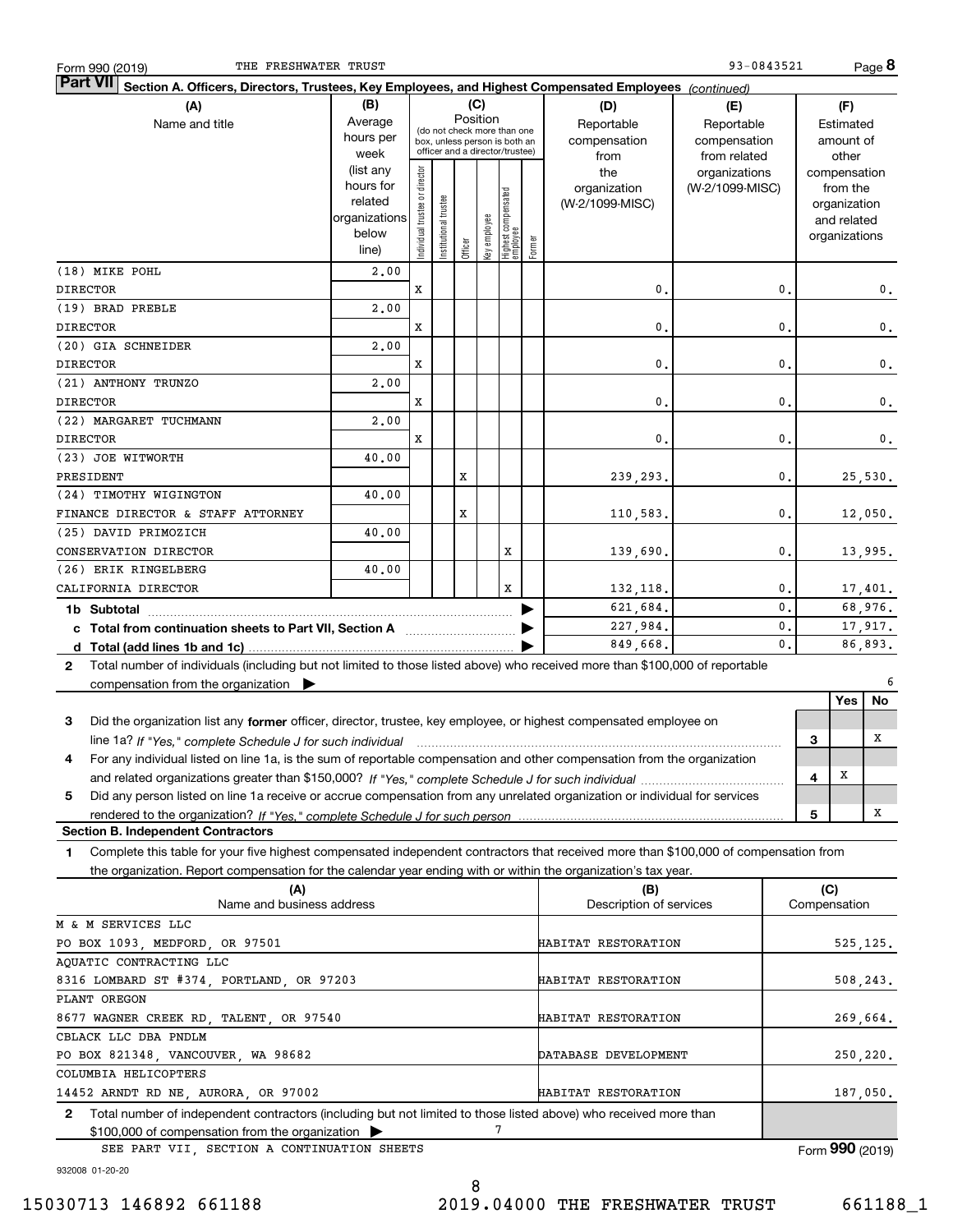| Officers, Directors, Trustees, Key Employees, and Highest Compensated Employees (continued)<br>Section A.<br>(A)<br>(C)<br>(D)<br>(F)<br>(B)<br>(E)<br>Position<br>Name and title<br>Reportable<br>Reportable<br>Estimated<br>Average<br>(check all that apply)<br>hours<br>compensation<br>compensation<br>amount of<br>from related<br>other<br>from<br>per<br>the<br>organizations<br>week<br>Highest compensated employee<br>compensation<br>Individual trustee or director<br>organization<br>(W-2/1099-MISC)<br>from the<br>(list any<br>(W-2/1099-MISC)<br>organization<br>hours for<br>Institutional trustee<br>related<br>and related<br>Key employee<br>organizations<br>organizations<br>below<br>Former<br>Officer<br>line)<br>(27) ALEX JOHNSON<br>40.00<br>FRESHWATER FUND DIRECTOR<br>$\mathbf X$<br>119,023.<br>$\mathfrak o$ .<br>12,451.<br>(28) KIMBERLEE OBILANA<br>40.00<br>OPERATIONS DIRECTOR<br>$\mathbf X$<br>108,961.<br>$\mathfrak o$ .<br>227,984. | THE FRESHWATER TRUST<br>Form 990 |  |  |  |  |  | $93 - 0843521$ |  |  |  |  |
|--------------------------------------------------------------------------------------------------------------------------------------------------------------------------------------------------------------------------------------------------------------------------------------------------------------------------------------------------------------------------------------------------------------------------------------------------------------------------------------------------------------------------------------------------------------------------------------------------------------------------------------------------------------------------------------------------------------------------------------------------------------------------------------------------------------------------------------------------------------------------------------------------------------------------------------------------------------------------------|----------------------------------|--|--|--|--|--|----------------|--|--|--|--|
|                                                                                                                                                                                                                                                                                                                                                                                                                                                                                                                                                                                                                                                                                                                                                                                                                                                                                                                                                                                | <b>Part VII</b>                  |  |  |  |  |  |                |  |  |  |  |
|                                                                                                                                                                                                                                                                                                                                                                                                                                                                                                                                                                                                                                                                                                                                                                                                                                                                                                                                                                                |                                  |  |  |  |  |  |                |  |  |  |  |
|                                                                                                                                                                                                                                                                                                                                                                                                                                                                                                                                                                                                                                                                                                                                                                                                                                                                                                                                                                                |                                  |  |  |  |  |  |                |  |  |  |  |
| 5,466.<br>17,917.                                                                                                                                                                                                                                                                                                                                                                                                                                                                                                                                                                                                                                                                                                                                                                                                                                                                                                                                                              |                                  |  |  |  |  |  |                |  |  |  |  |
|                                                                                                                                                                                                                                                                                                                                                                                                                                                                                                                                                                                                                                                                                                                                                                                                                                                                                                                                                                                |                                  |  |  |  |  |  |                |  |  |  |  |
|                                                                                                                                                                                                                                                                                                                                                                                                                                                                                                                                                                                                                                                                                                                                                                                                                                                                                                                                                                                |                                  |  |  |  |  |  |                |  |  |  |  |
|                                                                                                                                                                                                                                                                                                                                                                                                                                                                                                                                                                                                                                                                                                                                                                                                                                                                                                                                                                                |                                  |  |  |  |  |  |                |  |  |  |  |
|                                                                                                                                                                                                                                                                                                                                                                                                                                                                                                                                                                                                                                                                                                                                                                                                                                                                                                                                                                                |                                  |  |  |  |  |  |                |  |  |  |  |
|                                                                                                                                                                                                                                                                                                                                                                                                                                                                                                                                                                                                                                                                                                                                                                                                                                                                                                                                                                                |                                  |  |  |  |  |  |                |  |  |  |  |
|                                                                                                                                                                                                                                                                                                                                                                                                                                                                                                                                                                                                                                                                                                                                                                                                                                                                                                                                                                                |                                  |  |  |  |  |  |                |  |  |  |  |
|                                                                                                                                                                                                                                                                                                                                                                                                                                                                                                                                                                                                                                                                                                                                                                                                                                                                                                                                                                                |                                  |  |  |  |  |  |                |  |  |  |  |
|                                                                                                                                                                                                                                                                                                                                                                                                                                                                                                                                                                                                                                                                                                                                                                                                                                                                                                                                                                                |                                  |  |  |  |  |  |                |  |  |  |  |
|                                                                                                                                                                                                                                                                                                                                                                                                                                                                                                                                                                                                                                                                                                                                                                                                                                                                                                                                                                                |                                  |  |  |  |  |  |                |  |  |  |  |
|                                                                                                                                                                                                                                                                                                                                                                                                                                                                                                                                                                                                                                                                                                                                                                                                                                                                                                                                                                                |                                  |  |  |  |  |  |                |  |  |  |  |
|                                                                                                                                                                                                                                                                                                                                                                                                                                                                                                                                                                                                                                                                                                                                                                                                                                                                                                                                                                                |                                  |  |  |  |  |  |                |  |  |  |  |
|                                                                                                                                                                                                                                                                                                                                                                                                                                                                                                                                                                                                                                                                                                                                                                                                                                                                                                                                                                                |                                  |  |  |  |  |  |                |  |  |  |  |
|                                                                                                                                                                                                                                                                                                                                                                                                                                                                                                                                                                                                                                                                                                                                                                                                                                                                                                                                                                                |                                  |  |  |  |  |  |                |  |  |  |  |
|                                                                                                                                                                                                                                                                                                                                                                                                                                                                                                                                                                                                                                                                                                                                                                                                                                                                                                                                                                                |                                  |  |  |  |  |  |                |  |  |  |  |
|                                                                                                                                                                                                                                                                                                                                                                                                                                                                                                                                                                                                                                                                                                                                                                                                                                                                                                                                                                                |                                  |  |  |  |  |  |                |  |  |  |  |
|                                                                                                                                                                                                                                                                                                                                                                                                                                                                                                                                                                                                                                                                                                                                                                                                                                                                                                                                                                                |                                  |  |  |  |  |  |                |  |  |  |  |
|                                                                                                                                                                                                                                                                                                                                                                                                                                                                                                                                                                                                                                                                                                                                                                                                                                                                                                                                                                                |                                  |  |  |  |  |  |                |  |  |  |  |
|                                                                                                                                                                                                                                                                                                                                                                                                                                                                                                                                                                                                                                                                                                                                                                                                                                                                                                                                                                                |                                  |  |  |  |  |  |                |  |  |  |  |
|                                                                                                                                                                                                                                                                                                                                                                                                                                                                                                                                                                                                                                                                                                                                                                                                                                                                                                                                                                                |                                  |  |  |  |  |  |                |  |  |  |  |
|                                                                                                                                                                                                                                                                                                                                                                                                                                                                                                                                                                                                                                                                                                                                                                                                                                                                                                                                                                                |                                  |  |  |  |  |  |                |  |  |  |  |
|                                                                                                                                                                                                                                                                                                                                                                                                                                                                                                                                                                                                                                                                                                                                                                                                                                                                                                                                                                                |                                  |  |  |  |  |  |                |  |  |  |  |
|                                                                                                                                                                                                                                                                                                                                                                                                                                                                                                                                                                                                                                                                                                                                                                                                                                                                                                                                                                                |                                  |  |  |  |  |  |                |  |  |  |  |
|                                                                                                                                                                                                                                                                                                                                                                                                                                                                                                                                                                                                                                                                                                                                                                                                                                                                                                                                                                                |                                  |  |  |  |  |  |                |  |  |  |  |
|                                                                                                                                                                                                                                                                                                                                                                                                                                                                                                                                                                                                                                                                                                                                                                                                                                                                                                                                                                                |                                  |  |  |  |  |  |                |  |  |  |  |
|                                                                                                                                                                                                                                                                                                                                                                                                                                                                                                                                                                                                                                                                                                                                                                                                                                                                                                                                                                                |                                  |  |  |  |  |  |                |  |  |  |  |
|                                                                                                                                                                                                                                                                                                                                                                                                                                                                                                                                                                                                                                                                                                                                                                                                                                                                                                                                                                                |                                  |  |  |  |  |  |                |  |  |  |  |
|                                                                                                                                                                                                                                                                                                                                                                                                                                                                                                                                                                                                                                                                                                                                                                                                                                                                                                                                                                                |                                  |  |  |  |  |  |                |  |  |  |  |
|                                                                                                                                                                                                                                                                                                                                                                                                                                                                                                                                                                                                                                                                                                                                                                                                                                                                                                                                                                                |                                  |  |  |  |  |  |                |  |  |  |  |
|                                                                                                                                                                                                                                                                                                                                                                                                                                                                                                                                                                                                                                                                                                                                                                                                                                                                                                                                                                                |                                  |  |  |  |  |  |                |  |  |  |  |
|                                                                                                                                                                                                                                                                                                                                                                                                                                                                                                                                                                                                                                                                                                                                                                                                                                                                                                                                                                                |                                  |  |  |  |  |  |                |  |  |  |  |
|                                                                                                                                                                                                                                                                                                                                                                                                                                                                                                                                                                                                                                                                                                                                                                                                                                                                                                                                                                                |                                  |  |  |  |  |  |                |  |  |  |  |
|                                                                                                                                                                                                                                                                                                                                                                                                                                                                                                                                                                                                                                                                                                                                                                                                                                                                                                                                                                                |                                  |  |  |  |  |  |                |  |  |  |  |
|                                                                                                                                                                                                                                                                                                                                                                                                                                                                                                                                                                                                                                                                                                                                                                                                                                                                                                                                                                                |                                  |  |  |  |  |  |                |  |  |  |  |
|                                                                                                                                                                                                                                                                                                                                                                                                                                                                                                                                                                                                                                                                                                                                                                                                                                                                                                                                                                                |                                  |  |  |  |  |  |                |  |  |  |  |
|                                                                                                                                                                                                                                                                                                                                                                                                                                                                                                                                                                                                                                                                                                                                                                                                                                                                                                                                                                                |                                  |  |  |  |  |  |                |  |  |  |  |
|                                                                                                                                                                                                                                                                                                                                                                                                                                                                                                                                                                                                                                                                                                                                                                                                                                                                                                                                                                                |                                  |  |  |  |  |  |                |  |  |  |  |
|                                                                                                                                                                                                                                                                                                                                                                                                                                                                                                                                                                                                                                                                                                                                                                                                                                                                                                                                                                                |                                  |  |  |  |  |  |                |  |  |  |  |
|                                                                                                                                                                                                                                                                                                                                                                                                                                                                                                                                                                                                                                                                                                                                                                                                                                                                                                                                                                                |                                  |  |  |  |  |  |                |  |  |  |  |
|                                                                                                                                                                                                                                                                                                                                                                                                                                                                                                                                                                                                                                                                                                                                                                                                                                                                                                                                                                                |                                  |  |  |  |  |  |                |  |  |  |  |
|                                                                                                                                                                                                                                                                                                                                                                                                                                                                                                                                                                                                                                                                                                                                                                                                                                                                                                                                                                                |                                  |  |  |  |  |  |                |  |  |  |  |
|                                                                                                                                                                                                                                                                                                                                                                                                                                                                                                                                                                                                                                                                                                                                                                                                                                                                                                                                                                                |                                  |  |  |  |  |  |                |  |  |  |  |
|                                                                                                                                                                                                                                                                                                                                                                                                                                                                                                                                                                                                                                                                                                                                                                                                                                                                                                                                                                                |                                  |  |  |  |  |  |                |  |  |  |  |
|                                                                                                                                                                                                                                                                                                                                                                                                                                                                                                                                                                                                                                                                                                                                                                                                                                                                                                                                                                                |                                  |  |  |  |  |  |                |  |  |  |  |
|                                                                                                                                                                                                                                                                                                                                                                                                                                                                                                                                                                                                                                                                                                                                                                                                                                                                                                                                                                                |                                  |  |  |  |  |  |                |  |  |  |  |
|                                                                                                                                                                                                                                                                                                                                                                                                                                                                                                                                                                                                                                                                                                                                                                                                                                                                                                                                                                                |                                  |  |  |  |  |  |                |  |  |  |  |

932201 04-01-19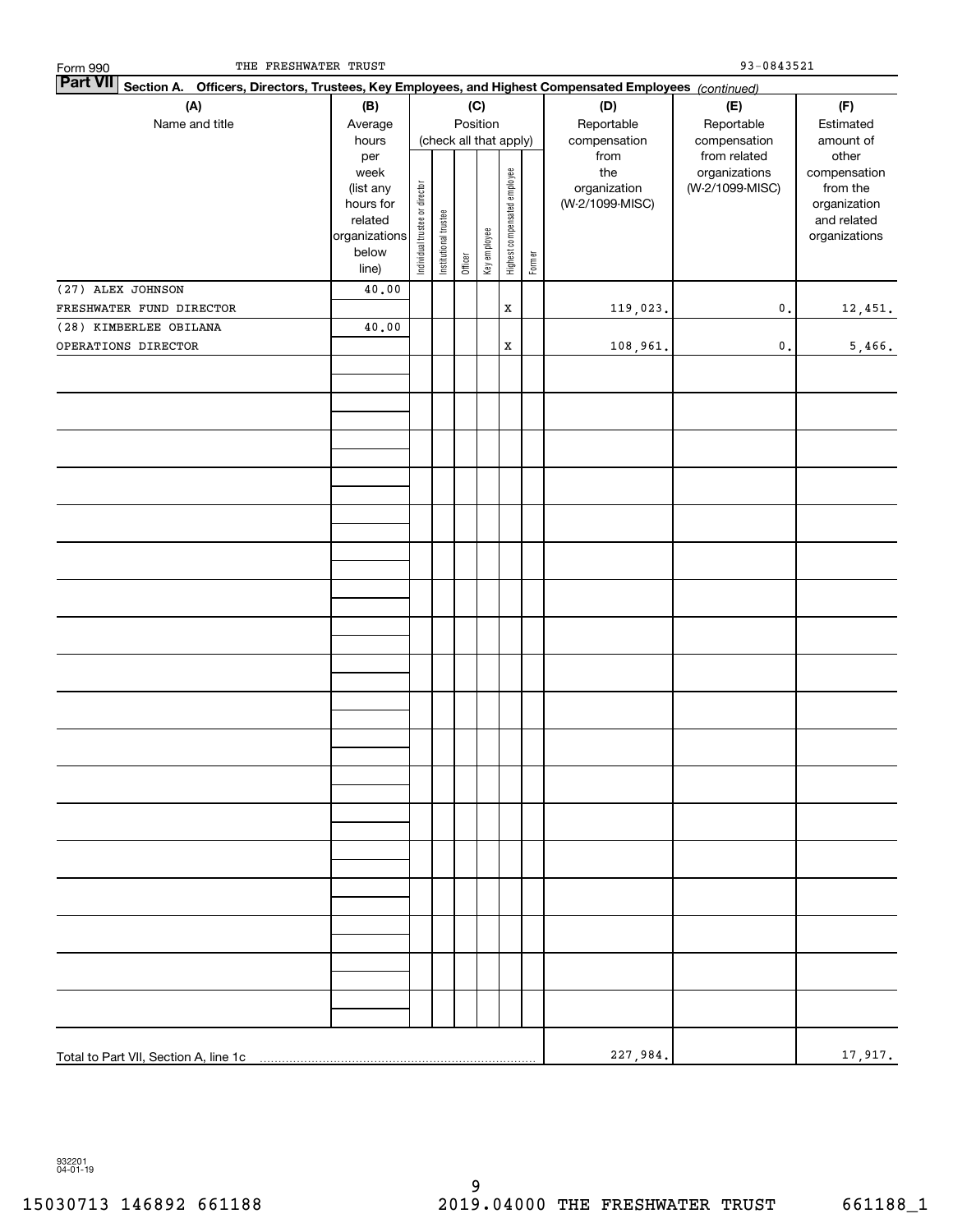| Form 990 (2019)                                           |      |        | THE FRESHWATER TRUST                                                                      |                        |                      |                      |                                              | 93-0843521                                        | Page 9                                                          |
|-----------------------------------------------------------|------|--------|-------------------------------------------------------------------------------------------|------------------------|----------------------|----------------------|----------------------------------------------|---------------------------------------------------|-----------------------------------------------------------------|
| <b>Part VIII</b>                                          |      |        | <b>Statement of Revenue</b>                                                               |                        |                      |                      |                                              |                                                   |                                                                 |
|                                                           |      |        | Check if Schedule O contains a response or note to any line in this Part VIII             |                        |                      |                      |                                              |                                                   |                                                                 |
|                                                           |      |        |                                                                                           |                        |                      | (A)<br>Total revenue | (B)<br>Related or exempt<br>function revenue | $\overline{(C)}$<br>Unrelated<br>business revenue | (D)<br>Revenue excluded<br>from tax under<br>sections 512 - 514 |
|                                                           |      |        | <b>1 a</b> Federated campaigns                                                            | 1a                     |                      |                      |                                              |                                                   |                                                                 |
|                                                           |      | b      | Membership dues<br>$\ldots \ldots \ldots \ldots \ldots$                                   | 1 <sub>b</sub>         |                      |                      |                                              |                                                   |                                                                 |
| Contributions, Gifts, Grants<br>and Other Similar Amounts |      |        | c Fundraising events                                                                      | 1 <sub>c</sub>         | 456,210.             |                      |                                              |                                                   |                                                                 |
|                                                           |      |        | d Related organizations                                                                   | 1 <sub>d</sub>         |                      |                      |                                              |                                                   |                                                                 |
|                                                           |      |        | e Government grants (contributions)                                                       | 1e                     | 2,094,601.           |                      |                                              |                                                   |                                                                 |
|                                                           |      |        | All other contributions, gifts, grants, and                                               |                        |                      |                      |                                              |                                                   |                                                                 |
|                                                           |      |        | similar amounts not included above                                                        | 1f                     | 2,407,111.           |                      |                                              |                                                   |                                                                 |
|                                                           |      | a      | Noncash contributions included in lines 1a-1f                                             | $1g$ \$                | 432,341.             | 4,957,922.           |                                              |                                                   |                                                                 |
|                                                           |      |        |                                                                                           |                        | <b>Business Code</b> |                      |                                              |                                                   |                                                                 |
|                                                           | 2 a  |        | WATER QUALITY TRADING                                                                     |                        | 110000               | 4,481,095.           | 4,481,095.                                   |                                                   |                                                                 |
| Program Service<br>Revenue                                |      | b      | ANALYTICS                                                                                 |                        | 110000               | 547,191.             | 547,191.                                     |                                                   |                                                                 |
|                                                           |      | c      | the control of the control of the control of the control of the control of the control of |                        |                      |                      |                                              |                                                   |                                                                 |
|                                                           |      | d      | the control of the control of the control of the control of the control of                |                        |                      |                      |                                              |                                                   |                                                                 |
|                                                           |      | е      |                                                                                           |                        |                      |                      |                                              |                                                   |                                                                 |
|                                                           |      |        | All other program service revenue                                                         |                        |                      |                      |                                              |                                                   |                                                                 |
|                                                           |      | a      |                                                                                           |                        |                      | 5,028,286.           |                                              |                                                   |                                                                 |
|                                                           | 3    |        | Investment income (including dividends, interest, and                                     |                        |                      |                      |                                              |                                                   |                                                                 |
|                                                           |      |        |                                                                                           |                        |                      | 5,100.               |                                              |                                                   | 5,100.                                                          |
|                                                           | 4    |        | Income from investment of tax-exempt bond proceeds                                        |                        |                      |                      |                                              |                                                   |                                                                 |
|                                                           | 5    |        |                                                                                           |                        |                      |                      |                                              |                                                   |                                                                 |
|                                                           |      |        |                                                                                           | (i) Real               | (ii) Personal        |                      |                                              |                                                   |                                                                 |
|                                                           | 6а   |        | Gross rents<br>6a<br>.<br>6 <sub>b</sub>                                                  |                        |                      |                      |                                              |                                                   |                                                                 |
|                                                           |      | b<br>c | Less: rental expenses<br>Rental income or (loss)<br>6с                                    |                        |                      |                      |                                              |                                                   |                                                                 |
|                                                           |      |        | d Net rental income or (loss)                                                             |                        |                      |                      |                                              |                                                   |                                                                 |
|                                                           |      |        | 7 a Gross amount from sales of                                                            | (i) Securities         | (ii) Other           |                      |                                              |                                                   |                                                                 |
|                                                           |      |        | assets other than inventory<br>7a                                                         |                        |                      |                      |                                              |                                                   |                                                                 |
|                                                           |      |        | <b>b</b> Less: cost or other basis                                                        |                        |                      |                      |                                              |                                                   |                                                                 |
|                                                           |      |        | and sales expenses<br>  7b                                                                |                        |                      |                      |                                              |                                                   |                                                                 |
| evenue                                                    |      |        | 7c<br>c Gain or (loss)                                                                    |                        |                      |                      |                                              |                                                   |                                                                 |
| œ                                                         |      |        |                                                                                           |                        |                      |                      |                                              |                                                   |                                                                 |
| Other                                                     |      |        | 8 a Gross income from fundraising events (not<br>including \$ 456, 210. of                |                        |                      |                      |                                              |                                                   |                                                                 |
|                                                           |      |        | contributions reported on line 1c). See                                                   |                        |                      |                      |                                              |                                                   |                                                                 |
|                                                           |      |        |                                                                                           | 8a                     | 346,733.             |                      |                                              |                                                   |                                                                 |
|                                                           |      |        | <b>b</b> Less: direct expenses <b>constants b</b>                                         | 8 <sub>b</sub>         | 513,350.             |                      |                                              |                                                   |                                                                 |
|                                                           |      |        | c Net income or (loss) from fundraising events                                            |                        |                      | $-166, 617.$         |                                              |                                                   | $-166,617.$                                                     |
|                                                           |      |        | 9 a Gross income from gaming activities. See                                              |                        |                      |                      |                                              |                                                   |                                                                 |
|                                                           |      |        |                                                                                           | 9a                     | 12,000.              |                      |                                              |                                                   |                                                                 |
|                                                           |      |        | <b>b</b> Less: direct expenses <b>manually</b>                                            | 9 <sub>b</sub>         | 27,872.              |                      |                                              |                                                   |                                                                 |
|                                                           |      |        | c Net income or (loss) from gaming activities                                             |                        | ▶<br>.               | $-15,872.$           |                                              |                                                   | $-15,872.$                                                      |
|                                                           |      |        | 10 a Gross sales of inventory, less returns                                               |                        |                      |                      |                                              |                                                   |                                                                 |
|                                                           |      |        | <b>b</b> Less: cost of goods sold                                                         | 10a<br>10 <sub>b</sub> |                      |                      |                                              |                                                   |                                                                 |
|                                                           |      |        | c Net income or (loss) from sales of inventory                                            |                        |                      |                      |                                              |                                                   |                                                                 |
|                                                           |      |        |                                                                                           |                        | <b>Business Code</b> |                      |                                              |                                                   |                                                                 |
|                                                           | 11 a |        | <u> 1989 - Johann Barbara, martxa alemaniar arg</u>                                       |                        |                      |                      |                                              |                                                   |                                                                 |
|                                                           |      | b      |                                                                                           |                        |                      |                      |                                              |                                                   |                                                                 |
| Revenue                                                   |      | с      | the control of the control of the control of the control of the control of                |                        |                      |                      |                                              |                                                   |                                                                 |
| Miscellaneous                                             |      |        |                                                                                           |                        |                      |                      |                                              |                                                   |                                                                 |
|                                                           |      |        |                                                                                           |                        | ▶                    |                      |                                              |                                                   |                                                                 |
|                                                           | 12   |        |                                                                                           |                        |                      | 9,808,819.           | 5,028,286.                                   | 0.                                                | $-177,389.$                                                     |
| 932009 01-20-20                                           |      |        |                                                                                           |                        |                      |                      |                                              |                                                   | Form 990 (2019)                                                 |

10

15030713 146892 661188 2019.04000 THE FRESHWATER TRUST 661188\_1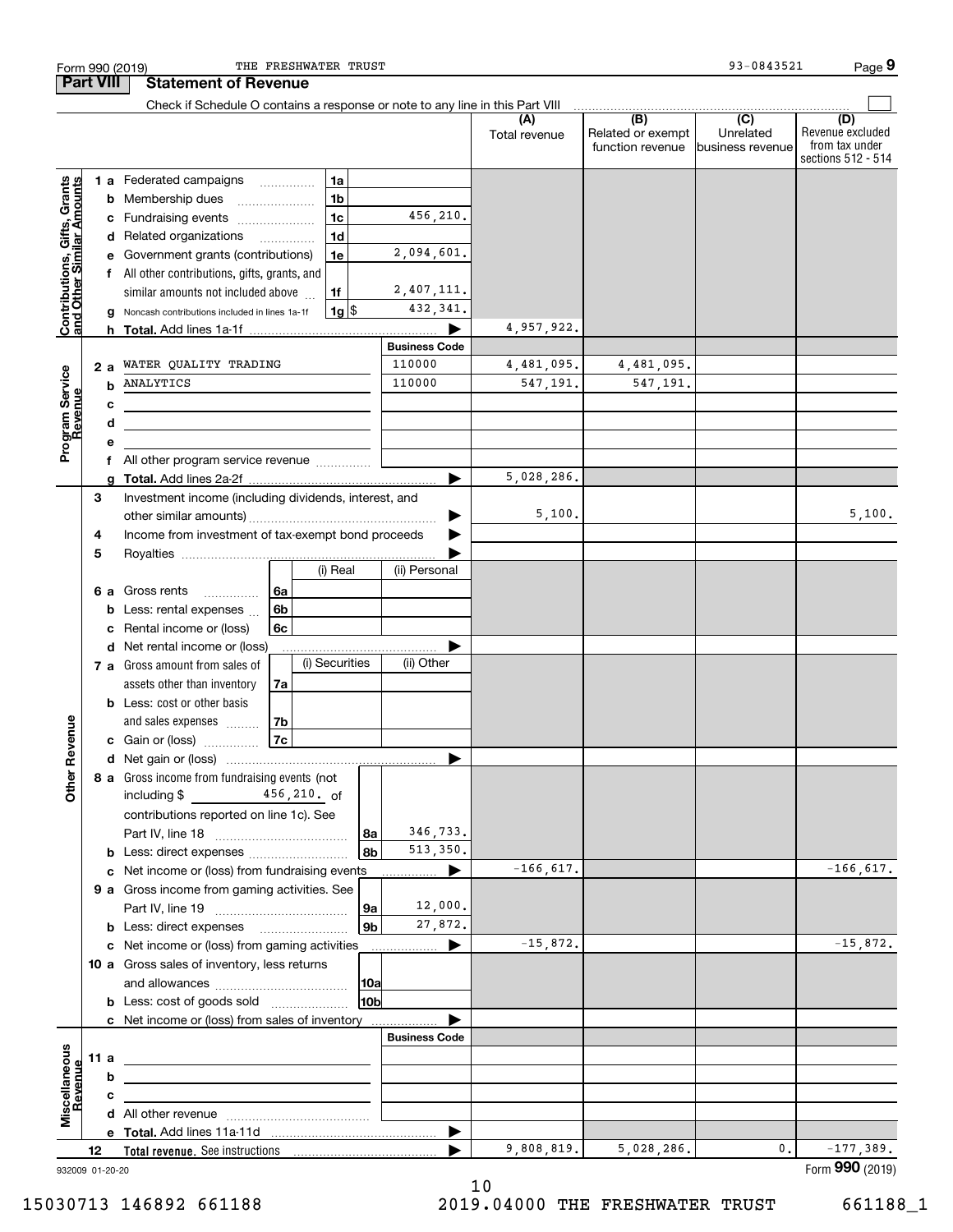*Section 501(c)(3) and 501(c)(4) organizations must complete all columns. All other organizations must complete column (A).*

**10**

Form 990 (2019) THE FRESHWATER TRUST 93-0843521 Page

|    |                                                                                                                                                                                                            |                       |                                    |                                           | x                              |
|----|------------------------------------------------------------------------------------------------------------------------------------------------------------------------------------------------------------|-----------------------|------------------------------------|-------------------------------------------|--------------------------------|
|    | Do not include amounts reported on lines 6b,<br>7b, 8b, 9b, and 10b of Part VIII.                                                                                                                          | (A)<br>Total expenses | (B)<br>Program service<br>expenses | (C)<br>Management and<br>general expenses | (D)<br>Fundraising<br>expenses |
| 1. | Grants and other assistance to domestic organizations                                                                                                                                                      |                       |                                    |                                           |                                |
|    | and domestic governments. See Part IV, line 21<br>$\ddotsc$                                                                                                                                                |                       |                                    |                                           |                                |
|    | 2 Grants and other assistance to domestic                                                                                                                                                                  |                       |                                    |                                           |                                |
|    | individuals. See Part IV, line 22                                                                                                                                                                          |                       |                                    |                                           |                                |
| 3  | Grants and other assistance to foreign                                                                                                                                                                     |                       |                                    |                                           |                                |
|    | organizations, foreign governments, and foreign                                                                                                                                                            |                       |                                    |                                           |                                |
|    | individuals. See Part IV, lines 15 and 16                                                                                                                                                                  |                       |                                    |                                           |                                |
| 4  | Benefits paid to or for members                                                                                                                                                                            |                       |                                    |                                           |                                |
| 5  | Compensation of current officers, directors,                                                                                                                                                               |                       |                                    |                                           |                                |
|    | trustees, and key employees                                                                                                                                                                                | 387,456.              | 40,088.                            | 166,188.                                  | 181,180.                       |
| 6  | Compensation not included above to disqualified                                                                                                                                                            |                       |                                    |                                           |                                |
|    | persons (as defined under section 4958(f)(1)) and                                                                                                                                                          |                       |                                    |                                           |                                |
|    | persons described in section 4958(c)(3)(B)                                                                                                                                                                 |                       |                                    |                                           |                                |
| 7  |                                                                                                                                                                                                            | 2,651,557.            | 1,757,389.                         | 431,807.                                  | 462,361.                       |
| 8  | Pension plan accruals and contributions (include                                                                                                                                                           |                       |                                    |                                           |                                |
|    | section 401(k) and 403(b) employer contributions)                                                                                                                                                          | 167, 319.             | 89,804.                            | 45,907.                                   | 31,608.                        |
| 9  |                                                                                                                                                                                                            | 273, 267.             | 171,107.                           | 48,427.                                   | 53,733.                        |
| 10 |                                                                                                                                                                                                            | 264,885.              | 163,031.                           | 49,878.                                   | 51,976.                        |
| 11 | Fees for services (nonemployees):                                                                                                                                                                          |                       |                                    |                                           |                                |
| a  |                                                                                                                                                                                                            |                       |                                    |                                           |                                |
| b  |                                                                                                                                                                                                            | 19,951.               | 17,419.                            | 2,532.                                    |                                |
| c  |                                                                                                                                                                                                            | 20,400.               |                                    | 20,400.                                   |                                |
| d  |                                                                                                                                                                                                            |                       |                                    |                                           |                                |
| е  | Professional fundraising services. See Part IV, line 17                                                                                                                                                    | 3,302.                |                                    |                                           | 3,302.                         |
| f  | Investment management fees                                                                                                                                                                                 | 1,183.                |                                    | 1,183.                                    |                                |
| g  | Other. (If line 11g amount exceeds 10% of line 25,                                                                                                                                                         |                       |                                    |                                           |                                |
|    | column (A) amount, list line 11g expenses on Sch O.)                                                                                                                                                       | 2,752,267.            | 2,746,511.                         | 5,756.                                    |                                |
| 12 |                                                                                                                                                                                                            | 65,037.               | 2,965.                             | 59,083.                                   | 2,989.                         |
| 13 |                                                                                                                                                                                                            | 86,119.               | 7,349.                             | 58,261.                                   | 20,509.                        |
| 14 |                                                                                                                                                                                                            | 71.463.               | 15,404.                            | 50,922.                                   | 5,137.                         |
| 15 |                                                                                                                                                                                                            |                       |                                    |                                           |                                |
| 16 |                                                                                                                                                                                                            | 365,560.              | 190,091.                           | 160,847.                                  | 14,622.                        |
| 17 | Travel                                                                                                                                                                                                     | 96,668.               | 94,681.                            |                                           | 1,987.                         |
| 18 | Payments of travel or entertainment expenses                                                                                                                                                               |                       |                                    |                                           |                                |
|    | for any federal, state, or local public officials                                                                                                                                                          |                       |                                    |                                           |                                |
| 19 | Conferences, conventions, and meetings                                                                                                                                                                     | 4,513.                | 2,915.                             |                                           | 1,598.                         |
| 20 | Interest                                                                                                                                                                                                   | 33,188.               |                                    | 33,188.                                   |                                |
| 21 |                                                                                                                                                                                                            |                       |                                    |                                           |                                |
| 22 | Depreciation, depletion, and amortization                                                                                                                                                                  | 210,630.              | 204, 311.                          | 6,319.                                    |                                |
| 23 | Insurance                                                                                                                                                                                                  | 61,938.               |                                    | 61,938.                                   |                                |
| 24 | Other expenses. Itemize expenses not covered<br>above (List miscellaneous expenses on line 24e. If<br>line 24e amount exceeds 10% of line 25, column (A)<br>amount, list line 24e expenses on Schedule O.) |                       |                                    |                                           |                                |
| a  | WATER FEES                                                                                                                                                                                                 | 857.031.              | 857,031.                           |                                           |                                |
| b  | PROGRAM SUPPLIES                                                                                                                                                                                           | 756,970.              | 756.769.                           | 201                                       |                                |
| C  | BUSINESS DEVELOPMENT                                                                                                                                                                                       | 122,060.              | 8,068.                             | 27,845.                                   | 86,147.                        |
| d  | FEES, TITLES, PERMITS                                                                                                                                                                                      | 35,842.               | 34,662.                            | 790.                                      | 390.                           |
|    | e All other expenses                                                                                                                                                                                       | 39,631.               | 2,992.                             | 32,909.                                   | 3,730.                         |
| 25 | Total functional expenses. Add lines 1 through 24e                                                                                                                                                         | 9,348,237.            | 7,162,587.                         | 1,264,381.                                | 921,269.                       |
| 26 | Joint costs. Complete this line only if the organization                                                                                                                                                   |                       |                                    |                                           |                                |
|    | reported in column (B) joint costs from a combined                                                                                                                                                         |                       |                                    |                                           |                                |
|    | educational campaign and fundraising solicitation.                                                                                                                                                         |                       |                                    |                                           |                                |
|    | Check here<br>if following SOP 98-2 (ASC 958-720)                                                                                                                                                          |                       |                                    |                                           |                                |
|    | 932010 01-20-20                                                                                                                                                                                            |                       |                                    |                                           | Form 990 (2019)                |

11 15030713 146892 661188 2019.04000 THE FRESHWATER TRUST 661188\_1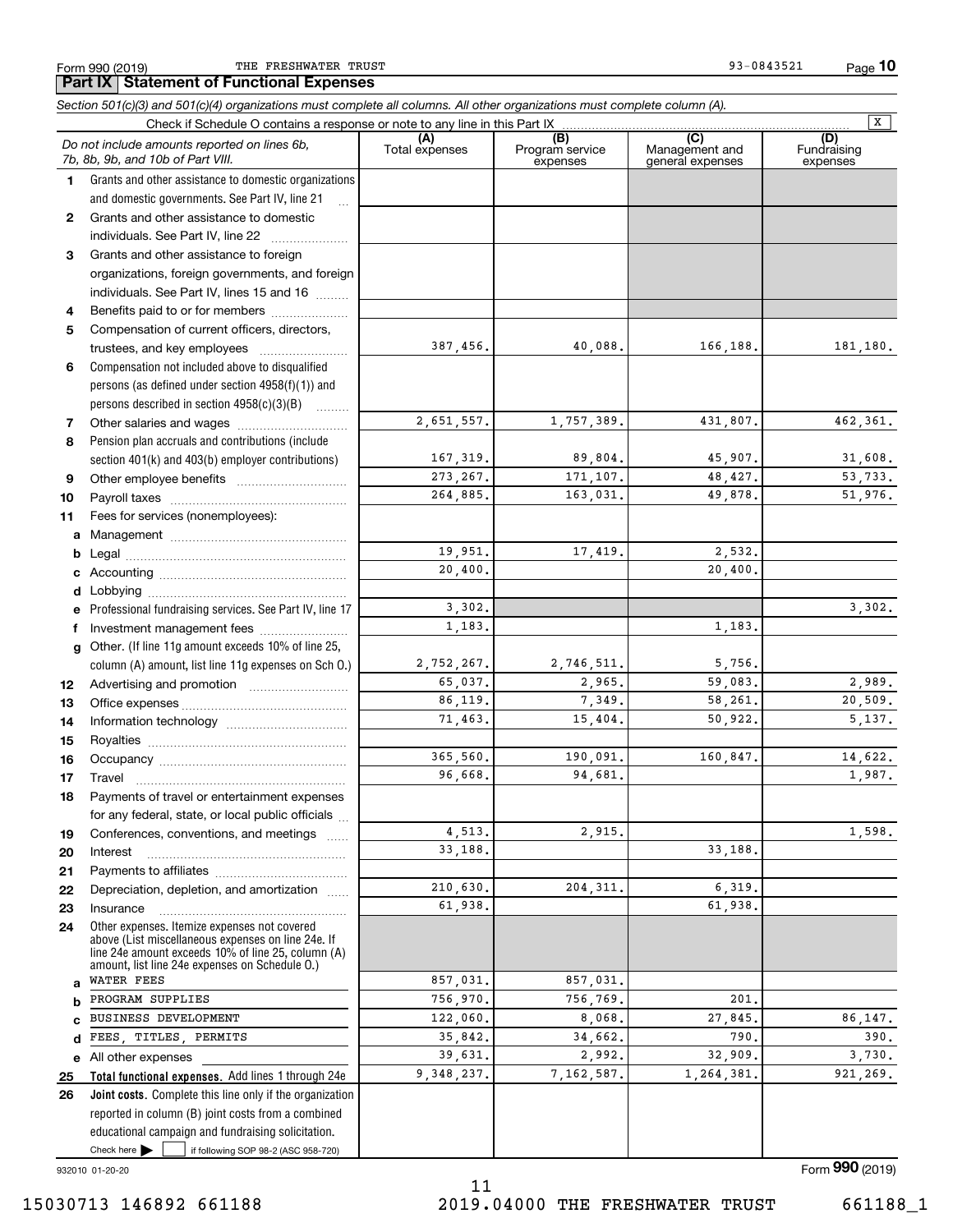**Part X Balance Sheet**

THE FRESHWATER TRUST **12000** CHERRY 13000 CHERRY 13000 CHERRY 13000 CHERRY 13000 CHERRY 13000 CHERRY 13000 CHERRY 13000 CHERRY 13000 CHERRY 13000 CHERRY 13000 CHERRY 13000 CHERRY 13000 CHERRY 13000 CHERRY 13000 CHERRY 1300

|                             |          | Check if Schedule O contains a response or note to any line in this Part X                                                           |            |                 |                           |              |                           |
|-----------------------------|----------|--------------------------------------------------------------------------------------------------------------------------------------|------------|-----------------|---------------------------|--------------|---------------------------|
|                             |          |                                                                                                                                      |            |                 | (A)<br>Beginning of year  |              | (B)<br>End of year        |
|                             | 1        |                                                                                                                                      |            |                 | 1,483,879.                | 1            | 2,150,920.                |
|                             | 2        |                                                                                                                                      |            |                 | 200,671.                  | $\mathbf{2}$ | 201,568.                  |
|                             | 3        |                                                                                                                                      |            |                 |                           | 3            |                           |
|                             | 4        |                                                                                                                                      |            |                 | 1,380,929.                | 4            | 972,746.                  |
|                             | 5        | Loans and other receivables from any current or former officer, director,                                                            |            |                 |                           |              |                           |
|                             |          | trustee, key employee, creator or founder, substantial contributor, or 35%                                                           |            |                 |                           |              |                           |
|                             |          | controlled entity or family member of any of these persons                                                                           |            |                 |                           | 5            |                           |
|                             | 6        | Loans and other receivables from other disqualified persons (as defined                                                              |            |                 |                           |              |                           |
|                             |          | under section $4958(f)(1)$ , and persons described in section $4958(c)(3)(B)$                                                        |            | $\ldots$        |                           | 6            |                           |
|                             | 7        |                                                                                                                                      |            | 7               |                           |              |                           |
| Assets                      | 8        |                                                                                                                                      |            | 8               |                           |              |                           |
|                             | 9        | Prepaid expenses and deferred charges                                                                                                | 96,433.    | 9               | 96,417.                   |              |                           |
|                             |          | <b>10a</b> Land, buildings, and equipment: cost or other                                                                             |            |                 |                           |              |                           |
|                             |          | basis. Complete Part VI of Schedule D  10a                                                                                           |            | 930,595.        |                           |              |                           |
|                             | b        | <u>10b</u><br>Less: accumulated depreciation                                                                                         | 369,095.   | 10 <sub>c</sub> | 384,242.                  |              |                           |
|                             | 11       |                                                                                                                                      |            |                 | 11                        | 5,072.       |                           |
|                             | 12       |                                                                                                                                      | 128,521.   | 12              | 146.177.                  |              |                           |
|                             | 13       |                                                                                                                                      |            | 13              |                           |              |                           |
|                             | 14       |                                                                                                                                      |            | 512,703.        | 14                        | 554,422.     |                           |
|                             | 15       |                                                                                                                                      |            |                 | 386,785.                  | 15           | 226,909.                  |
|                             | 16       |                                                                                                                                      |            |                 | 4,559,016.                | 16           | 4,738,473.                |
|                             | 17       |                                                                                                                                      |            |                 | 463,133.                  | 17           | 317,793.                  |
|                             | 18       |                                                                                                                                      |            | 18              |                           |              |                           |
|                             | 19       |                                                                                                                                      | 2,292,658. | 19              | 2,557,884.                |              |                           |
|                             | 20       |                                                                                                                                      |            | 20              |                           |              |                           |
|                             | 21       | Escrow or custodial account liability. Complete Part IV of Schedule D                                                                |            | 21              |                           |              |                           |
|                             | 22       | Loans and other payables to any current or former officer, director,                                                                 |            |                 |                           |              |                           |
|                             |          | trustee, key employee, creator or founder, substantial contributor, or 35%                                                           |            |                 |                           |              |                           |
| Liabilities                 |          | controlled entity or family member of any of these persons                                                                           |            |                 |                           | 22           |                           |
|                             | 23       |                                                                                                                                      |            |                 |                           | 23           |                           |
|                             | 24       |                                                                                                                                      |            |                 | 3,500,000.                | 24           | 3,100,000.                |
|                             | 25       | Other liabilities (including federal income tax, payables to related third                                                           |            |                 |                           |              |                           |
|                             |          | parties, and other liabilities not included on lines 17-24). Complete Part X                                                         |            |                 |                           |              |                           |
|                             |          | of Schedule D                                                                                                                        |            |                 | 15,463.                   | 25           |                           |
|                             | 26       | Total liabilities. Add lines 17 through 25                                                                                           |            |                 | 6, 271, 254.              | 26           | 5,975,677.                |
|                             |          | Organizations that follow FASB ASC 958, check here $\blacktriangleright \lfloor x \rfloor$                                           |            |                 |                           |              |                           |
|                             |          | and complete lines 27, 28, 32, and 33.                                                                                               |            |                 |                           |              |                           |
|                             | 27       | Net assets without donor restrictions                                                                                                |            |                 | $-2,443,662.$<br>731,424. | 27           | $-1,645,881.$<br>408,677. |
|                             | 28       | Net assets with donor restrictions                                                                                                   |            | 28              |                           |              |                           |
|                             |          | Organizations that do not follow FASB ASC 958, check here ▶ □                                                                        |            |                 |                           |              |                           |
|                             |          | and complete lines 29 through 33.                                                                                                    |            |                 |                           |              |                           |
|                             | 29       |                                                                                                                                      |            |                 |                           | 29           |                           |
| Net Assets or Fund Balances | 30       | Paid-in or capital surplus, or land, building, or equipment fund<br>Retained earnings, endowment, accumulated income, or other funds |            |                 |                           | 30<br>31     |                           |
|                             | 31<br>32 |                                                                                                                                      |            |                 | $-1, 712, 238.$           | 32           | $-1, 237, 204.$           |
|                             | 33       | Total liabilities and net assets/fund balances                                                                                       |            |                 | 4,559,016.                | 33           | 4,738,473.                |
|                             |          |                                                                                                                                      |            |                 |                           |              |                           |

Form (2019) **990**

932011 01-20-20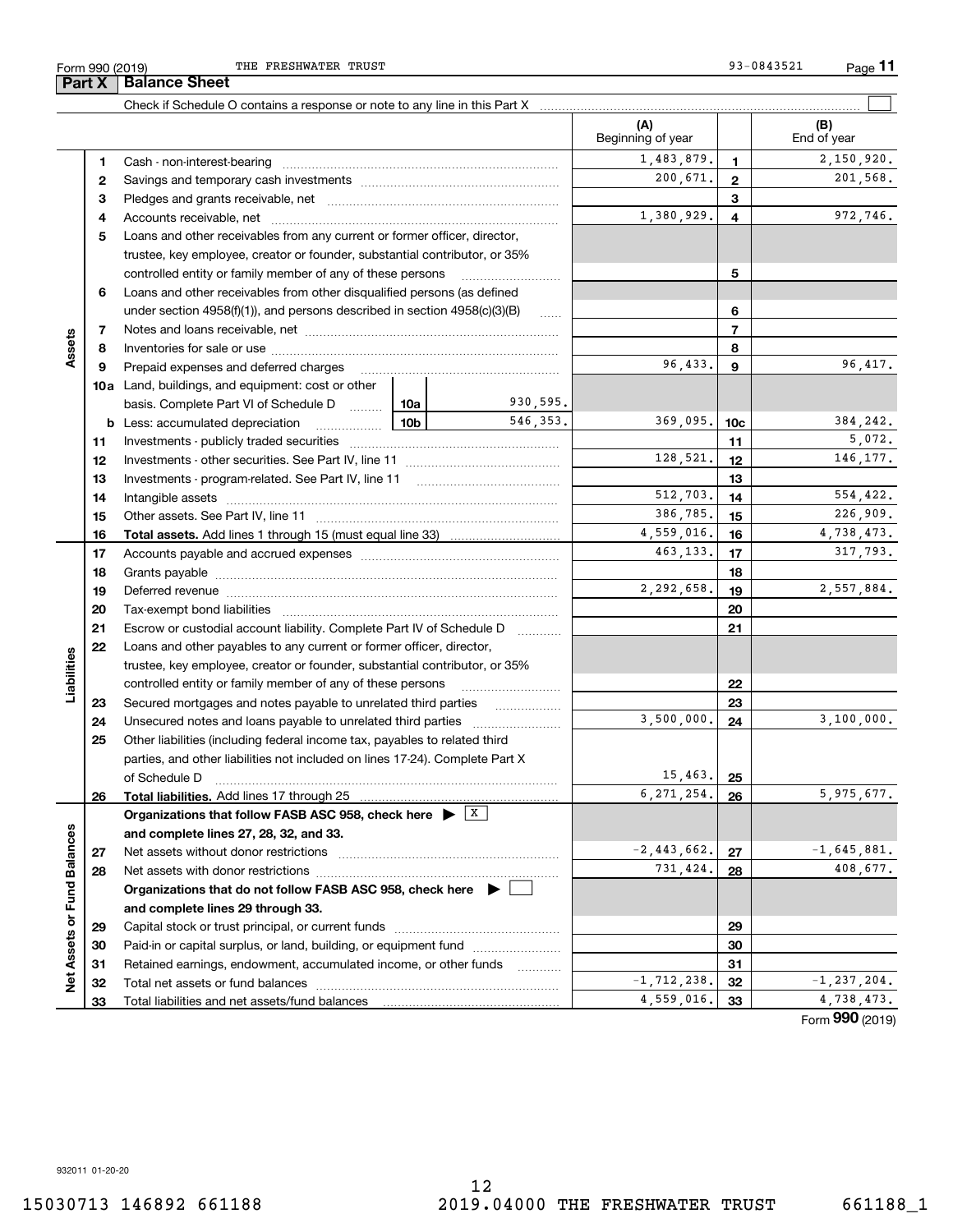|                                                                                                                      | THE FRESHWATER TRUST<br>Form 990 (2019)                                                                                                                                                                                             | 93-0843521     |    |                 | $P_{\text{aqe}}$ 12 |  |  |
|----------------------------------------------------------------------------------------------------------------------|-------------------------------------------------------------------------------------------------------------------------------------------------------------------------------------------------------------------------------------|----------------|----|-----------------|---------------------|--|--|
| Part XI<br><b>Reconciliation of Net Assets</b>                                                                       |                                                                                                                                                                                                                                     |                |    |                 |                     |  |  |
|                                                                                                                      |                                                                                                                                                                                                                                     |                |    |                 |                     |  |  |
|                                                                                                                      |                                                                                                                                                                                                                                     |                |    |                 |                     |  |  |
| 1                                                                                                                    |                                                                                                                                                                                                                                     | 1              |    | 9,808,819.      |                     |  |  |
| 2                                                                                                                    |                                                                                                                                                                                                                                     | $\mathbf{2}$   |    | 9, 348, 237.    |                     |  |  |
| 3                                                                                                                    | 3<br>Revenue less expenses. Subtract line 2 from line 1                                                                                                                                                                             |                |    |                 |                     |  |  |
| 4                                                                                                                    | $\overline{4}$                                                                                                                                                                                                                      |                |    |                 |                     |  |  |
| 5                                                                                                                    | 5<br>Net unrealized gains (losses) on investments [11] matter continuum matter of the state of the state of the state of the state of the state of the state of the state of the state of the state of the state of the state of th |                |    |                 |                     |  |  |
| 6                                                                                                                    | Donated services and use of facilities [111] Donated and the service of facilities [11] Donated services and use of facilities [11] Donated and the service of the service of the service of the service of the service of the      | 6              |    |                 |                     |  |  |
| 7                                                                                                                    | Investment expenses www.communication.com/www.communication.com/www.communication.com/www.communication.com/ww                                                                                                                      | $\overline{7}$ |    |                 |                     |  |  |
| 8                                                                                                                    | 8<br>Prior period adjustments www.communication.communication.com/news/communication.com/news/communication.com/new                                                                                                                 |                |    |                 |                     |  |  |
| 9                                                                                                                    | 9<br>Other changes in net assets or fund balances (explain on Schedule O)                                                                                                                                                           |                |    |                 |                     |  |  |
| 10                                                                                                                   | Net assets or fund balances at end of year. Combine lines 3 through 9 (must equal Part X, line 32,                                                                                                                                  |                |    |                 |                     |  |  |
|                                                                                                                      |                                                                                                                                                                                                                                     | 10             |    | $-1, 237, 204.$ |                     |  |  |
|                                                                                                                      | Part XII Financial Statements and Reporting                                                                                                                                                                                         |                |    |                 |                     |  |  |
|                                                                                                                      |                                                                                                                                                                                                                                     |                |    |                 | x                   |  |  |
|                                                                                                                      |                                                                                                                                                                                                                                     |                |    | Yes             | No                  |  |  |
| 1                                                                                                                    | $ X $ Accrual<br>Accounting method used to prepare the Form 990: <u>June</u> Cash<br>Other                                                                                                                                          |                |    |                 |                     |  |  |
|                                                                                                                      | If the organization changed its method of accounting from a prior year or checked "Other," explain in Schedule O.                                                                                                                   |                |    |                 |                     |  |  |
|                                                                                                                      | 2a Were the organization's financial statements compiled or reviewed by an independent accountant?                                                                                                                                  |                |    |                 |                     |  |  |
| If "Yes," check a box below to indicate whether the financial statements for the year were compiled or reviewed on a |                                                                                                                                                                                                                                     |                |    |                 |                     |  |  |
|                                                                                                                      | separate basis, consolidated basis, or both:                                                                                                                                                                                        |                |    |                 |                     |  |  |
|                                                                                                                      | Separate basis<br>Consolidated basis<br>Both consolidated and separate basis                                                                                                                                                        |                |    |                 |                     |  |  |
|                                                                                                                      | 2 <sub>b</sub><br><b>b</b> Were the organization's financial statements audited by an independent accountant?                                                                                                                       |                |    |                 |                     |  |  |
|                                                                                                                      | If "Yes," check a box below to indicate whether the financial statements for the year were audited on a separate basis,                                                                                                             |                |    |                 |                     |  |  |
|                                                                                                                      | consolidated basis, or both:                                                                                                                                                                                                        |                |    |                 |                     |  |  |
|                                                                                                                      | $X$ Separate basis<br>Consolidated basis<br>Both consolidated and separate basis                                                                                                                                                    |                |    |                 |                     |  |  |
|                                                                                                                      | c If "Yes" to line 2a or 2b, does the organization have a committee that assumes responsibility for oversight of the audit,                                                                                                         |                |    |                 |                     |  |  |
|                                                                                                                      | review, or compilation of its financial statements and selection of an independent accountant?                                                                                                                                      |                | 2c | х               |                     |  |  |
|                                                                                                                      | If the organization changed either its oversight process or selection process during the tax year, explain on Schedule O.                                                                                                           |                |    |                 |                     |  |  |
|                                                                                                                      | 3a As a result of a federal award, was the organization required to undergo an audit or audits as set forth in the Single Audit                                                                                                     |                |    |                 |                     |  |  |
|                                                                                                                      |                                                                                                                                                                                                                                     |                | За | х               |                     |  |  |
|                                                                                                                      | b If "Yes," did the organization undergo the required audit or audits? If the organization did not undergo the required audit                                                                                                       |                |    |                 |                     |  |  |
|                                                                                                                      | or audits, explain why on Schedule O and describe any steps taken to undergo such audits manufactured university                                                                                                                    |                | 3b | x<br>റററ        |                     |  |  |

Form (2019) **990**

932012 01-20-20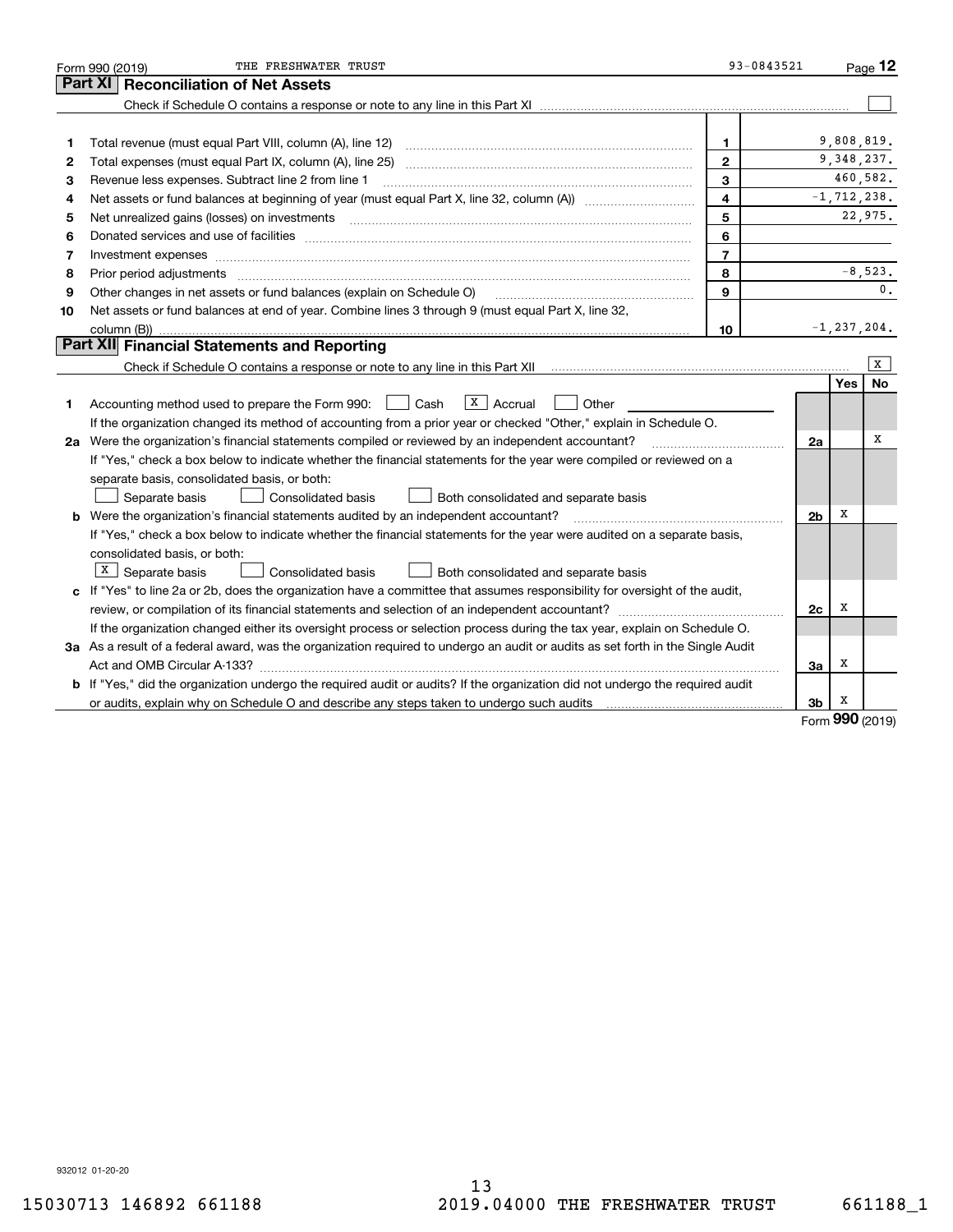## **SCHEDULE A**

Department of the Treasury Internal Revenue Service

**(Form 990 or 990-EZ)**

## **Public Charity Status and Public Support**

**Complete if the organization is a section 501(c)(3) organization or a section 4947(a)(1) nonexempt charitable trust. | Attach to Form 990 or Form 990-EZ. | Go to www.irs.gov/Form990 for instructions and the latest information.**

| OMB No. 1545-0047                   |
|-------------------------------------|
| 2019                                |
| <b>Open to Public</b><br>Inspection |

| Name of the organization |
|--------------------------|
|--------------------------|

|                   | Name of the organization                                                                                                                                                                                                 |                      |                                                       |     |                                                                |                            |  | <b>Employer identification number</b> |
|-------------------|--------------------------------------------------------------------------------------------------------------------------------------------------------------------------------------------------------------------------|----------------------|-------------------------------------------------------|-----|----------------------------------------------------------------|----------------------------|--|---------------------------------------|
|                   |                                                                                                                                                                                                                          | THE FRESHWATER TRUST |                                                       |     |                                                                |                            |  | 93-0843521                            |
| Part I            | Reason for Public Charity Status (All organizations must complete this part.) See instructions.                                                                                                                          |                      |                                                       |     |                                                                |                            |  |                                       |
|                   | The organization is not a private foundation because it is: (For lines 1 through 12, check only one box.)                                                                                                                |                      |                                                       |     |                                                                |                            |  |                                       |
| 1                 | A church, convention of churches, or association of churches described in section 170(b)(1)(A)(i).                                                                                                                       |                      |                                                       |     |                                                                |                            |  |                                       |
| 2                 | A school described in section 170(b)(1)(A)(ii). (Attach Schedule E (Form 990 or 990-EZ).)                                                                                                                                |                      |                                                       |     |                                                                |                            |  |                                       |
| 3                 | A hospital or a cooperative hospital service organization described in section 170(b)(1)(A)(iii).                                                                                                                        |                      |                                                       |     |                                                                |                            |  |                                       |
| 4                 | A medical research organization operated in conjunction with a hospital described in section 170(b)(1)(A)(iii). Enter the hospital's name,                                                                               |                      |                                                       |     |                                                                |                            |  |                                       |
|                   | city, and state:                                                                                                                                                                                                         |                      |                                                       |     |                                                                |                            |  |                                       |
| 5                 | An organization operated for the benefit of a college or university owned or operated by a governmental unit described in                                                                                                |                      |                                                       |     |                                                                |                            |  |                                       |
|                   | section 170(b)(1)(A)(iv). (Complete Part II.)                                                                                                                                                                            |                      |                                                       |     |                                                                |                            |  |                                       |
| 6                 | A federal, state, or local government or governmental unit described in section 170(b)(1)(A)(v).                                                                                                                         |                      |                                                       |     |                                                                |                            |  |                                       |
| $\mathbf{X}$<br>7 | An organization that normally receives a substantial part of its support from a governmental unit or from the general public described in                                                                                |                      |                                                       |     |                                                                |                            |  |                                       |
|                   | section 170(b)(1)(A)(vi). (Complete Part II.)                                                                                                                                                                            |                      |                                                       |     |                                                                |                            |  |                                       |
| 8                 | A community trust described in section 170(b)(1)(A)(vi). (Complete Part II.)                                                                                                                                             |                      |                                                       |     |                                                                |                            |  |                                       |
| 9                 | An agricultural research organization described in section 170(b)(1)(A)(ix) operated in conjunction with a land-grant college                                                                                            |                      |                                                       |     |                                                                |                            |  |                                       |
|                   | or university or a non-land-grant college of agriculture (see instructions). Enter the name, city, and state of the college or                                                                                           |                      |                                                       |     |                                                                |                            |  |                                       |
|                   | university:                                                                                                                                                                                                              |                      |                                                       |     |                                                                |                            |  |                                       |
| 10                | An organization that normally receives: (1) more than 33 1/3% of its support from contributions, membership fees, and gross receipts from                                                                                |                      |                                                       |     |                                                                |                            |  |                                       |
|                   | activities related to its exempt functions - subject to certain exceptions, and (2) no more than 33 1/3% of its support from gross investment                                                                            |                      |                                                       |     |                                                                |                            |  |                                       |
|                   | income and unrelated business taxable income (less section 511 tax) from businesses acquired by the organization after June 30, 1975.                                                                                    |                      |                                                       |     |                                                                |                            |  |                                       |
|                   | See section 509(a)(2). (Complete Part III.)                                                                                                                                                                              |                      |                                                       |     |                                                                |                            |  |                                       |
| 11                | An organization organized and operated exclusively to test for public safety. See section 509(a)(4).                                                                                                                     |                      |                                                       |     |                                                                |                            |  |                                       |
| 12                | An organization organized and operated exclusively for the benefit of, to perform the functions of, or to carry out the purposes of one or                                                                               |                      |                                                       |     |                                                                |                            |  |                                       |
|                   | more publicly supported organizations described in section 509(a)(1) or section 509(a)(2). See section 509(a)(3). Check the box in                                                                                       |                      |                                                       |     |                                                                |                            |  |                                       |
|                   | lines 12a through 12d that describes the type of supporting organization and complete lines 12e, 12f, and 12g.                                                                                                           |                      |                                                       |     |                                                                |                            |  |                                       |
| a                 | Type I. A supporting organization operated, supervised, or controlled by its supported organization(s), typically by giving                                                                                              |                      |                                                       |     |                                                                |                            |  |                                       |
|                   | the supported organization(s) the power to regularly appoint or elect a majority of the directors or trustees of the supporting                                                                                          |                      |                                                       |     |                                                                |                            |  |                                       |
|                   | organization. You must complete Part IV, Sections A and B.                                                                                                                                                               |                      |                                                       |     |                                                                |                            |  |                                       |
| b                 | Type II. A supporting organization supervised or controlled in connection with its supported organization(s), by having                                                                                                  |                      |                                                       |     |                                                                |                            |  |                                       |
|                   | control or management of the supporting organization vested in the same persons that control or manage the supported                                                                                                     |                      |                                                       |     |                                                                |                            |  |                                       |
|                   | organization(s). You must complete Part IV, Sections A and C.                                                                                                                                                            |                      |                                                       |     |                                                                |                            |  |                                       |
| с                 | Type III functionally integrated. A supporting organization operated in connection with, and functionally integrated with,                                                                                               |                      |                                                       |     |                                                                |                            |  |                                       |
|                   | its supported organization(s) (see instructions). You must complete Part IV, Sections A, D, and E.                                                                                                                       |                      |                                                       |     |                                                                |                            |  |                                       |
| d                 | Type III non-functionally integrated. A supporting organization operated in connection with its supported organization(s)                                                                                                |                      |                                                       |     |                                                                |                            |  |                                       |
|                   | that is not functionally integrated. The organization generally must satisfy a distribution requirement and an attentiveness<br>requirement (see instructions). You must complete Part IV, Sections A and D, and Part V. |                      |                                                       |     |                                                                |                            |  |                                       |
|                   | Check this box if the organization received a written determination from the IRS that it is a Type I, Type II, Type III                                                                                                  |                      |                                                       |     |                                                                |                            |  |                                       |
| е                 | functionally integrated, or Type III non-functionally integrated supporting organization.                                                                                                                                |                      |                                                       |     |                                                                |                            |  |                                       |
|                   | f Enter the number of supported organizations                                                                                                                                                                            |                      |                                                       |     |                                                                |                            |  |                                       |
| g                 | Provide the following information about the supported organization(s).                                                                                                                                                   |                      |                                                       |     |                                                                |                            |  |                                       |
|                   | (i) Name of supported                                                                                                                                                                                                    | (ii) EIN             | (iii) Type of organization                            |     | (iv) Is the organization listed<br>in your governing document? | (v) Amount of monetary     |  | (vi) Amount of other                  |
|                   | organization                                                                                                                                                                                                             |                      | (described on lines 1-10<br>above (see instructions)) | Yes | No                                                             | support (see instructions) |  | support (see instructions)            |
|                   |                                                                                                                                                                                                                          |                      |                                                       |     |                                                                |                            |  |                                       |
|                   |                                                                                                                                                                                                                          |                      |                                                       |     |                                                                |                            |  |                                       |
|                   |                                                                                                                                                                                                                          |                      |                                                       |     |                                                                |                            |  |                                       |
|                   |                                                                                                                                                                                                                          |                      |                                                       |     |                                                                |                            |  |                                       |
|                   |                                                                                                                                                                                                                          |                      |                                                       |     |                                                                |                            |  |                                       |
|                   |                                                                                                                                                                                                                          |                      |                                                       |     |                                                                |                            |  |                                       |
|                   |                                                                                                                                                                                                                          |                      |                                                       |     |                                                                |                            |  |                                       |
|                   |                                                                                                                                                                                                                          |                      |                                                       |     |                                                                |                            |  |                                       |
|                   |                                                                                                                                                                                                                          |                      |                                                       |     |                                                                |                            |  |                                       |
|                   |                                                                                                                                                                                                                          |                      |                                                       |     |                                                                |                            |  |                                       |
| Total             |                                                                                                                                                                                                                          |                      |                                                       |     |                                                                |                            |  |                                       |

LHA For Paperwork Reduction Act Notice, see the Instructions for Form 990 or 990-EZ. 932021 09-25-19 Schedule A (Form 990 or 990-EZ) 2019 14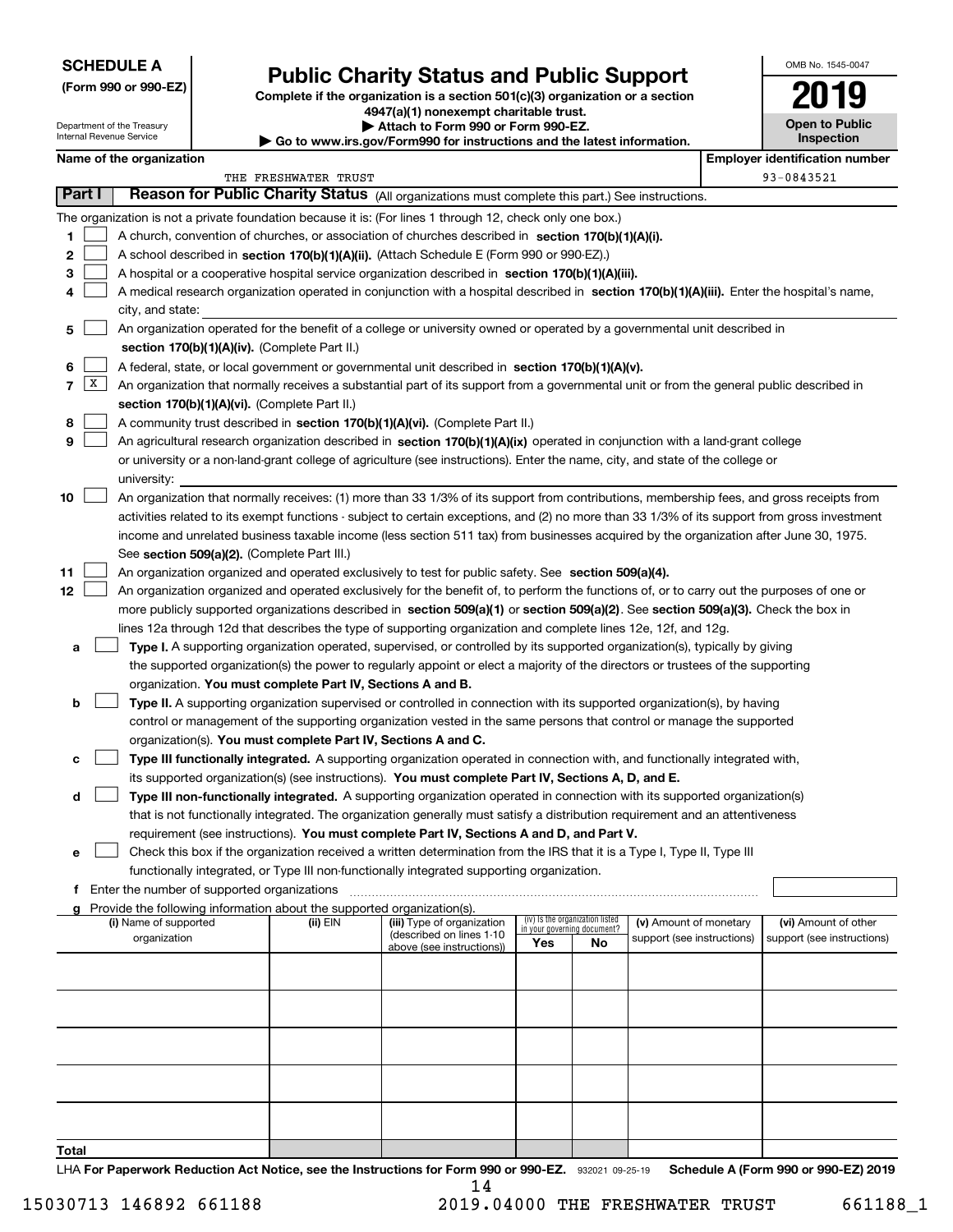## Schedule A (Form 990 or 990-EZ) 2019 Page THE FRESHWATER TRUST 93-0843521

**2**

(Complete only if you checked the box on line 5, 7, or 8 of Part I or if the organization failed to qualify under Part III. If the organization **Part II** Support Schedule for Organizations Described in Sections 170(b)(1)(A)(iv) and 170(b)(1)(A)(vi)

fails to qualify under the tests listed below, please complete Part III.)

|    | <b>Section A. Public Support</b>                                                                                                               |            |              |             |            |                                      |                                |  |  |  |  |
|----|------------------------------------------------------------------------------------------------------------------------------------------------|------------|--------------|-------------|------------|--------------------------------------|--------------------------------|--|--|--|--|
|    | Calendar year (or fiscal year beginning in) $\blacktriangleright$                                                                              | (a) 2015   | $(b)$ 2016   | $(c)$ 2017  | $(d)$ 2018 | (e) 2019                             | (f) Total                      |  |  |  |  |
|    | 1 Gifts, grants, contributions, and                                                                                                            |            |              |             |            |                                      |                                |  |  |  |  |
|    | membership fees received. (Do not                                                                                                              |            |              |             |            |                                      |                                |  |  |  |  |
|    | include any "unusual grants.")                                                                                                                 | 4,730,207. | 5, 322, 674. | 5,638,752.  | 6,320,957. | 4,957,922.                           | 26,970,512.                    |  |  |  |  |
|    | 2 Tax revenues levied for the organ-                                                                                                           |            |              |             |            |                                      |                                |  |  |  |  |
|    | ization's benefit and either paid to                                                                                                           |            |              |             |            |                                      |                                |  |  |  |  |
|    | or expended on its behalf                                                                                                                      |            |              |             |            |                                      |                                |  |  |  |  |
|    | 3 The value of services or facilities                                                                                                          |            |              |             |            |                                      |                                |  |  |  |  |
|    | furnished by a governmental unit to                                                                                                            |            |              |             |            |                                      |                                |  |  |  |  |
|    | the organization without charge                                                                                                                |            |              |             |            |                                      |                                |  |  |  |  |
|    | 4 Total. Add lines 1 through 3                                                                                                                 | 4,730,207. | 5, 322, 674. | 5,638,752.  | 6,320,957. | 4,957,922.                           | 26, 970, 512.                  |  |  |  |  |
| 5  | The portion of total contributions                                                                                                             |            |              |             |            |                                      |                                |  |  |  |  |
|    | by each person (other than a                                                                                                                   |            |              |             |            |                                      |                                |  |  |  |  |
|    | governmental unit or publicly                                                                                                                  |            |              |             |            |                                      |                                |  |  |  |  |
|    | supported organization) included                                                                                                               |            |              |             |            |                                      |                                |  |  |  |  |
|    | on line 1 that exceeds 2% of the                                                                                                               |            |              |             |            |                                      |                                |  |  |  |  |
|    | amount shown on line 11,                                                                                                                       |            |              |             |            |                                      |                                |  |  |  |  |
|    | column (f)<br>159,264.                                                                                                                         |            |              |             |            |                                      |                                |  |  |  |  |
|    | 26,811,248.<br>6 Public support. Subtract line 5 from line 4.                                                                                  |            |              |             |            |                                      |                                |  |  |  |  |
|    | <b>Section B. Total Support</b>                                                                                                                |            |              |             |            |                                      |                                |  |  |  |  |
|    | Calendar year (or fiscal year beginning in) $\blacktriangleright$                                                                              | (a) 2015   | (b) 2016     | $(c)$ 2017  | $(d)$ 2018 | (e) 2019                             | (f) Total                      |  |  |  |  |
|    | <b>7</b> Amounts from line 4                                                                                                                   | 6,320,957. | 4,957,922.   | 26,970,512. |            |                                      |                                |  |  |  |  |
|    | 8 Gross income from interest,                                                                                                                  |            |              |             |            |                                      |                                |  |  |  |  |
|    | dividends, payments received on                                                                                                                |            |              |             |            |                                      |                                |  |  |  |  |
|    | securities loans, rents, royalties,                                                                                                            |            |              |             |            |                                      |                                |  |  |  |  |
|    | and income from similar sources                                                                                                                | 7,098.     | 3,058.       | 279.        | 2,128.     | 5,100.                               | 17,663.                        |  |  |  |  |
|    | <b>9</b> Net income from unrelated business                                                                                                    |            |              |             |            |                                      |                                |  |  |  |  |
|    | activities, whether or not the                                                                                                                 |            |              |             |            |                                      |                                |  |  |  |  |
|    | business is regularly carried on                                                                                                               |            |              |             |            |                                      |                                |  |  |  |  |
|    | 10 Other income. Do not include gain                                                                                                           |            |              |             |            |                                      |                                |  |  |  |  |
|    | or loss from the sale of capital                                                                                                               |            |              |             |            |                                      |                                |  |  |  |  |
|    | assets (Explain in Part VI.)                                                                                                                   | 1,009.     | 12,598.      | 445.        | 150.       |                                      | 14,202.                        |  |  |  |  |
|    | 11 Total support. Add lines 7 through 10                                                                                                       |            |              |             |            |                                      | 27,002,377.                    |  |  |  |  |
| 12 | Gross receipts from related activities, etc. (see instructions)                                                                                |            |              |             |            | 12                                   | 15, 421, 585.                  |  |  |  |  |
|    | 13 First five years. If the Form 990 is for the organization's first, second, third, fourth, or fifth tax year as a section 501(c)(3)          |            |              |             |            |                                      |                                |  |  |  |  |
|    |                                                                                                                                                |            |              |             |            |                                      |                                |  |  |  |  |
|    | District and Section C. Computation of Public Support Percentage Section C. Computation of Public Support Percentage                           |            |              |             |            |                                      |                                |  |  |  |  |
|    | 14 Public support percentage for 2019 (line 6, column (f) divided by line 11, column (f) <i>mummention</i>                                     |            | 14           | 99.29<br>%  |            |                                      |                                |  |  |  |  |
|    |                                                                                                                                                |            | 15           | 64.01<br>%  |            |                                      |                                |  |  |  |  |
|    | 16a 33 1/3% support test - 2019. If the organization did not check the box on line 13, and line 14 is 33 1/3% or more, check this box and      |            |              |             |            |                                      |                                |  |  |  |  |
|    | stop here. The organization qualifies as a publicly supported organization                                                                     |            |              |             |            |                                      | $\blacktriangleright$ $\mid$ X |  |  |  |  |
|    | b 33 1/3% support test - 2018. If the organization did not check a box on line 13 or 16a, and line 15 is 33 1/3% or more, check this box       |            |              |             |            |                                      |                                |  |  |  |  |
|    | and stop here. The organization qualifies as a publicly supported organization                                                                 |            |              |             |            |                                      |                                |  |  |  |  |
|    | 17a 10% -facts-and-circumstances test - 2019. If the organization did not check a box on line 13, 16a, or 16b, and line 14 is 10% or more,     |            |              |             |            |                                      |                                |  |  |  |  |
|    | and if the organization meets the "facts-and-circumstances" test, check this box and stop here. Explain in Part VI how the organization        |            |              |             |            |                                      |                                |  |  |  |  |
|    | meets the "facts-and-circumstances" test. The organization qualifies as a publicly supported organization                                      |            |              |             |            |                                      |                                |  |  |  |  |
|    | <b>b 10% -facts-and-circumstances test - 2018.</b> If the organization did not check a box on line 13, 16a, 16b, or 17a, and line 15 is 10% or |            |              |             |            |                                      |                                |  |  |  |  |
|    | more, and if the organization meets the "facts-and-circumstances" test, check this box and stop here. Explain in Part VI how the               |            |              |             |            |                                      |                                |  |  |  |  |
|    | organization meets the "facts-and-circumstances" test. The organization qualifies as a publicly supported organization                         |            |              |             |            |                                      |                                |  |  |  |  |
| 18 | Private foundation. If the organization did not check a box on line 13, 16a, 16b, 17a, or 17b, check this box and see instructions             |            |              |             |            |                                      |                                |  |  |  |  |
|    |                                                                                                                                                |            |              |             |            | Schedule A (Form 990 or 990-F7) 2019 |                                |  |  |  |  |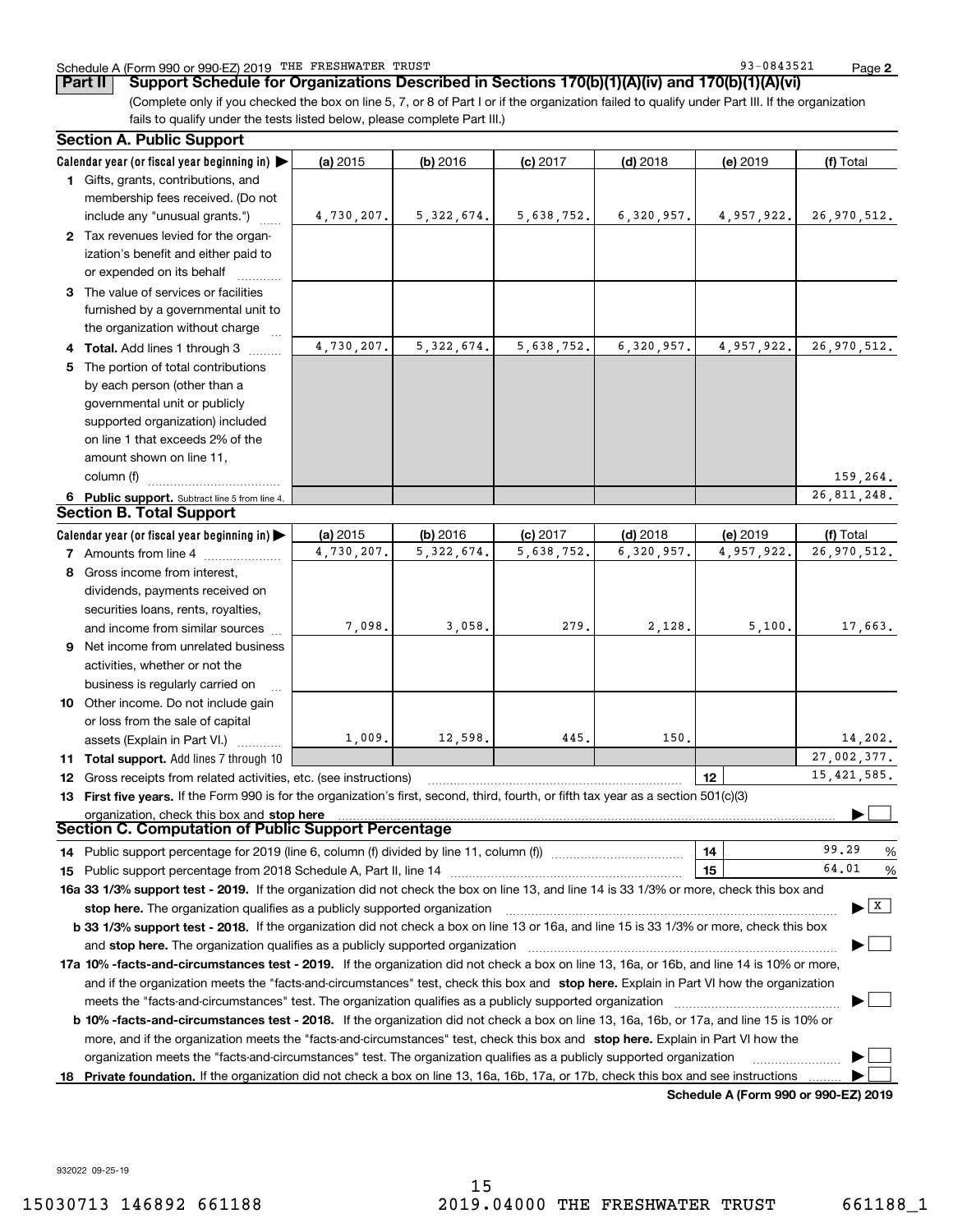## **Part III Support Schedule for Organizations Described in Section 509(a)(2)**

**3**

(Complete only if you checked the box on line 10 of Part I or if the organization failed to qualify under Part II. If the organization fails to qualify under the tests listed below, please complete Part II.)

|    | <b>Section A. Public Support</b>                                                                                                                                                                                               |          |           |                 |            |          |                                      |  |  |  |
|----|--------------------------------------------------------------------------------------------------------------------------------------------------------------------------------------------------------------------------------|----------|-----------|-----------------|------------|----------|--------------------------------------|--|--|--|
|    | Calendar year (or fiscal year beginning in) $\blacktriangleright$                                                                                                                                                              | (a) 2015 | (b) 2016  | <b>(c)</b> 2017 | $(d)$ 2018 | (e) 2019 | (f) Total                            |  |  |  |
|    | 1 Gifts, grants, contributions, and                                                                                                                                                                                            |          |           |                 |            |          |                                      |  |  |  |
|    | membership fees received. (Do not                                                                                                                                                                                              |          |           |                 |            |          |                                      |  |  |  |
|    | include any "unusual grants.")                                                                                                                                                                                                 |          |           |                 |            |          |                                      |  |  |  |
|    | <b>2</b> Gross receipts from admissions,<br>merchandise sold or services per-<br>formed, or facilities furnished in<br>any activity that is related to the<br>organization's tax-exempt purpose                                |          |           |                 |            |          |                                      |  |  |  |
|    | 3 Gross receipts from activities that<br>are not an unrelated trade or bus-                                                                                                                                                    |          |           |                 |            |          |                                      |  |  |  |
|    | iness under section 513                                                                                                                                                                                                        |          |           |                 |            |          |                                      |  |  |  |
|    | 4 Tax revenues levied for the organ-<br>ization's benefit and either paid to<br>or expended on its behalf<br>.                                                                                                                 |          |           |                 |            |          |                                      |  |  |  |
|    | 5 The value of services or facilities<br>furnished by a governmental unit to                                                                                                                                                   |          |           |                 |            |          |                                      |  |  |  |
|    | the organization without charge                                                                                                                                                                                                |          |           |                 |            |          |                                      |  |  |  |
|    | <b>6 Total.</b> Add lines 1 through 5                                                                                                                                                                                          |          |           |                 |            |          |                                      |  |  |  |
|    | 7a Amounts included on lines 1, 2, and<br>3 received from disqualified persons                                                                                                                                                 |          |           |                 |            |          |                                      |  |  |  |
|    | <b>b</b> Amounts included on lines 2 and 3 received<br>from other than disqualified persons that<br>exceed the greater of \$5,000 or 1% of the<br>amount on line 13 for the year                                               |          |           |                 |            |          |                                      |  |  |  |
|    | c Add lines 7a and 7b                                                                                                                                                                                                          |          |           |                 |            |          |                                      |  |  |  |
|    | 8 Public support. (Subtract line 7c from line 6.)                                                                                                                                                                              |          |           |                 |            |          |                                      |  |  |  |
|    | <b>Section B. Total Support</b>                                                                                                                                                                                                |          | (b) 2016  |                 | $(d)$ 2018 |          |                                      |  |  |  |
|    | Calendar year (or fiscal year beginning in)                                                                                                                                                                                    | (e) 2019 | (f) Total |                 |            |          |                                      |  |  |  |
|    | 9 Amounts from line 6                                                                                                                                                                                                          |          |           |                 |            |          |                                      |  |  |  |
|    | 10a Gross income from interest,<br>dividends, payments received on<br>securities loans, rents, royalties,<br>and income from similar sources                                                                                   |          |           |                 |            |          |                                      |  |  |  |
|    | <b>b</b> Unrelated business taxable income<br>(less section 511 taxes) from businesses<br>acquired after June 30, 1975 [10001]                                                                                                 |          |           |                 |            |          |                                      |  |  |  |
|    | c Add lines 10a and 10b                                                                                                                                                                                                        |          |           |                 |            |          |                                      |  |  |  |
|    | 11 Net income from unrelated business<br>activities not included in line 10b,<br>whether or not the business is<br>regularly carried on                                                                                        |          |           |                 |            |          |                                      |  |  |  |
|    | <b>12</b> Other income. Do not include gain<br>or loss from the sale of capital<br>assets (Explain in Part VI.)                                                                                                                |          |           |                 |            |          |                                      |  |  |  |
|    | 13 Total support. (Add lines 9, 10c, 11, and 12.)                                                                                                                                                                              |          |           |                 |            |          |                                      |  |  |  |
|    | 14 First five years. If the Form 990 is for the organization's first, second, third, fourth, or fifth tax year as a section 501(c)(3) organization,                                                                            |          |           |                 |            |          |                                      |  |  |  |
|    | check this box and stop here communication and content to the state of the state of the state of the state of the state of the state of the state of the state of the state of the state of the state of the state of the stat |          |           |                 |            |          |                                      |  |  |  |
|    | <b>Section C. Computation of Public Support Percentage</b>                                                                                                                                                                     |          |           |                 |            |          |                                      |  |  |  |
|    |                                                                                                                                                                                                                                |          |           |                 |            | 15       | %                                    |  |  |  |
| 16 | Public support percentage from 2018 Schedule A, Part III, line 15                                                                                                                                                              |          |           |                 |            | 16       | %                                    |  |  |  |
|    | <b>Section D. Computation of Investment Income Percentage</b>                                                                                                                                                                  |          |           |                 |            |          |                                      |  |  |  |
|    | 17 Investment income percentage for 2019 (line 10c, column (f), divided by line 13, column (f))                                                                                                                                |          |           |                 |            | 17       | %                                    |  |  |  |
|    | 18 Investment income percentage from 2018 Schedule A, Part III, line 17                                                                                                                                                        |          |           |                 |            | 18       | %                                    |  |  |  |
|    | 19a 33 1/3% support tests - 2019. If the organization did not check the box on line 14, and line 15 is more than 33 1/3%, and line 17 is not                                                                                   |          |           |                 |            |          |                                      |  |  |  |
|    | more than 33 1/3%, check this box and stop here. The organization qualifies as a publicly supported organization                                                                                                               |          |           |                 |            |          | $\sim$ 1                             |  |  |  |
|    | b 33 1/3% support tests - 2018. If the organization did not check a box on line 14 or line 19a, and line 16 is more than 33 1/3%, and                                                                                          |          |           |                 |            |          |                                      |  |  |  |
|    | line 18 is not more than 33 1/3%, check this box and stop here. The organization qualifies as a publicly supported organization                                                                                                |          |           |                 |            |          |                                      |  |  |  |
| 20 | Private foundation. If the organization did not check a box on line 14, 19a, or 19b, check this box and see instructions                                                                                                       |          |           |                 |            |          |                                      |  |  |  |
|    | 932023 09-25-19                                                                                                                                                                                                                |          | 16        |                 |            |          | Schedule A (Form 990 or 990-EZ) 2019 |  |  |  |

15030713 146892 661188 2019.04000 THE FRESHWATER TRUST 661188\_1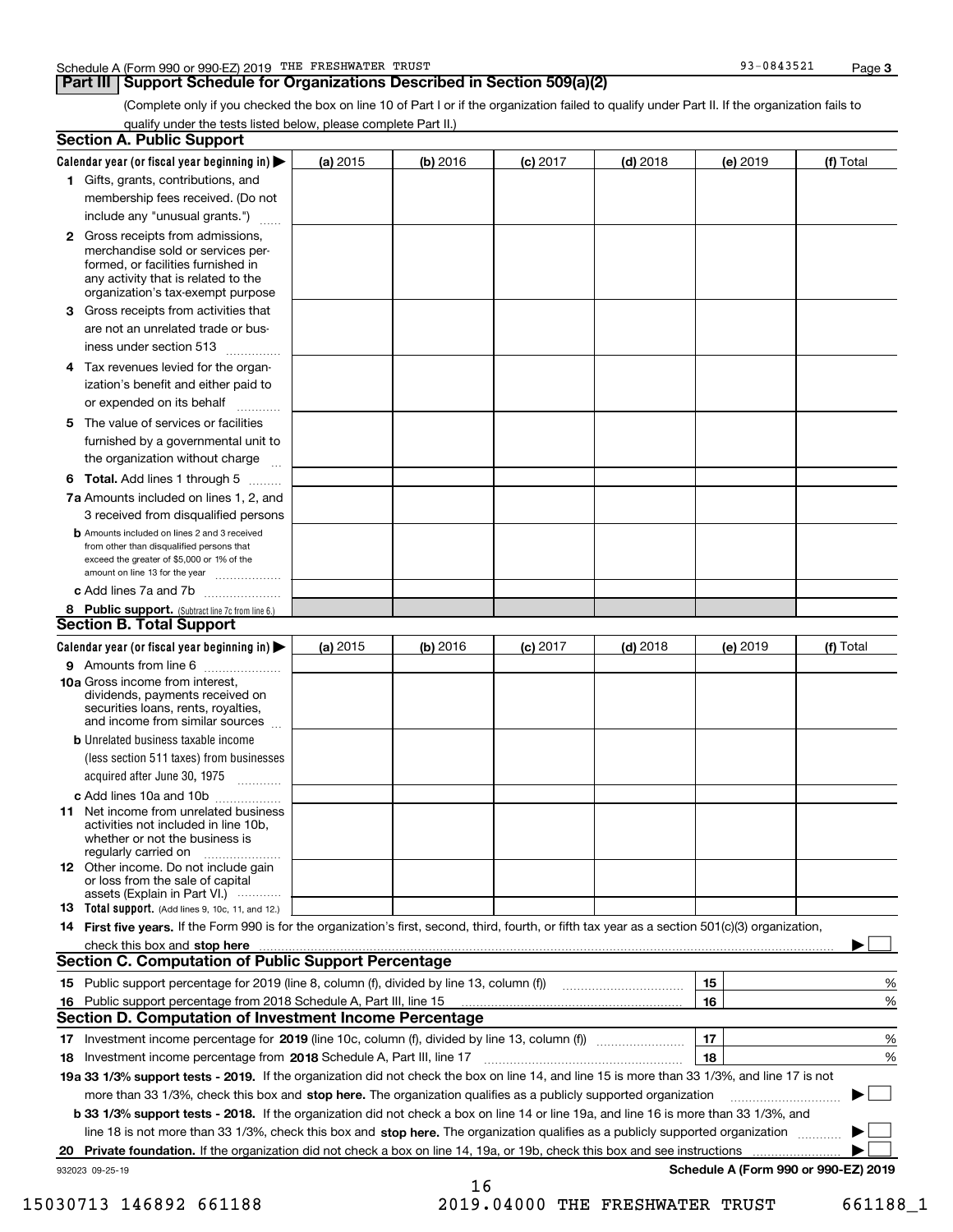(Complete only if you checked a box in line 12 on Part I. If you checked 12a of Part I, complete Sections A and B. If you checked 12b of Part I, complete Sections A and C. If you checked 12c of Part I, complete Sections A, D, and E. If you checked 12d of Part I, complete Sections A and D, and complete Part V.)

## **Section A. All Supporting Organizations**

- **1** Are all of the organization's supported organizations listed by name in the organization's governing documents? If "No," describe in **Part VI** how the supported organizations are designated. If designated by *class or purpose, describe the designation. If historic and continuing relationship, explain.*
- **2** Did the organization have any supported organization that does not have an IRS determination of status under section 509(a)(1) or (2)? If "Yes," explain in Part VI how the organization determined that the supported *organization was described in section 509(a)(1) or (2).*
- **3a** Did the organization have a supported organization described in section 501(c)(4), (5), or (6)? If "Yes," answer *(b) and (c) below.*
- **b** Did the organization confirm that each supported organization qualified under section 501(c)(4), (5), or (6) and satisfied the public support tests under section 509(a)(2)? If "Yes," describe in **Part VI** when and how the *organization made the determination.*
- **c**Did the organization ensure that all support to such organizations was used exclusively for section 170(c)(2)(B) purposes? If "Yes," explain in **Part VI** what controls the organization put in place to ensure such use.
- **4a** *If* Was any supported organization not organized in the United States ("foreign supported organization")? *"Yes," and if you checked 12a or 12b in Part I, answer (b) and (c) below.*
- **b** Did the organization have ultimate control and discretion in deciding whether to make grants to the foreign supported organization? If "Yes," describe in **Part VI** how the organization had such control and discretion *despite being controlled or supervised by or in connection with its supported organizations.*
- **c** Did the organization support any foreign supported organization that does not have an IRS determination under sections 501(c)(3) and 509(a)(1) or (2)? If "Yes," explain in **Part VI** what controls the organization used *to ensure that all support to the foreign supported organization was used exclusively for section 170(c)(2)(B) purposes.*
- **5a***If "Yes,"* Did the organization add, substitute, or remove any supported organizations during the tax year? answer (b) and (c) below (if applicable). Also, provide detail in **Part VI,** including (i) the names and EIN *numbers of the supported organizations added, substituted, or removed; (ii) the reasons for each such action; (iii) the authority under the organization's organizing document authorizing such action; and (iv) how the action was accomplished (such as by amendment to the organizing document).*
- **b** Type I or Type II only. Was any added or substituted supported organization part of a class already designated in the organization's organizing document?
- **cSubstitutions only.**  Was the substitution the result of an event beyond the organization's control?
- **6** Did the organization provide support (whether in the form of grants or the provision of services or facilities) to **Part VI.** *If "Yes," provide detail in* support or benefit one or more of the filing organization's supported organizations? anyone other than (i) its supported organizations, (ii) individuals that are part of the charitable class benefited by one or more of its supported organizations, or (iii) other supporting organizations that also
- **7**Did the organization provide a grant, loan, compensation, or other similar payment to a substantial contributor *If "Yes," complete Part I of Schedule L (Form 990 or 990-EZ).* regard to a substantial contributor? (as defined in section 4958(c)(3)(C)), a family member of a substantial contributor, or a 35% controlled entity with
- **8** Did the organization make a loan to a disqualified person (as defined in section 4958) not described in line 7? *If "Yes," complete Part I of Schedule L (Form 990 or 990-EZ).*
- **9a** Was the organization controlled directly or indirectly at any time during the tax year by one or more in section 509(a)(1) or (2))? If "Yes," *provide detail in* <code>Part VI.</code> disqualified persons as defined in section 4946 (other than foundation managers and organizations described
- **b**the supporting organization had an interest? If "Yes," provide detail in P**art VI**. Did one or more disqualified persons (as defined in line 9a) hold a controlling interest in any entity in which
- **c**Did a disqualified person (as defined in line 9a) have an ownership interest in, or derive any personal benefit from, assets in which the supporting organization also had an interest? If "Yes," provide detail in P**art VI.**
- **10a** Was the organization subject to the excess business holdings rules of section 4943 because of section supporting organizations)? If "Yes," answer 10b below. 4943(f) (regarding certain Type II supporting organizations, and all Type III non-functionally integrated
- **b** Did the organization have any excess business holdings in the tax year? (Use Schedule C, Form 4720, to *determine whether the organization had excess business holdings.)*

932024 09-25-19

| 1              |  |
|----------------|--|
|                |  |
|                |  |
| $\overline{2}$ |  |
| <u>3a</u>      |  |
|                |  |
|                |  |
| $\frac{3b}{2}$ |  |
|                |  |
| $\frac{3c}{2}$ |  |
| <u>4a</u>      |  |
|                |  |
|                |  |
| 4 <sub>b</sub> |  |
|                |  |
|                |  |
| $rac{4c}{2}$   |  |
|                |  |
|                |  |
|                |  |
|                |  |
| <u>5a</u>      |  |
| $\frac{5b}{2}$ |  |
| $\frac{5c}{2}$ |  |
|                |  |
|                |  |
|                |  |
| 6              |  |
|                |  |
|                |  |
| $\overline{1}$ |  |
| 8              |  |
|                |  |
|                |  |
| <u>9a</u>      |  |
|                |  |
| <u>9b</u>      |  |
| $\frac{9c}{2}$ |  |
|                |  |
|                |  |
| <u>10a</u>     |  |

**YesNo**

**Schedule A (Form 990 or 990-EZ) 2019**

**10b**

17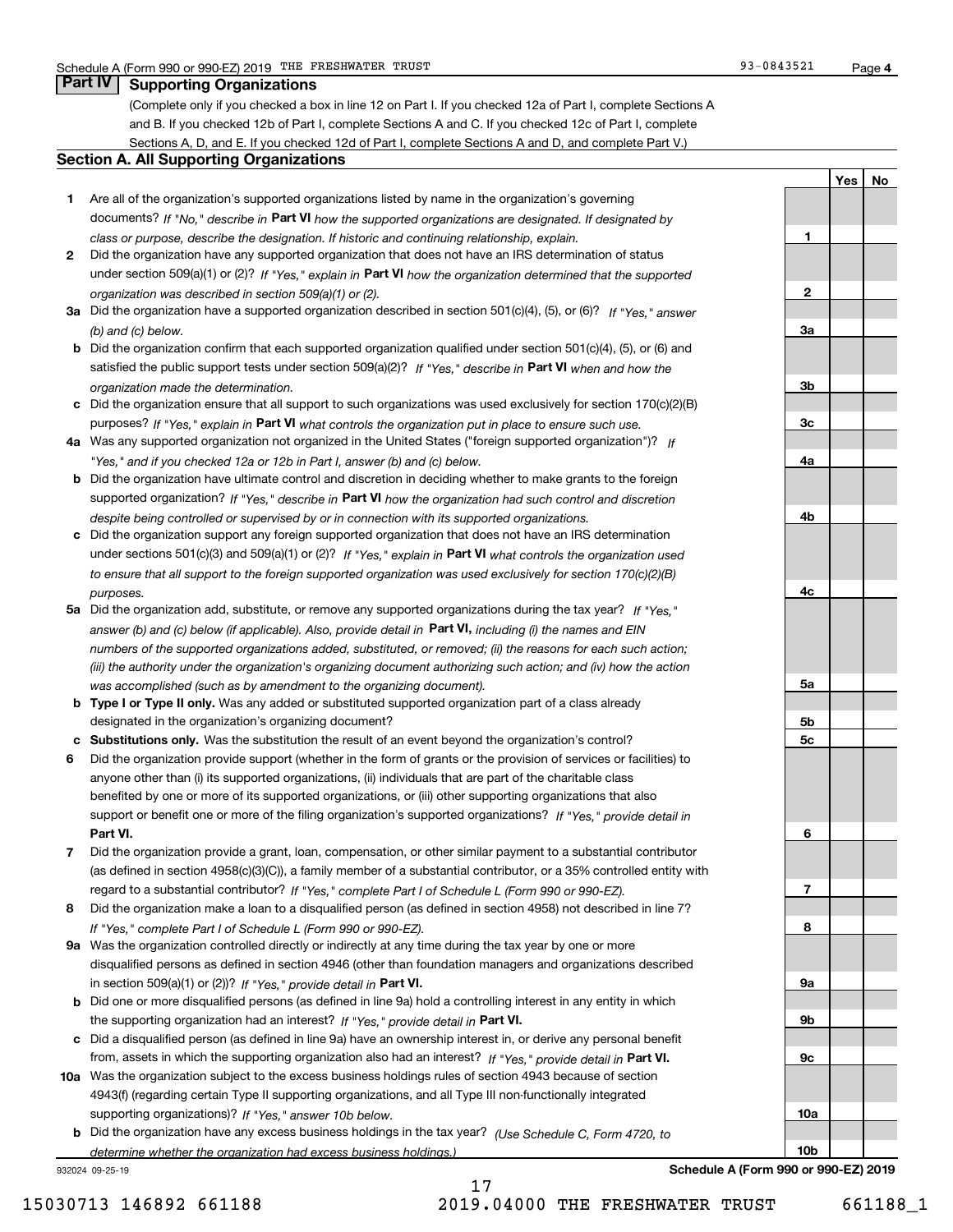**5**

|    | Part IV<br>Supporting Organizations (continued)                                                                                   |                 |     |    |
|----|-----------------------------------------------------------------------------------------------------------------------------------|-----------------|-----|----|
|    |                                                                                                                                   |                 | Yes | No |
| 11 | Has the organization accepted a gift or contribution from any of the following persons?                                           |                 |     |    |
|    | a A person who directly or indirectly controls, either alone or together with persons described in (b) and (c)                    |                 |     |    |
|    | below, the governing body of a supported organization?                                                                            | 11a             |     |    |
|    | <b>b</b> A family member of a person described in (a) above?                                                                      | 11 <sub>b</sub> |     |    |
|    | c A 35% controlled entity of a person described in (a) or (b) above? If "Yes" to a, b, or c, provide detail in Part VI.           | 11c             |     |    |
|    | <b>Section B. Type I Supporting Organizations</b>                                                                                 |                 |     |    |
|    |                                                                                                                                   |                 | Yes | No |
| 1  | Did the directors, trustees, or membership of one or more supported organizations have the power to                               |                 |     |    |
|    | regularly appoint or elect at least a majority of the organization's directors or trustees at all times during the                |                 |     |    |
|    | tax year? If "No," describe in Part VI how the supported organization(s) effectively operated, supervised, or                     |                 |     |    |
|    | controlled the organization's activities. If the organization had more than one supported organization,                           |                 |     |    |
|    | describe how the powers to appoint and/or remove directors or trustees were allocated among the supported                         |                 |     |    |
|    | organizations and what conditions or restrictions, if any, applied to such powers during the tax year.                            | 1               |     |    |
| 2  | Did the organization operate for the benefit of any supported organization other than the supported                               |                 |     |    |
|    | organization(s) that operated, supervised, or controlled the supporting organization? If "Yes," explain in                        |                 |     |    |
|    | Part VI how providing such benefit carried out the purposes of the supported organization(s) that operated,                       |                 |     |    |
|    | supervised, or controlled the supporting organization.                                                                            | $\mathbf{2}$    |     |    |
|    | <b>Section C. Type II Supporting Organizations</b>                                                                                |                 |     |    |
|    |                                                                                                                                   |                 | Yes | No |
| 1. | Were a majority of the organization's directors or trustees during the tax year also a majority of the directors                  |                 |     |    |
|    | or trustees of each of the organization's supported organization(s)? If "No." describe in Part VI how control                     |                 |     |    |
|    |                                                                                                                                   |                 |     |    |
|    | or management of the supporting organization was vested in the same persons that controlled or managed                            | 1               |     |    |
|    | the supported organization(s).<br><b>Section D. All Type III Supporting Organizations</b>                                         |                 |     |    |
|    |                                                                                                                                   |                 | Yes | No |
| 1  | Did the organization provide to each of its supported organizations, by the last day of the fifth month of the                    |                 |     |    |
|    |                                                                                                                                   |                 |     |    |
|    | organization's tax year, (i) a written notice describing the type and amount of support provided during the prior tax             |                 |     |    |
|    | year, (ii) a copy of the Form 990 that was most recently filed as of the date of notification, and (iii) copies of the            |                 |     |    |
|    | organization's governing documents in effect on the date of notification, to the extent not previously provided?                  | 1               |     |    |
| 2  | Were any of the organization's officers, directors, or trustees either (i) appointed or elected by the supported                  |                 |     |    |
|    | organization(s) or (ii) serving on the governing body of a supported organization? If "No," explain in Part VI how                |                 |     |    |
|    | the organization maintained a close and continuous working relationship with the supported organization(s).                       | $\mathbf{2}$    |     |    |
| 3  | By reason of the relationship described in (2), did the organization's supported organizations have a                             |                 |     |    |
|    | significant voice in the organization's investment policies and in directing the use of the organization's                        |                 |     |    |
|    | income or assets at all times during the tax year? If "Yes," describe in Part VI the role the organization's                      |                 |     |    |
|    | supported organizations played in this regard.                                                                                    | 3               |     |    |
|    | Section E. Type III Functionally Integrated Supporting Organizations                                                              |                 |     |    |
| 1  | Check the box next to the method that the organization used to satisfy the Integral Part Test during the year (see instructions). |                 |     |    |
| а  | The organization satisfied the Activities Test. Complete line 2 below.                                                            |                 |     |    |
| b  | The organization is the parent of each of its supported organizations. Complete line 3 below.                                     |                 |     |    |
| c  | The organization supported a governmental entity. Describe in Part VI how you supported a government entity (see instructions).   |                 |     |    |
| 2  | Activities Test. Answer (a) and (b) below.                                                                                        |                 | Yes | No |
| а  | Did substantially all of the organization's activities during the tax year directly further the exempt purposes of                |                 |     |    |
|    | the supported organization(s) to which the organization was responsive? If "Yes," then in Part VI identify                        |                 |     |    |
|    | those supported organizations and explain how these activities directly furthered their exempt purposes,                          |                 |     |    |
|    | how the organization was responsive to those supported organizations, and how the organization determined                         |                 |     |    |
|    | that these activities constituted substantially all of its activities.                                                            | 2a              |     |    |
|    | <b>b</b> Did the activities described in (a) constitute activities that, but for the organization's involvement, one or more      |                 |     |    |
|    | of the organization's supported organization(s) would have been engaged in? If "Yes," explain in Part VI the                      |                 |     |    |
|    | reasons for the organization's position that its supported organization(s) would have engaged in these                            |                 |     |    |
|    | activities but for the organization's involvement.                                                                                | 2b              |     |    |
| 3  | Parent of Supported Organizations. Answer (a) and (b) below.                                                                      |                 |     |    |
| а  | Did the organization have the power to regularly appoint or elect a majority of the officers, directors, or                       |                 |     |    |
|    | trustees of each of the supported organizations? Provide details in Part VI.                                                      | За              |     |    |
|    | <b>b</b> Did the organization exercise a substantial degree of direction over the policies, programs, and activities of each      |                 |     |    |
|    | of its supported organizations? If "Yes," describe in Part VI the role played by the organization in this regard.                 | 3b              |     |    |
|    | Schedule A (Form 990 or 990-EZ) 2019<br>932025 09-25-19                                                                           |                 |     |    |

15030713 146892 661188 2019.04000 THE FRESHWATER TRUST 661188\_1

18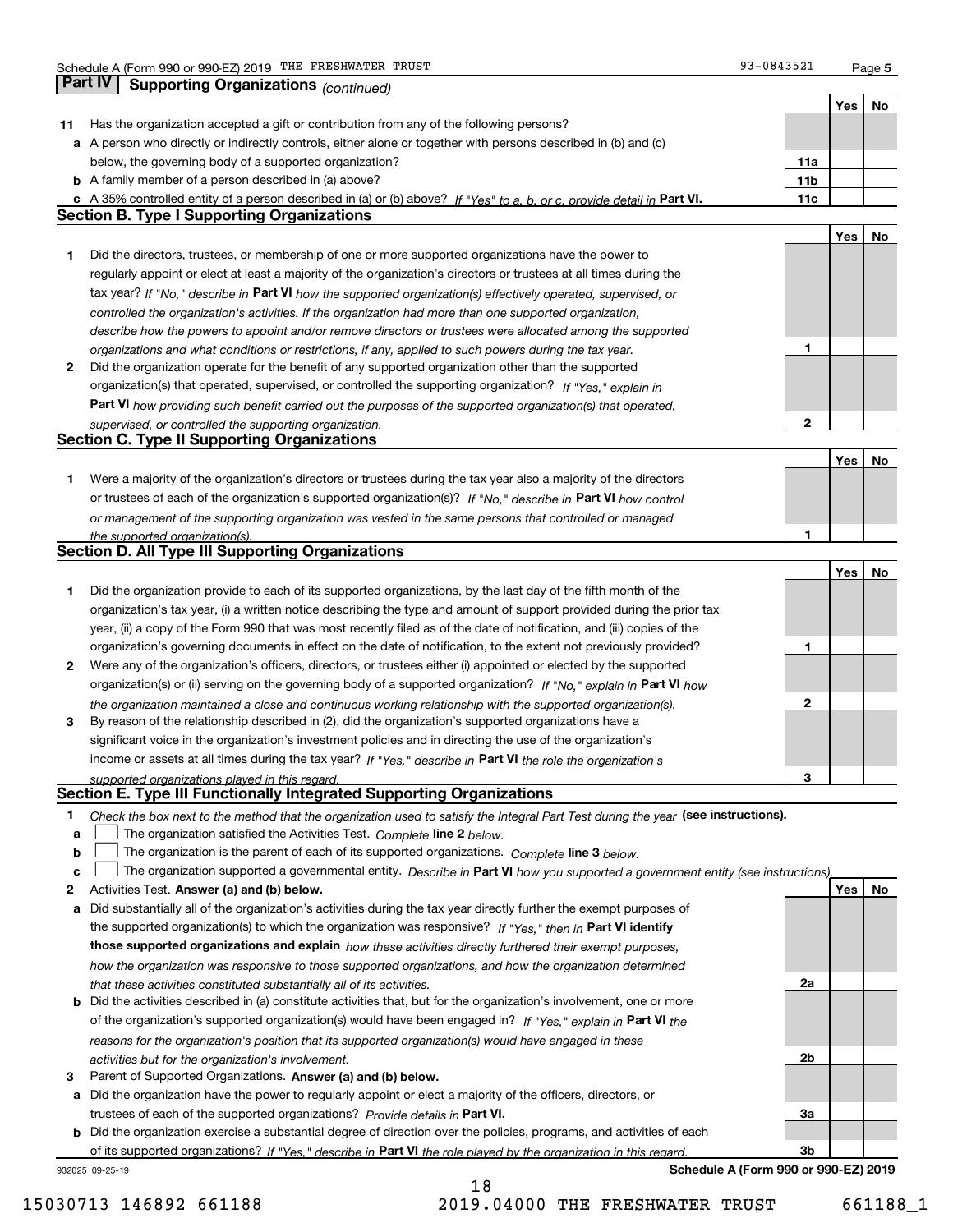|  | Schedule A (Form 990 or 990-EZ) 2019 | THE | FRESHWATER | TRUST | 93-0843521 | Paɑe |  |
|--|--------------------------------------|-----|------------|-------|------------|------|--|
|--|--------------------------------------|-----|------------|-------|------------|------|--|

**1**1 Check here if the organization satisfied the Integral Part Test as a qualifying trust on Nov. 20, 1970 (explain in Part VI). See instructions. All other Type III non-functionally integrated supporting organizations must complete Sections A through E. **Part V Type III Non-Functionally Integrated 509(a)(3) Supporting Organizations** 

| Section A - Adjusted Net Income |                                                                                                                                   | (A) Prior Year | (B) Current Year<br>(optional) |                                |
|---------------------------------|-----------------------------------------------------------------------------------------------------------------------------------|----------------|--------------------------------|--------------------------------|
| 1                               | Net short-term capital gain                                                                                                       | 1              |                                |                                |
| $\mathbf{2}$                    | Recoveries of prior-year distributions                                                                                            | $\overline{2}$ |                                |                                |
| 3                               | Other gross income (see instructions)                                                                                             | 3              |                                |                                |
| 4                               | Add lines 1 through 3.                                                                                                            | 4              |                                |                                |
| 5                               | Depreciation and depletion                                                                                                        | 5              |                                |                                |
| 6                               | Portion of operating expenses paid or incurred for production or                                                                  |                |                                |                                |
|                                 | collection of gross income or for management, conservation, or                                                                    |                |                                |                                |
|                                 | maintenance of property held for production of income (see instructions)                                                          | 6              |                                |                                |
| 7                               | Other expenses (see instructions)                                                                                                 | $\overline{7}$ |                                |                                |
| 8                               | Adjusted Net Income (subtract lines 5, 6, and 7 from line 4)                                                                      | 8              |                                |                                |
|                                 | <b>Section B - Minimum Asset Amount</b>                                                                                           |                | (A) Prior Year                 | (B) Current Year<br>(optional) |
| 1                               | Aggregate fair market value of all non-exempt-use assets (see                                                                     |                |                                |                                |
|                                 | instructions for short tax year or assets held for part of year):                                                                 |                |                                |                                |
|                                 | a Average monthly value of securities                                                                                             | 1a             |                                |                                |
|                                 | <b>b</b> Average monthly cash balances                                                                                            | 1 <sub>b</sub> |                                |                                |
|                                 | c Fair market value of other non-exempt-use assets                                                                                | 1c             |                                |                                |
|                                 | d Total (add lines 1a, 1b, and 1c)                                                                                                | 1d             |                                |                                |
|                                 | e Discount claimed for blockage or other                                                                                          |                |                                |                                |
|                                 | factors (explain in detail in Part VI):                                                                                           |                |                                |                                |
| 2                               | Acquisition indebtedness applicable to non-exempt-use assets                                                                      | $\mathbf{2}$   |                                |                                |
| 3                               | Subtract line 2 from line 1d.                                                                                                     | 3              |                                |                                |
| 4                               | Cash deemed held for exempt use. Enter 1-1/2% of line 3 (for greater amount,                                                      |                |                                |                                |
|                                 | see instructions)                                                                                                                 | 4              |                                |                                |
| 5                               | Net value of non-exempt-use assets (subtract line 4 from line 3)                                                                  | 5              |                                |                                |
| 6                               | Multiply line 5 by .035.                                                                                                          | 6              |                                |                                |
| 7                               | Recoveries of prior-year distributions                                                                                            | $\overline{7}$ |                                |                                |
| 8                               | Minimum Asset Amount (add line 7 to line 6)                                                                                       | 8              |                                |                                |
|                                 | <b>Section C - Distributable Amount</b>                                                                                           |                |                                | <b>Current Year</b>            |
| 1.                              | Adjusted net income for prior year (from Section A, line 8, Column A)                                                             | 1              |                                |                                |
| 2                               | Enter 85% of line 1.                                                                                                              | $\overline{2}$ |                                |                                |
| 3                               | Minimum asset amount for prior year (from Section B, line 8, Column A)                                                            | 3              |                                |                                |
| 4                               | Enter greater of line 2 or line 3.                                                                                                | 4              |                                |                                |
| 5                               | Income tax imposed in prior year                                                                                                  | 5              |                                |                                |
| 6                               | <b>Distributable Amount.</b> Subtract line 5 from line 4, unless subject to                                                       |                |                                |                                |
|                                 | emergency temporary reduction (see instructions).                                                                                 | 6              |                                |                                |
| 7                               | Check here if the current year is the organization's first as a non-functionally integrated Type III supporting organization (see |                |                                |                                |

instructions).

**Schedule A (Form 990 or 990-EZ) 2019**

932026 09-25-19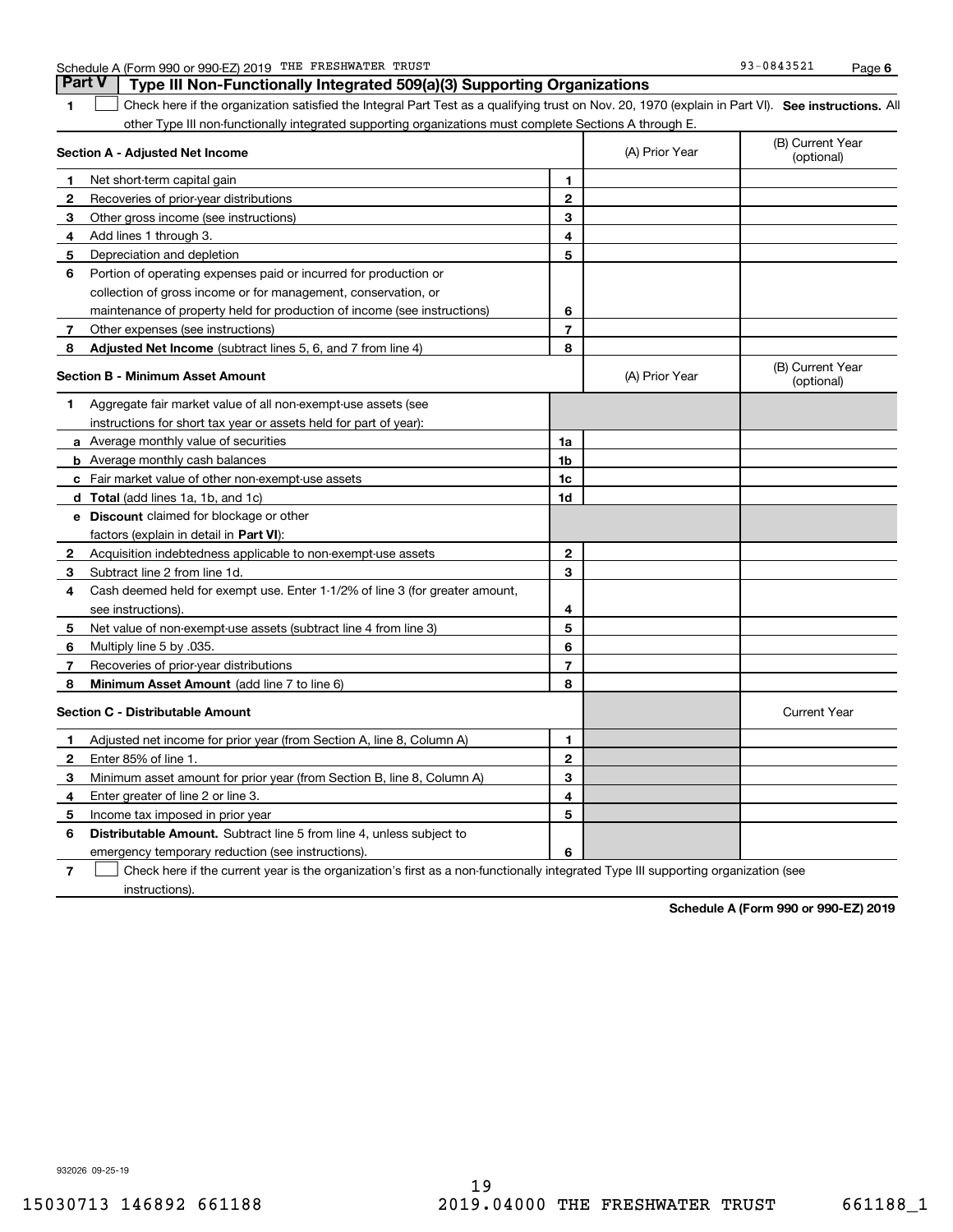| Part V | Type III Non-Functionally Integrated 509(a)(3) Supporting Organizations                    |                                    | (continued)                                   |                                                         |
|--------|--------------------------------------------------------------------------------------------|------------------------------------|-----------------------------------------------|---------------------------------------------------------|
|        | Section D - Distributions                                                                  |                                    |                                               | <b>Current Year</b>                                     |
| 1      | Amounts paid to supported organizations to accomplish exempt purposes                      |                                    |                                               |                                                         |
| 2      | Amounts paid to perform activity that directly furthers exempt purposes of supported       |                                    |                                               |                                                         |
|        | organizations, in excess of income from activity                                           |                                    |                                               |                                                         |
| З      | Administrative expenses paid to accomplish exempt purposes of supported organizations      |                                    |                                               |                                                         |
| 4      | Amounts paid to acquire exempt-use assets                                                  |                                    |                                               |                                                         |
| 5      | Qualified set-aside amounts (prior IRS approval required)                                  |                                    |                                               |                                                         |
| 6      | Other distributions (describe in Part VI). See instructions.                               |                                    |                                               |                                                         |
| 7      | Total annual distributions. Add lines 1 through 6.                                         |                                    |                                               |                                                         |
| 8      | Distributions to attentive supported organizations to which the organization is responsive |                                    |                                               |                                                         |
|        | (provide details in Part VI). See instructions.                                            |                                    |                                               |                                                         |
| 9      | Distributable amount for 2019 from Section C, line 6                                       |                                    |                                               |                                                         |
| 10     | Line 8 amount divided by line 9 amount                                                     |                                    |                                               |                                                         |
|        | <b>Section E - Distribution Allocations</b> (see instructions)                             | (i)<br><b>Excess Distributions</b> | (ii)<br><b>Underdistributions</b><br>Pre-2019 | (iii)<br><b>Distributable</b><br><b>Amount for 2019</b> |
| 1.     | Distributable amount for 2019 from Section C, line 6                                       |                                    |                                               |                                                         |
| 2      | Underdistributions, if any, for years prior to 2019 (reason-                               |                                    |                                               |                                                         |
|        | able cause required-explain in Part VI). See instructions.                                 |                                    |                                               |                                                         |
| з      | Excess distributions carryover, if any, to 2019                                            |                                    |                                               |                                                         |
|        | <b>a</b> From 2014                                                                         |                                    |                                               |                                                         |
|        | <b>b</b> From 2015                                                                         |                                    |                                               |                                                         |
|        | $c$ From 2016                                                                              |                                    |                                               |                                                         |
|        | d From 2017                                                                                |                                    |                                               |                                                         |
|        | e From 2018                                                                                |                                    |                                               |                                                         |
| f      | <b>Total</b> of lines 3a through e                                                         |                                    |                                               |                                                         |
|        | <b>g</b> Applied to underdistributions of prior years                                      |                                    |                                               |                                                         |
|        | <b>h</b> Applied to 2019 distributable amount                                              |                                    |                                               |                                                         |
|        | Carryover from 2014 not applied (see instructions)                                         |                                    |                                               |                                                         |
|        | Remainder. Subtract lines 3g, 3h, and 3i from 3f.                                          |                                    |                                               |                                                         |
| 4      | Distributions for 2019 from Section D,                                                     |                                    |                                               |                                                         |
|        | line $7:$                                                                                  |                                    |                                               |                                                         |
|        | <b>a</b> Applied to underdistributions of prior years                                      |                                    |                                               |                                                         |
|        | <b>b</b> Applied to 2019 distributable amount                                              |                                    |                                               |                                                         |
| c      | Remainder. Subtract lines 4a and 4b from 4.                                                |                                    |                                               |                                                         |
| 5      | Remaining underdistributions for years prior to 2019, if                                   |                                    |                                               |                                                         |
|        | any. Subtract lines 3g and 4a from line 2. For result greater                              |                                    |                                               |                                                         |
|        | than zero, explain in Part VI. See instructions.                                           |                                    |                                               |                                                         |
| 6      | Remaining underdistributions for 2019. Subtract lines 3h                                   |                                    |                                               |                                                         |
|        | and 4b from line 1. For result greater than zero, explain in                               |                                    |                                               |                                                         |
|        | Part VI. See instructions.                                                                 |                                    |                                               |                                                         |
| 7      | Excess distributions carryover to 2020. Add lines 3j                                       |                                    |                                               |                                                         |
|        | and 4c.                                                                                    |                                    |                                               |                                                         |
| 8      | Breakdown of line 7:                                                                       |                                    |                                               |                                                         |
|        | a Excess from 2015                                                                         |                                    |                                               |                                                         |
|        | <b>b</b> Excess from 2016                                                                  |                                    |                                               |                                                         |
|        | c Excess from 2017                                                                         |                                    |                                               |                                                         |
|        | d Excess from 2018                                                                         |                                    |                                               |                                                         |
|        | e Excess from 2019                                                                         |                                    |                                               |                                                         |

**Schedule A (Form 990 or 990-EZ) 2019**

932027 09-25-19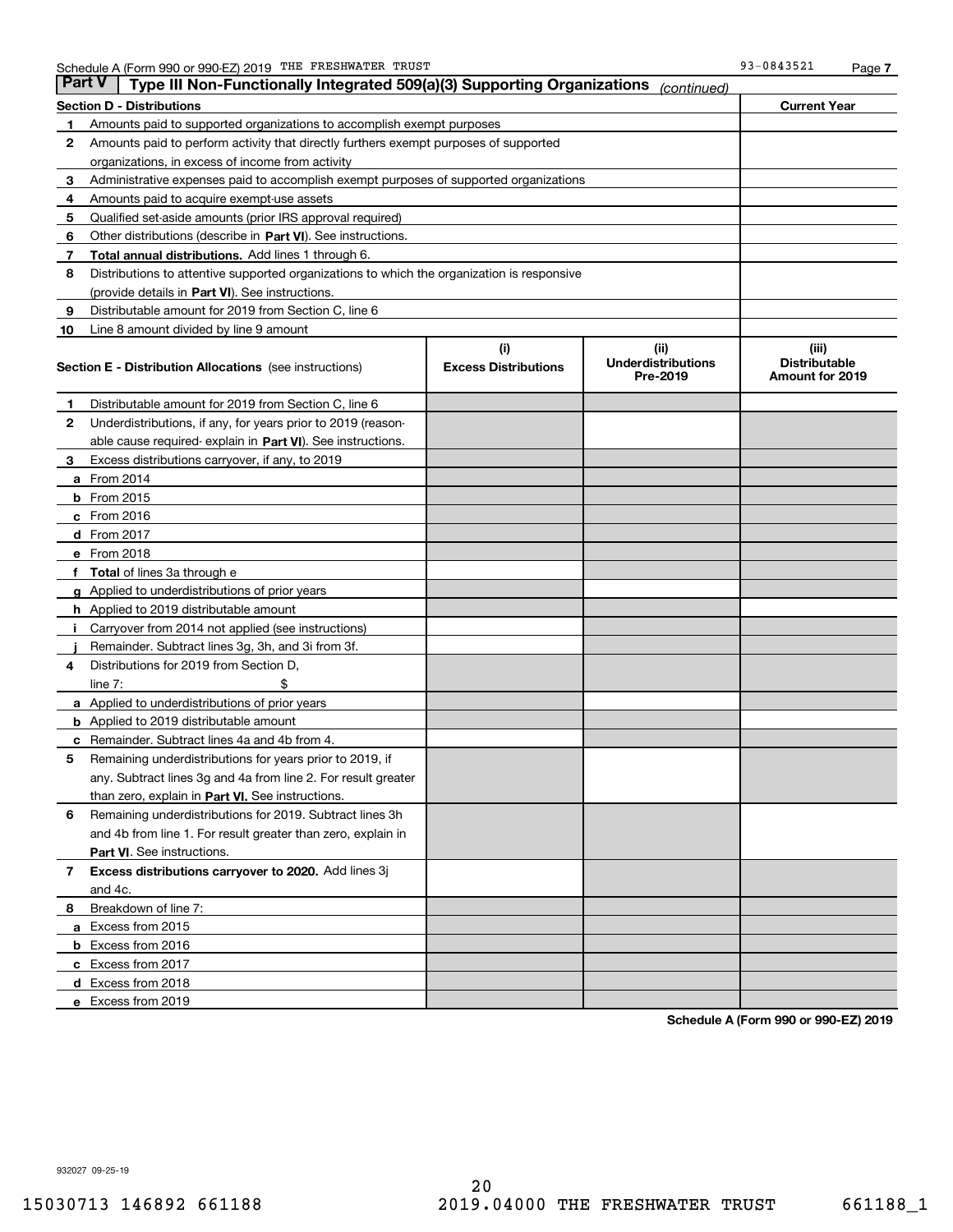**8** 93-0843521

Part VI | Supplemental Information. Provide the explanations required by Part II, line 10; Part II, line 17a or 17b; Part III, line 12; Part IV, Section A, lines 1, 2, 3b, 3c, 4b, 4c, 5a, 6, 9a, 9b, 9c, 11a, 11b, and 11c; Part IV, Section B, lines 1 and 2; Part IV, Section C, line 1; Part IV, Section D, lines 2 and 3; Part IV, Section E, lines 1c, 2a, 2b, 3a, and 3b; Part V, line 1; Part V, Section B, line 1e; Part V, Section D, lines 5, 6, and 8; and Part V, Section E, lines 2, 5, and 6. Also complete this part for any additional information. (See instructions.)

SCHEDULE A, PART II, LINE 10, EXPLANATION FOR OTHER INCOME:

#### MISCELLANOUS

OTHER

932028 09-25-19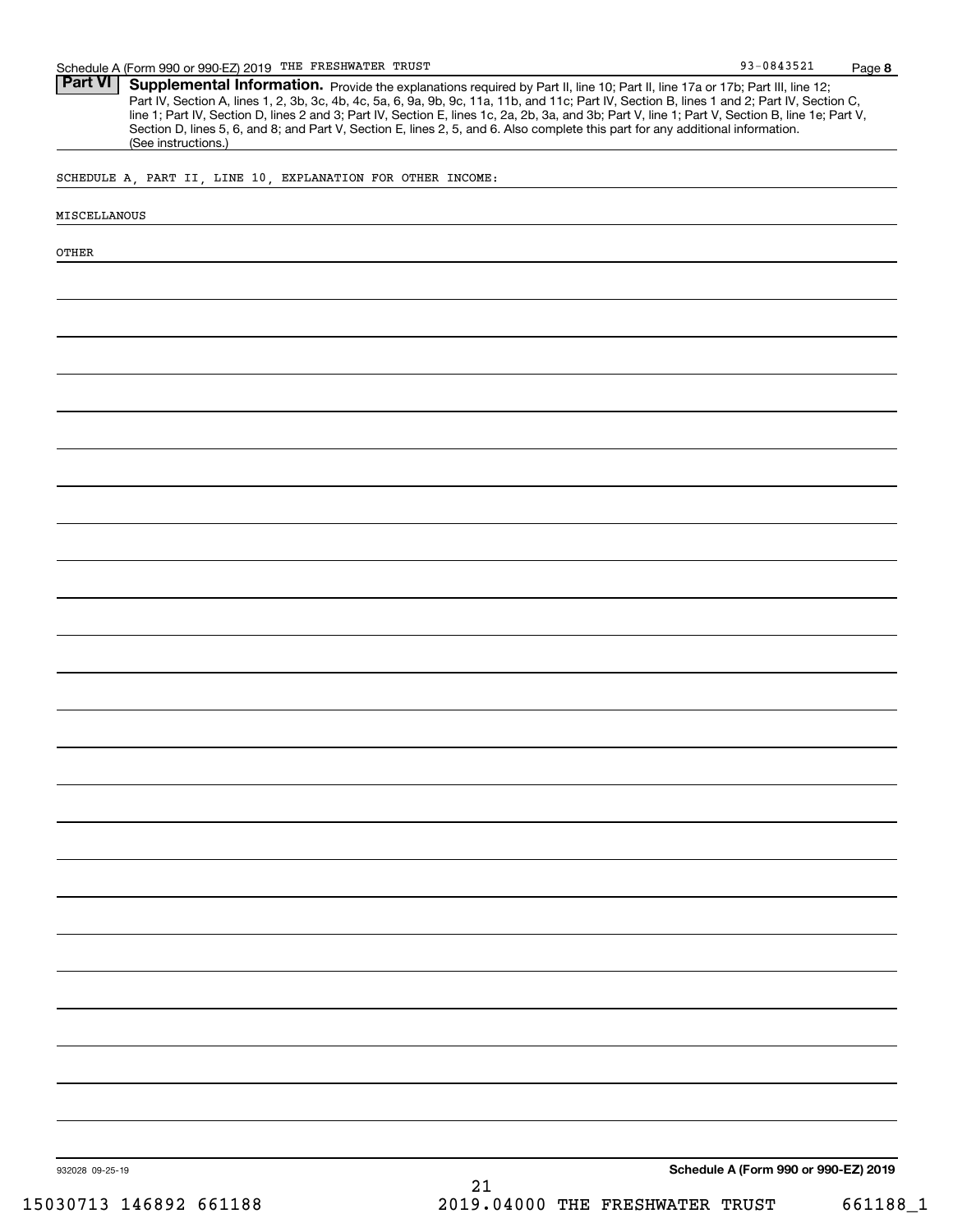## **Identification of Excess Contributions Included on Part II, Line 5 Schedule A 2019**

## **\*\* Do Not File \*\* \*\*\* Not Open to Public Inspection \*\*\***

| <b>Contributor's Name</b>                                 | <b>Total</b><br>Contributions | <b>Excess</b><br>Contributions |
|-----------------------------------------------------------|-------------------------------|--------------------------------|
| LYNN AND JACK LOACKER                                     | 699, 312.                     | 159,264.                       |
|                                                           |                               |                                |
|                                                           |                               |                                |
|                                                           |                               |                                |
|                                                           |                               |                                |
|                                                           |                               |                                |
|                                                           |                               |                                |
|                                                           |                               |                                |
|                                                           |                               |                                |
|                                                           |                               |                                |
|                                                           |                               |                                |
|                                                           |                               |                                |
|                                                           |                               |                                |
|                                                           |                               |                                |
|                                                           |                               |                                |
|                                                           |                               |                                |
|                                                           |                               |                                |
|                                                           |                               |                                |
|                                                           |                               |                                |
|                                                           |                               |                                |
|                                                           |                               |                                |
|                                                           |                               |                                |
|                                                           |                               |                                |
|                                                           |                               |                                |
| Total Excess Contributions to Schedule A, Part II, Line 5 |                               | 159, 264.                      |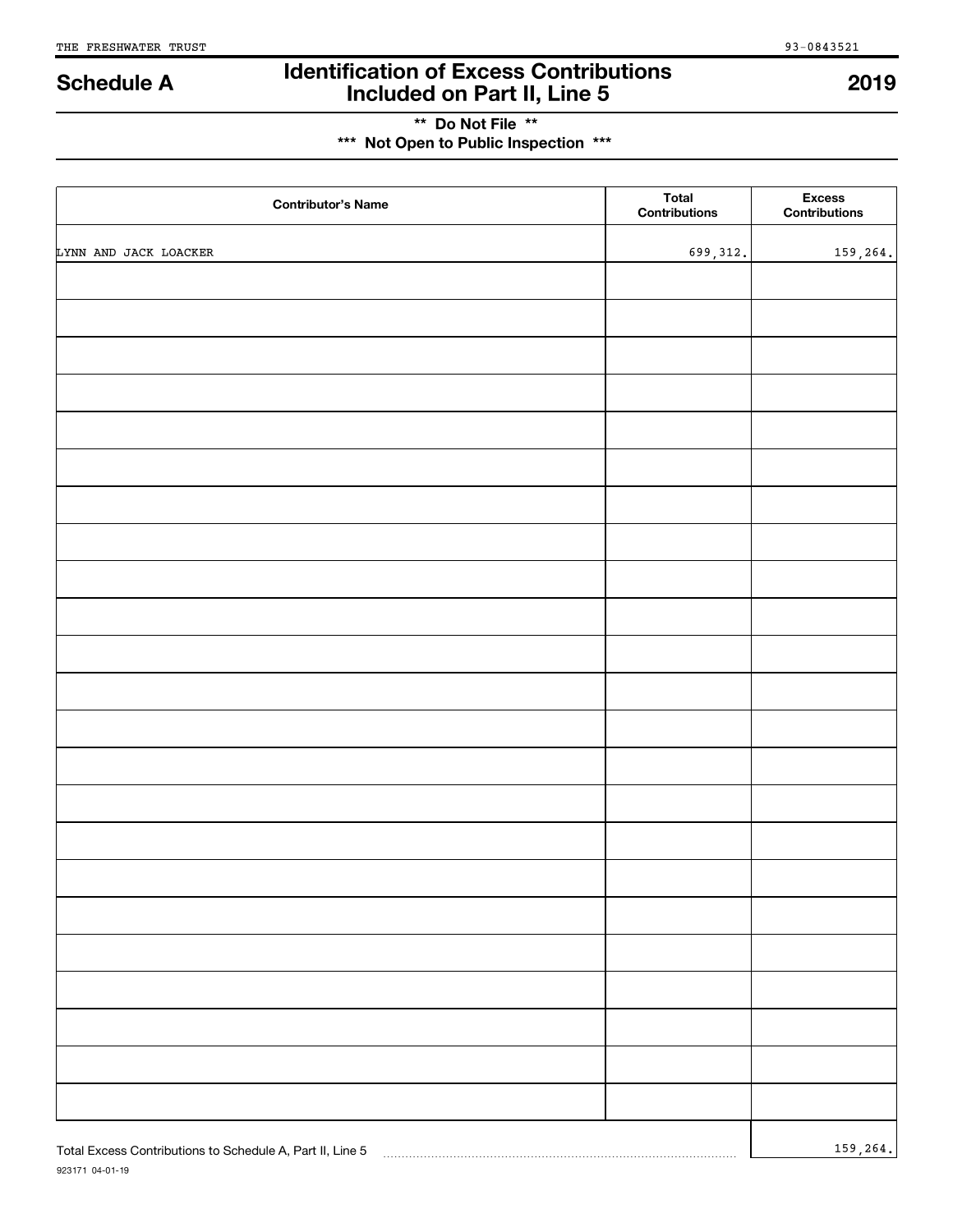Department of the Treasury Internal Revenue Service **(Form 990, 990-EZ, or 990-PF)**

Name of the organization

|  |  | ** PUBLIC DISCLOSURE COPY ** |  |  |
|--|--|------------------------------|--|--|
|--|--|------------------------------|--|--|

## **Schedule B Schedule of Contributors**

**| Attach to Form 990, Form 990-EZ, or Form 990-PF. | Go to www.irs.gov/Form990 for the latest information.** OMB No. 1545-0047

# **2019**

**Employer identification number**

The free state  $\begin{array}{|c|c|c|c|c|}\hline \end{array}$  93–0843521  $\begin{array}{|c|c|c|c|c|}\hline \end{array}$ 

| THE FRESHWATER TRUS' |  |
|----------------------|--|
|                      |  |

| <b>Organization type (check one):</b>                                              |  |  |  |  |  |
|------------------------------------------------------------------------------------|--|--|--|--|--|
| Section:                                                                           |  |  |  |  |  |
| $\boxed{\text{X}}$ 501(c)( <sup>3</sup> ) (enter number) organization              |  |  |  |  |  |
| $4947(a)(1)$ nonexempt charitable trust <b>not</b> treated as a private foundation |  |  |  |  |  |
| 527 political organization                                                         |  |  |  |  |  |
| 501(c)(3) exempt private foundation                                                |  |  |  |  |  |
| 4947(a)(1) nonexempt charitable trust treated as a private foundation              |  |  |  |  |  |
| 501(c)(3) taxable private foundation                                               |  |  |  |  |  |
|                                                                                    |  |  |  |  |  |

Check if your organization is covered by the **General Rule** or a **Special Rule. Note:**  Only a section 501(c)(7), (8), or (10) organization can check boxes for both the General Rule and a Special Rule. See instructions.

## **General Rule**

 $\mathcal{L}^{\text{max}}$ 

For an organization filing Form 990, 990-EZ, or 990-PF that received, during the year, contributions totaling \$5,000 or more (in money or property) from any one contributor. Complete Parts I and II. See instructions for determining a contributor's total contributions.

## **Special Rules**

any one contributor, during the year, total contributions of the greater of  $\,$  (1) \$5,000; or **(2)** 2% of the amount on (i) Form 990, Part VIII, line 1h;  $\overline{X}$  For an organization described in section 501(c)(3) filing Form 990 or 990-EZ that met the 33 1/3% support test of the regulations under sections 509(a)(1) and 170(b)(1)(A)(vi), that checked Schedule A (Form 990 or 990-EZ), Part II, line 13, 16a, or 16b, and that received from or (ii) Form 990-EZ, line 1. Complete Parts I and II.

year, total contributions of more than \$1,000 *exclusively* for religious, charitable, scientific, literary, or educational purposes, or for the For an organization described in section 501(c)(7), (8), or (10) filing Form 990 or 990-EZ that received from any one contributor, during the prevention of cruelty to children or animals. Complete Parts I, II, and III.  $\mathcal{L}^{\text{max}}$ 

purpose. Don't complete any of the parts unless the **General Rule** applies to this organization because it received *nonexclusively* year, contributions <sub>exclusively</sub> for religious, charitable, etc., purposes, but no such contributions totaled more than \$1,000. If this box is checked, enter here the total contributions that were received during the year for an  $\;$ exclusively religious, charitable, etc., For an organization described in section 501(c)(7), (8), or (10) filing Form 990 or 990-EZ that received from any one contributor, during the religious, charitable, etc., contributions totaling \$5,000 or more during the year  $\Box$ — $\Box$   $\Box$  $\mathcal{L}^{\text{max}}$ 

**Caution:**  An organization that isn't covered by the General Rule and/or the Special Rules doesn't file Schedule B (Form 990, 990-EZ, or 990-PF),  **must** but it answer "No" on Part IV, line 2, of its Form 990; or check the box on line H of its Form 990-EZ or on its Form 990-PF, Part I, line 2, to certify that it doesn't meet the filing requirements of Schedule B (Form 990, 990-EZ, or 990-PF).

**For Paperwork Reduction Act Notice, see the instructions for Form 990, 990-EZ, or 990-PF. Schedule B (Form 990, 990-EZ, or 990-PF) (2019)** LHA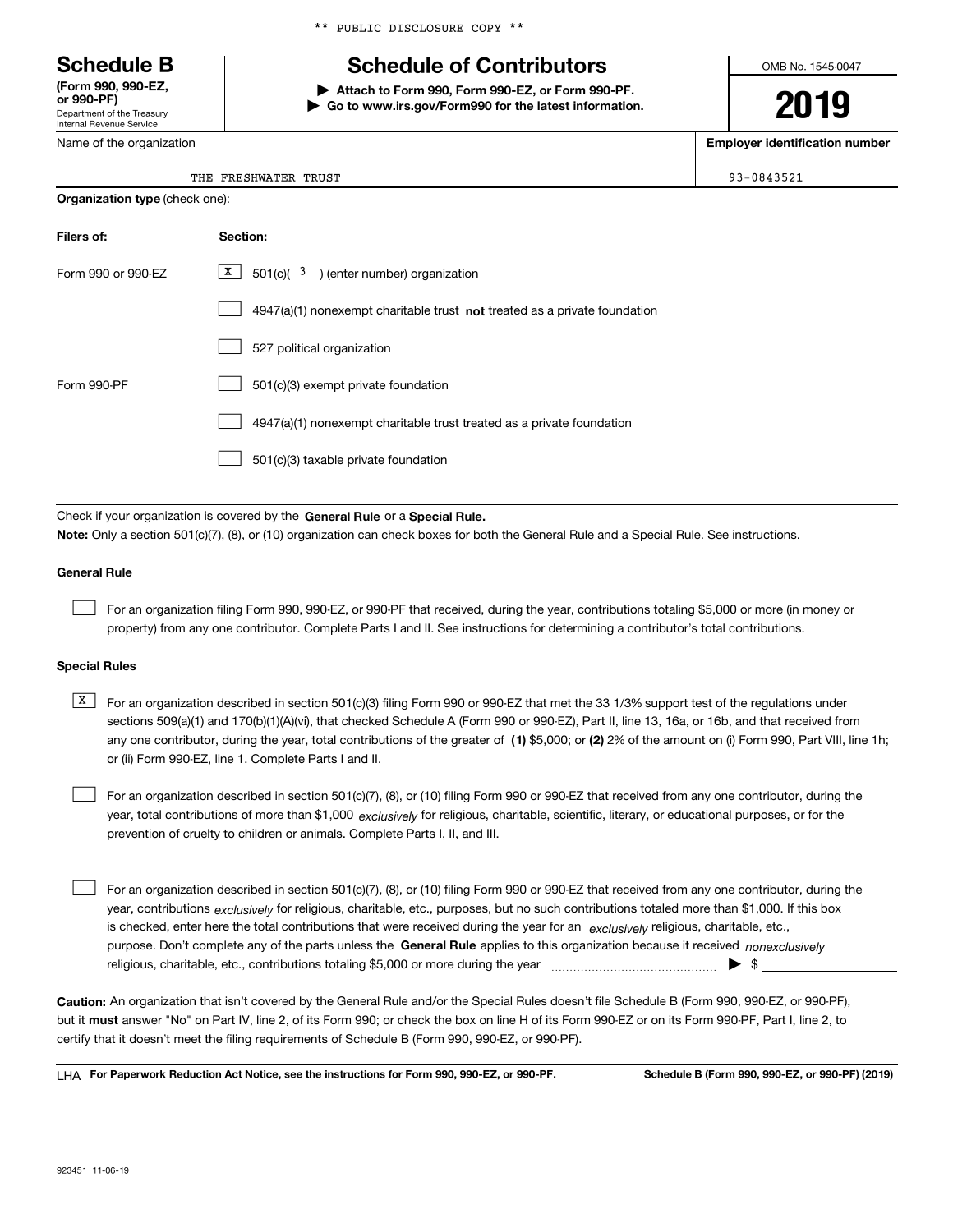## Schedule B (Form 990, 990-EZ, or 990-PF) (2019) Page 2

|                 | Schedule B (Form 990, 990-EZ, or 990-PF) (2019)                                                       |                                   | Page 2                                                                                     |
|-----------------|-------------------------------------------------------------------------------------------------------|-----------------------------------|--------------------------------------------------------------------------------------------|
|                 | Name of organization                                                                                  |                                   | <b>Employer identification number</b>                                                      |
|                 | THE FRESHWATER TRUST                                                                                  |                                   | 93-0843521                                                                                 |
| Part I          | <b>Contributors</b> (see instructions). Use duplicate copies of Part I if additional space is needed. |                                   |                                                                                            |
| (a)<br>No.      | (b)<br>Name, address, and ZIP + 4                                                                     | (c)<br><b>Total contributions</b> | (d)<br>Type of contribution                                                                |
| 1               |                                                                                                       | 1, 211, 233.<br>\$                | х<br>Person<br>Payroll<br>Noncash<br>(Complete Part II for<br>noncash contributions.)      |
| (a)<br>No.      | (b)<br>Name, address, and ZIP + 4                                                                     | (c)<br><b>Total contributions</b> | (d)<br>Type of contribution                                                                |
| 2               |                                                                                                       | 846,732.<br>\$                    | х<br>Person<br>Payroll<br>Noncash<br>(Complete Part II for<br>noncash contributions.)      |
| (a)<br>No.      | (b)<br>Name, address, and ZIP + 4                                                                     | (c)<br><b>Total contributions</b> | (d)<br>Type of contribution                                                                |
| 3               |                                                                                                       | 681,647.<br>\$                    | х<br>Person<br>Payroll<br>Noncash<br>(Complete Part II for<br>noncash contributions.)      |
| (a)<br>No.      | (b)<br>Name, address, and ZIP + 4                                                                     | (c)<br><b>Total contributions</b> | (d)<br>Type of contribution                                                                |
| 4               |                                                                                                       | 572,950.<br>\$                    | х<br>Person<br>Payroll<br>Noncash<br>(Complete Part II for<br>noncash contributions.)      |
| (a)<br>No.      | (b)<br>Name, address, and ZIP + 4                                                                     | (c)<br><b>Total contributions</b> | (d)<br>Type of contribution                                                                |
| 5               |                                                                                                       | 342,678.<br>\$                    | Х<br>Person<br>Payroll<br>Noncash<br>X<br>(Complete Part II for<br>noncash contributions.) |
| (a)<br>No.      | (b)<br>Name, address, and ZIP + 4                                                                     | (c)<br><b>Total contributions</b> | (d)<br>Type of contribution                                                                |
| 6               |                                                                                                       | 325,270.<br>\$                    | х<br>Person<br>Payroll<br>Noncash<br>(Complete Part II for<br>noncash contributions.)      |
| 923452 11-06-19 |                                                                                                       |                                   | Schedule B (Form 990, 990-EZ, or 990-PF) (2019)                                            |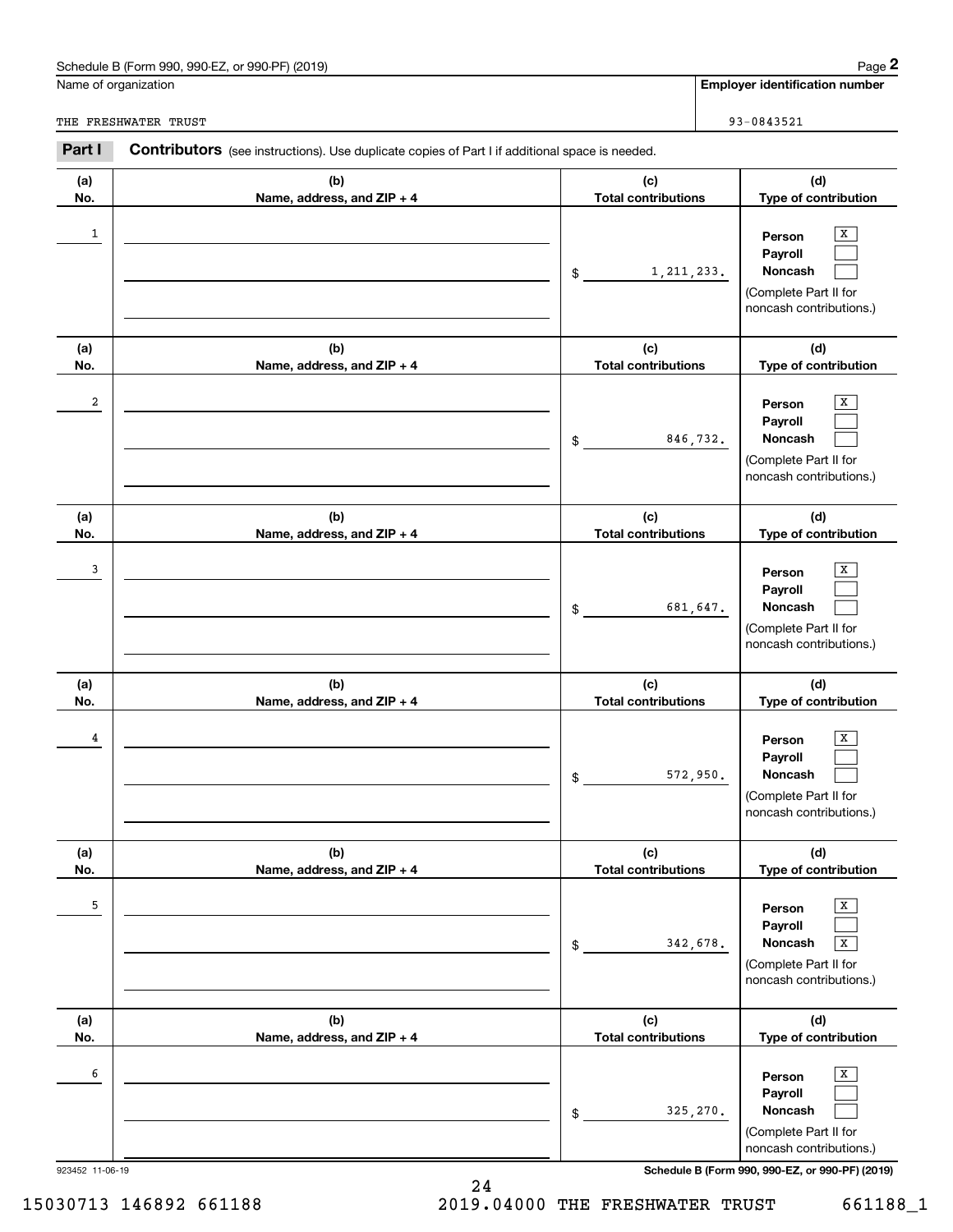## Schedule B (Form 990, 990-EZ, or 990-PF) (2019) Page 2

|                 | Schedule B (Form 990, 990-EZ, or 990-PF) (2019)                                                       | Page 2                                                                                                                        |
|-----------------|-------------------------------------------------------------------------------------------------------|-------------------------------------------------------------------------------------------------------------------------------|
|                 | Name of organization                                                                                  | <b>Employer identification number</b>                                                                                         |
|                 | THE FRESHWATER TRUST                                                                                  | 93-0843521                                                                                                                    |
| Part I          | <b>Contributors</b> (see instructions). Use duplicate copies of Part I if additional space is needed. |                                                                                                                               |
| (a)<br>No.      | (b)<br>Name, address, and ZIP + 4                                                                     | (c)<br>(d)<br><b>Total contributions</b><br>Type of contribution                                                              |
| 7               |                                                                                                       | х<br>Person<br>Payroll<br>Noncash<br>305,135.<br>\$<br>(Complete Part II for<br>noncash contributions.)                       |
| (a)<br>No.      | (b)<br>Name, address, and ZIP + 4                                                                     | (c)<br>(d)<br><b>Total contributions</b><br>Type of contribution                                                              |
| 8               |                                                                                                       | х<br>Person<br>Payroll<br>Noncash<br>177,292.<br>\$<br>(Complete Part II for<br>noncash contributions.)                       |
| (a)<br>No.      | (b)<br>Name, address, and ZIP + 4                                                                     | (c)<br>(d)<br><b>Total contributions</b><br>Type of contribution                                                              |
| 9               |                                                                                                       | Person<br>Payroll<br>Noncash<br>$\overline{\textbf{X}}$<br>150,000.<br>\$<br>(Complete Part II for<br>noncash contributions.) |
| (a)<br>No.      | (b)<br>Name, address, and ZIP + 4                                                                     | (c)<br>(d)<br><b>Total contributions</b><br>Type of contribution                                                              |
| 10              |                                                                                                       | х<br>Person<br>Payroll<br>152,905.<br>Noncash<br>\$<br>(Complete Part II for<br>noncash contributions.)                       |
| (a)<br>No.      | (b)<br>Name, address, and ZIP + 4                                                                     | (c)<br>(d)<br><b>Total contributions</b><br>Type of contribution                                                              |
| 11              |                                                                                                       | Х<br>Person<br>Payroll<br>Noncash<br>120,000.<br>\$<br>(Complete Part II for<br>noncash contributions.)                       |
| (a)<br>No.      | (b)<br>Name, address, and ZIP + 4                                                                     | (c)<br>(d)<br><b>Total contributions</b><br>Type of contribution                                                              |
| 12              |                                                                                                       | Х<br>Person<br>Payroll<br>Noncash<br>117,366.<br>\$<br>(Complete Part II for<br>noncash contributions.)                       |
| 923452 11-06-19 |                                                                                                       | Schedule B (Form 990, 990-EZ, or 990-PF) (2019)                                                                               |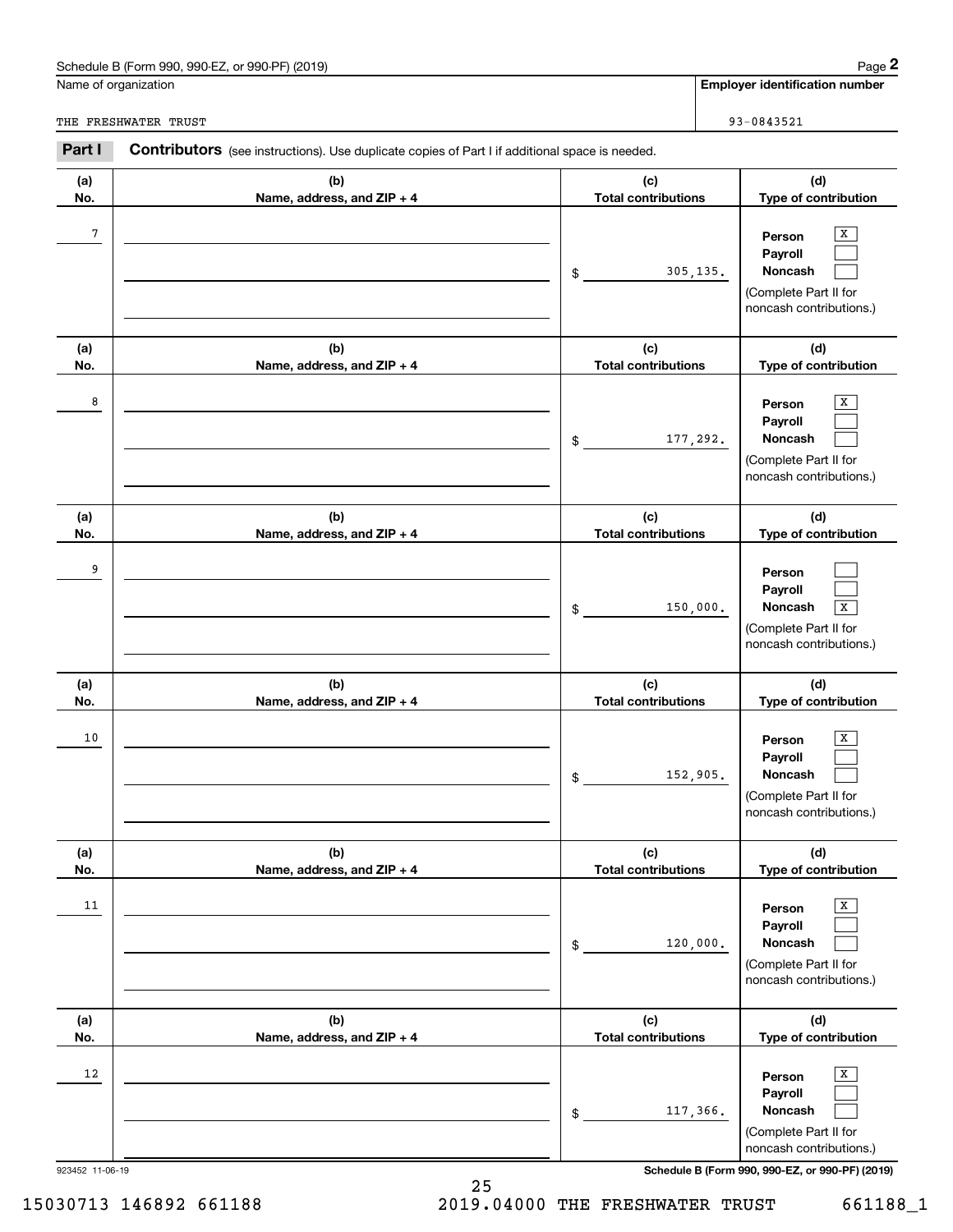## Schedule B (Form 990, 990-EZ, or 990-PF) (2019) Page 2

|                      | Schedule B (Form 990, 990-EZ, or 990-PF) (2019)                                                       |                                   | Page 2                                                                                                                              |
|----------------------|-------------------------------------------------------------------------------------------------------|-----------------------------------|-------------------------------------------------------------------------------------------------------------------------------------|
| Name of organization |                                                                                                       |                                   | <b>Employer identification number</b>                                                                                               |
|                      | THE FRESHWATER TRUST                                                                                  |                                   | 93-0843521                                                                                                                          |
| Part I               | <b>Contributors</b> (see instructions). Use duplicate copies of Part I if additional space is needed. |                                   |                                                                                                                                     |
| (a)<br>No.           | (b)<br>Name, address, and ZIP + 4                                                                     | (c)<br><b>Total contributions</b> | (d)<br>Type of contribution                                                                                                         |
| 13                   |                                                                                                       | 115,278.<br>\$                    | х<br>Person<br>Payroll<br>Noncash<br>(Complete Part II for<br>noncash contributions.)                                               |
| (a)<br>No.           | (b)<br>Name, address, and ZIP + 4                                                                     | (c)<br><b>Total contributions</b> | (d)<br>Type of contribution                                                                                                         |
|                      |                                                                                                       | \$                                | Person<br>Payroll<br>Noncash<br>(Complete Part II for<br>noncash contributions.)                                                    |
| (a)<br>No.           | (b)<br>Name, address, and ZIP + 4                                                                     | (c)<br><b>Total contributions</b> | (d)<br>Type of contribution                                                                                                         |
|                      |                                                                                                       | \$                                | Person<br>Payroll<br>Noncash<br>(Complete Part II for<br>noncash contributions.)                                                    |
| (a)<br>No.           | (b)<br>Name, address, and ZIP + 4                                                                     | (c)<br><b>Total contributions</b> | (d)<br>Type of contribution                                                                                                         |
|                      |                                                                                                       | \$                                | Person<br>Payroll<br>Noncash<br>(Complete Part II for<br>noncash contributions.)                                                    |
| (a)<br>No.           | (b)<br>Name, address, and ZIP + 4                                                                     | (c)<br><b>Total contributions</b> | (d)<br>Type of contribution                                                                                                         |
|                      |                                                                                                       | \$                                | Person<br>Payroll<br>Noncash<br>(Complete Part II for<br>noncash contributions.)                                                    |
| (a)<br>No.           | (b)<br>Name, address, and ZIP + 4                                                                     | (c)<br><b>Total contributions</b> | (d)<br>Type of contribution                                                                                                         |
|                      | 923452 11-06-19                                                                                       | \$                                | Person<br>Payroll<br>Noncash<br>(Complete Part II for<br>noncash contributions.)<br>Schedule B (Form 990, 990-EZ, or 990-PF) (2019) |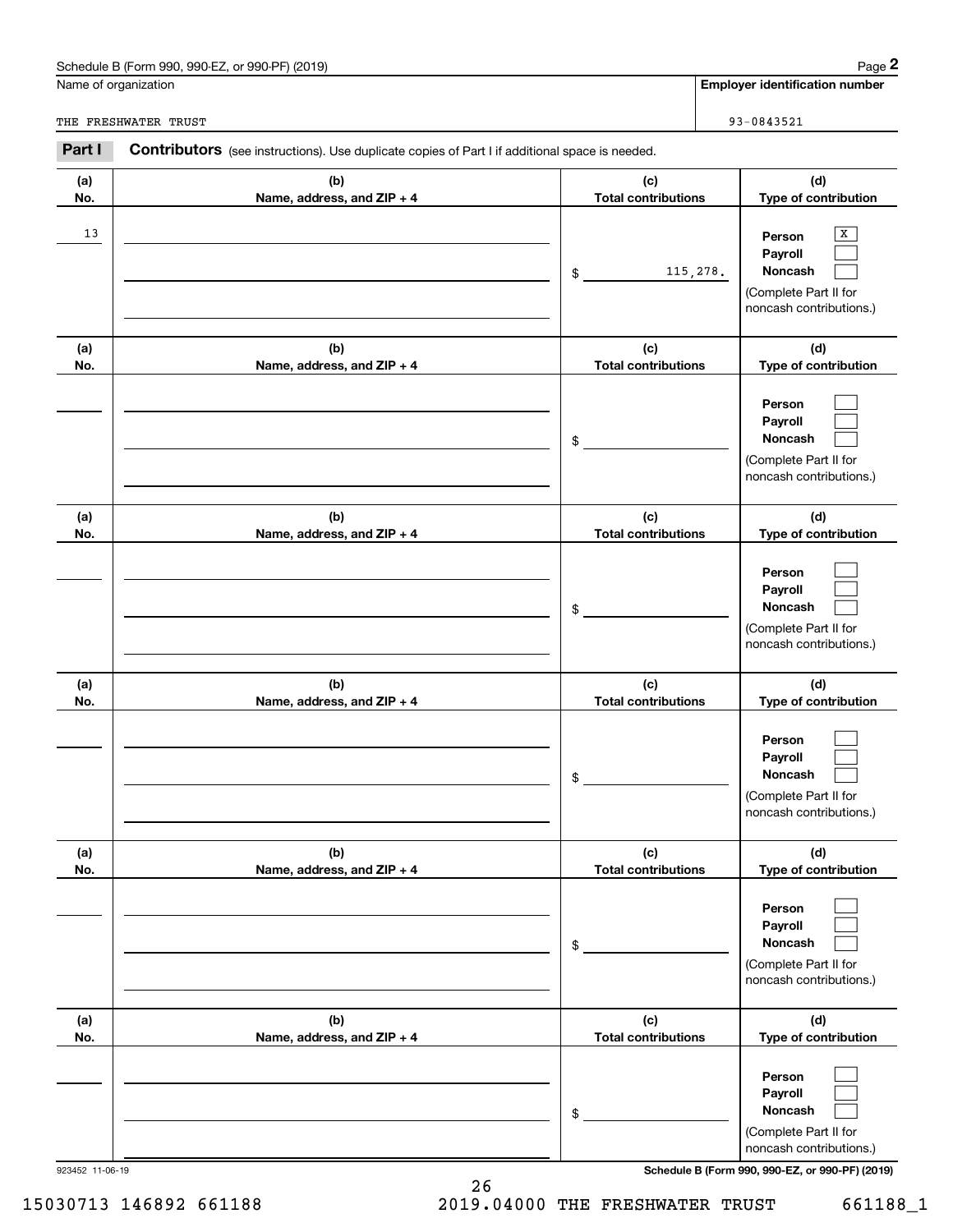## Schedule B (Form 990, 990-EZ, or 990-PF) (2019) **Page 3** Page 3

Name of organization

**Employer identification number**

THE FRESHWATER TRUST SERVICES AND THE RESERVE THE SERVICES AND THE RESERVE THE SAME SERVICES AND THE SERVICES OF SAME SERVICES AND THE SERVICES OF SAME SERVICES AND THE SERVICES OF SAME SERVER SERVER SERVER SERVER SERVER S

923453 11-06-19 **Schedule B (Form 990, 990-EZ, or 990-PF) (2019) (a)No.fromPart I (c)FMV (or estimate) (b) Description of noncash property given (d) Date received (a)No.fromPart I (c) FMV (or estimate) (b) Description of noncash property given (d) Date received (a)No.fromPart I (c) FMV (or estimate) (b) Description of noncash property given (d) Date received (a) No.fromPart I (c) FMV (or estimate) (b)Description of noncash property given (d)Date received (a) No.fromPart I (c) FMV (or estimate) (b) Description of noncash property given (d) Date received (a) No.fromPart I (c)FMV (or estimate) (b)Description of noncash property given (d)Date received** Noncash Property (see instructions). Use duplicate copies of Part II if additional space is needed. (See instructions.) \$(See instructions.) \$(See instructions.) \$(See instructions.) \$(See instructions.) \$(See instructions.) \$**2Page 3 Employer identification number**<br>
Iame of organization<br> **3Part II Noncash Property** (see instructions). Use duplicate copies of Part II if additional space is needed. 501/01/19901/01/19115,340. 515 LOGS/TREES AND 600 NATIVE PLANTS 150,000. 300 TREES AND LOGS

## 15030713 146892 661188 2019.04000 THE FRESHWATER TRUST 661188\_1

27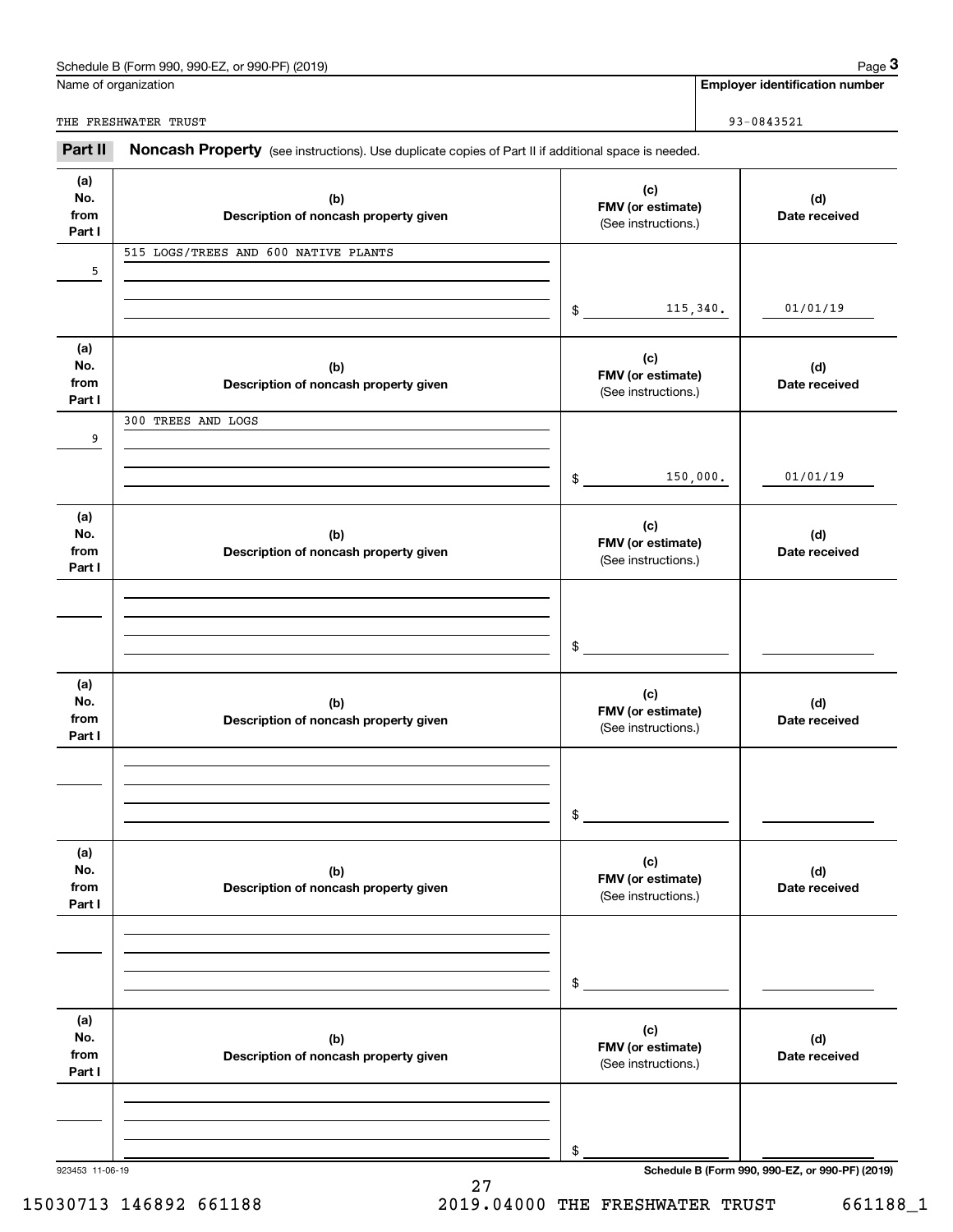|                           | Schedule B (Form 990, 990-EZ, or 990-PF) (2019)<br>Name of organization                                                                                      |                      | Page 4<br><b>Employer identification number</b>                                                                                                                              |  |  |  |  |  |
|---------------------------|--------------------------------------------------------------------------------------------------------------------------------------------------------------|----------------------|------------------------------------------------------------------------------------------------------------------------------------------------------------------------------|--|--|--|--|--|
|                           |                                                                                                                                                              |                      |                                                                                                                                                                              |  |  |  |  |  |
| Part III                  | THE FRESHWATER TRUST                                                                                                                                         |                      | 93-0843521<br>Exclusively religious, charitable, etc., contributions to organizations described in section 501(c)(7), (8), or (10) that total more than \$1,000 for the year |  |  |  |  |  |
|                           | from any one contributor. Complete columns (a) through (e) and the following line entry. For organizations                                                   |                      |                                                                                                                                                                              |  |  |  |  |  |
|                           | completing Part III, enter the total of exclusively religious, charitable, etc., contributions of \$1,000 or less for the year. (Enter this info. once.) \\$ |                      |                                                                                                                                                                              |  |  |  |  |  |
| (a) No.                   | Use duplicate copies of Part III if additional space is needed.                                                                                              |                      |                                                                                                                                                                              |  |  |  |  |  |
| from                      | (b) Purpose of gift                                                                                                                                          | (c) Use of gift      | (d) Description of how gift is held                                                                                                                                          |  |  |  |  |  |
| Part I                    |                                                                                                                                                              |                      |                                                                                                                                                                              |  |  |  |  |  |
|                           |                                                                                                                                                              |                      |                                                                                                                                                                              |  |  |  |  |  |
|                           |                                                                                                                                                              |                      |                                                                                                                                                                              |  |  |  |  |  |
|                           |                                                                                                                                                              |                      |                                                                                                                                                                              |  |  |  |  |  |
|                           |                                                                                                                                                              | (e) Transfer of gift |                                                                                                                                                                              |  |  |  |  |  |
|                           |                                                                                                                                                              |                      |                                                                                                                                                                              |  |  |  |  |  |
|                           | Transferee's name, address, and ZIP + 4                                                                                                                      |                      | Relationship of transferor to transferee                                                                                                                                     |  |  |  |  |  |
|                           |                                                                                                                                                              |                      |                                                                                                                                                                              |  |  |  |  |  |
|                           |                                                                                                                                                              |                      |                                                                                                                                                                              |  |  |  |  |  |
|                           |                                                                                                                                                              |                      |                                                                                                                                                                              |  |  |  |  |  |
| (a) No.                   |                                                                                                                                                              |                      |                                                                                                                                                                              |  |  |  |  |  |
| from                      | (b) Purpose of gift                                                                                                                                          | (c) Use of gift      | (d) Description of how gift is held                                                                                                                                          |  |  |  |  |  |
| Part I                    |                                                                                                                                                              |                      |                                                                                                                                                                              |  |  |  |  |  |
|                           |                                                                                                                                                              |                      |                                                                                                                                                                              |  |  |  |  |  |
|                           |                                                                                                                                                              |                      |                                                                                                                                                                              |  |  |  |  |  |
|                           |                                                                                                                                                              |                      |                                                                                                                                                                              |  |  |  |  |  |
|                           | (e) Transfer of gift                                                                                                                                         |                      |                                                                                                                                                                              |  |  |  |  |  |
|                           |                                                                                                                                                              |                      |                                                                                                                                                                              |  |  |  |  |  |
|                           |                                                                                                                                                              |                      |                                                                                                                                                                              |  |  |  |  |  |
|                           | Transferee's name, address, and ZIP + 4                                                                                                                      |                      | Relationship of transferor to transferee                                                                                                                                     |  |  |  |  |  |
|                           |                                                                                                                                                              |                      |                                                                                                                                                                              |  |  |  |  |  |
|                           |                                                                                                                                                              |                      |                                                                                                                                                                              |  |  |  |  |  |
|                           |                                                                                                                                                              |                      |                                                                                                                                                                              |  |  |  |  |  |
|                           |                                                                                                                                                              |                      |                                                                                                                                                                              |  |  |  |  |  |
| (a) No.<br>from           | (b) Purpose of gift                                                                                                                                          | (c) Use of gift      | (d) Description of how gift is held                                                                                                                                          |  |  |  |  |  |
| Part I                    |                                                                                                                                                              |                      |                                                                                                                                                                              |  |  |  |  |  |
|                           |                                                                                                                                                              |                      |                                                                                                                                                                              |  |  |  |  |  |
|                           |                                                                                                                                                              |                      |                                                                                                                                                                              |  |  |  |  |  |
|                           |                                                                                                                                                              |                      |                                                                                                                                                                              |  |  |  |  |  |
|                           |                                                                                                                                                              | (e) Transfer of gift |                                                                                                                                                                              |  |  |  |  |  |
|                           |                                                                                                                                                              |                      |                                                                                                                                                                              |  |  |  |  |  |
|                           | Transferee's name, address, and ZIP + 4                                                                                                                      |                      | Relationship of transferor to transferee                                                                                                                                     |  |  |  |  |  |
|                           |                                                                                                                                                              |                      |                                                                                                                                                                              |  |  |  |  |  |
|                           |                                                                                                                                                              |                      |                                                                                                                                                                              |  |  |  |  |  |
|                           |                                                                                                                                                              |                      |                                                                                                                                                                              |  |  |  |  |  |
|                           |                                                                                                                                                              |                      |                                                                                                                                                                              |  |  |  |  |  |
|                           | (b) Purpose of gift                                                                                                                                          | (c) Use of gift      | (d) Description of how gift is held                                                                                                                                          |  |  |  |  |  |
| (a) No.<br>from<br>Part I |                                                                                                                                                              |                      |                                                                                                                                                                              |  |  |  |  |  |
|                           |                                                                                                                                                              |                      |                                                                                                                                                                              |  |  |  |  |  |
|                           |                                                                                                                                                              |                      |                                                                                                                                                                              |  |  |  |  |  |
|                           |                                                                                                                                                              |                      |                                                                                                                                                                              |  |  |  |  |  |
|                           |                                                                                                                                                              | (e) Transfer of gift |                                                                                                                                                                              |  |  |  |  |  |
|                           |                                                                                                                                                              |                      |                                                                                                                                                                              |  |  |  |  |  |
|                           | Transferee's name, address, and $ZIP + 4$                                                                                                                    |                      | Relationship of transferor to transferee                                                                                                                                     |  |  |  |  |  |
|                           |                                                                                                                                                              |                      |                                                                                                                                                                              |  |  |  |  |  |
|                           |                                                                                                                                                              |                      |                                                                                                                                                                              |  |  |  |  |  |

28

15030713 146892 661188 2019.04000 THE FRESHWATER TRUST 661188\_1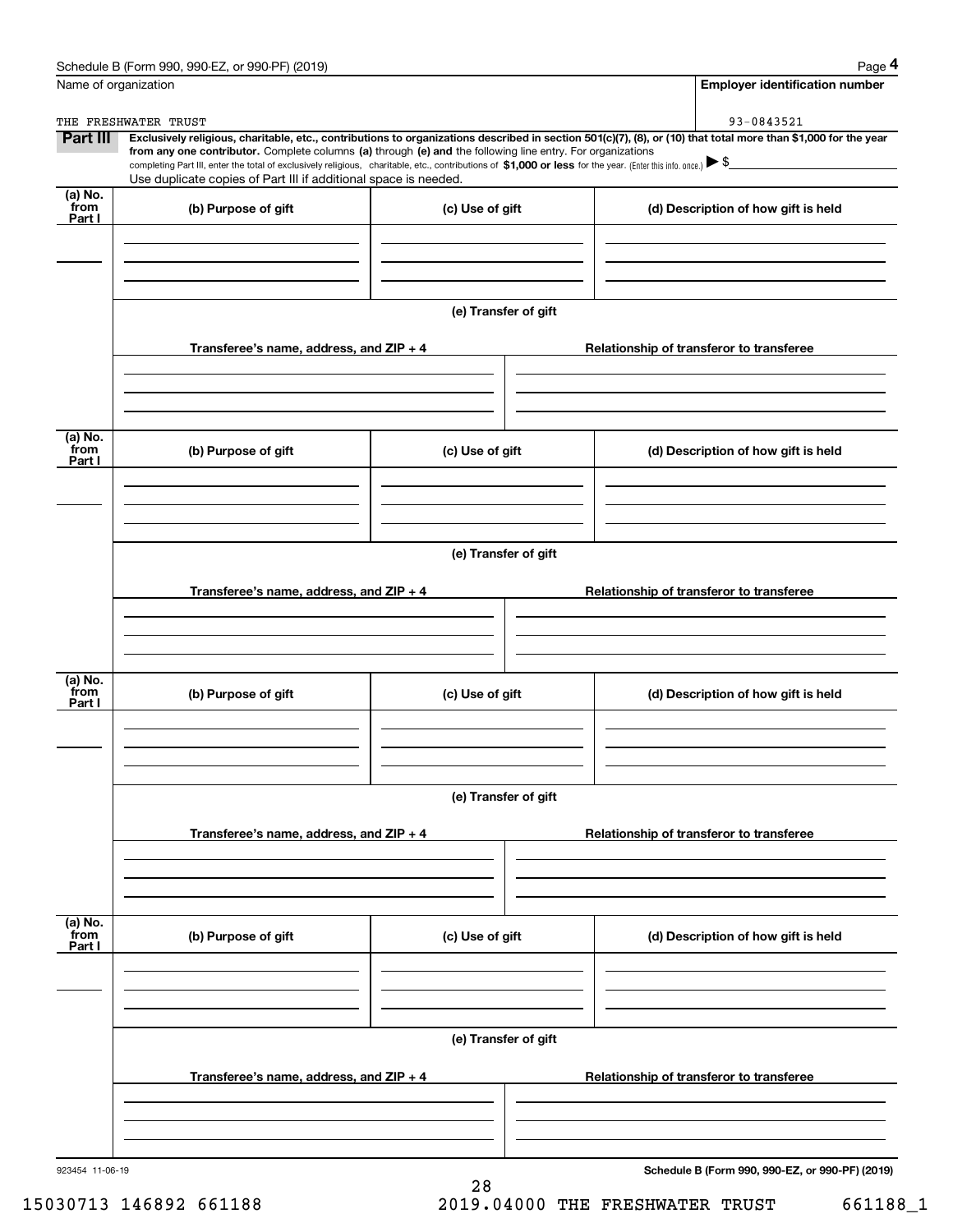| <b>SCHEDULE C</b>    | <b>Political Campaign and Lobbying Activities</b> |
|----------------------|---------------------------------------------------|
| (Form 990 or 990-EZ) |                                                   |

**For Organizations Exempt From Income Tax Under section 501(c) and section 527** ▶ Complete if the organization is described below. ▶ Attach to Form 990 or Form 990-EZ.

Department of the Treasury Internal Revenue Service

**| Go to www.irs.gov/Form990 for instructions and the latest information.**

**Open to Public Inspection2019**

OMB No. 1545-0047

**If the organization answered "Yes," on Form 990, Part IV, line 3, or Form 990-EZ, Part V, line 46 (Political Campaign Activities), then**

- Section 501(c)(3) organizations: Complete Parts I-A and B. Do not complete Part I-C.
- ¥ Section 501(c) (other than section 501(c)(3)) organizations: Complete Parts I-A and C below. Do not complete Part I-B.
- Section 527 organizations: Complete Part I-A only.

## **If the organization answered "Yes," on Form 990, Part IV, line 4, or Form 990-EZ, Part VI, line 47 (Lobbying Activities), then**

- ¥ Section 501(c)(3) organizations that have filed Form 5768 (election under section 501(h)): Complete Part II-A. Do not complete Part II-B.
- Section 501(c)(3) organizations that have NOT filed Form 5768 (election under section 501(h)): Complete Part II-B. Do not complete Part II-A.

## **If the organization answered "Yes," on Form 990, Part IV, line 5 (Proxy Tax) (see separate instructions) or Form 990-EZ, Part V, line 35c (Proxy Tax) (see separate instructions), then**

|  |  |  | • Section 501(c)(4), (5), or (6) organizations: Complete Part III. |
|--|--|--|--------------------------------------------------------------------|
|--|--|--|--------------------------------------------------------------------|

|    | Name of organization                                                                                                                                                                                                                                                                                                                                                                                                                                                                                                                                 |                                                                                               |           |                                                                             |                          | <b>Employer identification number</b>                                                                                                                         |           |
|----|------------------------------------------------------------------------------------------------------------------------------------------------------------------------------------------------------------------------------------------------------------------------------------------------------------------------------------------------------------------------------------------------------------------------------------------------------------------------------------------------------------------------------------------------------|-----------------------------------------------------------------------------------------------|-----------|-----------------------------------------------------------------------------|--------------------------|---------------------------------------------------------------------------------------------------------------------------------------------------------------|-----------|
|    | THE FRESHWATER TRUST                                                                                                                                                                                                                                                                                                                                                                                                                                                                                                                                 |                                                                                               |           |                                                                             |                          | 93-0843521                                                                                                                                                    |           |
|    | <b>Part I-A</b>                                                                                                                                                                                                                                                                                                                                                                                                                                                                                                                                      | Complete if the organization is exempt under section 501(c) or is a section 527 organization. |           |                                                                             |                          |                                                                                                                                                               |           |
|    | 1 Provide a description of the organization's direct and indirect political campaign activities in Part IV.<br>Political campaign activity expenditures<br>Volunteer hours for political campaign activities                                                                                                                                                                                                                                                                                                                                         |                                                                                               |           |                                                                             |                          | $\blacktriangleright$ \$                                                                                                                                      |           |
|    | $ $ Part I-B $ $                                                                                                                                                                                                                                                                                                                                                                                                                                                                                                                                     | Complete if the organization is exempt under section 501(c)(3).                               |           |                                                                             |                          |                                                                                                                                                               |           |
|    | 1 Enter the amount of any excise tax incurred by the organization under section 4955                                                                                                                                                                                                                                                                                                                                                                                                                                                                 |                                                                                               |           |                                                                             |                          |                                                                                                                                                               |           |
| 2  |                                                                                                                                                                                                                                                                                                                                                                                                                                                                                                                                                      |                                                                                               |           |                                                                             |                          |                                                                                                                                                               |           |
|    |                                                                                                                                                                                                                                                                                                                                                                                                                                                                                                                                                      |                                                                                               |           |                                                                             |                          | Yes                                                                                                                                                           | No        |
|    |                                                                                                                                                                                                                                                                                                                                                                                                                                                                                                                                                      |                                                                                               |           |                                                                             |                          | Yes                                                                                                                                                           | <b>No</b> |
|    | <b>b</b> If "Yes," describe in Part IV.                                                                                                                                                                                                                                                                                                                                                                                                                                                                                                              |                                                                                               |           |                                                                             |                          |                                                                                                                                                               |           |
|    | Part I-C                                                                                                                                                                                                                                                                                                                                                                                                                                                                                                                                             | Complete if the organization is exempt under section 501(c), except section 501(c)(3).        |           |                                                                             |                          |                                                                                                                                                               |           |
|    | 1 Enter the amount directly expended by the filing organization for section 527 exempt function activities                                                                                                                                                                                                                                                                                                                                                                                                                                           |                                                                                               |           |                                                                             |                          | $\triangleright$ \$                                                                                                                                           |           |
|    | Enter the amount of the filing organization's funds contributed to other organizations for section 527                                                                                                                                                                                                                                                                                                                                                                                                                                               |                                                                                               |           |                                                                             |                          |                                                                                                                                                               |           |
|    | exempt function activities                                                                                                                                                                                                                                                                                                                                                                                                                                                                                                                           |                                                                                               |           |                                                                             | $\blacktriangleright$ \$ |                                                                                                                                                               |           |
| 3  | Total exempt function expenditures. Add lines 1 and 2. Enter here and on Form 1120-POL,                                                                                                                                                                                                                                                                                                                                                                                                                                                              |                                                                                               |           |                                                                             |                          |                                                                                                                                                               |           |
|    |                                                                                                                                                                                                                                                                                                                                                                                                                                                                                                                                                      |                                                                                               |           |                                                                             | $\triangleright$ \$      |                                                                                                                                                               |           |
|    |                                                                                                                                                                                                                                                                                                                                                                                                                                                                                                                                                      |                                                                                               |           |                                                                             |                          | Yes                                                                                                                                                           | <b>No</b> |
| 5. | Enter the names, addresses and employer identification number (EIN) of all section 527 political organizations to which the filing organization<br>made payments. For each organization listed, enter the amount paid from the filing organization's funds. Also enter the amount of political<br>contributions received that were promptly and directly delivered to a separate political organization, such as a separate segregated fund or a<br>political action committee (PAC). If additional space is needed, provide information in Part IV. |                                                                                               |           |                                                                             |                          |                                                                                                                                                               |           |
|    | (a) Name                                                                                                                                                                                                                                                                                                                                                                                                                                                                                                                                             | (b) Address                                                                                   | $(c)$ EIN | (d) Amount paid from<br>filing organization's<br>funds. If none, enter -0-. |                          | (e) Amount of political<br>contributions received and<br>promptly and directly<br>delivered to a separate<br>political organization.<br>If none, enter $-0$ . |           |

932041 11-26-19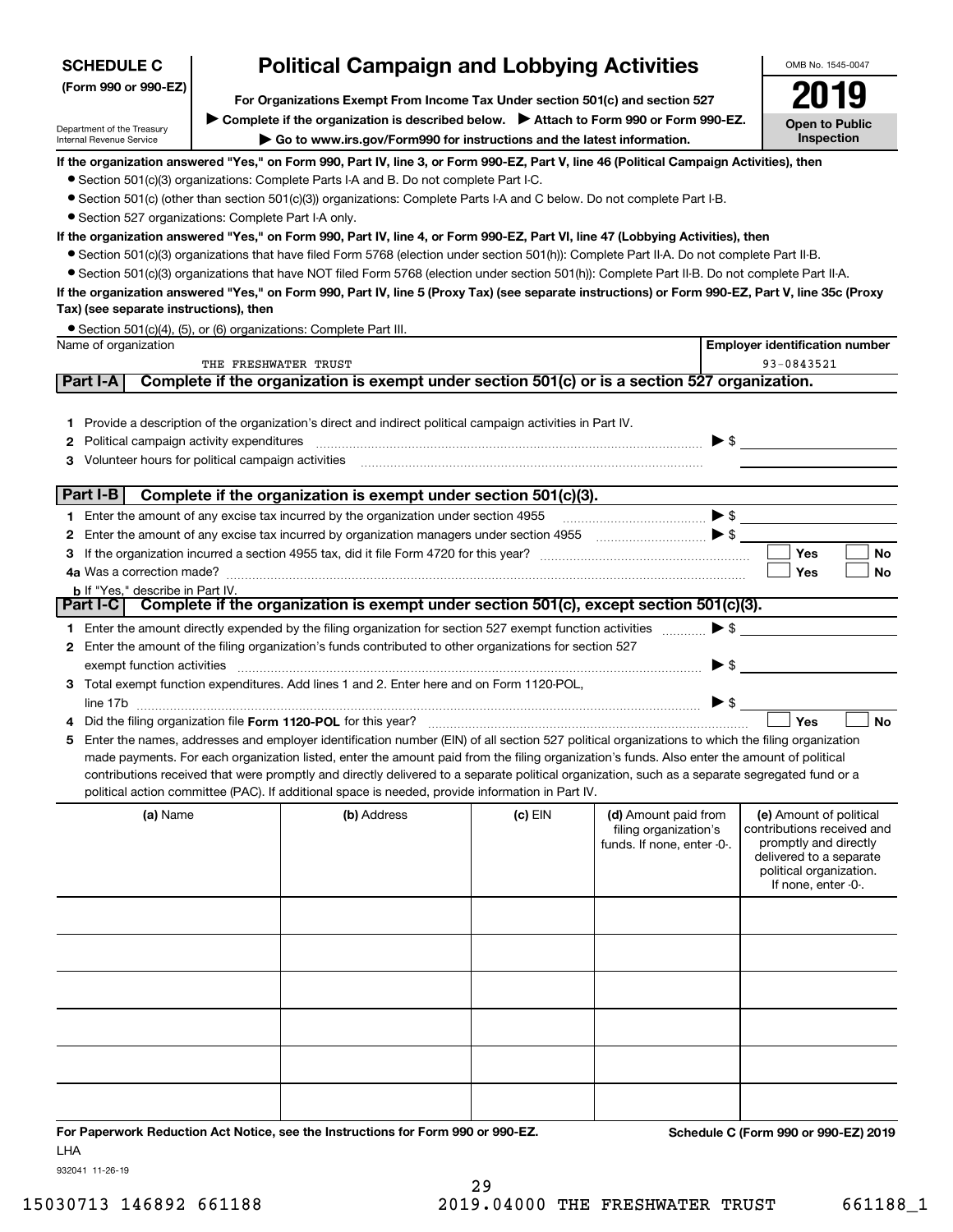| Schedule C (Form 990 or 990-EZ) 2019 THE FRESHWATER TRUST | $-0843521$<br>ດຈ | Page |
|-----------------------------------------------------------|------------------|------|
|-----------------------------------------------------------|------------------|------|

| Part II-A                                                                                | Complete if the organization is exempt under section 501(c)(3) and filed Form 5768 (election under                                |                                        |                                |
|------------------------------------------------------------------------------------------|-----------------------------------------------------------------------------------------------------------------------------------|----------------------------------------|--------------------------------|
| section 501(h)).                                                                         |                                                                                                                                   |                                        |                                |
| A Check $\blacktriangleright$                                                            | if the filing organization belongs to an affiliated group (and list in Part IV each affiliated group member's name, address, EIN, |                                        |                                |
| expenses, and share of excess lobbying expenditures).                                    |                                                                                                                                   |                                        |                                |
| <b>B</b> Check                                                                           | if the filing organization checked box A and "limited control" provisions apply.                                                  |                                        |                                |
|                                                                                          | <b>Limits on Lobbying Expenditures</b><br>(The term "expenditures" means amounts paid or incurred.)                               | (a) Filing<br>organization's<br>totals | (b) Affiliated group<br>totals |
| 1a Total lobbying expenditures to influence public opinion (grassroots lobbying)         |                                                                                                                                   | 0.                                     |                                |
| Total lobbying expenditures to influence a legislative body (direct lobbying)<br>b       |                                                                                                                                   | 0.                                     |                                |
| с                                                                                        |                                                                                                                                   | 0.                                     |                                |
| Other exempt purpose expenditures<br>d                                                   |                                                                                                                                   | 9,348,237.                             |                                |
| Total exempt purpose expenditures (add lines 1c and 1d)                                  |                                                                                                                                   | 9,348,237.                             |                                |
| f Lobbying nontaxable amount. Enter the amount from the following table in both columns. |                                                                                                                                   | 617, 412.                              |                                |
| If the amount on line 1e, column (a) or (b) is:                                          | The lobbying nontaxable amount is:                                                                                                |                                        |                                |
| Not over \$500,000                                                                       | 20% of the amount on line 1e.                                                                                                     |                                        |                                |
| Over \$500,000 but not over \$1,000,000                                                  | \$100,000 plus 15% of the excess over \$500,000.                                                                                  |                                        |                                |
| Over \$1,000,000 but not over \$1,500,000                                                | \$175,000 plus 10% of the excess over \$1,000,000.                                                                                |                                        |                                |
| Over \$1,500,000 but not over \$17,000,000                                               | \$225,000 plus 5% of the excess over \$1,500,000.                                                                                 |                                        |                                |
| Over \$17,000,000                                                                        | \$1,000,000.                                                                                                                      |                                        |                                |
| Grassroots nontaxable amount (enter 25% of line 1f)<br>a                                 |                                                                                                                                   | 154, 353.                              |                                |
| h Subtract line 1q from line 1a. If zero or less, enter -0-                              |                                                                                                                                   | 0.                                     |                                |
| Subtract line 1f from line 1c. If zero or less, enter -0-                                |                                                                                                                                   | $\mathbf{0}$ .                         |                                |
|                                                                                          | If there is an amount other than zero on either line 1h or line 1i, did the organization file Form 4720                           |                                        |                                |
| reporting section 4911 tax for this year?                                                |                                                                                                                                   |                                        | <b>Yes</b><br>No               |

## **4-Year Averaging Period Under Section 501(h)**

**(Some organizations that made a section 501(h) election do not have to complete all of the five columns below.**

**See the separate instructions for lines 2a through 2f.)**

|                                                                                                                       |          | Lobbying Expenditures During 4-Year Averaging Period |                |                          |                          |
|-----------------------------------------------------------------------------------------------------------------------|----------|------------------------------------------------------|----------------|--------------------------|--------------------------|
| Calendar year<br>(or fiscal year beginning in)                                                                        | (a) 2016 | $(b)$ 2017                                           | $(c)$ 2018     | $(d)$ 2019               | (e) Total                |
| 2a Lobbying nontaxable amount<br><b>b</b> Lobbying ceiling amount<br>$(150\% \text{ of line } 2a, \text{ column}(e))$ | 587,551. | 599,847.                                             | 574.549.       | 617, 412.                | 2,379,359.<br>3,569,039. |
| Total lobbying expenditures                                                                                           | 15,000.  | 5,020.                                               | $\mathbf{0}$ . | $\overline{\phantom{a}}$ | 20,020.                  |
| C.                                                                                                                    |          |                                                      |                |                          |                          |
| d Grassroots nontaxable amount                                                                                        | 146,888. | 149,962.                                             | 143,637.       | 154, 353.                | 594,840.                 |
| e Grassroots ceiling amount<br>(150% of line 2d, column (e))                                                          |          |                                                      |                |                          | 892,260.                 |
| f Grassroots lobbying expenditures                                                                                    |          |                                                      |                |                          |                          |

**Schedule C (Form 990 or 990-EZ) 2019**

932042 11-26-19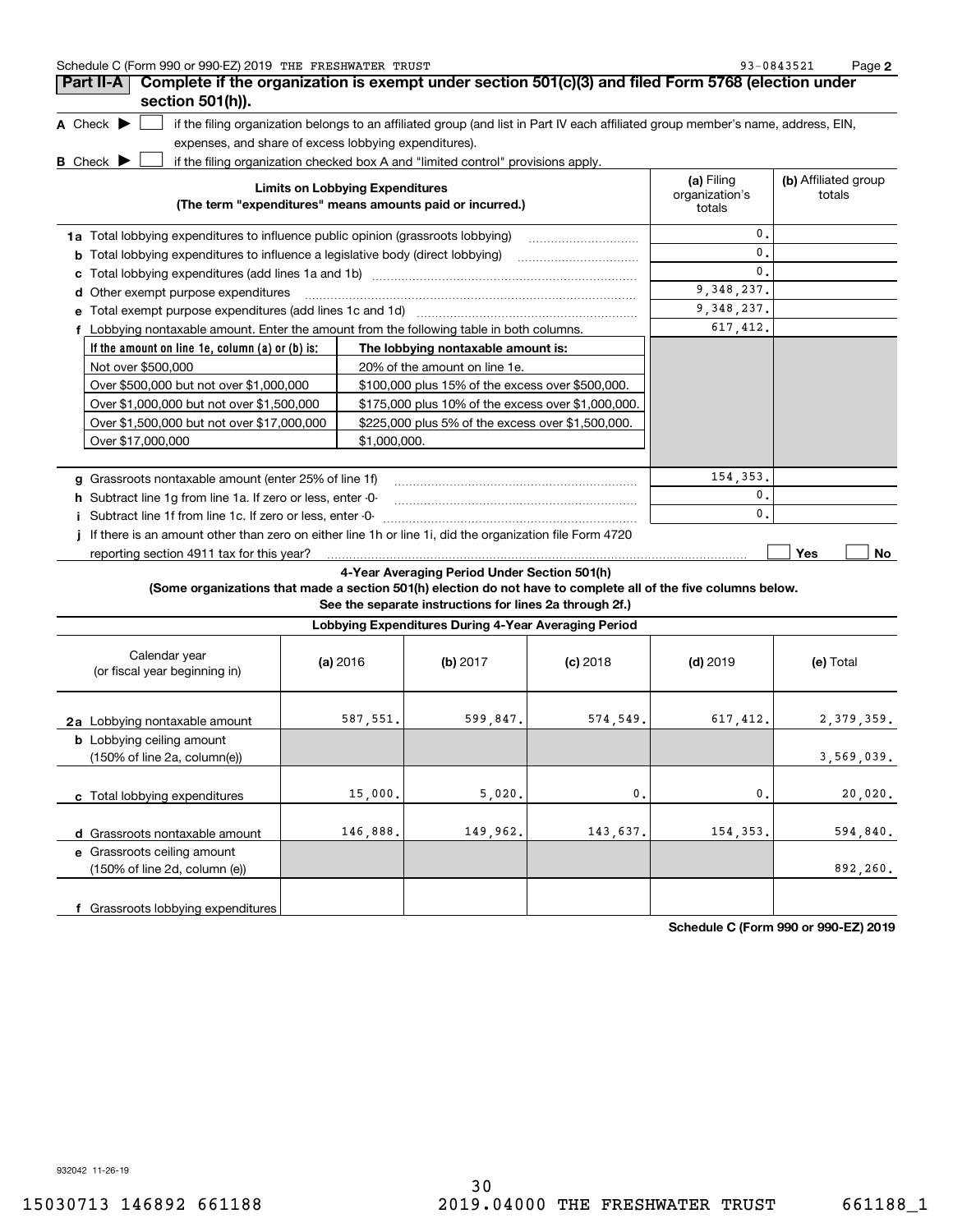**3**

| Part II-B $\mid$ Complete if the organization is exempt under section 501(c)(3) and has NOT filed Form 5768 |
|-------------------------------------------------------------------------------------------------------------|
| (election under section 501(h)).                                                                            |

|                | For each "Yes" response on lines 1a through 1i below, provide in Part IV a detailed description                                                                                                                                      | (a) |              | (b)    |    |
|----------------|--------------------------------------------------------------------------------------------------------------------------------------------------------------------------------------------------------------------------------------|-----|--------------|--------|----|
|                | of the lobbying activity.                                                                                                                                                                                                            | Yes | No           | Amount |    |
| 1              | During the year, did the filing organization attempt to influence foreign, national, state, or<br>local legislation, including any attempt to influence public opinion on a legislative matter<br>or referendum, through the use of: |     |              |        |    |
|                | <b>b</b> Paid staff or management (include compensation in expenses reported on lines 1c through 1i)?<br>$\mathcal{L}_{\text{max}}$                                                                                                  |     |              |        |    |
|                |                                                                                                                                                                                                                                      |     |              |        |    |
|                | e Publications, or published or broadcast statements?                                                                                                                                                                                |     |              |        |    |
|                | f Grants to other organizations for lobbying purposes?                                                                                                                                                                               |     |              |        |    |
| g              | Direct contact with legislators, their staffs, government officials, or a legislative body?                                                                                                                                          |     |              |        |    |
|                | h Rallies, demonstrations, seminars, conventions, speeches, lectures, or any similar means?                                                                                                                                          |     |              |        |    |
|                | <i>i</i> Other activities?                                                                                                                                                                                                           |     |              |        |    |
|                |                                                                                                                                                                                                                                      |     |              |        |    |
|                | 2a Did the activities in line 1 cause the organization to be not described in section 501(c)(3)?                                                                                                                                     |     |              |        |    |
|                |                                                                                                                                                                                                                                      |     |              |        |    |
|                | c If "Yes," enter the amount of any tax incurred by organization managers under section 4912                                                                                                                                         |     |              |        |    |
|                | d If the filing organization incurred a section 4912 tax, did it file Form 4720 for this year?                                                                                                                                       |     |              |        |    |
|                | Part III-A Complete if the organization is exempt under section 501(c)(4), section 501(c)(5), or section<br>$501(c)(6)$ .                                                                                                            |     |              |        |    |
|                |                                                                                                                                                                                                                                      |     |              | Yes    | No |
| 1              |                                                                                                                                                                                                                                      |     | $\mathbf{1}$ |        |    |
| $\mathbf{2}$   |                                                                                                                                                                                                                                      |     | $\mathbf 2$  |        |    |
| З              | Did the organization agree to carry over lobbying and political campaign activity expenditures from the prior year?                                                                                                                  |     | 3            |        |    |
|                | Part III-B<br>Complete if the organization is exempt under section 501(c)(4), section 501(c)(5), or section                                                                                                                          |     |              |        |    |
|                | 501(c)(6) and if either (a) BOTH Part III-A, lines 1 and 2, are answered "No" OR (b) Part III-A, line 3, is<br>answered "Yes."                                                                                                       |     |              |        |    |
| 1              | Dues, assessments and similar amounts from members [11] matter continuum matter and similar amounts and similar                                                                                                                      |     | 1.           |        |    |
| 2              | Section 162(e) nondeductible lobbying and political expenditures (do not include amounts of political                                                                                                                                |     |              |        |    |
|                | expenses for which the section 527(f) tax was paid).                                                                                                                                                                                 |     |              |        |    |
|                |                                                                                                                                                                                                                                      |     | 2a           |        |    |
|                | <b>b</b> Carryover from last year                                                                                                                                                                                                    |     | 2b           |        |    |
|                |                                                                                                                                                                                                                                      |     | 2c           |        |    |
| з              | Aggregate amount reported in section 6033(e)(1)(A) notices of nondeductible section 162(e) dues                                                                                                                                      |     | 3            |        |    |
| 4              | If notices were sent and the amount on line 2c exceeds the amount on line 3, what portion of the excess                                                                                                                              |     |              |        |    |
|                | does the organization agree to carryover to the reasonable estimate of nondeductible lobbying and political                                                                                                                          |     |              |        |    |
|                | expenditure next year?                                                                                                                                                                                                               |     | 4            |        |    |
| 5              | Taxable amount of lobbying and political expenditures (see instructions)                                                                                                                                                             |     | 5            |        |    |
| <b>Part IV</b> | <b>Supplemental Information</b>                                                                                                                                                                                                      |     |              |        |    |
|                | Provide the descriptions required for Part I-A, line 1; Part I-B, line 4; Part I-C, line 5; Part II-A (affiliated group list); Part II-A, lines 1 and 2 (see                                                                         |     |              |        |    |

instructions); and Part II-B, line 1. Also, complete this part for any additional information.

**Schedule C (Form 990 or 990-EZ) 2019**

932043 11-26-19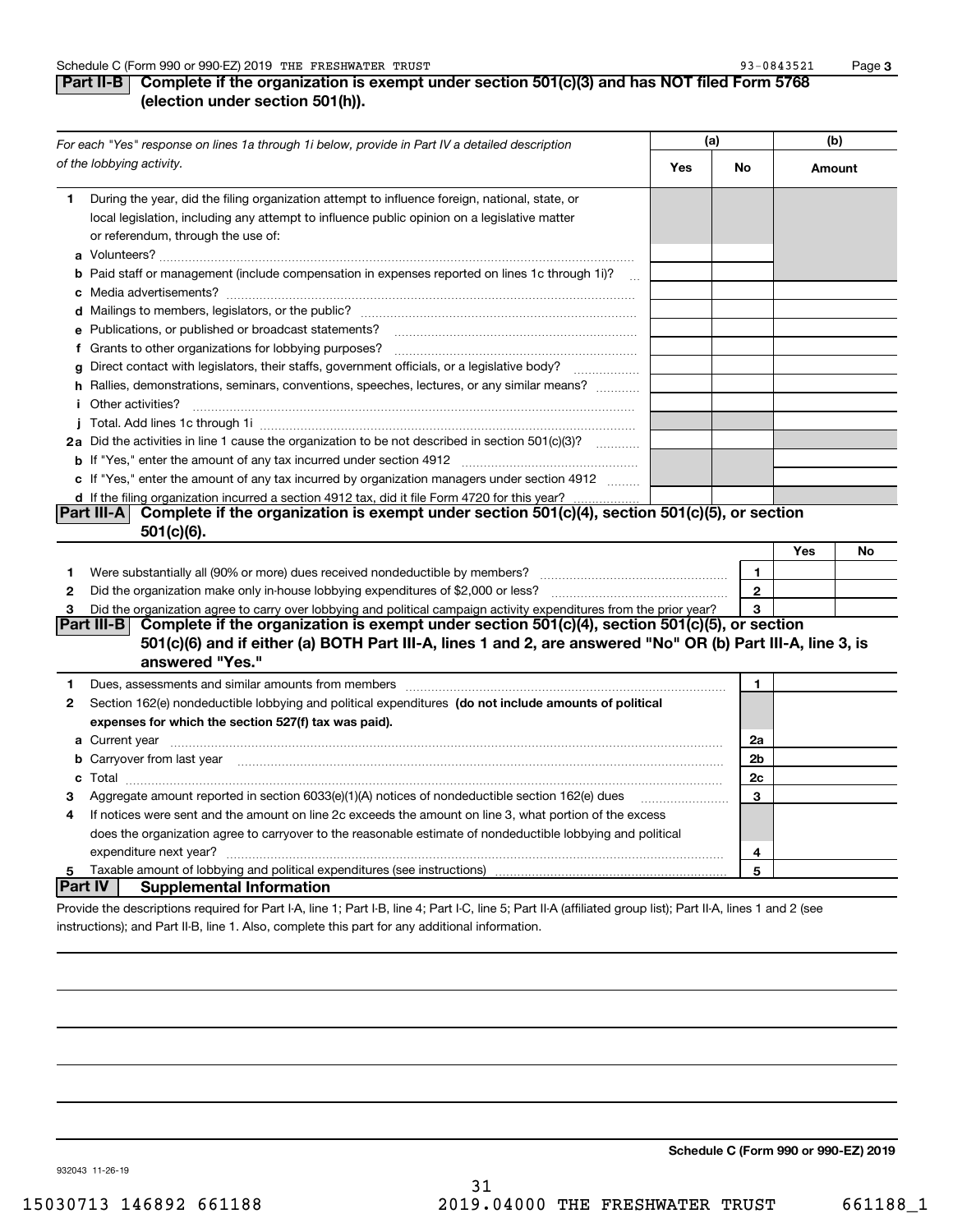| <b>SCHEDULE D</b> |  |
|-------------------|--|
|-------------------|--|

Department of the Treasury Internal Revenue Service

| (Form 990) |  |
|------------|--|
|------------|--|

## **SCHEDULE D Supplemental Financial Statements**

(Form 990)<br>
Pepartment of the Treasury<br>
Department of the Treasury<br>
Department of the Treasury<br>
Department of the Treasury<br> **Co to www.irs.gov/Form990 for instructions and the latest information.**<br> **Co to www.irs.gov/Form9** 



|         | Name of the organization<br>THE FRESHWATER TRUST                                                                                               |                         | 93-0843521                   | <b>Employer identification number</b> |
|---------|------------------------------------------------------------------------------------------------------------------------------------------------|-------------------------|------------------------------|---------------------------------------|
| Part I  | Organizations Maintaining Donor Advised Funds or Other Similar Funds or Accounts. Complete if the                                              |                         |                              |                                       |
|         |                                                                                                                                                |                         |                              |                                       |
|         | organization answered "Yes" on Form 990, Part IV, line 6.<br>(a) Donor advised funds                                                           |                         | (b) Funds and other accounts |                                       |
|         |                                                                                                                                                |                         |                              |                                       |
| 1.      | Aggregate value of contributions to (during year)                                                                                              |                         |                              |                                       |
| 2       |                                                                                                                                                |                         |                              |                                       |
| з<br>4  |                                                                                                                                                |                         |                              |                                       |
| 5       | Did the organization inform all donors and donor advisors in writing that the assets held in donor advised funds                               |                         |                              |                                       |
|         |                                                                                                                                                |                         | Yes                          | No                                    |
| 6       | Did the organization inform all grantees, donors, and donor advisors in writing that grant funds can be used only                              |                         |                              |                                       |
|         | for charitable purposes and not for the benefit of the donor or donor advisor, or for any other purpose conferring                             |                         |                              |                                       |
|         |                                                                                                                                                |                         | Yes                          | No                                    |
| Part II | Conservation Easements. Complete if the organization answered "Yes" on Form 990, Part IV, line 7.                                              |                         |                              |                                       |
| 1.      | Purpose(s) of conservation easements held by the organization (check all that apply).                                                          |                         |                              |                                       |
|         | $X$ Preservation of land for public use (for example, recreation or education)<br>Preservation of a historically important land area           |                         |                              |                                       |
|         | X  <br>Protection of natural habitat<br>Preservation of a certified historic structure                                                         |                         |                              |                                       |
|         | Preservation of open space                                                                                                                     |                         |                              |                                       |
| 2       | Complete lines 2a through 2d if the organization held a qualified conservation contribution in the form of a conservation easement on the last |                         |                              |                                       |
|         | day of the tax year.                                                                                                                           |                         |                              | Held at the End of the Tax Year       |
| а       | Total number of conservation easements                                                                                                         | 2a                      |                              | 3                                     |
| b       | Total acreage restricted by conservation easements                                                                                             | 2b                      |                              | 827.00                                |
| с       |                                                                                                                                                | 2c                      |                              | 0                                     |
|         | d Number of conservation easements included in (c) acquired after 7/25/06, and not on a historic structure                                     |                         |                              |                                       |
|         | listed in the National Register [11, 2003] [12, 2014] The National Register [11, 2015] The National Register [                                 | 2d                      |                              | 0                                     |
| 3       | Number of conservation easements modified, transferred, released, extinguished, or terminated by the organization during the tax               |                         |                              |                                       |
|         | $year \blacktriangleright$                                                                                                                     |                         |                              |                                       |
| 4       | 1<br>Number of states where property subject to conservation easement is located >                                                             |                         |                              |                                       |
| 5       | Does the organization have a written policy regarding the periodic monitoring, inspection, handling of                                         |                         |                              |                                       |
|         | violations, and enforcement of the conservation easements it holds?                                                                            |                         | Yes                          | $X \mid N$ o                          |
| 6       | Staff and volunteer hours devoted to monitoring, inspecting, handling of violations, and enforcing conservation easements during the year      |                         |                              |                                       |
|         |                                                                                                                                                |                         |                              |                                       |
| 7       | Amount of expenses incurred in monitoring, inspecting, handling of violations, and enforcing conservation easements during the year            |                         |                              |                                       |
|         | 0.<br>$\blacktriangleright$ S                                                                                                                  |                         |                              |                                       |
| 8       | Does each conservation easement reported on line 2(d) above satisfy the requirements of section 170(h)(4)(B)(i)                                |                         |                              |                                       |
|         |                                                                                                                                                |                         | Yes                          | No                                    |
|         | In Part XIII, describe how the organization reports conservation easements in its revenue and expense statement and                            |                         |                              |                                       |
|         | balance sheet, and include, if applicable, the text of the footnote to the organization's financial statements that describes the              |                         |                              |                                       |
|         | organization's accounting for conservation easements.                                                                                          |                         |                              |                                       |
|         | Organizations Maintaining Collections of Art, Historical Treasures, or Other Similar Assets.<br>Part III                                       |                         |                              |                                       |
|         | Complete if the organization answered "Yes" on Form 990, Part IV, line 8.                                                                      |                         |                              |                                       |
|         | 1a If the organization elected, as permitted under FASB ASC 958, not to report in its revenue statement and balance sheet works                |                         |                              |                                       |
|         | of art, historical treasures, or other similar assets held for public exhibition, education, or research in furtherance of public              |                         |                              |                                       |
|         | service, provide in Part XIII the text of the footnote to its financial statements that describes these items.                                 |                         |                              |                                       |
|         | <b>b</b> If the organization elected, as permitted under FASB ASC 958, to report in its revenue statement and balance sheet works of           |                         |                              |                                       |
|         | art, historical treasures, or other similar assets held for public exhibition, education, or research in furtherance of public service,        |                         |                              |                                       |
|         | provide the following amounts relating to these items:                                                                                         |                         |                              |                                       |
|         | (i)                                                                                                                                            |                         |                              |                                       |
|         | (ii) Assets included in Form 990, Part X                                                                                                       |                         | $\blacktriangleright$ \$     |                                       |
| 2       | If the organization received or held works of art, historical treasures, or other similar assets for financial gain, provide                   |                         |                              |                                       |
|         | the following amounts required to be reported under FASB ASC 958 relating to these items:                                                      |                         |                              |                                       |
| a       |                                                                                                                                                | \$                      |                              |                                       |
|         |                                                                                                                                                | $\blacktriangleright$ s |                              |                                       |
|         | LHA For Paperwork Reduction Act Notice, see the Instructions for Form 990.                                                                     |                         |                              | Schedule D (Form 990) 2019            |
|         | 932051 10-02-19<br>32                                                                                                                          |                         |                              |                                       |
|         |                                                                                                                                                |                         |                              |                                       |

| 34  |  |       |  |  |
|-----|--|-------|--|--|
| 1 ດ |  | 01000 |  |  |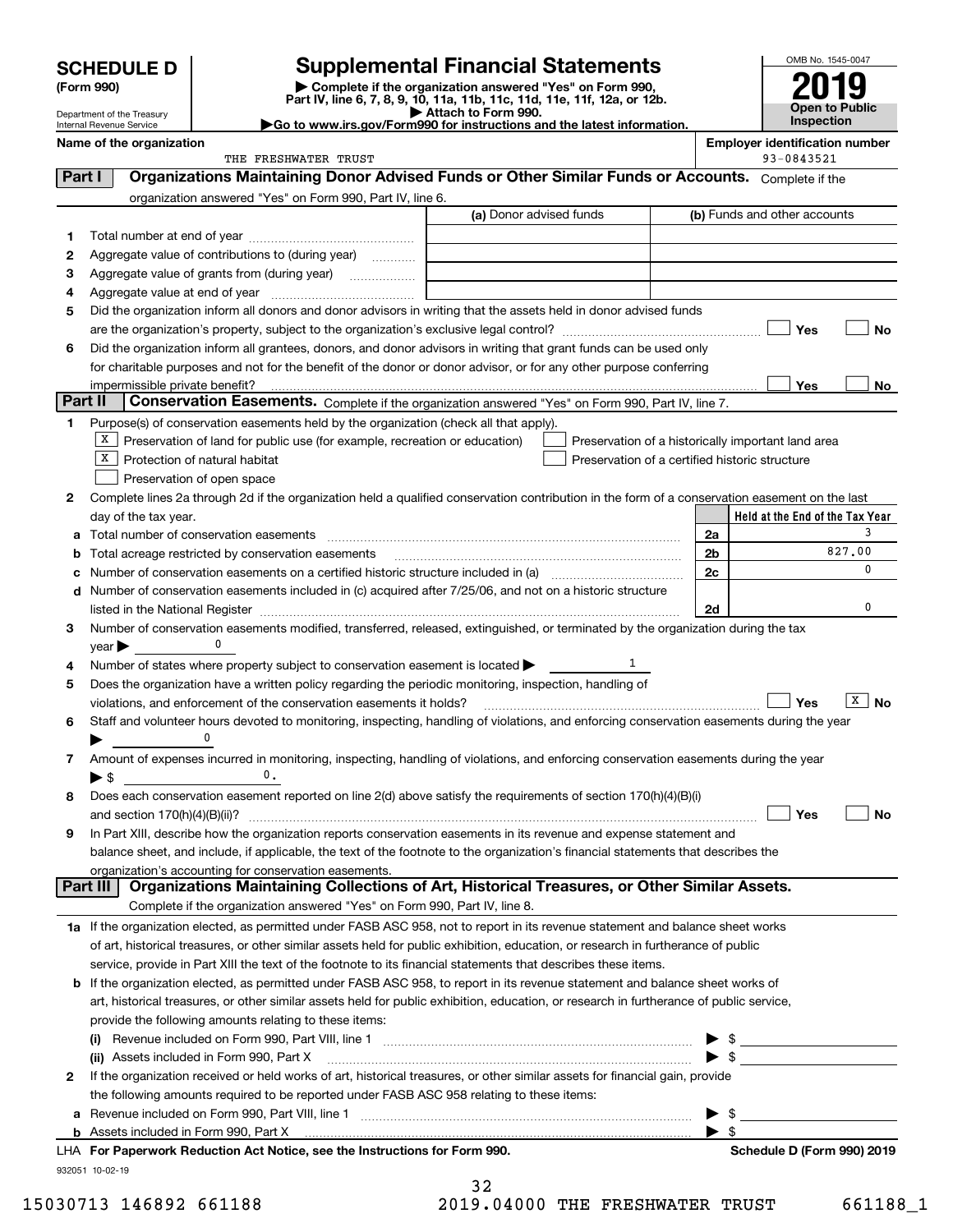| Part III<br>Organizations Maintaining Collections of Art, Historical Treasures, or Other Similar Assets<br>(continued)<br>Using the organization's acquisition, accession, and other records, check any of the following that make significant use of its<br>З<br>collection items (check all that apply):<br>Public exhibition<br>Loan or exchange program<br>d<br>а<br>Other and the control of the control of the control of the control of the control of the control of the control of the control of the control of the control of the control of the control of the control of the control of th<br>Scholarly research<br>b<br>e<br>Preservation for future generations<br>с<br>Provide a description of the organization's collections and explain how they further the organization's exempt purpose in Part XIII.<br>4<br>During the year, did the organization solicit or receive donations of art, historical treasures, or other similar assets<br>5<br>to be sold to raise funds rather than to be maintained as part of the organization's collection?<br>Yes<br>No<br>Part IV<br>Escrow and Custodial Arrangements. Complete if the organization answered "Yes" on Form 990, Part IV, line 9, or<br>reported an amount on Form 990, Part X, line 21.<br>1a Is the organization an agent, trustee, custodian or other intermediary for contributions or other assets not included<br>Yes<br>No<br>b If "Yes," explain the arrangement in Part XIII and complete the following table:<br>Amount<br>Beginning balance <b>with the contract of the contract of the contract of the contract of the contract of the contract of the contract of the contract of the contract of the contract of the contract of the contract of the co</b><br>1c<br>с<br>Additions during the year manufactured and an account of the year manufactured and account of the year manufactured and account of the year manufactured and account of the year manufactured and account of the year manufact<br>1d<br>Distributions during the year manufactured and continuum and contact the year manufactured and contact the year<br>1e<br>1f<br>Ending balance manufactured and contract the contract of the contract of the contract of the contract of the contract of the contract of the contract of the contract of the contract of the contract of the contract of the c<br>f.<br>2a Did the organization include an amount on Form 990, Part X, line 21, for escrow or custodial account liability?<br>Yes<br>No<br><b>b</b> If "Yes," explain the arrangement in Part XIII. Check here if the explanation has been provided on Part XIII<br><b>Part V</b><br>Endowment Funds. Complete if the organization answered "Yes" on Form 990, Part IV, line 10.<br>(c) Two years back<br>(a) Current year<br>(b) Prior year<br>(d) Three years back<br>(e) Four years back<br>128,521.<br>137,981.<br>120,107.<br>125,011.<br>118,343.<br>1a Beginning of year balance<br>b<br>$-1,764.$<br>23,292.<br>$-3,990.$<br>6,668.<br>18,337.<br>Net investment earnings, gains, and losses<br>d<br>e Other expenditures for facilities<br>5,636.<br>5,470.<br>5,367.<br>and programs<br>Administrative expenses<br>Ť.<br>146, 177.<br>128,521.<br>137,981.<br>125,011.<br>118, 343.<br>End of year balance<br>Provide the estimated percentage of the current year end balance (line 1g, column (a)) held as:<br>2<br>15.00<br>Board designated or quasi-endowment<br>%<br>85.00<br>Permanent endowment ><br>%<br>.00%<br>Term endowment $\blacktriangleright$<br>The percentages on lines 2a, 2b, and 2c should equal 100%.<br>3a Are there endowment funds not in the possession of the organization that are held and administered for the organization<br>Yes<br>No<br>by:<br>X<br>3a(i)<br>(i)<br>Χ<br>3a(ii)<br>3b<br>Describe in Part XIII the intended uses of the organization's endowment funds.<br>4<br><b>Part VI</b><br>Land, Buildings, and Equipment.<br>Complete if the organization answered "Yes" on Form 990, Part IV, line 11a. See Form 990, Part X, line 10.<br>Description of property<br>(a) Cost or other<br>(b) Cost or other<br>(c) Accumulated<br>(d) Book value<br>basis (investment)<br>depreciation<br>basis (other)<br>221, 416.<br>398,927.<br>177,511.<br>b<br>531,668.<br>162,826.<br>368,842.<br>е<br>384,242.<br>Pohodulo D (Form 000) 2010 | THE FRESHWATER TRUST<br>Schedule D (Form 990) 2019 |  |  |  |  |  | 93-0843521 |  | $Page$ 2 |
|-----------------------------------------------------------------------------------------------------------------------------------------------------------------------------------------------------------------------------------------------------------------------------------------------------------------------------------------------------------------------------------------------------------------------------------------------------------------------------------------------------------------------------------------------------------------------------------------------------------------------------------------------------------------------------------------------------------------------------------------------------------------------------------------------------------------------------------------------------------------------------------------------------------------------------------------------------------------------------------------------------------------------------------------------------------------------------------------------------------------------------------------------------------------------------------------------------------------------------------------------------------------------------------------------------------------------------------------------------------------------------------------------------------------------------------------------------------------------------------------------------------------------------------------------------------------------------------------------------------------------------------------------------------------------------------------------------------------------------------------------------------------------------------------------------------------------------------------------------------------------------------------------------------------------------------------------------------------------------------------------------------------------------------------------------------------------------------------------------------------------------------------------------------------------------------------------------------------------------------------------------------------------------------------------------------------------------------------------------------------------------------------------------------------------------------------------------------------------------------------------------------------------------------------------------------------------------------------------------------------------------------------------------------------------------------------------------------------------------------------------------------------------------------------------------------------------------------------------------------------------------------------------------------------------------------------------------------------------------------------------------------------------------------------------------------------------------------------------------------------------------------------------------------------------------------------------------------------------------------------------------------------------------------------------------------------------------------------------------------------------------------------------------------------------------------------------------------------------------------------------------------------------------------------------------------------------------------------------------------------------------------------------------------------------------------------------------------------------------------------------------------------------------------------------------------------------------------------------------------------------------------------------------------------------------------------------------------------------------------------------------------------------------------------------------------------------------------------------------------------------------------------------------------------------------------------------------------------------------------------------------------------------------------------------------------------------------------------------------------------------|----------------------------------------------------|--|--|--|--|--|------------|--|----------|
|                                                                                                                                                                                                                                                                                                                                                                                                                                                                                                                                                                                                                                                                                                                                                                                                                                                                                                                                                                                                                                                                                                                                                                                                                                                                                                                                                                                                                                                                                                                                                                                                                                                                                                                                                                                                                                                                                                                                                                                                                                                                                                                                                                                                                                                                                                                                                                                                                                                                                                                                                                                                                                                                                                                                                                                                                                                                                                                                                                                                                                                                                                                                                                                                                                                                                                                                                                                                                                                                                                                                                                                                                                                                                                                                                                                                                                                                                                                                                                                                                                                                                                                                                                                                                                                                                                                                                                       |                                                    |  |  |  |  |  |            |  |          |
|                                                                                                                                                                                                                                                                                                                                                                                                                                                                                                                                                                                                                                                                                                                                                                                                                                                                                                                                                                                                                                                                                                                                                                                                                                                                                                                                                                                                                                                                                                                                                                                                                                                                                                                                                                                                                                                                                                                                                                                                                                                                                                                                                                                                                                                                                                                                                                                                                                                                                                                                                                                                                                                                                                                                                                                                                                                                                                                                                                                                                                                                                                                                                                                                                                                                                                                                                                                                                                                                                                                                                                                                                                                                                                                                                                                                                                                                                                                                                                                                                                                                                                                                                                                                                                                                                                                                                                       |                                                    |  |  |  |  |  |            |  |          |
|                                                                                                                                                                                                                                                                                                                                                                                                                                                                                                                                                                                                                                                                                                                                                                                                                                                                                                                                                                                                                                                                                                                                                                                                                                                                                                                                                                                                                                                                                                                                                                                                                                                                                                                                                                                                                                                                                                                                                                                                                                                                                                                                                                                                                                                                                                                                                                                                                                                                                                                                                                                                                                                                                                                                                                                                                                                                                                                                                                                                                                                                                                                                                                                                                                                                                                                                                                                                                                                                                                                                                                                                                                                                                                                                                                                                                                                                                                                                                                                                                                                                                                                                                                                                                                                                                                                                                                       |                                                    |  |  |  |  |  |            |  |          |
|                                                                                                                                                                                                                                                                                                                                                                                                                                                                                                                                                                                                                                                                                                                                                                                                                                                                                                                                                                                                                                                                                                                                                                                                                                                                                                                                                                                                                                                                                                                                                                                                                                                                                                                                                                                                                                                                                                                                                                                                                                                                                                                                                                                                                                                                                                                                                                                                                                                                                                                                                                                                                                                                                                                                                                                                                                                                                                                                                                                                                                                                                                                                                                                                                                                                                                                                                                                                                                                                                                                                                                                                                                                                                                                                                                                                                                                                                                                                                                                                                                                                                                                                                                                                                                                                                                                                                                       |                                                    |  |  |  |  |  |            |  |          |
|                                                                                                                                                                                                                                                                                                                                                                                                                                                                                                                                                                                                                                                                                                                                                                                                                                                                                                                                                                                                                                                                                                                                                                                                                                                                                                                                                                                                                                                                                                                                                                                                                                                                                                                                                                                                                                                                                                                                                                                                                                                                                                                                                                                                                                                                                                                                                                                                                                                                                                                                                                                                                                                                                                                                                                                                                                                                                                                                                                                                                                                                                                                                                                                                                                                                                                                                                                                                                                                                                                                                                                                                                                                                                                                                                                                                                                                                                                                                                                                                                                                                                                                                                                                                                                                                                                                                                                       |                                                    |  |  |  |  |  |            |  |          |
|                                                                                                                                                                                                                                                                                                                                                                                                                                                                                                                                                                                                                                                                                                                                                                                                                                                                                                                                                                                                                                                                                                                                                                                                                                                                                                                                                                                                                                                                                                                                                                                                                                                                                                                                                                                                                                                                                                                                                                                                                                                                                                                                                                                                                                                                                                                                                                                                                                                                                                                                                                                                                                                                                                                                                                                                                                                                                                                                                                                                                                                                                                                                                                                                                                                                                                                                                                                                                                                                                                                                                                                                                                                                                                                                                                                                                                                                                                                                                                                                                                                                                                                                                                                                                                                                                                                                                                       |                                                    |  |  |  |  |  |            |  |          |
|                                                                                                                                                                                                                                                                                                                                                                                                                                                                                                                                                                                                                                                                                                                                                                                                                                                                                                                                                                                                                                                                                                                                                                                                                                                                                                                                                                                                                                                                                                                                                                                                                                                                                                                                                                                                                                                                                                                                                                                                                                                                                                                                                                                                                                                                                                                                                                                                                                                                                                                                                                                                                                                                                                                                                                                                                                                                                                                                                                                                                                                                                                                                                                                                                                                                                                                                                                                                                                                                                                                                                                                                                                                                                                                                                                                                                                                                                                                                                                                                                                                                                                                                                                                                                                                                                                                                                                       |                                                    |  |  |  |  |  |            |  |          |
|                                                                                                                                                                                                                                                                                                                                                                                                                                                                                                                                                                                                                                                                                                                                                                                                                                                                                                                                                                                                                                                                                                                                                                                                                                                                                                                                                                                                                                                                                                                                                                                                                                                                                                                                                                                                                                                                                                                                                                                                                                                                                                                                                                                                                                                                                                                                                                                                                                                                                                                                                                                                                                                                                                                                                                                                                                                                                                                                                                                                                                                                                                                                                                                                                                                                                                                                                                                                                                                                                                                                                                                                                                                                                                                                                                                                                                                                                                                                                                                                                                                                                                                                                                                                                                                                                                                                                                       |                                                    |  |  |  |  |  |            |  |          |
|                                                                                                                                                                                                                                                                                                                                                                                                                                                                                                                                                                                                                                                                                                                                                                                                                                                                                                                                                                                                                                                                                                                                                                                                                                                                                                                                                                                                                                                                                                                                                                                                                                                                                                                                                                                                                                                                                                                                                                                                                                                                                                                                                                                                                                                                                                                                                                                                                                                                                                                                                                                                                                                                                                                                                                                                                                                                                                                                                                                                                                                                                                                                                                                                                                                                                                                                                                                                                                                                                                                                                                                                                                                                                                                                                                                                                                                                                                                                                                                                                                                                                                                                                                                                                                                                                                                                                                       |                                                    |  |  |  |  |  |            |  |          |
|                                                                                                                                                                                                                                                                                                                                                                                                                                                                                                                                                                                                                                                                                                                                                                                                                                                                                                                                                                                                                                                                                                                                                                                                                                                                                                                                                                                                                                                                                                                                                                                                                                                                                                                                                                                                                                                                                                                                                                                                                                                                                                                                                                                                                                                                                                                                                                                                                                                                                                                                                                                                                                                                                                                                                                                                                                                                                                                                                                                                                                                                                                                                                                                                                                                                                                                                                                                                                                                                                                                                                                                                                                                                                                                                                                                                                                                                                                                                                                                                                                                                                                                                                                                                                                                                                                                                                                       |                                                    |  |  |  |  |  |            |  |          |
|                                                                                                                                                                                                                                                                                                                                                                                                                                                                                                                                                                                                                                                                                                                                                                                                                                                                                                                                                                                                                                                                                                                                                                                                                                                                                                                                                                                                                                                                                                                                                                                                                                                                                                                                                                                                                                                                                                                                                                                                                                                                                                                                                                                                                                                                                                                                                                                                                                                                                                                                                                                                                                                                                                                                                                                                                                                                                                                                                                                                                                                                                                                                                                                                                                                                                                                                                                                                                                                                                                                                                                                                                                                                                                                                                                                                                                                                                                                                                                                                                                                                                                                                                                                                                                                                                                                                                                       |                                                    |  |  |  |  |  |            |  |          |
|                                                                                                                                                                                                                                                                                                                                                                                                                                                                                                                                                                                                                                                                                                                                                                                                                                                                                                                                                                                                                                                                                                                                                                                                                                                                                                                                                                                                                                                                                                                                                                                                                                                                                                                                                                                                                                                                                                                                                                                                                                                                                                                                                                                                                                                                                                                                                                                                                                                                                                                                                                                                                                                                                                                                                                                                                                                                                                                                                                                                                                                                                                                                                                                                                                                                                                                                                                                                                                                                                                                                                                                                                                                                                                                                                                                                                                                                                                                                                                                                                                                                                                                                                                                                                                                                                                                                                                       |                                                    |  |  |  |  |  |            |  |          |
|                                                                                                                                                                                                                                                                                                                                                                                                                                                                                                                                                                                                                                                                                                                                                                                                                                                                                                                                                                                                                                                                                                                                                                                                                                                                                                                                                                                                                                                                                                                                                                                                                                                                                                                                                                                                                                                                                                                                                                                                                                                                                                                                                                                                                                                                                                                                                                                                                                                                                                                                                                                                                                                                                                                                                                                                                                                                                                                                                                                                                                                                                                                                                                                                                                                                                                                                                                                                                                                                                                                                                                                                                                                                                                                                                                                                                                                                                                                                                                                                                                                                                                                                                                                                                                                                                                                                                                       |                                                    |  |  |  |  |  |            |  |          |
|                                                                                                                                                                                                                                                                                                                                                                                                                                                                                                                                                                                                                                                                                                                                                                                                                                                                                                                                                                                                                                                                                                                                                                                                                                                                                                                                                                                                                                                                                                                                                                                                                                                                                                                                                                                                                                                                                                                                                                                                                                                                                                                                                                                                                                                                                                                                                                                                                                                                                                                                                                                                                                                                                                                                                                                                                                                                                                                                                                                                                                                                                                                                                                                                                                                                                                                                                                                                                                                                                                                                                                                                                                                                                                                                                                                                                                                                                                                                                                                                                                                                                                                                                                                                                                                                                                                                                                       |                                                    |  |  |  |  |  |            |  |          |
|                                                                                                                                                                                                                                                                                                                                                                                                                                                                                                                                                                                                                                                                                                                                                                                                                                                                                                                                                                                                                                                                                                                                                                                                                                                                                                                                                                                                                                                                                                                                                                                                                                                                                                                                                                                                                                                                                                                                                                                                                                                                                                                                                                                                                                                                                                                                                                                                                                                                                                                                                                                                                                                                                                                                                                                                                                                                                                                                                                                                                                                                                                                                                                                                                                                                                                                                                                                                                                                                                                                                                                                                                                                                                                                                                                                                                                                                                                                                                                                                                                                                                                                                                                                                                                                                                                                                                                       |                                                    |  |  |  |  |  |            |  |          |
|                                                                                                                                                                                                                                                                                                                                                                                                                                                                                                                                                                                                                                                                                                                                                                                                                                                                                                                                                                                                                                                                                                                                                                                                                                                                                                                                                                                                                                                                                                                                                                                                                                                                                                                                                                                                                                                                                                                                                                                                                                                                                                                                                                                                                                                                                                                                                                                                                                                                                                                                                                                                                                                                                                                                                                                                                                                                                                                                                                                                                                                                                                                                                                                                                                                                                                                                                                                                                                                                                                                                                                                                                                                                                                                                                                                                                                                                                                                                                                                                                                                                                                                                                                                                                                                                                                                                                                       |                                                    |  |  |  |  |  |            |  |          |
|                                                                                                                                                                                                                                                                                                                                                                                                                                                                                                                                                                                                                                                                                                                                                                                                                                                                                                                                                                                                                                                                                                                                                                                                                                                                                                                                                                                                                                                                                                                                                                                                                                                                                                                                                                                                                                                                                                                                                                                                                                                                                                                                                                                                                                                                                                                                                                                                                                                                                                                                                                                                                                                                                                                                                                                                                                                                                                                                                                                                                                                                                                                                                                                                                                                                                                                                                                                                                                                                                                                                                                                                                                                                                                                                                                                                                                                                                                                                                                                                                                                                                                                                                                                                                                                                                                                                                                       |                                                    |  |  |  |  |  |            |  |          |
|                                                                                                                                                                                                                                                                                                                                                                                                                                                                                                                                                                                                                                                                                                                                                                                                                                                                                                                                                                                                                                                                                                                                                                                                                                                                                                                                                                                                                                                                                                                                                                                                                                                                                                                                                                                                                                                                                                                                                                                                                                                                                                                                                                                                                                                                                                                                                                                                                                                                                                                                                                                                                                                                                                                                                                                                                                                                                                                                                                                                                                                                                                                                                                                                                                                                                                                                                                                                                                                                                                                                                                                                                                                                                                                                                                                                                                                                                                                                                                                                                                                                                                                                                                                                                                                                                                                                                                       |                                                    |  |  |  |  |  |            |  |          |
|                                                                                                                                                                                                                                                                                                                                                                                                                                                                                                                                                                                                                                                                                                                                                                                                                                                                                                                                                                                                                                                                                                                                                                                                                                                                                                                                                                                                                                                                                                                                                                                                                                                                                                                                                                                                                                                                                                                                                                                                                                                                                                                                                                                                                                                                                                                                                                                                                                                                                                                                                                                                                                                                                                                                                                                                                                                                                                                                                                                                                                                                                                                                                                                                                                                                                                                                                                                                                                                                                                                                                                                                                                                                                                                                                                                                                                                                                                                                                                                                                                                                                                                                                                                                                                                                                                                                                                       |                                                    |  |  |  |  |  |            |  |          |
|                                                                                                                                                                                                                                                                                                                                                                                                                                                                                                                                                                                                                                                                                                                                                                                                                                                                                                                                                                                                                                                                                                                                                                                                                                                                                                                                                                                                                                                                                                                                                                                                                                                                                                                                                                                                                                                                                                                                                                                                                                                                                                                                                                                                                                                                                                                                                                                                                                                                                                                                                                                                                                                                                                                                                                                                                                                                                                                                                                                                                                                                                                                                                                                                                                                                                                                                                                                                                                                                                                                                                                                                                                                                                                                                                                                                                                                                                                                                                                                                                                                                                                                                                                                                                                                                                                                                                                       |                                                    |  |  |  |  |  |            |  |          |
|                                                                                                                                                                                                                                                                                                                                                                                                                                                                                                                                                                                                                                                                                                                                                                                                                                                                                                                                                                                                                                                                                                                                                                                                                                                                                                                                                                                                                                                                                                                                                                                                                                                                                                                                                                                                                                                                                                                                                                                                                                                                                                                                                                                                                                                                                                                                                                                                                                                                                                                                                                                                                                                                                                                                                                                                                                                                                                                                                                                                                                                                                                                                                                                                                                                                                                                                                                                                                                                                                                                                                                                                                                                                                                                                                                                                                                                                                                                                                                                                                                                                                                                                                                                                                                                                                                                                                                       |                                                    |  |  |  |  |  |            |  |          |
|                                                                                                                                                                                                                                                                                                                                                                                                                                                                                                                                                                                                                                                                                                                                                                                                                                                                                                                                                                                                                                                                                                                                                                                                                                                                                                                                                                                                                                                                                                                                                                                                                                                                                                                                                                                                                                                                                                                                                                                                                                                                                                                                                                                                                                                                                                                                                                                                                                                                                                                                                                                                                                                                                                                                                                                                                                                                                                                                                                                                                                                                                                                                                                                                                                                                                                                                                                                                                                                                                                                                                                                                                                                                                                                                                                                                                                                                                                                                                                                                                                                                                                                                                                                                                                                                                                                                                                       |                                                    |  |  |  |  |  |            |  |          |
|                                                                                                                                                                                                                                                                                                                                                                                                                                                                                                                                                                                                                                                                                                                                                                                                                                                                                                                                                                                                                                                                                                                                                                                                                                                                                                                                                                                                                                                                                                                                                                                                                                                                                                                                                                                                                                                                                                                                                                                                                                                                                                                                                                                                                                                                                                                                                                                                                                                                                                                                                                                                                                                                                                                                                                                                                                                                                                                                                                                                                                                                                                                                                                                                                                                                                                                                                                                                                                                                                                                                                                                                                                                                                                                                                                                                                                                                                                                                                                                                                                                                                                                                                                                                                                                                                                                                                                       |                                                    |  |  |  |  |  |            |  |          |
|                                                                                                                                                                                                                                                                                                                                                                                                                                                                                                                                                                                                                                                                                                                                                                                                                                                                                                                                                                                                                                                                                                                                                                                                                                                                                                                                                                                                                                                                                                                                                                                                                                                                                                                                                                                                                                                                                                                                                                                                                                                                                                                                                                                                                                                                                                                                                                                                                                                                                                                                                                                                                                                                                                                                                                                                                                                                                                                                                                                                                                                                                                                                                                                                                                                                                                                                                                                                                                                                                                                                                                                                                                                                                                                                                                                                                                                                                                                                                                                                                                                                                                                                                                                                                                                                                                                                                                       |                                                    |  |  |  |  |  |            |  |          |
|                                                                                                                                                                                                                                                                                                                                                                                                                                                                                                                                                                                                                                                                                                                                                                                                                                                                                                                                                                                                                                                                                                                                                                                                                                                                                                                                                                                                                                                                                                                                                                                                                                                                                                                                                                                                                                                                                                                                                                                                                                                                                                                                                                                                                                                                                                                                                                                                                                                                                                                                                                                                                                                                                                                                                                                                                                                                                                                                                                                                                                                                                                                                                                                                                                                                                                                                                                                                                                                                                                                                                                                                                                                                                                                                                                                                                                                                                                                                                                                                                                                                                                                                                                                                                                                                                                                                                                       |                                                    |  |  |  |  |  |            |  |          |
|                                                                                                                                                                                                                                                                                                                                                                                                                                                                                                                                                                                                                                                                                                                                                                                                                                                                                                                                                                                                                                                                                                                                                                                                                                                                                                                                                                                                                                                                                                                                                                                                                                                                                                                                                                                                                                                                                                                                                                                                                                                                                                                                                                                                                                                                                                                                                                                                                                                                                                                                                                                                                                                                                                                                                                                                                                                                                                                                                                                                                                                                                                                                                                                                                                                                                                                                                                                                                                                                                                                                                                                                                                                                                                                                                                                                                                                                                                                                                                                                                                                                                                                                                                                                                                                                                                                                                                       |                                                    |  |  |  |  |  |            |  |          |
|                                                                                                                                                                                                                                                                                                                                                                                                                                                                                                                                                                                                                                                                                                                                                                                                                                                                                                                                                                                                                                                                                                                                                                                                                                                                                                                                                                                                                                                                                                                                                                                                                                                                                                                                                                                                                                                                                                                                                                                                                                                                                                                                                                                                                                                                                                                                                                                                                                                                                                                                                                                                                                                                                                                                                                                                                                                                                                                                                                                                                                                                                                                                                                                                                                                                                                                                                                                                                                                                                                                                                                                                                                                                                                                                                                                                                                                                                                                                                                                                                                                                                                                                                                                                                                                                                                                                                                       |                                                    |  |  |  |  |  |            |  |          |
|                                                                                                                                                                                                                                                                                                                                                                                                                                                                                                                                                                                                                                                                                                                                                                                                                                                                                                                                                                                                                                                                                                                                                                                                                                                                                                                                                                                                                                                                                                                                                                                                                                                                                                                                                                                                                                                                                                                                                                                                                                                                                                                                                                                                                                                                                                                                                                                                                                                                                                                                                                                                                                                                                                                                                                                                                                                                                                                                                                                                                                                                                                                                                                                                                                                                                                                                                                                                                                                                                                                                                                                                                                                                                                                                                                                                                                                                                                                                                                                                                                                                                                                                                                                                                                                                                                                                                                       |                                                    |  |  |  |  |  |            |  |          |
|                                                                                                                                                                                                                                                                                                                                                                                                                                                                                                                                                                                                                                                                                                                                                                                                                                                                                                                                                                                                                                                                                                                                                                                                                                                                                                                                                                                                                                                                                                                                                                                                                                                                                                                                                                                                                                                                                                                                                                                                                                                                                                                                                                                                                                                                                                                                                                                                                                                                                                                                                                                                                                                                                                                                                                                                                                                                                                                                                                                                                                                                                                                                                                                                                                                                                                                                                                                                                                                                                                                                                                                                                                                                                                                                                                                                                                                                                                                                                                                                                                                                                                                                                                                                                                                                                                                                                                       |                                                    |  |  |  |  |  |            |  |          |
|                                                                                                                                                                                                                                                                                                                                                                                                                                                                                                                                                                                                                                                                                                                                                                                                                                                                                                                                                                                                                                                                                                                                                                                                                                                                                                                                                                                                                                                                                                                                                                                                                                                                                                                                                                                                                                                                                                                                                                                                                                                                                                                                                                                                                                                                                                                                                                                                                                                                                                                                                                                                                                                                                                                                                                                                                                                                                                                                                                                                                                                                                                                                                                                                                                                                                                                                                                                                                                                                                                                                                                                                                                                                                                                                                                                                                                                                                                                                                                                                                                                                                                                                                                                                                                                                                                                                                                       |                                                    |  |  |  |  |  |            |  |          |
|                                                                                                                                                                                                                                                                                                                                                                                                                                                                                                                                                                                                                                                                                                                                                                                                                                                                                                                                                                                                                                                                                                                                                                                                                                                                                                                                                                                                                                                                                                                                                                                                                                                                                                                                                                                                                                                                                                                                                                                                                                                                                                                                                                                                                                                                                                                                                                                                                                                                                                                                                                                                                                                                                                                                                                                                                                                                                                                                                                                                                                                                                                                                                                                                                                                                                                                                                                                                                                                                                                                                                                                                                                                                                                                                                                                                                                                                                                                                                                                                                                                                                                                                                                                                                                                                                                                                                                       |                                                    |  |  |  |  |  |            |  |          |
|                                                                                                                                                                                                                                                                                                                                                                                                                                                                                                                                                                                                                                                                                                                                                                                                                                                                                                                                                                                                                                                                                                                                                                                                                                                                                                                                                                                                                                                                                                                                                                                                                                                                                                                                                                                                                                                                                                                                                                                                                                                                                                                                                                                                                                                                                                                                                                                                                                                                                                                                                                                                                                                                                                                                                                                                                                                                                                                                                                                                                                                                                                                                                                                                                                                                                                                                                                                                                                                                                                                                                                                                                                                                                                                                                                                                                                                                                                                                                                                                                                                                                                                                                                                                                                                                                                                                                                       |                                                    |  |  |  |  |  |            |  |          |
|                                                                                                                                                                                                                                                                                                                                                                                                                                                                                                                                                                                                                                                                                                                                                                                                                                                                                                                                                                                                                                                                                                                                                                                                                                                                                                                                                                                                                                                                                                                                                                                                                                                                                                                                                                                                                                                                                                                                                                                                                                                                                                                                                                                                                                                                                                                                                                                                                                                                                                                                                                                                                                                                                                                                                                                                                                                                                                                                                                                                                                                                                                                                                                                                                                                                                                                                                                                                                                                                                                                                                                                                                                                                                                                                                                                                                                                                                                                                                                                                                                                                                                                                                                                                                                                                                                                                                                       |                                                    |  |  |  |  |  |            |  |          |
|                                                                                                                                                                                                                                                                                                                                                                                                                                                                                                                                                                                                                                                                                                                                                                                                                                                                                                                                                                                                                                                                                                                                                                                                                                                                                                                                                                                                                                                                                                                                                                                                                                                                                                                                                                                                                                                                                                                                                                                                                                                                                                                                                                                                                                                                                                                                                                                                                                                                                                                                                                                                                                                                                                                                                                                                                                                                                                                                                                                                                                                                                                                                                                                                                                                                                                                                                                                                                                                                                                                                                                                                                                                                                                                                                                                                                                                                                                                                                                                                                                                                                                                                                                                                                                                                                                                                                                       |                                                    |  |  |  |  |  |            |  |          |
|                                                                                                                                                                                                                                                                                                                                                                                                                                                                                                                                                                                                                                                                                                                                                                                                                                                                                                                                                                                                                                                                                                                                                                                                                                                                                                                                                                                                                                                                                                                                                                                                                                                                                                                                                                                                                                                                                                                                                                                                                                                                                                                                                                                                                                                                                                                                                                                                                                                                                                                                                                                                                                                                                                                                                                                                                                                                                                                                                                                                                                                                                                                                                                                                                                                                                                                                                                                                                                                                                                                                                                                                                                                                                                                                                                                                                                                                                                                                                                                                                                                                                                                                                                                                                                                                                                                                                                       |                                                    |  |  |  |  |  |            |  |          |
|                                                                                                                                                                                                                                                                                                                                                                                                                                                                                                                                                                                                                                                                                                                                                                                                                                                                                                                                                                                                                                                                                                                                                                                                                                                                                                                                                                                                                                                                                                                                                                                                                                                                                                                                                                                                                                                                                                                                                                                                                                                                                                                                                                                                                                                                                                                                                                                                                                                                                                                                                                                                                                                                                                                                                                                                                                                                                                                                                                                                                                                                                                                                                                                                                                                                                                                                                                                                                                                                                                                                                                                                                                                                                                                                                                                                                                                                                                                                                                                                                                                                                                                                                                                                                                                                                                                                                                       |                                                    |  |  |  |  |  |            |  |          |
|                                                                                                                                                                                                                                                                                                                                                                                                                                                                                                                                                                                                                                                                                                                                                                                                                                                                                                                                                                                                                                                                                                                                                                                                                                                                                                                                                                                                                                                                                                                                                                                                                                                                                                                                                                                                                                                                                                                                                                                                                                                                                                                                                                                                                                                                                                                                                                                                                                                                                                                                                                                                                                                                                                                                                                                                                                                                                                                                                                                                                                                                                                                                                                                                                                                                                                                                                                                                                                                                                                                                                                                                                                                                                                                                                                                                                                                                                                                                                                                                                                                                                                                                                                                                                                                                                                                                                                       |                                                    |  |  |  |  |  |            |  |          |
|                                                                                                                                                                                                                                                                                                                                                                                                                                                                                                                                                                                                                                                                                                                                                                                                                                                                                                                                                                                                                                                                                                                                                                                                                                                                                                                                                                                                                                                                                                                                                                                                                                                                                                                                                                                                                                                                                                                                                                                                                                                                                                                                                                                                                                                                                                                                                                                                                                                                                                                                                                                                                                                                                                                                                                                                                                                                                                                                                                                                                                                                                                                                                                                                                                                                                                                                                                                                                                                                                                                                                                                                                                                                                                                                                                                                                                                                                                                                                                                                                                                                                                                                                                                                                                                                                                                                                                       |                                                    |  |  |  |  |  |            |  |          |
|                                                                                                                                                                                                                                                                                                                                                                                                                                                                                                                                                                                                                                                                                                                                                                                                                                                                                                                                                                                                                                                                                                                                                                                                                                                                                                                                                                                                                                                                                                                                                                                                                                                                                                                                                                                                                                                                                                                                                                                                                                                                                                                                                                                                                                                                                                                                                                                                                                                                                                                                                                                                                                                                                                                                                                                                                                                                                                                                                                                                                                                                                                                                                                                                                                                                                                                                                                                                                                                                                                                                                                                                                                                                                                                                                                                                                                                                                                                                                                                                                                                                                                                                                                                                                                                                                                                                                                       |                                                    |  |  |  |  |  |            |  |          |
|                                                                                                                                                                                                                                                                                                                                                                                                                                                                                                                                                                                                                                                                                                                                                                                                                                                                                                                                                                                                                                                                                                                                                                                                                                                                                                                                                                                                                                                                                                                                                                                                                                                                                                                                                                                                                                                                                                                                                                                                                                                                                                                                                                                                                                                                                                                                                                                                                                                                                                                                                                                                                                                                                                                                                                                                                                                                                                                                                                                                                                                                                                                                                                                                                                                                                                                                                                                                                                                                                                                                                                                                                                                                                                                                                                                                                                                                                                                                                                                                                                                                                                                                                                                                                                                                                                                                                                       |                                                    |  |  |  |  |  |            |  |          |
|                                                                                                                                                                                                                                                                                                                                                                                                                                                                                                                                                                                                                                                                                                                                                                                                                                                                                                                                                                                                                                                                                                                                                                                                                                                                                                                                                                                                                                                                                                                                                                                                                                                                                                                                                                                                                                                                                                                                                                                                                                                                                                                                                                                                                                                                                                                                                                                                                                                                                                                                                                                                                                                                                                                                                                                                                                                                                                                                                                                                                                                                                                                                                                                                                                                                                                                                                                                                                                                                                                                                                                                                                                                                                                                                                                                                                                                                                                                                                                                                                                                                                                                                                                                                                                                                                                                                                                       |                                                    |  |  |  |  |  |            |  |          |
|                                                                                                                                                                                                                                                                                                                                                                                                                                                                                                                                                                                                                                                                                                                                                                                                                                                                                                                                                                                                                                                                                                                                                                                                                                                                                                                                                                                                                                                                                                                                                                                                                                                                                                                                                                                                                                                                                                                                                                                                                                                                                                                                                                                                                                                                                                                                                                                                                                                                                                                                                                                                                                                                                                                                                                                                                                                                                                                                                                                                                                                                                                                                                                                                                                                                                                                                                                                                                                                                                                                                                                                                                                                                                                                                                                                                                                                                                                                                                                                                                                                                                                                                                                                                                                                                                                                                                                       |                                                    |  |  |  |  |  |            |  |          |
|                                                                                                                                                                                                                                                                                                                                                                                                                                                                                                                                                                                                                                                                                                                                                                                                                                                                                                                                                                                                                                                                                                                                                                                                                                                                                                                                                                                                                                                                                                                                                                                                                                                                                                                                                                                                                                                                                                                                                                                                                                                                                                                                                                                                                                                                                                                                                                                                                                                                                                                                                                                                                                                                                                                                                                                                                                                                                                                                                                                                                                                                                                                                                                                                                                                                                                                                                                                                                                                                                                                                                                                                                                                                                                                                                                                                                                                                                                                                                                                                                                                                                                                                                                                                                                                                                                                                                                       |                                                    |  |  |  |  |  |            |  |          |
|                                                                                                                                                                                                                                                                                                                                                                                                                                                                                                                                                                                                                                                                                                                                                                                                                                                                                                                                                                                                                                                                                                                                                                                                                                                                                                                                                                                                                                                                                                                                                                                                                                                                                                                                                                                                                                                                                                                                                                                                                                                                                                                                                                                                                                                                                                                                                                                                                                                                                                                                                                                                                                                                                                                                                                                                                                                                                                                                                                                                                                                                                                                                                                                                                                                                                                                                                                                                                                                                                                                                                                                                                                                                                                                                                                                                                                                                                                                                                                                                                                                                                                                                                                                                                                                                                                                                                                       |                                                    |  |  |  |  |  |            |  |          |
|                                                                                                                                                                                                                                                                                                                                                                                                                                                                                                                                                                                                                                                                                                                                                                                                                                                                                                                                                                                                                                                                                                                                                                                                                                                                                                                                                                                                                                                                                                                                                                                                                                                                                                                                                                                                                                                                                                                                                                                                                                                                                                                                                                                                                                                                                                                                                                                                                                                                                                                                                                                                                                                                                                                                                                                                                                                                                                                                                                                                                                                                                                                                                                                                                                                                                                                                                                                                                                                                                                                                                                                                                                                                                                                                                                                                                                                                                                                                                                                                                                                                                                                                                                                                                                                                                                                                                                       |                                                    |  |  |  |  |  |            |  |          |
|                                                                                                                                                                                                                                                                                                                                                                                                                                                                                                                                                                                                                                                                                                                                                                                                                                                                                                                                                                                                                                                                                                                                                                                                                                                                                                                                                                                                                                                                                                                                                                                                                                                                                                                                                                                                                                                                                                                                                                                                                                                                                                                                                                                                                                                                                                                                                                                                                                                                                                                                                                                                                                                                                                                                                                                                                                                                                                                                                                                                                                                                                                                                                                                                                                                                                                                                                                                                                                                                                                                                                                                                                                                                                                                                                                                                                                                                                                                                                                                                                                                                                                                                                                                                                                                                                                                                                                       |                                                    |  |  |  |  |  |            |  |          |
|                                                                                                                                                                                                                                                                                                                                                                                                                                                                                                                                                                                                                                                                                                                                                                                                                                                                                                                                                                                                                                                                                                                                                                                                                                                                                                                                                                                                                                                                                                                                                                                                                                                                                                                                                                                                                                                                                                                                                                                                                                                                                                                                                                                                                                                                                                                                                                                                                                                                                                                                                                                                                                                                                                                                                                                                                                                                                                                                                                                                                                                                                                                                                                                                                                                                                                                                                                                                                                                                                                                                                                                                                                                                                                                                                                                                                                                                                                                                                                                                                                                                                                                                                                                                                                                                                                                                                                       |                                                    |  |  |  |  |  |            |  |          |
|                                                                                                                                                                                                                                                                                                                                                                                                                                                                                                                                                                                                                                                                                                                                                                                                                                                                                                                                                                                                                                                                                                                                                                                                                                                                                                                                                                                                                                                                                                                                                                                                                                                                                                                                                                                                                                                                                                                                                                                                                                                                                                                                                                                                                                                                                                                                                                                                                                                                                                                                                                                                                                                                                                                                                                                                                                                                                                                                                                                                                                                                                                                                                                                                                                                                                                                                                                                                                                                                                                                                                                                                                                                                                                                                                                                                                                                                                                                                                                                                                                                                                                                                                                                                                                                                                                                                                                       |                                                    |  |  |  |  |  |            |  |          |
|                                                                                                                                                                                                                                                                                                                                                                                                                                                                                                                                                                                                                                                                                                                                                                                                                                                                                                                                                                                                                                                                                                                                                                                                                                                                                                                                                                                                                                                                                                                                                                                                                                                                                                                                                                                                                                                                                                                                                                                                                                                                                                                                                                                                                                                                                                                                                                                                                                                                                                                                                                                                                                                                                                                                                                                                                                                                                                                                                                                                                                                                                                                                                                                                                                                                                                                                                                                                                                                                                                                                                                                                                                                                                                                                                                                                                                                                                                                                                                                                                                                                                                                                                                                                                                                                                                                                                                       |                                                    |  |  |  |  |  |            |  |          |
|                                                                                                                                                                                                                                                                                                                                                                                                                                                                                                                                                                                                                                                                                                                                                                                                                                                                                                                                                                                                                                                                                                                                                                                                                                                                                                                                                                                                                                                                                                                                                                                                                                                                                                                                                                                                                                                                                                                                                                                                                                                                                                                                                                                                                                                                                                                                                                                                                                                                                                                                                                                                                                                                                                                                                                                                                                                                                                                                                                                                                                                                                                                                                                                                                                                                                                                                                                                                                                                                                                                                                                                                                                                                                                                                                                                                                                                                                                                                                                                                                                                                                                                                                                                                                                                                                                                                                                       |                                                    |  |  |  |  |  |            |  |          |

**Schedule D (Form 990) 2019**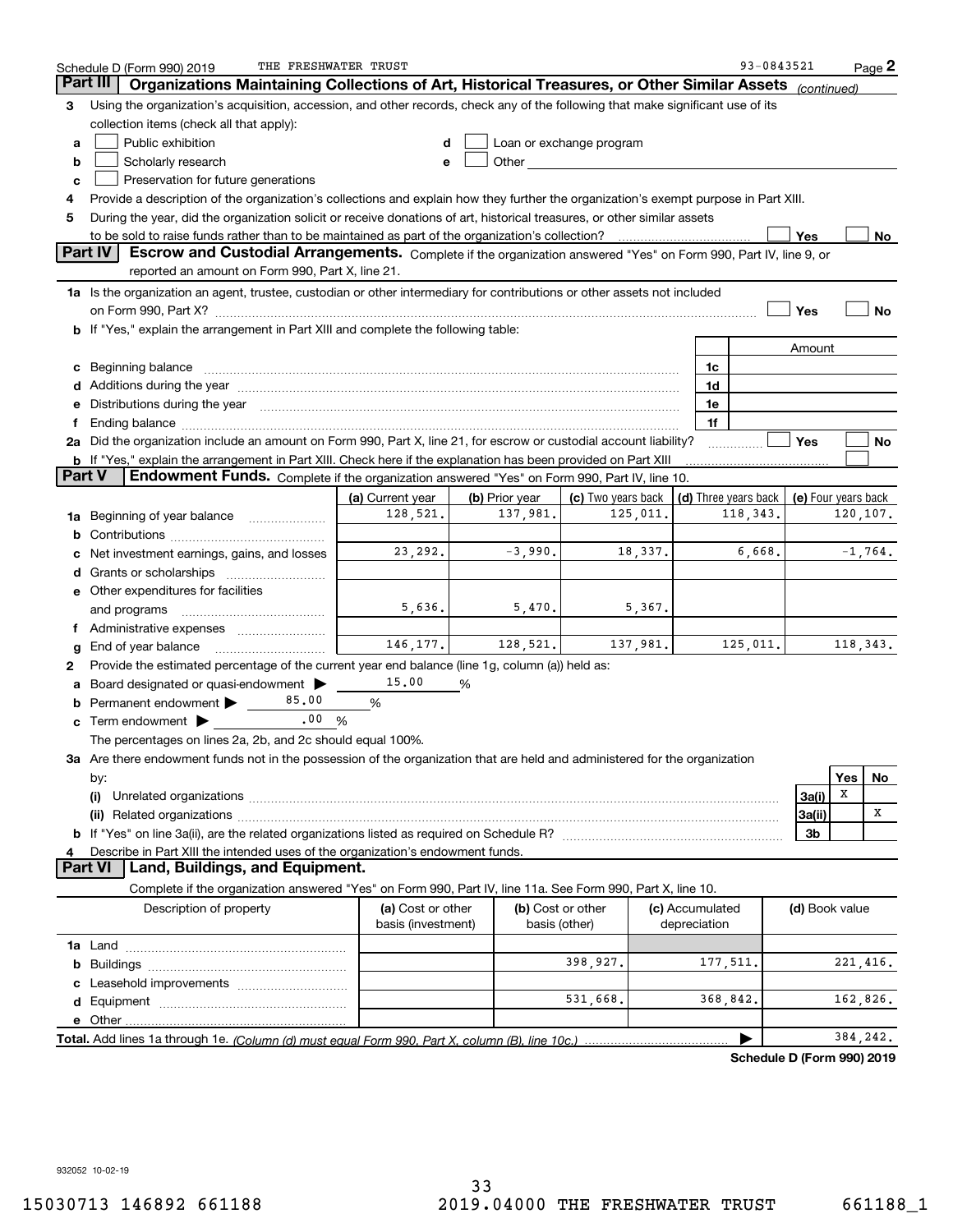| THE FRESHWATER TRUST<br>Schedule D (Form 990) 2019                                                                |                 |                                                           | 93-0843521     | $Page$ 3 |
|-------------------------------------------------------------------------------------------------------------------|-----------------|-----------------------------------------------------------|----------------|----------|
| Part VII Investments - Other Securities.                                                                          |                 |                                                           |                |          |
| Complete if the organization answered "Yes" on Form 990, Part IV, line 11b. See Form 990, Part X, line 12.        |                 |                                                           |                |          |
| (a) Description of security or category (including name of security)                                              | (b) Book value  | (c) Method of valuation: Cost or end-of-year market value |                |          |
|                                                                                                                   |                 |                                                           |                |          |
|                                                                                                                   |                 |                                                           |                |          |
|                                                                                                                   |                 |                                                           |                |          |
| $(3)$ Other                                                                                                       |                 |                                                           |                |          |
| (A)                                                                                                               |                 |                                                           |                |          |
| (B)                                                                                                               |                 |                                                           |                |          |
| (C)                                                                                                               |                 |                                                           |                |          |
| (D)                                                                                                               |                 |                                                           |                |          |
| (E)                                                                                                               |                 |                                                           |                |          |
|                                                                                                                   |                 |                                                           |                |          |
| (F)                                                                                                               |                 |                                                           |                |          |
| (G)                                                                                                               |                 |                                                           |                |          |
| (H)                                                                                                               |                 |                                                           |                |          |
| Total. (Col. (b) must equal Form 990, Part X, col. (B) line 12.) $\blacktriangleright$                            |                 |                                                           |                |          |
| Part VIII Investments - Program Related.                                                                          |                 |                                                           |                |          |
| Complete if the organization answered "Yes" on Form 990, Part IV, line 11c. See Form 990, Part X, line 13.        |                 |                                                           |                |          |
| (a) Description of investment                                                                                     | (b) Book value  | (c) Method of valuation: Cost or end-of-year market value |                |          |
|                                                                                                                   |                 |                                                           |                |          |
| (1)                                                                                                               |                 |                                                           |                |          |
| (2)                                                                                                               |                 |                                                           |                |          |
| (3)                                                                                                               |                 |                                                           |                |          |
| (4)                                                                                                               |                 |                                                           |                |          |
| (5)                                                                                                               |                 |                                                           |                |          |
| (6)                                                                                                               |                 |                                                           |                |          |
| (7)                                                                                                               |                 |                                                           |                |          |
| (8)                                                                                                               |                 |                                                           |                |          |
| (9)                                                                                                               |                 |                                                           |                |          |
|                                                                                                                   |                 |                                                           |                |          |
| Total. (Col. (b) must equal Form 990, Part X, col. (B) line 13.)<br><b>Other Assets.</b><br>Part IX               |                 |                                                           |                |          |
|                                                                                                                   |                 |                                                           |                |          |
| Complete if the organization answered "Yes" on Form 990, Part IV, line 11d. See Form 990, Part X, line 15.        |                 |                                                           |                |          |
|                                                                                                                   | (a) Description |                                                           | (b) Book value |          |
| (1)                                                                                                               |                 |                                                           |                |          |
| (2)                                                                                                               |                 |                                                           |                |          |
| (3)                                                                                                               |                 |                                                           |                |          |
| (4)                                                                                                               |                 |                                                           |                |          |
| (5)                                                                                                               |                 |                                                           |                |          |
| (6)                                                                                                               |                 |                                                           |                |          |
|                                                                                                                   |                 |                                                           |                |          |
| (7)                                                                                                               |                 |                                                           |                |          |
| (8)                                                                                                               |                 |                                                           |                |          |
| (9)                                                                                                               |                 |                                                           |                |          |
|                                                                                                                   |                 |                                                           |                |          |
| Part X<br><b>Other Liabilities.</b>                                                                               |                 |                                                           |                |          |
| Complete if the organization answered "Yes" on Form 990, Part IV, line 11e or 11f. See Form 990, Part X, line 25. |                 |                                                           |                |          |
| (a) Description of liability<br>1.                                                                                |                 |                                                           | (b) Book value |          |
| (1)<br>Federal income taxes                                                                                       |                 |                                                           |                |          |
| (2)                                                                                                               |                 |                                                           |                |          |
|                                                                                                                   |                 |                                                           |                |          |
| (3)                                                                                                               |                 |                                                           |                |          |
| (4)                                                                                                               |                 |                                                           |                |          |
| (5)                                                                                                               |                 |                                                           |                |          |
| (6)                                                                                                               |                 |                                                           |                |          |
| (7)                                                                                                               |                 |                                                           |                |          |
| (8)                                                                                                               |                 |                                                           |                |          |
| (9)                                                                                                               |                 |                                                           |                |          |
|                                                                                                                   |                 |                                                           |                |          |
|                                                                                                                   |                 |                                                           | ▶              |          |

**2.** Liability for uncertain tax positions. In Part XIII, provide the text of the footnote to the organization's financial statements that reports the organization's liability for uncertain tax positions under FASB ASC 740. Check here if the text of the footnote has been provided in Part XIII

**Schedule D (Form 990) 2019**

932053 10-02-19

 $\boxed{\mathbf{X}}$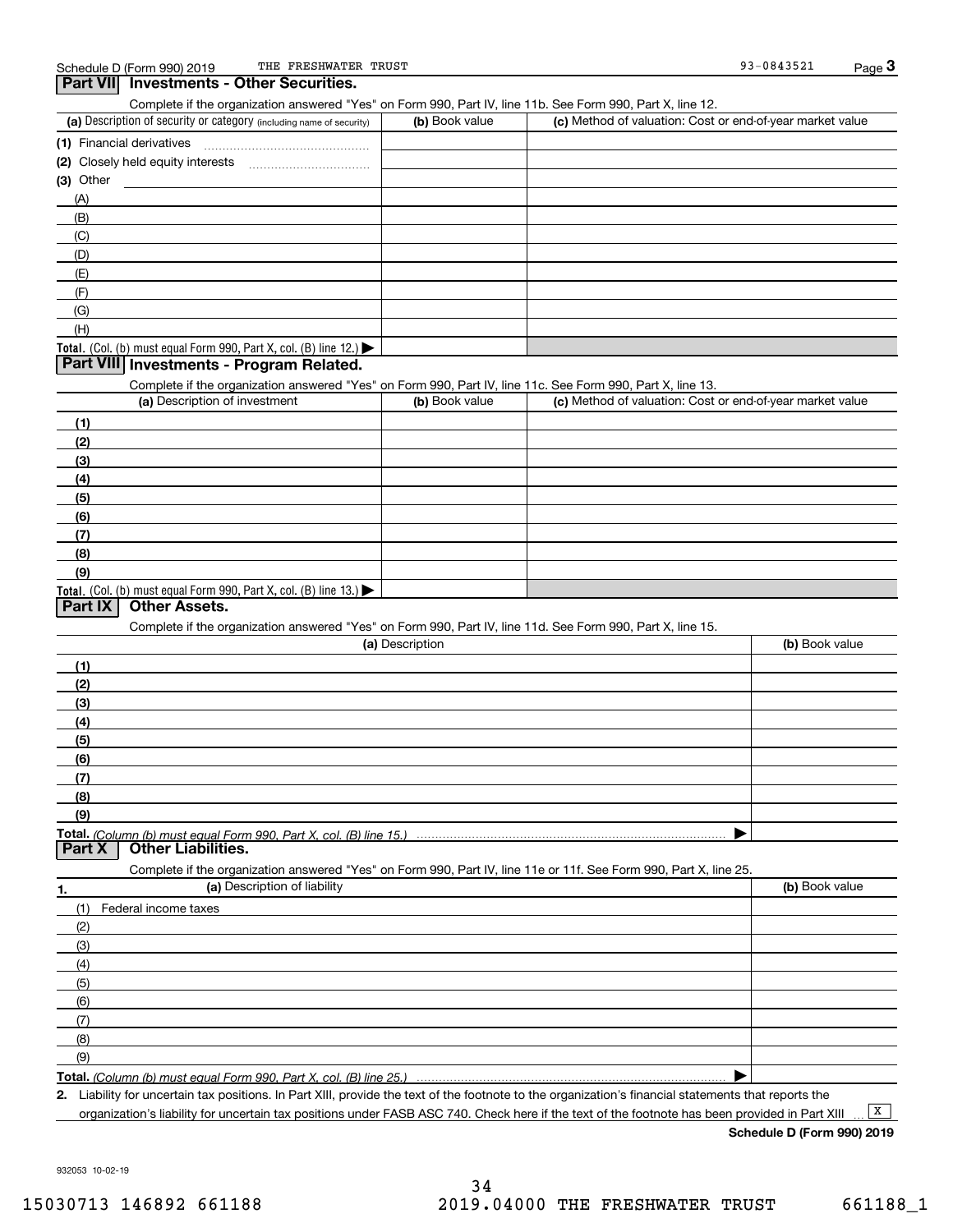|              | THE FRESHWATER TRUST<br>Schedule D (Form 990) 2019                                                                                                                                                                                  |                |          | 93-0843521   | Page 4        |
|--------------|-------------------------------------------------------------------------------------------------------------------------------------------------------------------------------------------------------------------------------------|----------------|----------|--------------|---------------|
|              | Reconciliation of Revenue per Audited Financial Statements With Revenue per Return.<br>Part XI                                                                                                                                      |                |          |              |               |
|              | Complete if the organization answered "Yes" on Form 990, Part IV, line 12a.                                                                                                                                                         |                |          |              |               |
| 1            | Total revenue, gains, and other support per audited financial statements                                                                                                                                                            |                |          | $\mathbf{1}$ | 10,597,338.   |
| $\mathbf{2}$ | Amounts included on line 1 but not on Form 990, Part VIII, line 12:                                                                                                                                                                 |                |          |              |               |
| a            | Net unrealized gains (losses) on investments [11] matter contracts and the unrealized gains (losses) on investments                                                                                                                 | 2a             | 22,975.  |              |               |
| b            |                                                                                                                                                                                                                                     | 2 <sub>b</sub> | 225,503. |              |               |
| с            |                                                                                                                                                                                                                                     | 2c             |          |              |               |
| d            |                                                                                                                                                                                                                                     | 2d             | 541,224. |              |               |
| е            | Add lines 2a through 2d                                                                                                                                                                                                             |                |          | 2e           | 789,702.      |
| 3            |                                                                                                                                                                                                                                     |                |          | 3            | 9,807,636.    |
| 4            | Amounts included on Form 990, Part VIII, line 12, but not on line 1:                                                                                                                                                                |                |          |              |               |
|              | Investment expenses not included on Form 990, Part VIII, line 7b                                                                                                                                                                    | 4a             | 1,183.   |              |               |
| b            | Other (Describe in Part XIII.) <b>Construction Contract Construction</b> Chemical Construction Chemical Chemical Chemical Chemical Chemical Chemical Chemical Chemical Chemical Chemical Chemical Chemical Chemical Chemical Chemic | 4b             |          |              |               |
| c.           | Add lines 4a and 4b                                                                                                                                                                                                                 |                |          | 4с           | 1,183.        |
| 5.           | Total revenue. Add lines 3 and 4c. (This must equal Form 990. Part I. line 12.)                                                                                                                                                     |                |          | 5            | 9,808,819.    |
|              | Part XII   Reconciliation of Expenses per Audited Financial Statements With Expenses per Return.                                                                                                                                    |                |          |              |               |
|              | Complete if the organization answered "Yes" on Form 990, Part IV, line 12a.                                                                                                                                                         |                |          |              |               |
| 1            |                                                                                                                                                                                                                                     |                |          | $\mathbf{1}$ | 10, 113, 781. |
| 2            | Amounts included on line 1 but not on Form 990, Part IX, line 25:                                                                                                                                                                   |                |          |              |               |
| а            |                                                                                                                                                                                                                                     | 2a             | 225,503. |              |               |
| b            | Prior year adjustments information and continuum and contact the contract of the contract of the contract of the contract of the contract of the contract of the contract of the contract of the contract of the contract of t      | 2 <sub>b</sub> |          |              |               |
| с            |                                                                                                                                                                                                                                     | 2c             |          |              |               |
| d            |                                                                                                                                                                                                                                     | 2d             | 541.224. |              |               |
| е            | Add lines 2a through 2d                                                                                                                                                                                                             |                |          | 2e           | 766,727.      |
| 3            |                                                                                                                                                                                                                                     |                |          | 3            | 9, 347, 054.  |
| 4            | Amounts included on Form 990, Part IX, line 25, but not on line 1:                                                                                                                                                                  |                |          |              |               |
| a            | Investment expenses not included on Form 990, Part VIII, line 7b                                                                                                                                                                    | 4a             | 1,183.   |              |               |
| b            | Other (Describe in Part XIII.) <b>Construction Contract Construction</b> Chemistry Chemistry Chemistry Chemistry Chemistry                                                                                                          | 4b             |          |              |               |
| c            | Add lines 4a and 4b                                                                                                                                                                                                                 |                |          | 4с           | 1,183.        |
|              |                                                                                                                                                                                                                                     |                |          | 5            | 9,348,237.    |
|              | Part XIII Supplemental Information.                                                                                                                                                                                                 |                |          |              |               |
|              | Provide the descriptions required for Part II, lines 3, 5, and 9; Part III, lines 1a and 4; Part IV, lines 1b and 2b; Part V, line 4; Part X, line 2; Part XI,                                                                      |                |          |              |               |
|              | lines 2d and 4b; and Part XII, lines 2d and 4b. Also complete this part to provide any additional information.                                                                                                                      |                |          |              |               |
|              |                                                                                                                                                                                                                                     |                |          |              |               |
|              |                                                                                                                                                                                                                                     |                |          |              |               |
|              | PART II, LINE 9:                                                                                                                                                                                                                    |                |          |              |               |
|              |                                                                                                                                                                                                                                     |                |          |              |               |
|              | THE ORGANIZATION HAS ACQUIRED TITLE FOR PARTIAL WATER RIGHT INTERESTS                                                                                                                                                               |                |          |              |               |
|              |                                                                                                                                                                                                                                     |                |          |              |               |
|              | AMONG SEVERAL BASINS IN OREGON TO PRESERVE IN-STREAM WATER FLOWS. THE                                                                                                                                                               |                |          |              |               |

WATER RIGHTS ARE VALUED BASED ON THEIR ORIGINAL PURCHASE COST.

ADDITIONALLY, THE ORGANIZATION HOLDS CONSERVATION EASEMENTS FOR SEVERAL

TRACTS OF LAND WHICH ARE RECORDED AT ZERO VALUE IN THE FINANCIAL

STATEMENTS. THE ORGANIZATION PERIODICALLY SURVEYS THE PROPERTIES TO ENSURE

ONGOING CONSERVATION VALUE.

ANNUALLY, THE ORGANIZATION ASSESSES THE VALUE OF THE WATER RIGHT INTERESTS

HELD TO DETERMINE IF ANY PERMANENT IMPAIRMENT OF VALUE HAS OCCURRED. IF

THE VALUE OF THE WATER RIGHTS IS DETERMINED TO BE IMPAIRED; THE CARRYING

VALUE OF THE WATER RIGHTS WOULD BE REDUCED TO THEIR ESTIMATED FAIR VALUE

932054 10-02-19

35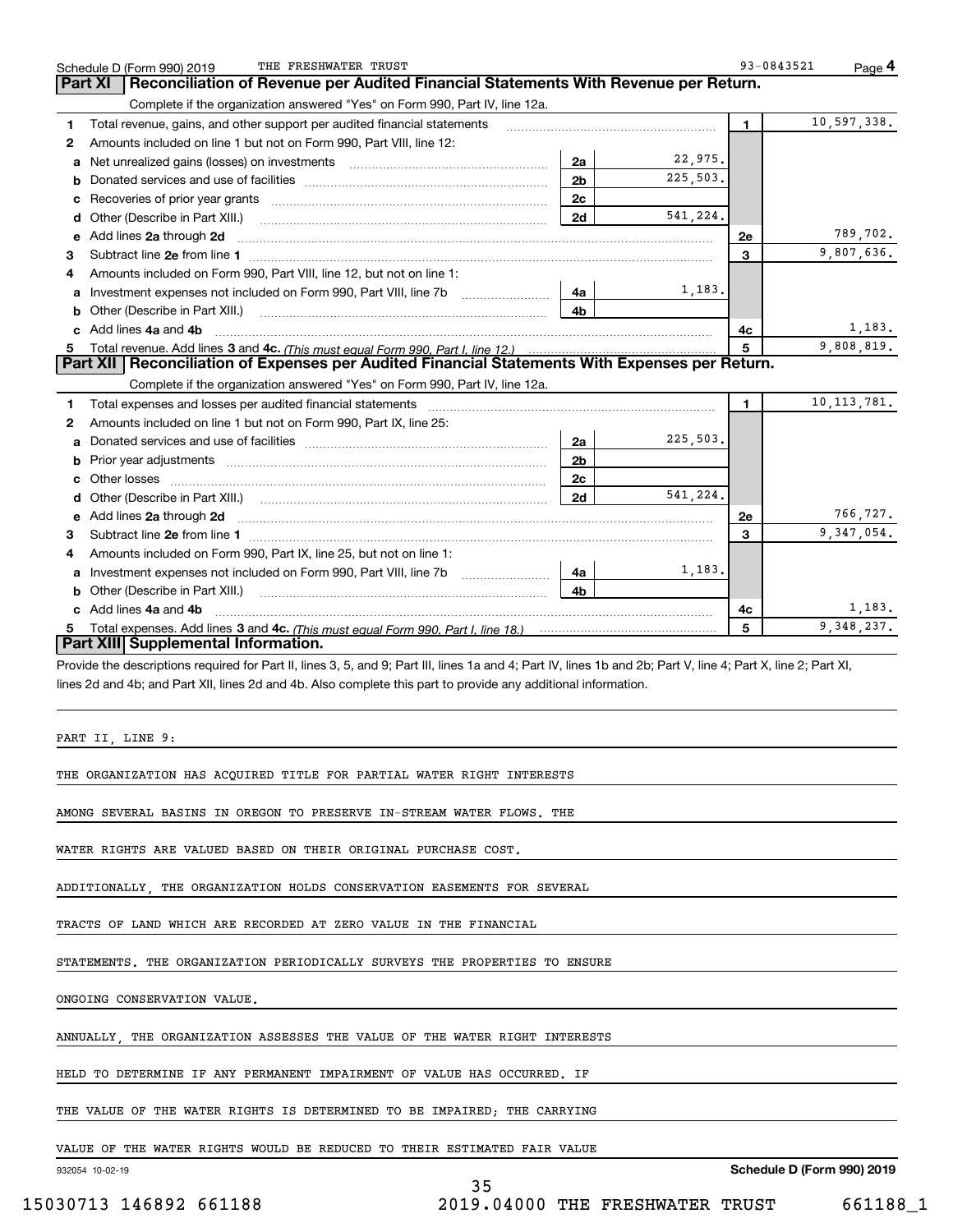*(continued)* **Part XIII Supplemental Information** 

IN THE PERIOD THAT THE IMPAIRMENT HAS OCCURRED. FOR THE YEAR ENDED, THE

ORGANIZATION HAS NOT RECOGNIZED ANY IMPAIRMENT LOSSES ON THE VALUE OF

THESE WATER RIGHTS. NO IMPAIRMENT DETERMINATIONS HAVE BEEN MADE FOR THE

LAND EASEMENTS SINCE THERE IS NO MARKET FOR ANY OF THE EASEMENTS HELD BY

THE ORGANIZATION.

PART V, LINE 4:

THE ENDOWMENT FUND IS SUBJECT TO OREGON COMMUNITY FOUNDATION'S ARTICLES OF

INCORPORATION AND BYLAWS AND DISTRIBUTIONS ARE TO BE USED AS THE

FRESHWATER FUND'S BOARD OF DIRECTORS DEEMS NECESSARY AND DESIRABLE TO

FURTHER ITS OBJECTIVES AND PURPOSES.

PART X, LINE 2:

THE ORGANIZATION IS EXEMPT FROM FEDERAL AND STATE INCOME TAX UNDER SECTION

501(C)(3) OF THE INTERNAL REVENUE CODE. NO PROVISION FOR INCOME TAXES HAS

BEEN MADE IN THE ACCOMPANYING STATEMENTS. THE ORGANIZATION RECOGNIZES THE

TAX BENEFIT FROM UNCERTAIN TAX POSITIONS ONLY IF IT IS MORE LIKELY THAN

NOT THAT THE TAX POSITIONS WILL BE SUSTAINED ON EXAMINATION BY THE TAX

AUTHORITIES, BASED ON THE TECHNICAL MERITS OF THE POSITION. THE TAX

BENEFIT IS MEASURED BASED ON LARGEST BENEFIT THAT HAS A GREATER THAN 50%

LIKELIHOOD OF BEING REALIZED UPON ULTIMATE SETTLEMENT. THE ORGANIZATION

RECOGNIZES INTEREST AND PENALTIES RELATED TO INCOME TAX MATTERS, IF ANY,

IN LICENSES, TAXES, AND FEES EXPENSE. THE ORGANIZATION HAD NO UNRECOGNIZED

TAX BENEFITS AT DECEMBER 31, 2019 OR 2018.

PART XI, LINE 2D - OTHER ADJUSTMENTS:

FUNDRAISING EXPENSE

ROUNDING

932055 10-02-19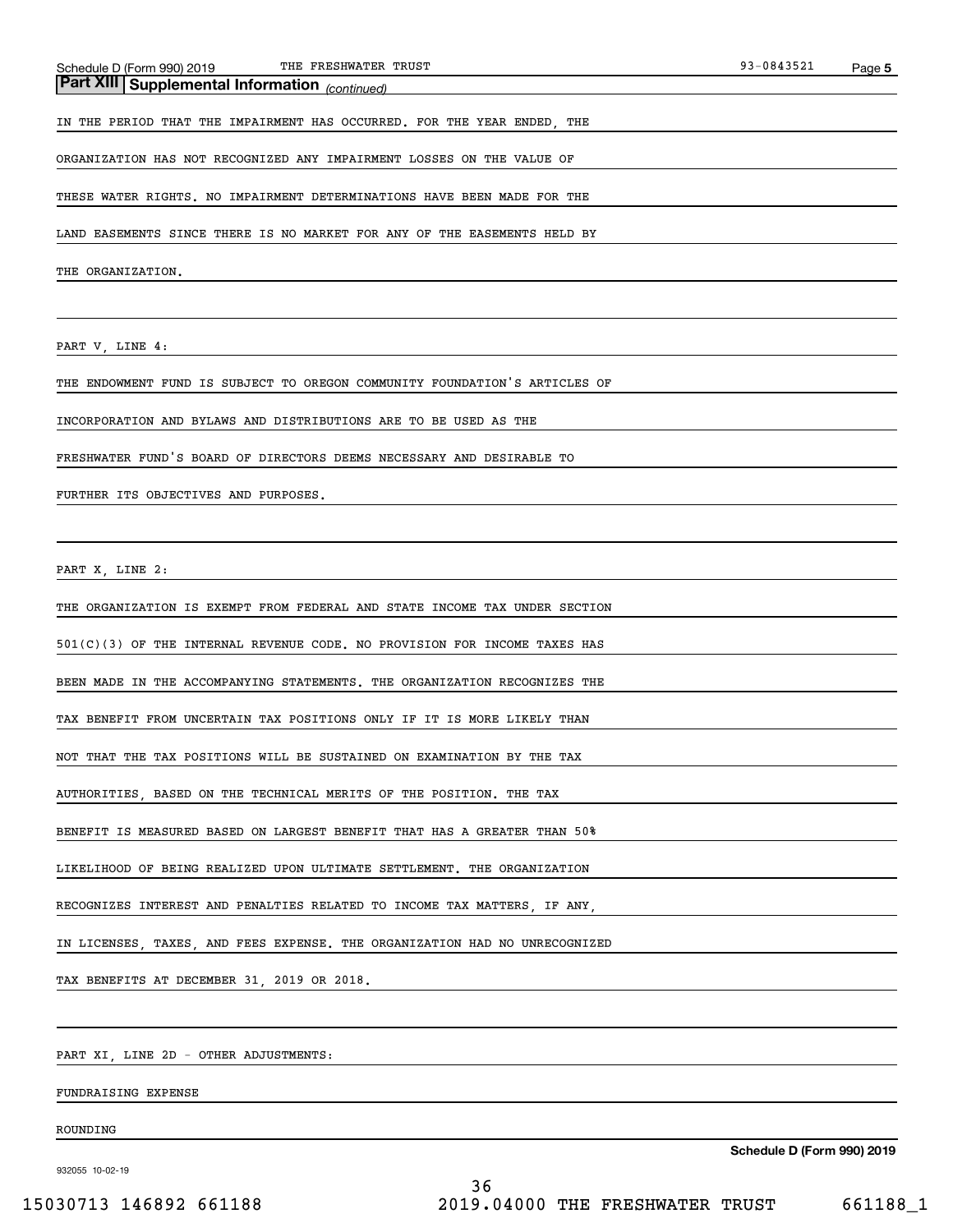THE FRESHWATER TRUST SERVICES AND THE FRESHWATER TRUST

| <b>Part XIII Supplemental Information</b> (continued) |  |
|-------------------------------------------------------|--|
|                                                       |  |
| PART XII, LINE 2D - OTHER ADJUSTMENTS:                |  |
| FUNDRAISING EXPENSE                                   |  |
| ROUNDING                                              |  |
|                                                       |  |
|                                                       |  |
|                                                       |  |
|                                                       |  |
|                                                       |  |
|                                                       |  |
|                                                       |  |
|                                                       |  |
|                                                       |  |
|                                                       |  |
|                                                       |  |
|                                                       |  |
|                                                       |  |
|                                                       |  |
|                                                       |  |
|                                                       |  |
|                                                       |  |
|                                                       |  |
|                                                       |  |
|                                                       |  |
|                                                       |  |
|                                                       |  |
|                                                       |  |
|                                                       |  |
| Schedule D (Form 990) 2019                            |  |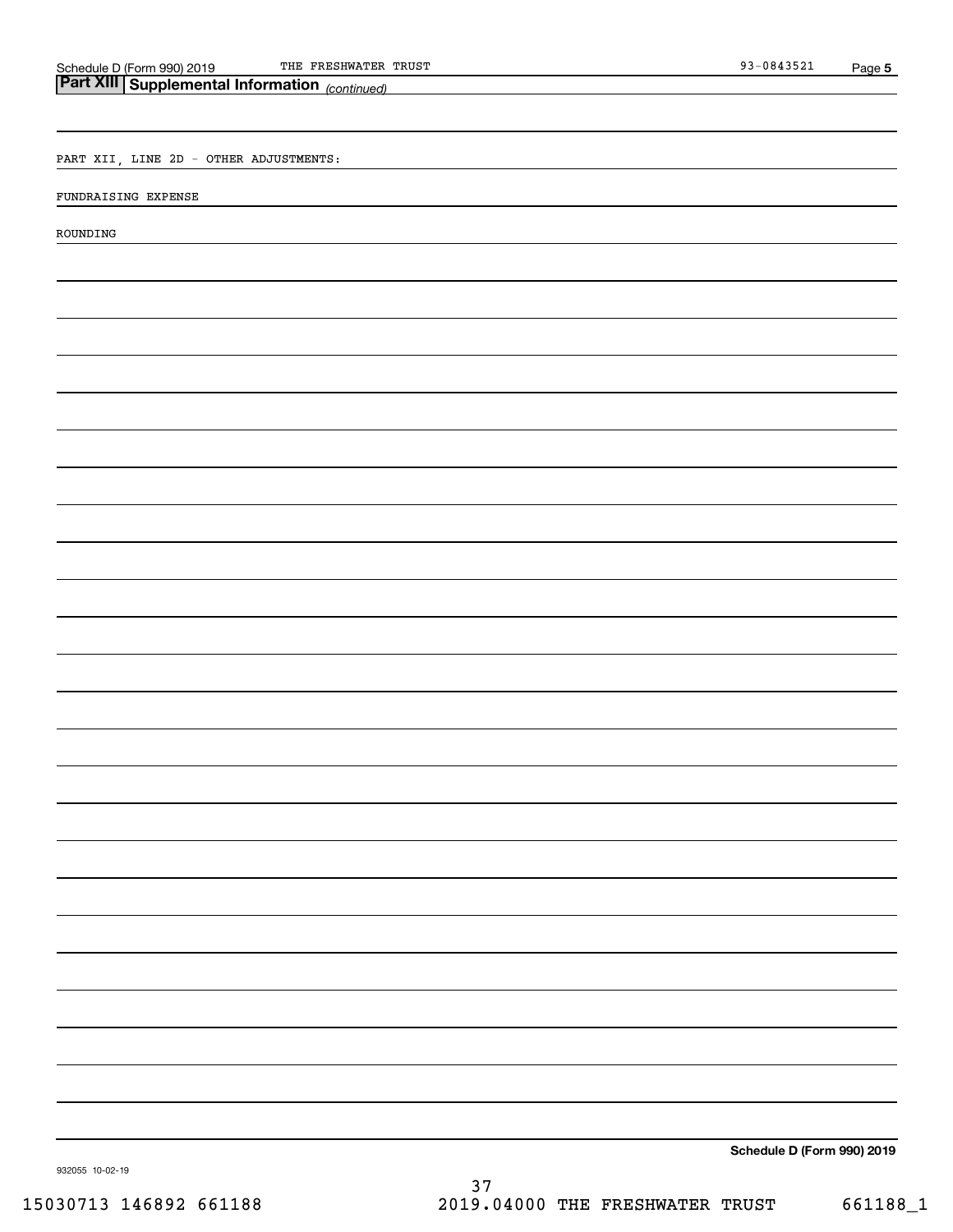| <b>SCHEDULE G</b>                                                                                                                             |                                                                                                                                                                     | <b>Supplemental Information Regarding Fundraising or Gaming Activities</b>                                                                                                                                                                                                                                                                                                                                                                                                                                                                         |                                                                            |    |                                                                            |  |                                                                            | OMB No. 1545-0047                                       |
|-----------------------------------------------------------------------------------------------------------------------------------------------|---------------------------------------------------------------------------------------------------------------------------------------------------------------------|----------------------------------------------------------------------------------------------------------------------------------------------------------------------------------------------------------------------------------------------------------------------------------------------------------------------------------------------------------------------------------------------------------------------------------------------------------------------------------------------------------------------------------------------------|----------------------------------------------------------------------------|----|----------------------------------------------------------------------------|--|----------------------------------------------------------------------------|---------------------------------------------------------|
| (Form 990 or 990-EZ)                                                                                                                          | Complete if the organization answered "Yes" on Form 990, Part IV, line 17, 18, or 19, or if the<br>organization entered more than \$15,000 on Form 990-EZ, line 6a. |                                                                                                                                                                                                                                                                                                                                                                                                                                                                                                                                                    |                                                                            |    |                                                                            |  |                                                                            | 2019                                                    |
| Department of the Treasury                                                                                                                    | Attach to Form 990 or Form 990-EZ.                                                                                                                                  |                                                                                                                                                                                                                                                                                                                                                                                                                                                                                                                                                    |                                                                            |    |                                                                            |  |                                                                            | <b>Open to Public</b>                                   |
| <b>Internal Revenue Service</b>                                                                                                               | Go to www.irs.gov/Form990 for instructions and the latest information.                                                                                              |                                                                                                                                                                                                                                                                                                                                                                                                                                                                                                                                                    |                                                                            |    |                                                                            |  |                                                                            | Inspection                                              |
| Name of the organization                                                                                                                      | THE FRESHWATER TRUST                                                                                                                                                |                                                                                                                                                                                                                                                                                                                                                                                                                                                                                                                                                    |                                                                            |    |                                                                            |  | 93-0843521                                                                 | <b>Employer identification number</b>                   |
| Part I                                                                                                                                        | required to complete this part.                                                                                                                                     | Fundraising Activities. Complete if the organization answered "Yes" on Form 990, Part IV, line 17. Form 990-EZ filers are not                                                                                                                                                                                                                                                                                                                                                                                                                      |                                                                            |    |                                                                            |  |                                                                            |                                                         |
| Mail solicitations<br>a<br>b<br>Phone solicitations<br>с<br>In-person solicitations<br>d<br>compensated at least \$5,000 by the organization. | Internet and email solicitations                                                                                                                                    | 1 Indicate whether the organization raised funds through any of the following activities. Check all that apply.<br>e<br>f<br>Special fundraising events<br>g<br>2 a Did the organization have a written or oral agreement with any individual (including officers, directors, trustees, or<br>key employees listed in Form 990, Part VII) or entity in connection with professional fundraising services?<br>b If "Yes," list the 10 highest paid individuals or entities (fundraisers) pursuant to agreements under which the fundraiser is to be |                                                                            |    | Solicitation of non-government grants<br>Solicitation of government grants |  | Yes                                                                        | No                                                      |
| (i) Name and address of individual<br>or entity (fundraiser)                                                                                  |                                                                                                                                                                     | (ii) Activity                                                                                                                                                                                                                                                                                                                                                                                                                                                                                                                                      | (iii) Did<br>fundraiser<br>have custody<br>or control of<br>contributions? |    | (iv) Gross receipts<br>from activity                                       |  | (v) Amount paid<br>to (or retained by)<br>fundraiser<br>listed in col. (i) | (vi) Amount paid<br>to (or retained by)<br>organization |
|                                                                                                                                               |                                                                                                                                                                     |                                                                                                                                                                                                                                                                                                                                                                                                                                                                                                                                                    | Yes                                                                        | No |                                                                            |  |                                                                            |                                                         |
|                                                                                                                                               |                                                                                                                                                                     |                                                                                                                                                                                                                                                                                                                                                                                                                                                                                                                                                    |                                                                            |    |                                                                            |  |                                                                            |                                                         |
|                                                                                                                                               |                                                                                                                                                                     |                                                                                                                                                                                                                                                                                                                                                                                                                                                                                                                                                    |                                                                            |    |                                                                            |  |                                                                            |                                                         |
|                                                                                                                                               |                                                                                                                                                                     |                                                                                                                                                                                                                                                                                                                                                                                                                                                                                                                                                    |                                                                            |    |                                                                            |  |                                                                            |                                                         |
|                                                                                                                                               |                                                                                                                                                                     |                                                                                                                                                                                                                                                                                                                                                                                                                                                                                                                                                    |                                                                            |    |                                                                            |  |                                                                            |                                                         |
|                                                                                                                                               |                                                                                                                                                                     |                                                                                                                                                                                                                                                                                                                                                                                                                                                                                                                                                    |                                                                            |    |                                                                            |  |                                                                            |                                                         |
|                                                                                                                                               |                                                                                                                                                                     |                                                                                                                                                                                                                                                                                                                                                                                                                                                                                                                                                    |                                                                            |    |                                                                            |  |                                                                            |                                                         |
|                                                                                                                                               |                                                                                                                                                                     |                                                                                                                                                                                                                                                                                                                                                                                                                                                                                                                                                    |                                                                            |    |                                                                            |  |                                                                            |                                                         |
|                                                                                                                                               |                                                                                                                                                                     |                                                                                                                                                                                                                                                                                                                                                                                                                                                                                                                                                    |                                                                            |    |                                                                            |  |                                                                            |                                                         |
|                                                                                                                                               |                                                                                                                                                                     |                                                                                                                                                                                                                                                                                                                                                                                                                                                                                                                                                    |                                                                            |    |                                                                            |  |                                                                            |                                                         |
|                                                                                                                                               |                                                                                                                                                                     |                                                                                                                                                                                                                                                                                                                                                                                                                                                                                                                                                    |                                                                            |    |                                                                            |  |                                                                            |                                                         |
|                                                                                                                                               |                                                                                                                                                                     |                                                                                                                                                                                                                                                                                                                                                                                                                                                                                                                                                    |                                                                            |    |                                                                            |  |                                                                            |                                                         |
|                                                                                                                                               |                                                                                                                                                                     |                                                                                                                                                                                                                                                                                                                                                                                                                                                                                                                                                    |                                                                            |    |                                                                            |  |                                                                            |                                                         |
| Total<br>or licensing.                                                                                                                        |                                                                                                                                                                     | 3 List all states in which the organization is registered or licensed to solicit contributions or has been notified it is exempt from registration                                                                                                                                                                                                                                                                                                                                                                                                 |                                                                            |    |                                                                            |  |                                                                            |                                                         |
|                                                                                                                                               |                                                                                                                                                                     |                                                                                                                                                                                                                                                                                                                                                                                                                                                                                                                                                    |                                                                            |    |                                                                            |  |                                                                            |                                                         |
|                                                                                                                                               |                                                                                                                                                                     |                                                                                                                                                                                                                                                                                                                                                                                                                                                                                                                                                    |                                                                            |    |                                                                            |  |                                                                            |                                                         |
|                                                                                                                                               |                                                                                                                                                                     |                                                                                                                                                                                                                                                                                                                                                                                                                                                                                                                                                    |                                                                            |    |                                                                            |  |                                                                            |                                                         |
|                                                                                                                                               |                                                                                                                                                                     |                                                                                                                                                                                                                                                                                                                                                                                                                                                                                                                                                    |                                                                            |    |                                                                            |  |                                                                            |                                                         |
|                                                                                                                                               |                                                                                                                                                                     |                                                                                                                                                                                                                                                                                                                                                                                                                                                                                                                                                    |                                                                            |    |                                                                            |  |                                                                            |                                                         |
|                                                                                                                                               |                                                                                                                                                                     |                                                                                                                                                                                                                                                                                                                                                                                                                                                                                                                                                    |                                                                            |    |                                                                            |  |                                                                            |                                                         |
|                                                                                                                                               |                                                                                                                                                                     | LHA For Paperwork Reduction Act Notice, see the Instructions for Form 990 or 990-EZ.                                                                                                                                                                                                                                                                                                                                                                                                                                                               |                                                                            |    |                                                                            |  |                                                                            | Schedule G (Form 990 or 990-EZ) 2019                    |
|                                                                                                                                               |                                                                                                                                                                     |                                                                                                                                                                                                                                                                                                                                                                                                                                                                                                                                                    |                                                                            |    |                                                                            |  |                                                                            |                                                         |

932081 09-11-19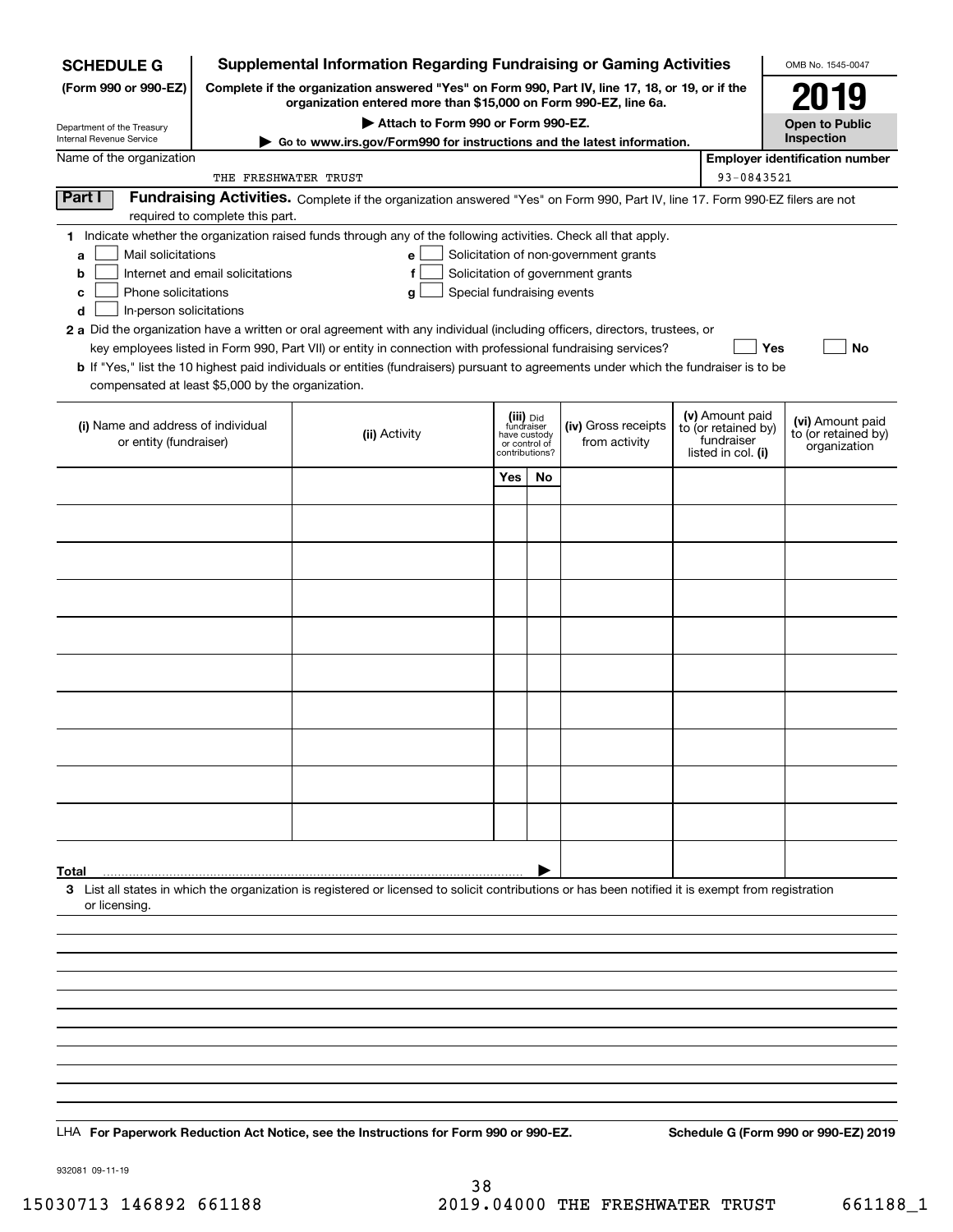**Part II** | Fundraising Events. Complete if the organization answered "Yes" on Form 990, Part IV, line 18, or reported more than \$15,000 of fundraising event contributions and gross income on Form 990-EZ, lines 1 and 6b. List events with gross receipts greater than \$5,000.

|                        |              |                                                                                                                                                                                                                                | (c) Other events<br>(a) Event #1<br>$(b)$ Event #2 |                |                | (d) Total events                  |  |  |
|------------------------|--------------|--------------------------------------------------------------------------------------------------------------------------------------------------------------------------------------------------------------------------------|----------------------------------------------------|----------------|----------------|-----------------------------------|--|--|
|                        |              |                                                                                                                                                                                                                                | GOLF TOURNAMENT                                    | <b>AUCTION</b> | $\overline{2}$ | (add col. (a) through<br>col. (c) |  |  |
|                        |              |                                                                                                                                                                                                                                | (event type)                                       | (event type)   | (total number) |                                   |  |  |
| Revenue                |              |                                                                                                                                                                                                                                |                                                    |                |                |                                   |  |  |
|                        |              | Gross receipts and the control of the control of the control of the control of the control of the control of the control of the control of the control of the control of the control of the control of the control of the cont | 470,399.                                           | 197,490.       | 135,054.       | 802,943.                          |  |  |
|                        | $\mathbf{2}$ | Less: Contributions                                                                                                                                                                                                            | 255,899.                                           | 186,173.       | 14, 138.       | 456,210.                          |  |  |
|                        | 3            | Gross income (line 1 minus line 2)                                                                                                                                                                                             | 214,500.                                           | 11,317.        | 120,916.       | 346,733.                          |  |  |
|                        |              |                                                                                                                                                                                                                                |                                                    |                |                |                                   |  |  |
|                        | 5.           |                                                                                                                                                                                                                                | 50,891.                                            | 15,322.        | 10,446.        | 76,659.                           |  |  |
| <b>Direct Expenses</b> |              |                                                                                                                                                                                                                                | 68,707.                                            | 4,205.         | 9,562.         | 82,474.                           |  |  |
|                        |              | Food and beverages                                                                                                                                                                                                             | 64,672.                                            | 19,890.        | 7,069.         | 91,631.                           |  |  |
|                        | 8            |                                                                                                                                                                                                                                | 56, 524.                                           | 500.           | 118,490.       | 175,514.                          |  |  |
|                        | 9            | Other direct expenses of the state of the state of the state of the state of the state of the state of the state of the state of the state of the state of the state of the state of the state of the state of the state of th | 25,110.                                            | 33,195.        | 28,767.        | 87,072.<br>513,350.               |  |  |
|                        | 10           | Direct expense summary. Add lines 4 through 9 in column (d)                                                                                                                                                                    |                                                    |                |                |                                   |  |  |
|                        |              | 11 Net income summary. Subtract line 10 from line 3, column (d)                                                                                                                                                                |                                                    |                |                | $-166,617.$                       |  |  |
| <b>Part III</b>        |              | Gaming. Complete if the organization answered "Yes" on Form 990, Part IV, line 19, or reported more than<br>\$15,000 on Form 990-EZ, line 6a.                                                                                  |                                                    |                |                |                                   |  |  |
|                        |              |                                                                                                                                                                                                                                |                                                    |                |                |                                   |  |  |

| Revenue         |                  |                                                                                                                                                                                                                                | (a) Bingo | (b) Pull tabs/instant<br>bingo/progressive bingo | (c) Other gaming             | (d) Total gaming (add<br>col. (a) through col. (c)) |  |  |
|-----------------|------------------|--------------------------------------------------------------------------------------------------------------------------------------------------------------------------------------------------------------------------------|-----------|--------------------------------------------------|------------------------------|-----------------------------------------------------|--|--|
|                 |                  |                                                                                                                                                                                                                                |           |                                                  |                              |                                                     |  |  |
|                 | 2                |                                                                                                                                                                                                                                |           |                                                  |                              |                                                     |  |  |
| Direct Expenses | 3                |                                                                                                                                                                                                                                |           |                                                  |                              |                                                     |  |  |
|                 | 4                |                                                                                                                                                                                                                                |           |                                                  |                              |                                                     |  |  |
|                 | 5                |                                                                                                                                                                                                                                |           |                                                  |                              |                                                     |  |  |
|                 | 6                |                                                                                                                                                                                                                                | %<br>No   | %<br><b>No</b>                                   | Yes $\_\_$<br>%<br><b>No</b> |                                                     |  |  |
|                 | 7                | Direct expense summary. Add lines 2 through 5 in column (d) [11] manus and the summan manuscription of the summan manuscription of the summan manuscription of the summan manuscription of the summan manuscription of the sum |           |                                                  | ▶                            |                                                     |  |  |
|                 | 8                |                                                                                                                                                                                                                                |           |                                                  |                              |                                                     |  |  |
| 9               |                  |                                                                                                                                                                                                                                |           |                                                  |                              | Yes<br><b>No</b>                                    |  |  |
|                 |                  |                                                                                                                                                                                                                                |           |                                                  |                              |                                                     |  |  |
|                 | <b>No</b><br>Yes |                                                                                                                                                                                                                                |           |                                                  |                              |                                                     |  |  |
|                 |                  |                                                                                                                                                                                                                                |           |                                                  |                              |                                                     |  |  |

932082 09-11-19

**Schedule G (Form 990 or 990-EZ) 2019**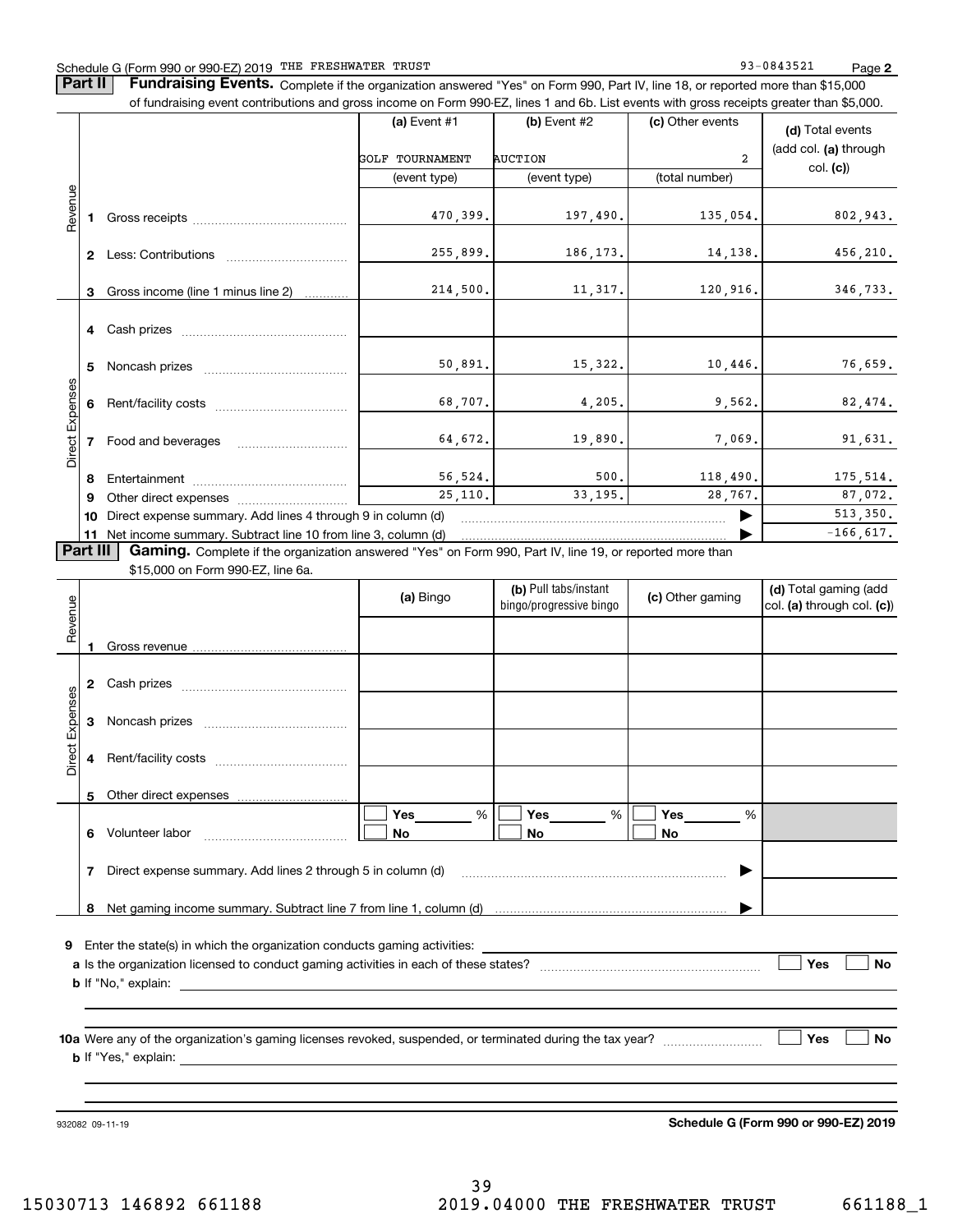|     | Schedule G (Form 990 or 990-EZ) 2019 THE FRESHWATER TRUST                                                                                                     | 93-0843521      |       | Page 3               |
|-----|---------------------------------------------------------------------------------------------------------------------------------------------------------------|-----------------|-------|----------------------|
| 11. |                                                                                                                                                               |                 | Yes   | <b>No</b>            |
|     | 12 Is the organization a grantor, beneficiary or trustee of a trust, or a member of a partnership or other entity formed                                      |                 |       |                      |
|     |                                                                                                                                                               |                 | │ Yes | No                   |
|     | 13 Indicate the percentage of gaming activity conducted in:                                                                                                   |                 |       |                      |
|     |                                                                                                                                                               | 1За             |       | %                    |
|     | <b>b</b> An outside facility <i>www.communicality www.communicality.communicality www.communicality www.communicality.communicality www.communicality.com</i> | 13 <sub>b</sub> |       | %                    |
|     | 14 Enter the name and address of the person who prepares the organization's gaming/special events books and records:                                          |                 |       |                      |
|     |                                                                                                                                                               |                 |       |                      |
|     |                                                                                                                                                               |                 |       |                      |
|     | Name $\triangleright$ $\square$                                                                                                                               |                 |       |                      |
|     |                                                                                                                                                               |                 |       |                      |
|     |                                                                                                                                                               |                 |       |                      |
|     | 15a Does the organization have a contract with a third party from whom the organization receives gaming revenue?                                              |                 | Yes   | <b>No</b>            |
|     |                                                                                                                                                               |                 |       |                      |
|     |                                                                                                                                                               |                 |       |                      |
|     |                                                                                                                                                               |                 |       |                      |
|     |                                                                                                                                                               |                 |       |                      |
|     | c If "Yes," enter name and address of the third party:                                                                                                        |                 |       |                      |
|     |                                                                                                                                                               |                 |       |                      |
|     |                                                                                                                                                               |                 |       |                      |
|     |                                                                                                                                                               |                 |       |                      |
|     |                                                                                                                                                               |                 |       |                      |
|     |                                                                                                                                                               |                 |       |                      |
| 16  | Gaming manager information:                                                                                                                                   |                 |       |                      |
|     |                                                                                                                                                               |                 |       |                      |
|     | Name $\blacktriangleright$                                                                                                                                    |                 |       |                      |
|     |                                                                                                                                                               |                 |       |                      |
|     | Gaming manager compensation > \$                                                                                                                              |                 |       |                      |
|     |                                                                                                                                                               |                 |       |                      |
|     | $Description of services provided$ $\triangleright$                                                                                                           |                 |       |                      |
|     |                                                                                                                                                               |                 |       |                      |
|     |                                                                                                                                                               |                 |       |                      |
|     |                                                                                                                                                               |                 |       |                      |
|     | Director/officer<br>Employee<br>Independent contractor                                                                                                        |                 |       |                      |
|     |                                                                                                                                                               |                 |       |                      |
|     | <b>17</b> Mandatory distributions:                                                                                                                            |                 |       |                      |
|     | a Is the organization required under state law to make charitable distributions from the gaming proceeds to                                                   |                 |       |                      |
|     | retain the state gaming license?                                                                                                                              |                 |       | $\Box$ Yes $\Box$ No |
|     | <b>b</b> Enter the amount of distributions required under state law to be distributed to other exempt organizations or spent in the                           |                 |       |                      |
|     | organization's own exempt activities during the tax year $\triangleright$ \$                                                                                  |                 |       |                      |
|     | Supplemental Information. Provide the explanations required by Part I, line 2b, columns (iii) and (v); and Part III, lines 9, 9b, 10b,<br><b>Part IV</b>      |                 |       |                      |
|     | 15b, 15c, 16, and 17b, as applicable. Also provide any additional information. See instructions.                                                              |                 |       |                      |
|     |                                                                                                                                                               |                 |       |                      |
|     |                                                                                                                                                               |                 |       |                      |
|     |                                                                                                                                                               |                 |       |                      |
|     |                                                                                                                                                               |                 |       |                      |
|     |                                                                                                                                                               |                 |       |                      |
|     |                                                                                                                                                               |                 |       |                      |
|     |                                                                                                                                                               |                 |       |                      |
|     |                                                                                                                                                               |                 |       |                      |
|     |                                                                                                                                                               |                 |       |                      |
|     |                                                                                                                                                               |                 |       |                      |
|     |                                                                                                                                                               |                 |       |                      |
|     |                                                                                                                                                               |                 |       |                      |
|     |                                                                                                                                                               |                 |       |                      |
|     |                                                                                                                                                               |                 |       |                      |
|     |                                                                                                                                                               |                 |       |                      |
|     |                                                                                                                                                               |                 |       |                      |
|     |                                                                                                                                                               |                 |       |                      |
|     | Schedule G (Form 990 or 990-EZ) 2019<br>932083 09-11-19                                                                                                       |                 |       |                      |
|     | 40                                                                                                                                                            |                 |       |                      |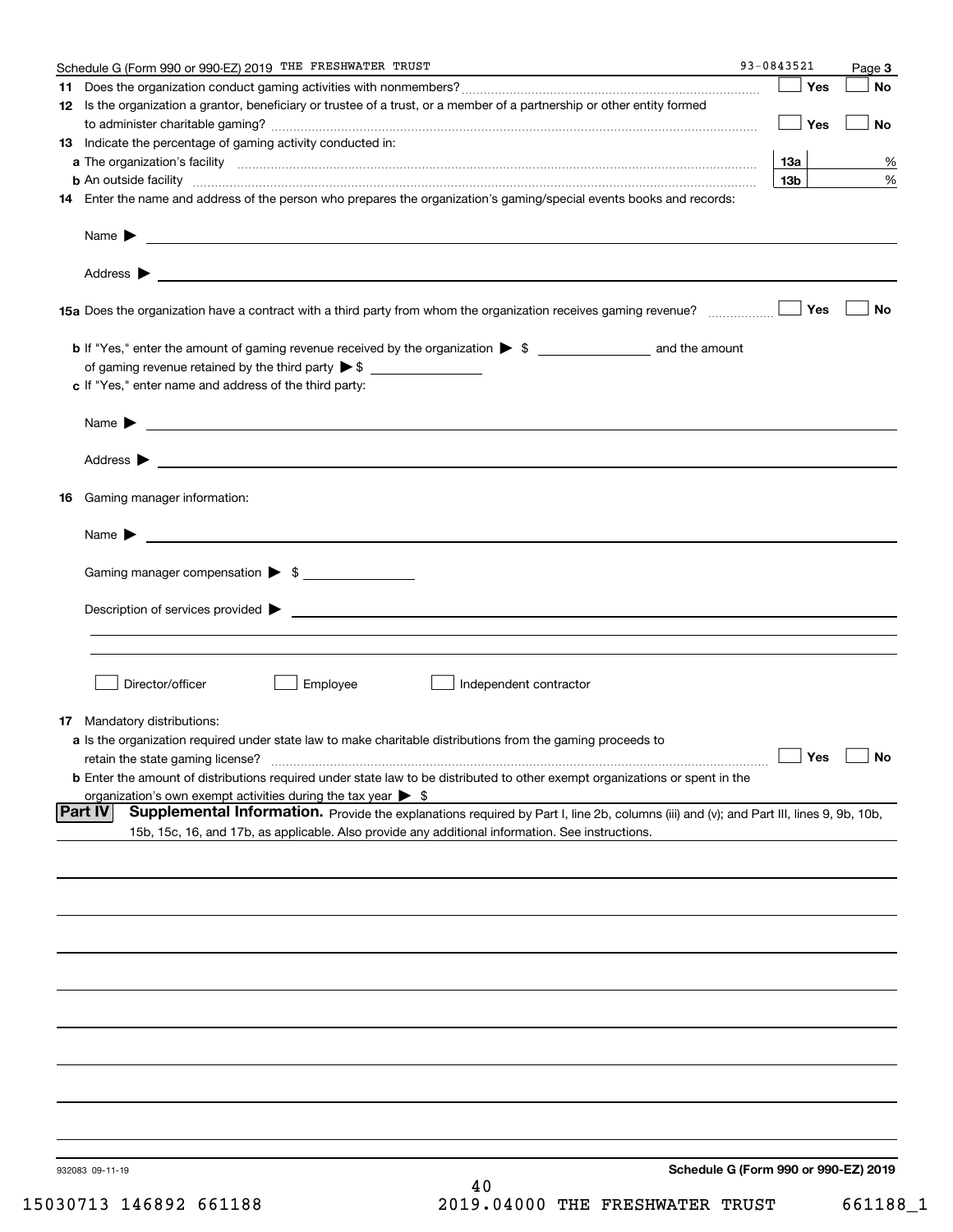| <b>Part IV   Supplemental Information</b> (continued) |
|-------------------------------------------------------|
|                                                       |
|                                                       |
|                                                       |
|                                                       |
|                                                       |
|                                                       |
|                                                       |
|                                                       |
|                                                       |
|                                                       |
|                                                       |
|                                                       |
|                                                       |
|                                                       |
|                                                       |
|                                                       |
|                                                       |
|                                                       |
|                                                       |
|                                                       |
|                                                       |
|                                                       |
|                                                       |
|                                                       |
|                                                       |
|                                                       |
|                                                       |
|                                                       |
| $0.1 \tImes = 0.00$                                   |

**Schedule G (Form 990 or 990-EZ)**

932084 04-01-19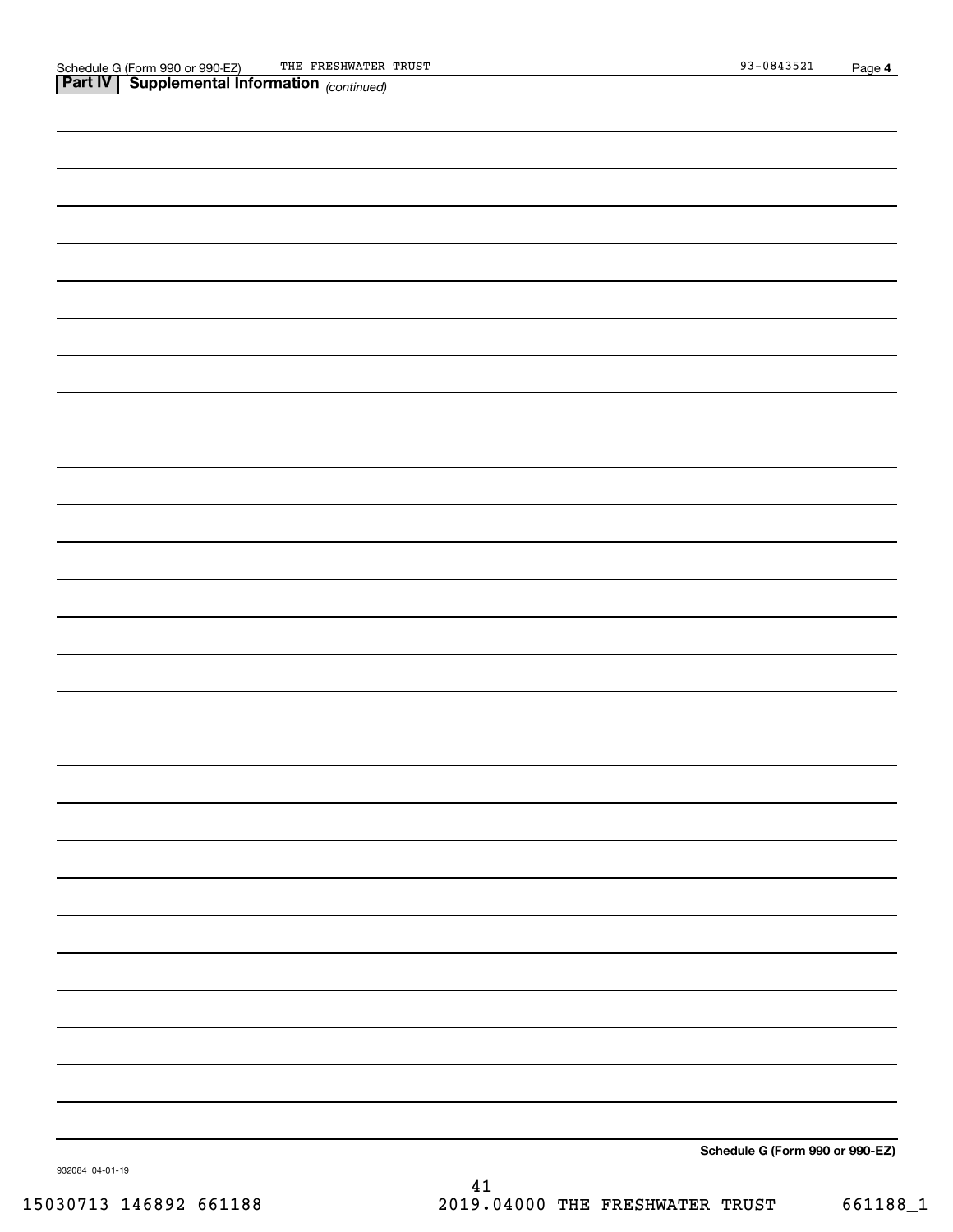|    | <b>Compensation Information</b><br><b>SCHEDULE J</b> |                                                                                                               |                                                                                                                                                                                                                                          |                                       |                            |            | OMB No. 1545-0047 |
|----|------------------------------------------------------|---------------------------------------------------------------------------------------------------------------|------------------------------------------------------------------------------------------------------------------------------------------------------------------------------------------------------------------------------------------|---------------------------------------|----------------------------|------------|-------------------|
|    | (Form 990)                                           |                                                                                                               | For certain Officers, Directors, Trustees, Key Employees, and Highest                                                                                                                                                                    |                                       |                            |            |                   |
|    |                                                      |                                                                                                               | <b>Compensated Employees</b>                                                                                                                                                                                                             |                                       | 2019                       |            |                   |
|    | Department of the Treasury                           |                                                                                                               | Complete if the organization answered "Yes" on Form 990, Part IV, line 23.<br>Attach to Form 990.                                                                                                                                        |                                       | <b>Open to Public</b>      |            |                   |
|    | Internal Revenue Service                             |                                                                                                               | ► Go to www.irs.gov/Form990 for instructions and the latest information.                                                                                                                                                                 |                                       | <b>Inspection</b>          |            |                   |
|    | Name of the organization                             |                                                                                                               |                                                                                                                                                                                                                                          | <b>Employer identification number</b> |                            |            |                   |
|    |                                                      | THE FRESHWATER TRUST                                                                                          |                                                                                                                                                                                                                                          |                                       | 93-0843521                 |            |                   |
|    | Part I                                               | <b>Questions Regarding Compensation</b>                                                                       |                                                                                                                                                                                                                                          |                                       |                            |            |                   |
|    |                                                      |                                                                                                               |                                                                                                                                                                                                                                          |                                       |                            | <b>Yes</b> | No                |
|    |                                                      |                                                                                                               | <b>1a</b> Check the appropriate box(es) if the organization provided any of the following to or for a person listed on Form 990,                                                                                                         |                                       |                            |            |                   |
|    |                                                      | Part VII, Section A, line 1a. Complete Part III to provide any relevant information regarding these items.    |                                                                                                                                                                                                                                          |                                       |                            |            |                   |
|    | First-class or charter travel                        |                                                                                                               | Housing allowance or residence for personal use                                                                                                                                                                                          |                                       |                            |            |                   |
|    | Travel for companions                                |                                                                                                               | Payments for business use of personal residence                                                                                                                                                                                          |                                       |                            |            |                   |
|    |                                                      | $X$ Tax indemnification and gross-up payments                                                                 | X<br>Health or social club dues or initiation fees                                                                                                                                                                                       |                                       |                            |            |                   |
|    |                                                      | Discretionary spending account                                                                                | Personal services (such as maid, chauffeur, chef)                                                                                                                                                                                        |                                       |                            |            |                   |
|    |                                                      |                                                                                                               |                                                                                                                                                                                                                                          |                                       |                            |            |                   |
|    |                                                      |                                                                                                               | <b>b</b> If any of the boxes on line 1a are checked, did the organization follow a written policy regarding payment or                                                                                                                   |                                       |                            | X          |                   |
|    |                                                      | reimbursement or provision of all of the expenses described above? If "No," complete Part III to explain      |                                                                                                                                                                                                                                          |                                       | 1b                         |            |                   |
| 2  |                                                      |                                                                                                               | Did the organization require substantiation prior to reimbursing or allowing expenses incurred by all directors,                                                                                                                         |                                       |                            | х          |                   |
|    |                                                      |                                                                                                               |                                                                                                                                                                                                                                          |                                       | $\mathbf{2}$               |            |                   |
| З  |                                                      |                                                                                                               |                                                                                                                                                                                                                                          |                                       |                            |            |                   |
|    |                                                      |                                                                                                               | Indicate which, if any, of the following the organization used to establish the compensation of the organization's<br>CEO/Executive Director. Check all that apply. Do not check any boxes for methods used by a related organization to |                                       |                            |            |                   |
|    |                                                      | establish compensation of the CEO/Executive Director, but explain in Part III.                                |                                                                                                                                                                                                                                          |                                       |                            |            |                   |
|    |                                                      |                                                                                                               |                                                                                                                                                                                                                                          |                                       |                            |            |                   |
|    | Compensation committee                               |                                                                                                               | Written employment contract<br>Compensation survey or study                                                                                                                                                                              |                                       |                            |            |                   |
|    |                                                      | Independent compensation consultant<br>Form 990 of other organizations                                        | $X$ Approval by the board or compensation committee                                                                                                                                                                                      |                                       |                            |            |                   |
|    |                                                      |                                                                                                               |                                                                                                                                                                                                                                          |                                       |                            |            |                   |
| 4  |                                                      | During the year, did any person listed on Form 990, Part VII, Section A, line 1a, with respect to the filing  |                                                                                                                                                                                                                                          |                                       |                            |            |                   |
|    | organization or a related organization:              |                                                                                                               |                                                                                                                                                                                                                                          |                                       |                            |            |                   |
| а  |                                                      | Receive a severance payment or change-of-control payment?                                                     |                                                                                                                                                                                                                                          |                                       | 4a                         |            | х                 |
| b  |                                                      |                                                                                                               |                                                                                                                                                                                                                                          |                                       | 4b                         |            | х                 |
| с  |                                                      |                                                                                                               |                                                                                                                                                                                                                                          |                                       | 4c                         |            | х                 |
|    |                                                      | If "Yes" to any of lines 4a-c, list the persons and provide the applicable amounts for each item in Part III. |                                                                                                                                                                                                                                          |                                       |                            |            |                   |
|    |                                                      |                                                                                                               |                                                                                                                                                                                                                                          |                                       |                            |            |                   |
|    |                                                      | Only section 501(c)(3), 501(c)(4), and 501(c)(29) organizations must complete lines 5-9.                      |                                                                                                                                                                                                                                          |                                       |                            |            |                   |
|    |                                                      |                                                                                                               | For persons listed on Form 990, Part VII, Section A, line 1a, did the organization pay or accrue any compensation                                                                                                                        |                                       |                            |            |                   |
|    | contingent on the revenues of:                       |                                                                                                               |                                                                                                                                                                                                                                          |                                       |                            |            |                   |
|    |                                                      |                                                                                                               |                                                                                                                                                                                                                                          |                                       | 5a                         | х          |                   |
|    |                                                      |                                                                                                               |                                                                                                                                                                                                                                          |                                       | 5b                         |            | х                 |
|    |                                                      | If "Yes" on line 5a or 5b, describe in Part III.                                                              |                                                                                                                                                                                                                                          |                                       |                            |            |                   |
| 6. |                                                      |                                                                                                               | For persons listed on Form 990, Part VII, Section A, line 1a, did the organization pay or accrue any compensation                                                                                                                        |                                       |                            |            |                   |
|    | contingent on the net earnings of:                   |                                                                                                               |                                                                                                                                                                                                                                          |                                       |                            |            |                   |
|    |                                                      |                                                                                                               |                                                                                                                                                                                                                                          |                                       | 6a                         | х          |                   |
|    |                                                      |                                                                                                               |                                                                                                                                                                                                                                          |                                       | 6b                         |            | x                 |
|    |                                                      | If "Yes" on line 6a or 6b, describe in Part III.                                                              |                                                                                                                                                                                                                                          |                                       |                            |            |                   |
|    |                                                      |                                                                                                               | 7 For persons listed on Form 990, Part VII, Section A, line 1a, did the organization provide any nonfixed payments                                                                                                                       |                                       |                            |            |                   |
|    |                                                      |                                                                                                               |                                                                                                                                                                                                                                          |                                       | 7                          | х          |                   |
|    |                                                      |                                                                                                               | 8 Were any amounts reported on Form 990, Part VII, paid or accrued pursuant to a contract that was subject to the                                                                                                                        |                                       |                            |            |                   |
|    |                                                      | initial contract exception described in Regulations section 53.4958-4(a)(3)? If "Yes," describe in Part III   |                                                                                                                                                                                                                                          |                                       | 8                          |            | х                 |
| 9  |                                                      | If "Yes" on line 8, did the organization also follow the rebuttable presumption procedure described in        |                                                                                                                                                                                                                                          |                                       |                            |            |                   |
|    |                                                      |                                                                                                               |                                                                                                                                                                                                                                          |                                       | 9                          |            |                   |
|    |                                                      | LHA For Paperwork Reduction Act Notice, see the Instructions for Form 990.                                    |                                                                                                                                                                                                                                          |                                       | Schedule J (Form 990) 2019 |            |                   |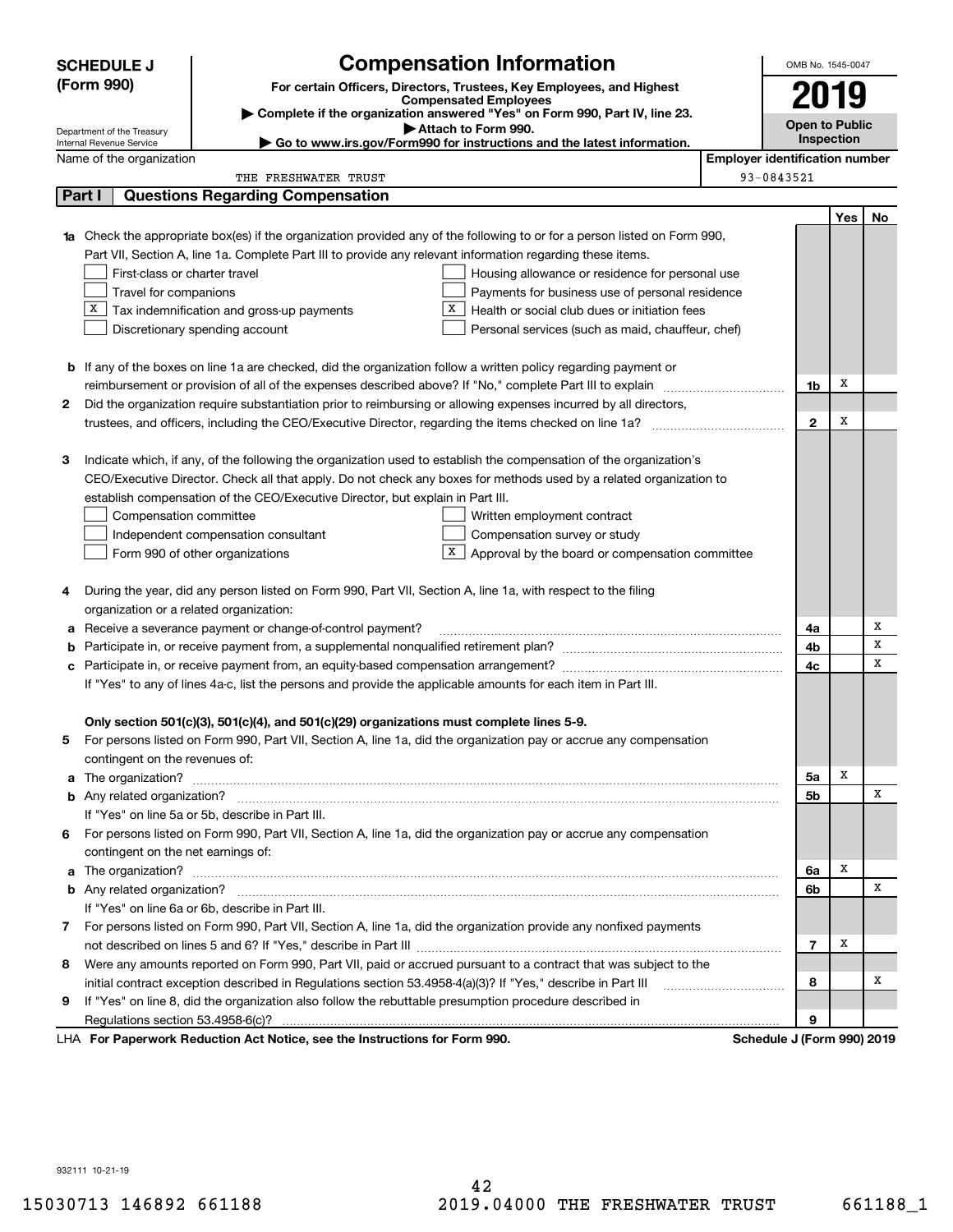93-0843521

## **Part II Officers, Directors, Trustees, Key Employees, and Highest Compensated Employees.**  Schedule J (Form 990) 2019 Page Use duplicate copies if additional space is needed.

For each individual whose compensation must be reported on Schedule J, report compensation from the organization on row (i) and from related organizations, described in the instructions, on row (ii). Do not list any individuals that aren't listed on Form 990, Part VII.

**Note:**  The sum of columns (B)(i)-(iii) for each listed individual must equal the total amount of Form 990, Part VII, Section A, line 1a, applicable column (D) and (E) amounts for that individual.

| (A) Name and Title    |      | (B) Breakdown of W-2 and/or 1099-MISC compensation |                                           |                                           | (C) Retirement and             | (D) Nontaxable<br>benefits | (E) Total of columns | (F) Compensation                                           |  |
|-----------------------|------|----------------------------------------------------|-------------------------------------------|-------------------------------------------|--------------------------------|----------------------------|----------------------|------------------------------------------------------------|--|
|                       |      | (i) Base<br>compensation                           | (ii) Bonus &<br>incentive<br>compensation | (iii) Other<br>reportable<br>compensation | other deferred<br>compensation |                            | $(B)(i)-(D)$         | in column (B)<br>reported as deferred<br>on prior Form 990 |  |
| JOE WITWORTH<br>(1)   | (i)  | 239,293.                                           | $\mathbf{0}$ .                            | $\mathbf 0$ .                             | 12,354.                        | 13,176.                    | 264,823.             | $\mathbf 0$ .                                              |  |
| PRESIDENT             | (ii) | $\mathbf{0}$ .                                     | $\mathbf{0}$ .                            | $\mathfrak o$ .                           | $\mathbf{0}$ .                 | $\mathbf{0}$ .             | $\mathbf{0}$ .       | $\overline{\mathbf{0}}$ .                                  |  |
| (2) DAVID PRIMOZICH   | (i)  | 137,278.                                           | 2,412.                                    | $\mathfrak o$ .                           | 7,544.                         | 6,451                      | 153,685.             | $\mathbf 0$ .                                              |  |
| CONSERVATION DIRECTOR | (ii) | $\mathbf{0}$ .                                     | $\mathbf{0}$ .                            | $\mathfrak o$ .                           | $\mathbf{0}$ .                 | $\mathbf{0}$ .             | $\mathfrak{o}$ .     | $\mathbf 0$ .                                              |  |
|                       | (i)  |                                                    |                                           |                                           |                                |                            |                      |                                                            |  |
|                       | (ii) |                                                    |                                           |                                           |                                |                            |                      |                                                            |  |
|                       | (i)  |                                                    |                                           |                                           |                                |                            |                      |                                                            |  |
|                       | (ii) |                                                    |                                           |                                           |                                |                            |                      |                                                            |  |
|                       | (i)  |                                                    |                                           |                                           |                                |                            |                      |                                                            |  |
|                       | (ii) |                                                    |                                           |                                           |                                |                            |                      |                                                            |  |
|                       | (i)  |                                                    |                                           |                                           |                                |                            |                      |                                                            |  |
|                       | (ii) |                                                    |                                           |                                           |                                |                            |                      |                                                            |  |
|                       | (i)  |                                                    |                                           |                                           |                                |                            |                      |                                                            |  |
|                       | (ii) |                                                    |                                           |                                           |                                |                            |                      |                                                            |  |
|                       | (i)  |                                                    |                                           |                                           |                                |                            |                      |                                                            |  |
|                       | (ii) |                                                    |                                           |                                           |                                |                            |                      |                                                            |  |
|                       | (i)  |                                                    |                                           |                                           |                                |                            |                      |                                                            |  |
|                       | (ii) |                                                    |                                           |                                           |                                |                            |                      |                                                            |  |
|                       | (i)  |                                                    |                                           |                                           |                                |                            |                      |                                                            |  |
|                       | (ii) |                                                    |                                           |                                           |                                |                            |                      |                                                            |  |
|                       | (i)  |                                                    |                                           |                                           |                                |                            |                      |                                                            |  |
|                       | (ii) |                                                    |                                           |                                           |                                |                            |                      |                                                            |  |
|                       | (i)  |                                                    |                                           |                                           |                                |                            |                      |                                                            |  |
|                       | (ii) |                                                    |                                           |                                           |                                |                            |                      |                                                            |  |
|                       | (i)  |                                                    |                                           |                                           |                                |                            |                      |                                                            |  |
|                       | (ii) |                                                    |                                           |                                           |                                |                            |                      |                                                            |  |
|                       | (i)  |                                                    |                                           |                                           |                                |                            |                      |                                                            |  |
|                       | (ii) |                                                    |                                           |                                           |                                |                            |                      |                                                            |  |
|                       | (i)  |                                                    |                                           |                                           |                                |                            |                      |                                                            |  |
|                       | (ii) |                                                    |                                           |                                           |                                |                            |                      |                                                            |  |
|                       | (i)  |                                                    |                                           |                                           |                                |                            |                      |                                                            |  |
|                       | (ii) |                                                    |                                           |                                           |                                |                            |                      |                                                            |  |

**Schedule J (Form 990) 2019**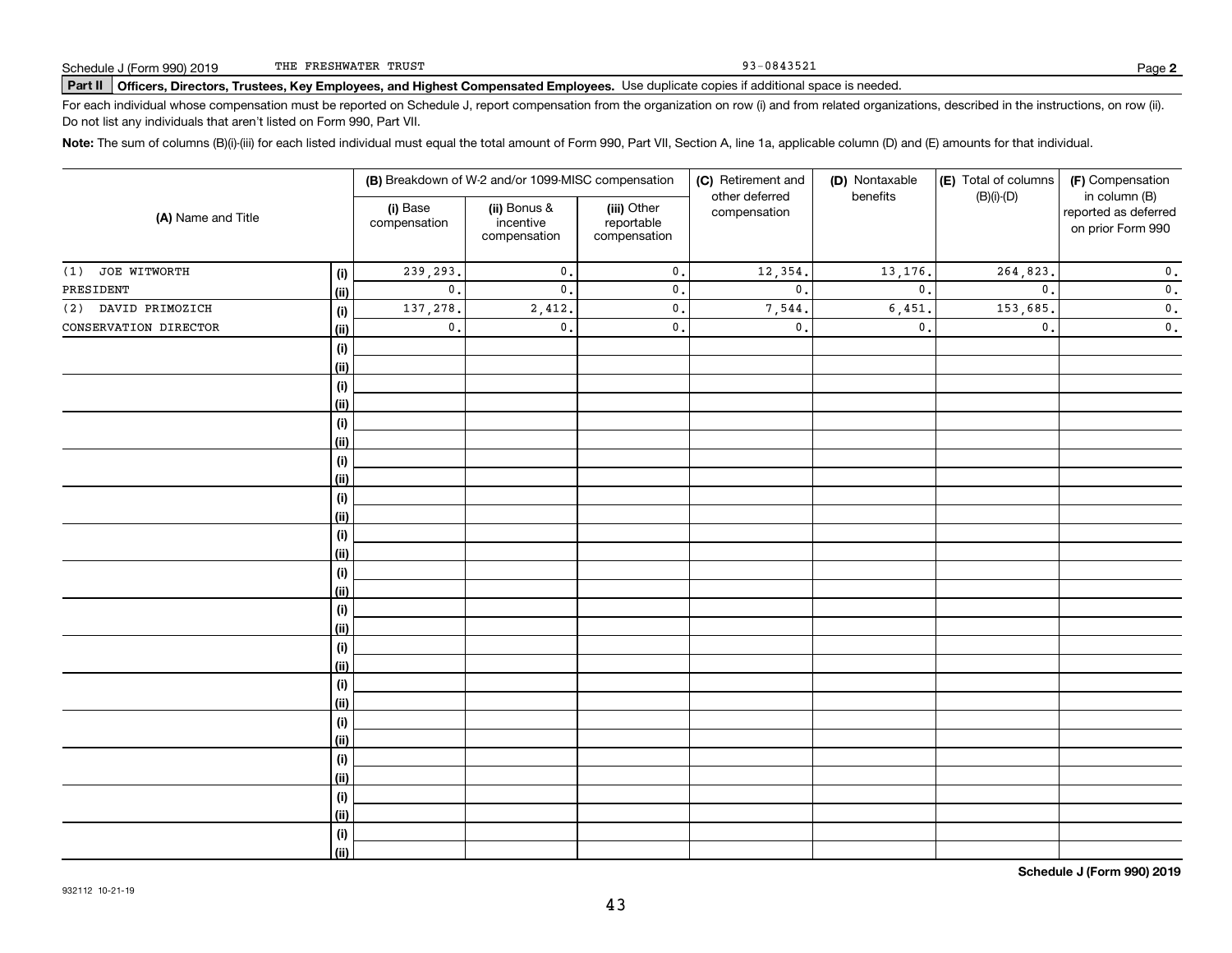### **Part III Supplemental Information**

Schedule J (Form 990) 2019 THE FRESHWATER TRUST<br>Part III Supplemental Information<br>Provide the information, explanation, or descriptions required for Part I, lines 1a, 1b, 3, 4a, 4b, 4c, 5a, 5b, 6a, 6b, 7, and 8, and for Pa

#### PART I, LINE 1A:

DURING 2019, SELECT EMPLOYEES RECEIVED BONUSES THAT WERE GROSSED-UP TO

ACCOUNT FOR THE TAXES ASSOCIATED WITH THE BONUS. OF THE SIX EMPLOYEES THAT

#### RECEIVED A "NET BONUS", 50% WERE PART OF THE HIGHEST COMPENSATED EMPLOYEE

GROUP.

#### THE ORGANIZATION HOLDS A MEMEBERSHIP AT A SOCIAL CLUB IN THE NAME OF OUR

EXECUTIVE DIRECTOR. THE MEMBERSHIP IS USED FOR MEETINGS WITH DONORS AND

OTHER BUSINESS DEVELOPMENT. OTHER MEMBERS OF TFT USED THE MEMBERSHIP ON

OCCASION FOR STAFF MEETINGS OR OTHER COMPANY BUSINSESS, WHEN ACCOMPANIED BY

THE EXECUTIVE DIRECTOR AS HIS GUEST.

PART I, LINE 5:

ONE OF OUR HIGHLY PAID EMPLOYEES IS PAID A BONUS FOR REACHING CERTAIN

TARGET REVENUES FOR CONSULTING REVENUES IN SELECT REGIONS THAT WE OPERATE

IN.

PART I, LINE 6:

ONE OF OUR HIGHLY PAID EMPLOYEES IS PAID A BONUS FOR SECURING CONSULTING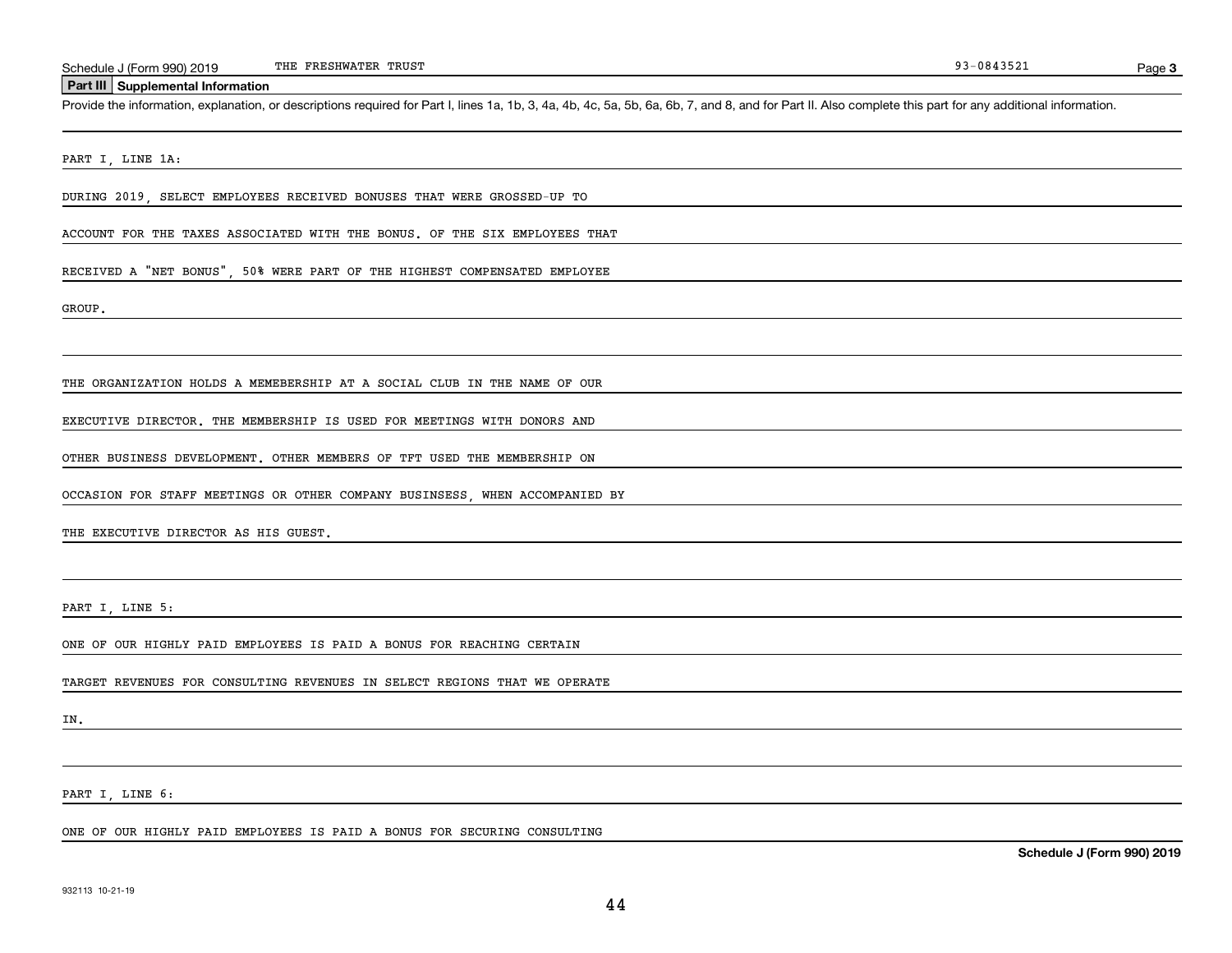### **Part III Supplemental Information**

Schedule J (Form 990) 2019 THE FRESHWATER TRUST<br> **Part III** Supplemental Information<br>
Provide the information, explanation, or descriptions required for Part I, lines 1a, 1b, 3, 4a, 4b, 4c, 5a, 5b, 6a, 6b, 7, and 8, and fo

CONTRACTS THAT RESULT IN NET INCOME TO TFT OVER A CERTAIN THRESHOLD.

PART I, LINE 7:

DURING 2019, SELECT EMPLOYEES RECEIVED BONUSES THAT WERE NON-FIXED IN

NATURE. OF THE SIX EMPLOYEES THAT RECEIVED A BONUS, 50% WERE PART OF THE

HIGHEST COMPENSATED EMPLOYEE GROUP.

**Schedule J (Form 990) 2019**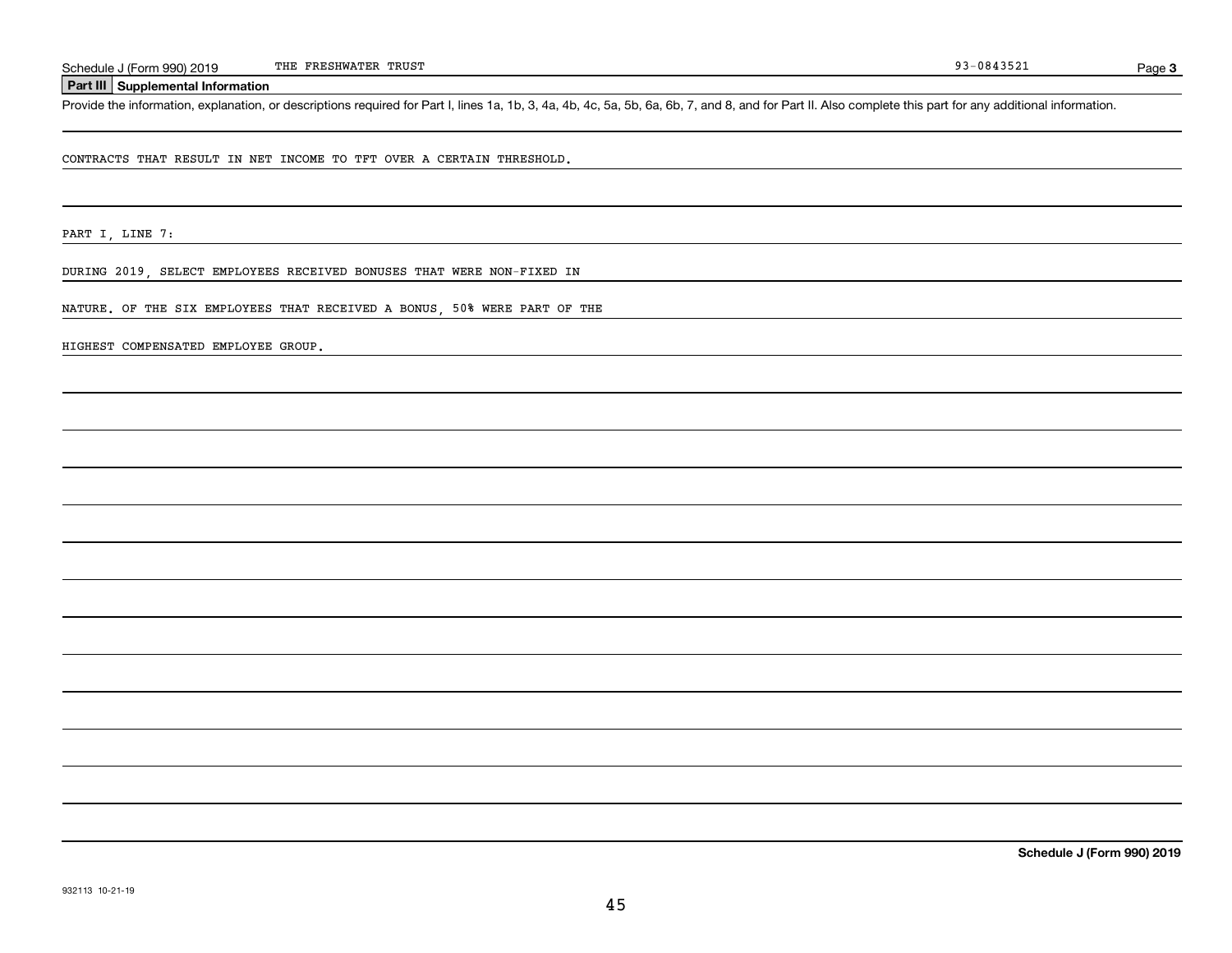## **SCHEDULE M (Form 990)**

## **Noncash Contributions**

OMB No. 1545-0047

| Department of the Treasury |  |
|----------------------------|--|
| Internal Revenue Service   |  |

**Complete if the organizations answered "Yes" on Form 990, Part IV, lines 29 or 30.** <sup>J</sup>**2019 Attach to Form 990.** J

**Open to Public Inspection**

|  |  | Name of the organization |  |
|--|--|--------------------------|--|
|--|--|--------------------------|--|

 **Go to www.irs.gov/Form990 for instructions and the latest information.** J

**Employer identification number** 93-0843521

| Part I |                             | <b>Types of Property</b>                                                                                                       |                               |                                      |                                                                                                      |                                                              |
|--------|-----------------------------|--------------------------------------------------------------------------------------------------------------------------------|-------------------------------|--------------------------------------|------------------------------------------------------------------------------------------------------|--------------------------------------------------------------|
|        |                             |                                                                                                                                | (a)<br>Check if<br>applicable | (b)<br>Number of<br>contributions or | (c)<br>Noncash contribution<br>amounts reported on<br>items contributed Form 990, Part VIII, line 1q | (d)<br>Method of determining<br>noncash contribution amounts |
| 1.     |                             |                                                                                                                                |                               |                                      |                                                                                                      |                                                              |
| 2      |                             |                                                                                                                                |                               |                                      |                                                                                                      |                                                              |
| 3      |                             | Art - Fractional interests                                                                                                     |                               |                                      |                                                                                                      |                                                              |
| 4      |                             | Books and publications                                                                                                         |                               |                                      |                                                                                                      |                                                              |
| 5      |                             | Clothing and household goods                                                                                                   |                               |                                      |                                                                                                      |                                                              |
| 6      |                             |                                                                                                                                |                               |                                      |                                                                                                      |                                                              |
| 7      |                             |                                                                                                                                |                               |                                      |                                                                                                      |                                                              |
| 8      | Intellectual property       |                                                                                                                                |                               |                                      |                                                                                                      |                                                              |
| 9      |                             | Securities - Publicly traded                                                                                                   |                               |                                      |                                                                                                      |                                                              |
| 10     |                             | Securities - Closely held stock                                                                                                |                               |                                      |                                                                                                      |                                                              |
| 11     |                             | Securities - Partnership, LLC, or                                                                                              |                               |                                      |                                                                                                      |                                                              |
|        | trust interests             |                                                                                                                                |                               |                                      |                                                                                                      |                                                              |
| 12     |                             |                                                                                                                                |                               |                                      |                                                                                                      |                                                              |
| 13     |                             | Qualified conservation contribution -                                                                                          |                               |                                      |                                                                                                      |                                                              |
|        | Historic structures         |                                                                                                                                |                               |                                      |                                                                                                      |                                                              |
| 14     |                             | Qualified conservation contribution - Other                                                                                    |                               |                                      |                                                                                                      |                                                              |
| 15     |                             | Real estate - Residential                                                                                                      |                               |                                      |                                                                                                      |                                                              |
| 16     |                             |                                                                                                                                |                               |                                      |                                                                                                      |                                                              |
| 17     |                             |                                                                                                                                |                               |                                      |                                                                                                      |                                                              |
| 18     |                             |                                                                                                                                |                               |                                      |                                                                                                      |                                                              |
| 19     |                             |                                                                                                                                | $\mathbf x$                   | 7                                    | 4,402. COST                                                                                          |                                                              |
| 20     |                             | Drugs and medical supplies                                                                                                     |                               |                                      |                                                                                                      |                                                              |
| 21     | Taxidermy                   |                                                                                                                                |                               |                                      |                                                                                                      |                                                              |
| 22     |                             |                                                                                                                                |                               |                                      |                                                                                                      |                                                              |
| 23     |                             |                                                                                                                                |                               |                                      |                                                                                                      |                                                              |
| 24     |                             | Archeological artifacts                                                                                                        |                               |                                      |                                                                                                      |                                                              |
| 25     | Other $\blacktriangleright$ | TREES/LOGS<br>$\sqrt{ }$                                                                                                       | x                             | $\overline{2}$                       | 265, 340, COST                                                                                       |                                                              |
| 26     | Other $\blacktriangleright$ | ( PRIZES/GIFTS                                                                                                                 | X                             | 56                                   | 89,765. COST                                                                                         |                                                              |
| 27     | Other $\blacktriangleright$ | ( EQUIPMENT                                                                                                                    | x                             | 1                                    | 66,505. COST                                                                                         |                                                              |
| 28     | Other $\blacktriangleright$ | ( MARKETING MAT                                                                                                                | X                             | $\overline{2}$                       | $6,329$ . $COST$                                                                                     |                                                              |
| 29     |                             | Number of Forms 8283 received by the organization during the tax year for contributions                                        |                               |                                      |                                                                                                      |                                                              |
|        |                             | for which the organization completed Form 8283, Part IV, Donee Acknowledgement [1111]                                          |                               |                                      | 29                                                                                                   |                                                              |
|        |                             |                                                                                                                                |                               |                                      |                                                                                                      | Yes  <br>No                                                  |
|        |                             | 30a During the year, did the organization receive by contribution any property reported in Part I, lines 1 through 28, that it |                               |                                      |                                                                                                      |                                                              |

| _HA | For Paperwork Reduction Act Notice, see the Instructions for Form 990.                                                                | Schedule M (Form 990) 2019 |   |  |
|-----|---------------------------------------------------------------------------------------------------------------------------------------|----------------------------|---|--|
|     | describe in Part II.                                                                                                                  |                            |   |  |
| 33  | If the organization didn't report an amount in column (c) for a type of property for which column (a) is checked,                     |                            |   |  |
|     | <b>b</b> If "Yes," describe in Part II.                                                                                               |                            |   |  |
|     | contributions?                                                                                                                        | 32a                        |   |  |
|     | 32a Does the organization hire or use third parties or related organizations to solicit, process, or sell noncash                     |                            |   |  |
| 31  | Does the organization have a gift acceptance policy that requires the review of any nonstandard contributions?                        | 31                         | х |  |
|     | <b>b</b> If "Yes," describe the arrangement in Part II.                                                                               |                            |   |  |
|     | exempt purposes for the entire holding period?                                                                                        | 30a                        |   |  |
|     | must hold for at least three years from the date of the initial contribution, and which isn't required to be used for                 |                            |   |  |
|     | <b>30a</b> During the year, aid the organization receive by contribution any property reported in Part I, lines T through 28, that it |                            |   |  |

932141 09-27-19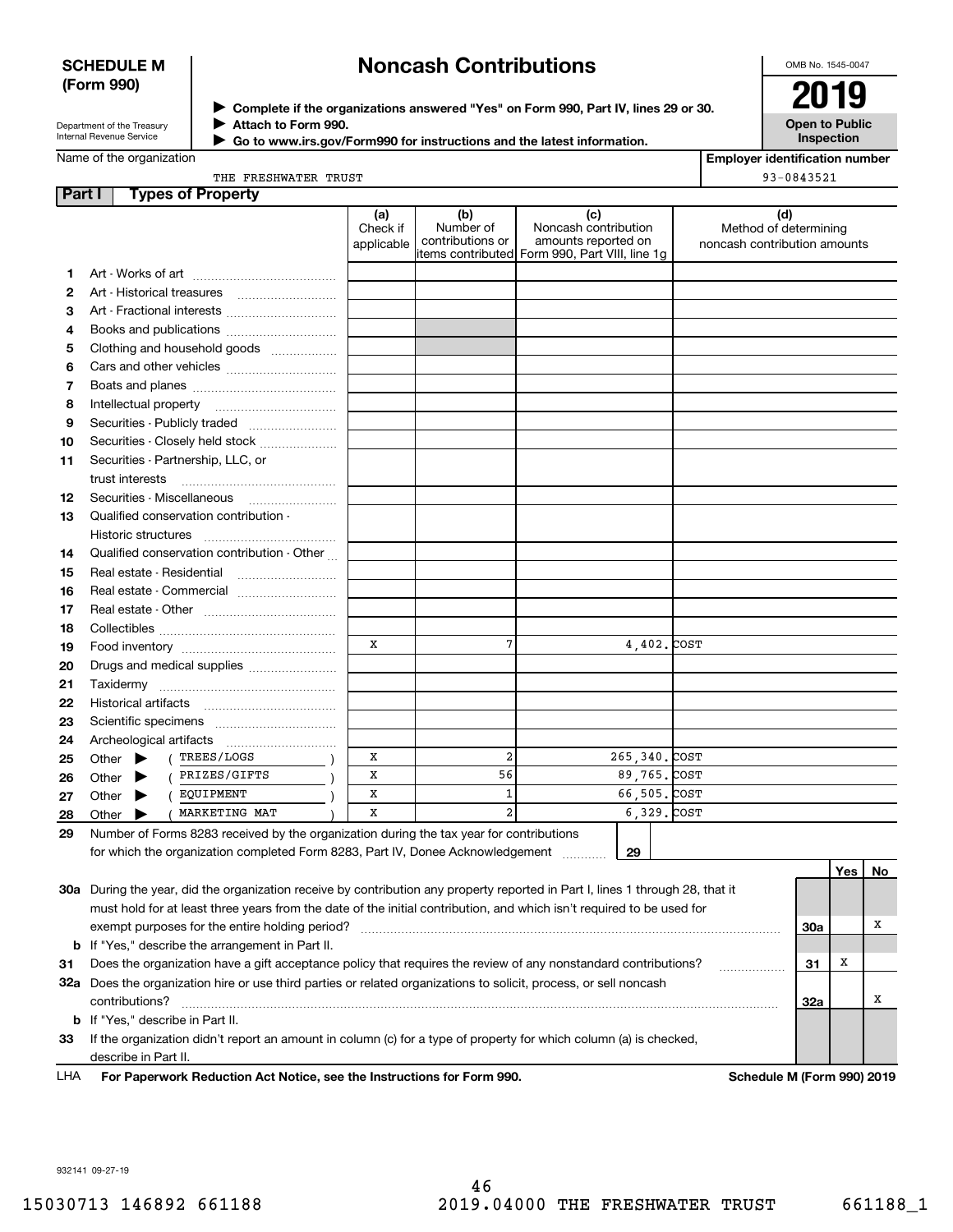| Schedule<br>M (Form 990) | ᅟᆏᄓᇦ<br>2019<br>. п. | FRESHWATER | TRUST |  | 1.25.2<br>n o<br><u>UO</u><br>≞ J J Z ⊥ | Page |
|--------------------------|----------------------|------------|-------|--|-----------------------------------------|------|
|--------------------------|----------------------|------------|-------|--|-----------------------------------------|------|

Part II | Supplemental Information. Provide the information required by Part I, lines 30b, 32b, and 33, and whether the organization is reporting in Part I, column (b), the number of contributions, the number of items received, or a combination of both. Also complete this part for any additional information.

SCHEDULE M, PART I, COLUMN (B):

THE AMOUNT REPRESENTS THE NUMBER OF ACTUAL CONTRIBUTIONS RECEIVED AND

NOT THE NUMBER OF ITEMS RECEIVED FOR EACH CONTRIBUTION.

**Schedule M (Form 990) 2019**

**2**

93-0843521

932142 09-27-19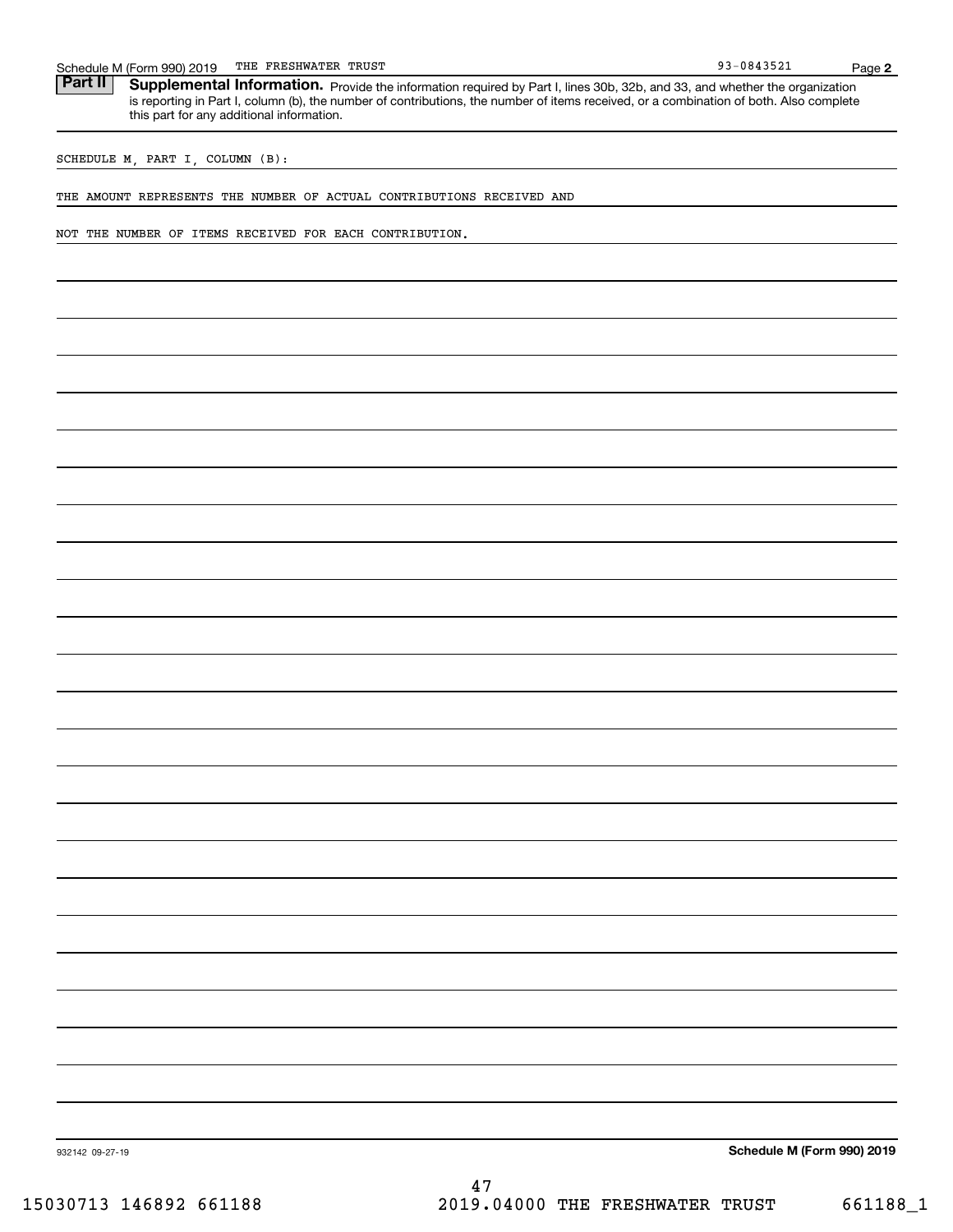**(Form 990 or 990-EZ)**

Department of the Treasury Internal Revenue Service Name of the organization

## **SCHEDULE O Supplemental Information to Form 990 or 990-EZ**

**Complete to provide information for responses to specific questions on Form 990 or 990-EZ or to provide any additional information. | Attach to Form 990 or 990-EZ. | Go to www.irs.gov/Form990 for the latest information.**



**Employer identification number**

THE FRESHWATER TRUST **12000** CHERRY TRUST **12000** CHERRY 12000 CHERRY 12000 CHERRY 12000 CHERRY 12000 CHERRY 12000 CHERRY 12000 CHERRY 12000 CHERRY 12000 CHERRY 12000 CHERRY 12000 CHERRY 12000 CHERRY 12000 CHERRY 12000 CHE

FORM 990, PART III, LINE 4A, PROGRAM SERVICE ACCOMPLISHMENTS:

RIVER BY PLANTING STREAMSIDE TREES, THE ORGANIZATION GENERATES CREDITS

THAT ARE THEN PURCHASED BY WASTEWATER FACILITIES AND POWER PLANTS TO

OFFSET THEIR IMPACTS TO IMPAIRED RIVERS AND STREAMS. THE WORK IS DONE

IN PARTNERSHIP WITH REGULATED AGENCIES IRRIGATORS REGULATORS AND

FARMERS. THIS PROGRAM CAN INCLUDE RESTORATION ACTIONS THAT GENERATE NOT

ONLY TEMPERATURE CREDITS, BUT ALSO CREDITS GENERATED FROM REDUCTIONS OF

OTHER POLLUTANTS SUCH AS NUTRIENTS

FORM 990, PART VI, SECTION B, LINE 11B:

A COPY OF THE RETURN IS PROVIDED TO THE ASSISTANT CONTROLLER, FINANCE

DIRECTOR, BOARD TREASURER, AND PRESIDENT FOR REVIEW AND APPROVAL PRIOR TO

PREPARATION FOR FILING.

FORM 990, PART VI, SECTION B, LINE 12C:

EACH DIRECTOR, PRINCIPAL OFFICER, AND MEMBER OF A COMMITTEE WITH GOVERNING

BOARD DELEGATED POWERS SHALL ANNUALLY SIGN A STATEMENT WHICH AFFIRMS SUCH

PERSON: HAS RECEIVED A COPY OF THE ORGANIZATION'S CONFLICTS OF INTEREST

POLICY; HAS READ AND UNDERSTANDS THE POLICY; AND HAS AGREED TO COMPLY WITH

THE POLICY.

FORM 990, PART VI, SECTION B, LINE 15:

THE BOARD OF DIRECTORS DETERMINES COMPENSATION FOR THE ORGANIZATION'S

EXECUTIVE DIRECTOR. THE EXECUTIVE DIRECTOR DETERMINES COMPENSATION FOR ALL

OTHER SENIOR STAFF BASED ON BUDGETS AND PREVAILING WAGES IN THE

#### MARKETPLACE.

932211 09-06-19 LHA For Paperwork Reduction Act Notice, see the Instructions for Form 990 or 990-EZ. Schedule O (Form 990 or 990-EZ) (2019) 48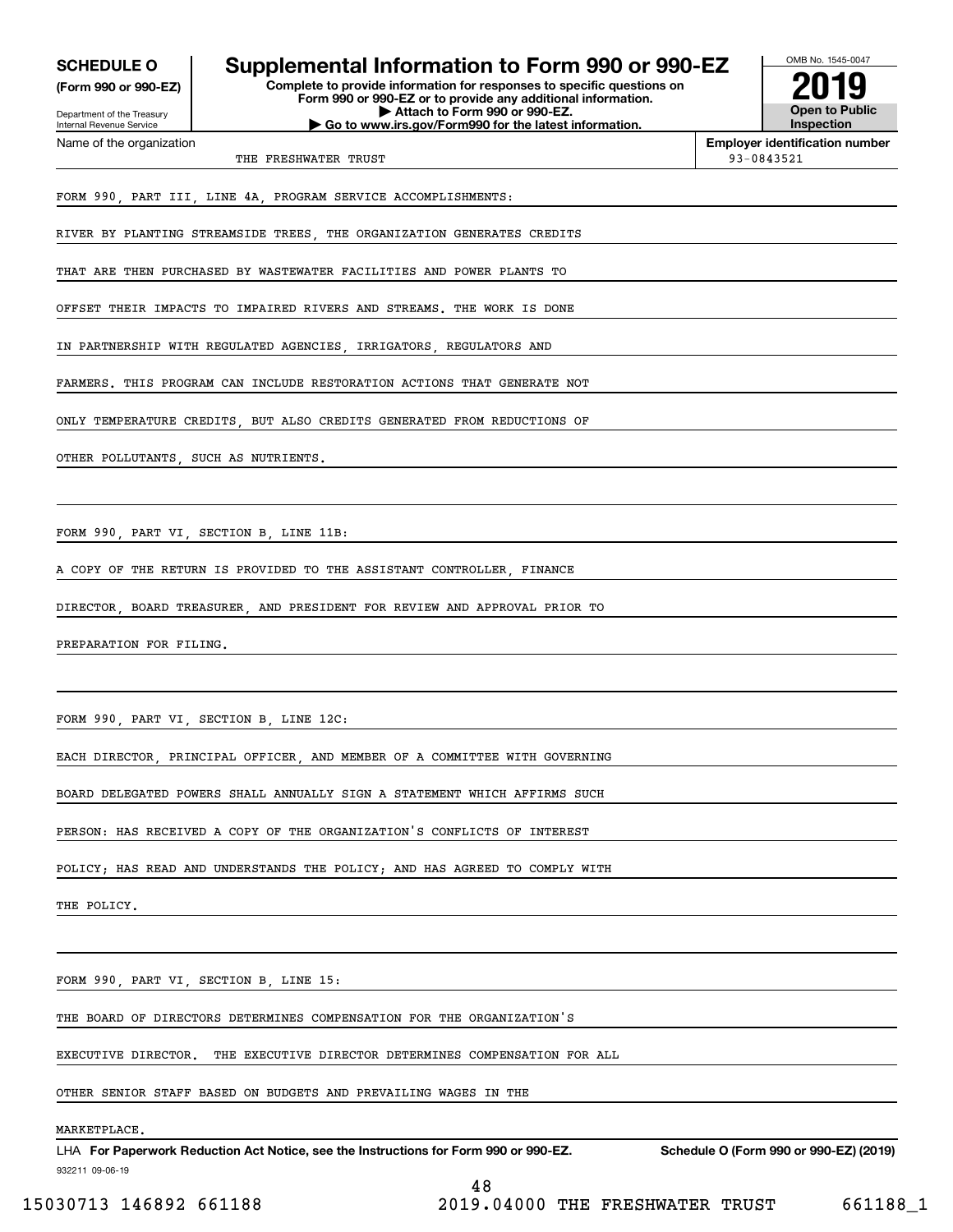| Schedule O (Form 990 or 990-EZ) (2019)                                   |                | Page 2                                              |
|--------------------------------------------------------------------------|----------------|-----------------------------------------------------|
| Name of the organization<br>THE FRESHWATER TRUST                         |                | <b>Employer identification number</b><br>93-0843521 |
|                                                                          |                |                                                     |
| FORM 990, PART VI, SECTION C, LINE 19:                                   |                |                                                     |
| GOVERNING DOCUMENTS ARE PROVIDED UPON REQUEST TO GOVERNMENT AGENCIES AND |                |                                                     |
| FUNDERS.                                                                 |                |                                                     |
|                                                                          |                |                                                     |
| FORM 990, PART IX, LINE 11G, OTHER FEES:                                 |                |                                                     |
| HABITAT PROJECTS:                                                        |                |                                                     |
| PROGRAM SERVICE EXPENSES                                                 | 967,083.       |                                                     |
| MANAGEMENT AND GENERAL EXPENSES                                          | 1,919.         |                                                     |
| FUNDRAISING EXPENSES                                                     | $\mathbf 0$ .  |                                                     |
| TOTAL EXPENSES                                                           | 969,002.       |                                                     |
| CONSULTING PROJECTS:                                                     |                |                                                     |
| PROGRAM SERVICE EXPENSES                                                 | 695,447.       |                                                     |
| MANAGEMENT AND GENERAL EXPENSES                                          | 1,919.         |                                                     |
| FUNDRAISING EXPENSES                                                     | 0.             |                                                     |
| TOTAL EXPENSES                                                           | 697,366.       |                                                     |
| CREDIT PROJECTS:                                                         |                |                                                     |
| PROGRAM SERVICE EXPENSES                                                 | 1,083,981.     |                                                     |
| MANAGEMENT AND GENERAL EXPENSES                                          | 1,918.         |                                                     |
| FUNDRAISING EXPENSES                                                     | $\mathsf{0}$ . |                                                     |
| TOTAL EXPENSES                                                           | 1,085,899.     |                                                     |
| TOTAL OTHER FEES ON FORM 990, PART IX, LINE 11G, COL A                   | 2,752,267.     |                                                     |
| FORM 990 PART XII LINE 2C                                                |                |                                                     |
| THE PROCESS HAS NOT CHANGED FROM THE PRIOR YEAR.                         |                |                                                     |
| 932212 09-06-19                                                          | 49             | Schedule O (Form 990 or 990-EZ) (2019)              |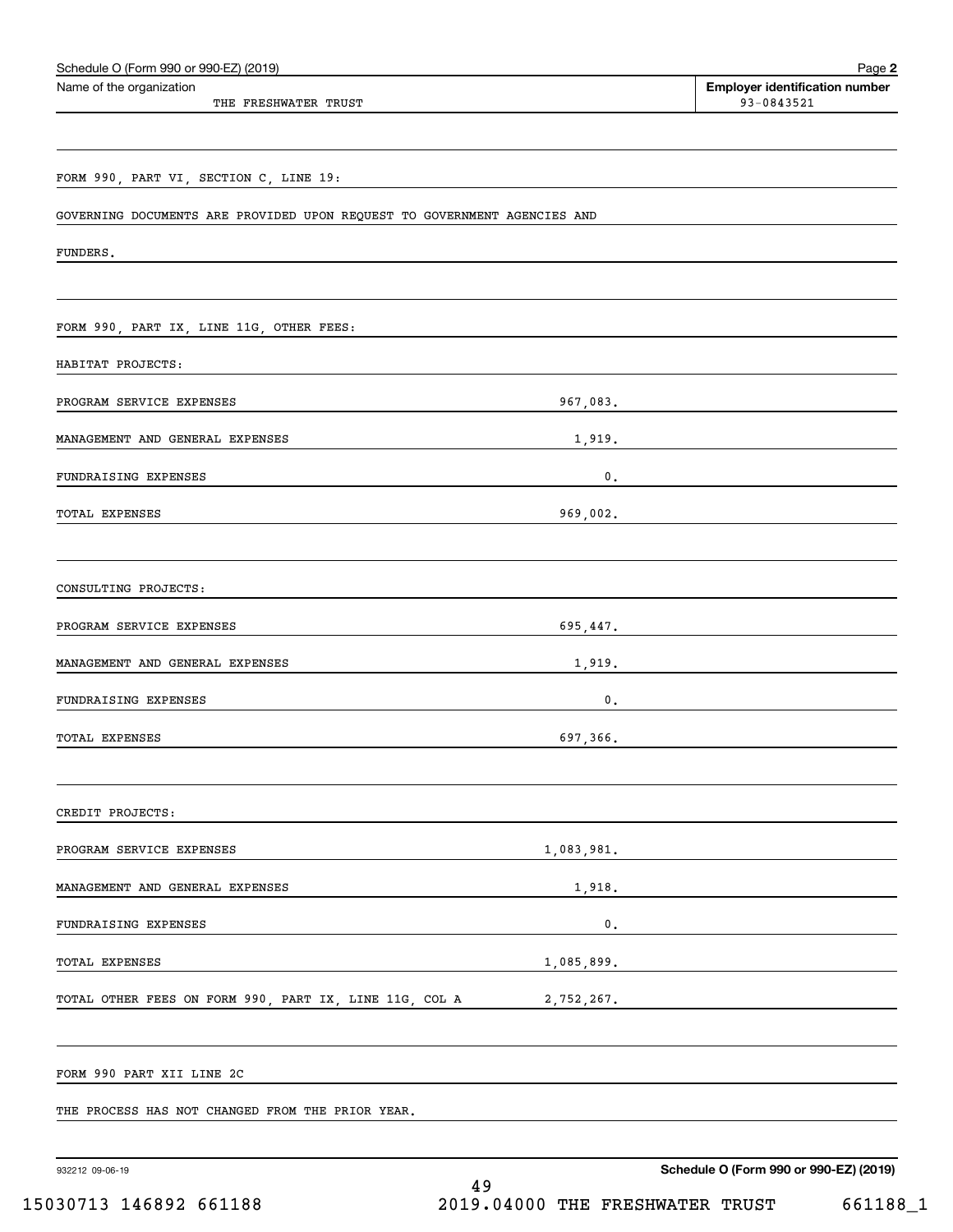## FORM 990 PAGE 10

| Asset<br>No. | Description                                           | Date<br>Acquired          | Method | Life       | C<br>Line<br>$\mathsf{o}$<br>No.<br>n<br>$\mathsf{v}$ | Unadjusted<br>Cost Or Basis | Bus<br>$\%$<br>Excl | Section 179<br>Expense | <b>Reduction In</b><br>Basis | <b>Basis For</b><br>Depreciation | Beginning<br>Accumulated<br>Depreciation | Current<br>Sec 179<br>Expense | <b>Current Year</b><br>Deduction | Ending<br>Accumulated<br>Depreciation |
|--------------|-------------------------------------------------------|---------------------------|--------|------------|-------------------------------------------------------|-----------------------------|---------------------|------------------------|------------------------------|----------------------------------|------------------------------------------|-------------------------------|----------------------------------|---------------------------------------|
| 556          | IMPROVEMENTS TO YAMHILL                               | 03/01/06 150DB 15.00 HY17 |        |            |                                                       | 7,500.                      |                     |                        |                              | 7,500.                           | 6,393.                                   |                               | 443.                             | 6,836.                                |
| 571          | LOCKERS                                               | 10/16/08 200DB 7.00       |        |            | HY17                                                  | 475.                        |                     | 237.                   |                              | 238.                             | 475.                                     |                               | $\mathbf{0}$ .                   | 475.                                  |
| 572          | <b>REFRIGERATOR</b>                                   | 03/04/08                  |        | 200DB 7.00 | HY17                                                  | 299.                        |                     | 149.                   |                              | 150.                             | 299.                                     |                               | $\mathbf{0}$ .                   | 299.                                  |
| 578          | RAISER'S EDGE SOFTWARE                                | 07/16/08                  |        | 36M        | HY43                                                  | 2,052.                      |                     | 1,026.                 |                              | 1,026.                           | 2,052.                                   |                               | $\mathbf 0$ .                    | 2,052.                                |
| 583          | REFRIGERATOR (2ND FLOOR)                              | 09/17/08 200DB 7.00       |        |            | HY17                                                  | 339.                        |                     | 169.                   |                              | 170.                             | 339.                                     |                               | $\mathbf{0}$ .                   | 339.                                  |
|              | 596 TELEMETRY EQUIPMENT - INDIAN                      | <b>FORD1/08 SL</b>        |        | 3,00       | 16                                                    | 1,524.                      |                     |                        |                              | 1,524.                           | 1,524.                                   |                               | $\mathbf 0$ .                    | 1,524.                                |
|              | TELEMETRY EQUIPMENT & SERV<br>598 RIVER               | CALAPOOIA<br>10/01/08 SL  |        | 3,00       | 16                                                    | 3,238.                      |                     |                        |                              | 3,238.                           | 3,238.                                   |                               | $\mathbf{0}$ .                   | 3,238.                                |
| 600          | TELEMETRY EQUIPMENT & SERV                            | <b>INDIANO &amp; ORD</b>  |        | 3,00       | 16                                                    | 507.                        |                     |                        |                              | 507.                             | 507.                                     |                               | 0.                               | 507.                                  |
|              | 601 WATER LEVEL LOGGER W/TEMP OF TION01/08 200DB 3.00 |                           |        |            | HY17                                                  | 463.                        |                     |                        |                              | 463.                             | 463.                                     |                               | $\mathbf 0$ .                    | 463.                                  |
|              | 603 2 LT LEVELOGGER GOLD AND 1 COMM/ PACK&GEL         |                           |        | 5.00       | 16                                                    | 1,067.                      |                     |                        |                              | 1,067.                           | 1,067.                                   |                               | $\mathbf 0$ .                    | 1,067.                                |
|              | 604 2 LT BAROLOGGER GOLD PURCH FROM/ SOLOSSSL         |                           |        | 5,00       | 16                                                    | 731.                        |                     |                        |                              | 731.                             | 731.                                     |                               | $\mathbf{0}$ .                   | 731.                                  |
| 605          | 2 SONTEC DELUXE ROD 4FT & FLOWO TRACKS HAL            |                           |        | 5.00       | 16                                                    | 12,851.                     |                     |                        |                              | 12,851.                          | 12,851.                                  |                               | $\mathbf{0}$ .                   | 12,851.                               |
|              | 606 TELEMETRY EQUIPMENT & SERV                        | <b>TOHN1 DAS SL</b>       |        | 5.00       | 16                                                    | 2,354.                      |                     |                        |                              | 2,354.                           | 2,354.                                   |                               | $\mathbf{0}$ .                   | 2,354.                                |
| 611          | SOLAR PANELS, ANTENNAS & TRANSOUCERG8SURO             |                           |        | 5,00       | 16                                                    | 1,270.                      |                     |                        |                              | 1,270.                           | 1,270.                                   |                               | 0.                               | 1,270.                                |
|              | 612 RADIO RECEIVERS/FISH TRANSMITTERS1 & 08 ABLES     |                           |        | 5,00       | 16                                                    | 29,160.                     |                     |                        |                              | 29,160.                          | 29,160.                                  |                               | $\mathbf{0}$ .                   | 29,160.                               |
| 613          | OFFICE BUILDOUT                                       | $10/20/09$ SL             |        | 15.00      | 16                                                    | 6,587.                      |                     |                        |                              | 6,587.                           | 6,587.                                   |                               | $\mathbf 0$ .                    | 6,587.                                |
| 615          | 2ND FLOOR OFFICE BUILDOUT                             | 06/30/10 SL               |        | 15.00      | 16                                                    | 2,512.                      |                     |                        |                              | 2,512.                           | 2,512.                                   |                               | 0.                               | 2,512.                                |
|              | 616   ESRI SOFTWARE (GIS)                             | $01/28/11$ SL             |        | 3.00       | 16                                                    | 2,200.                      |                     |                        |                              | 2,200.                           | 2,200.                                   |                               | 0.                               | 2,200.                                |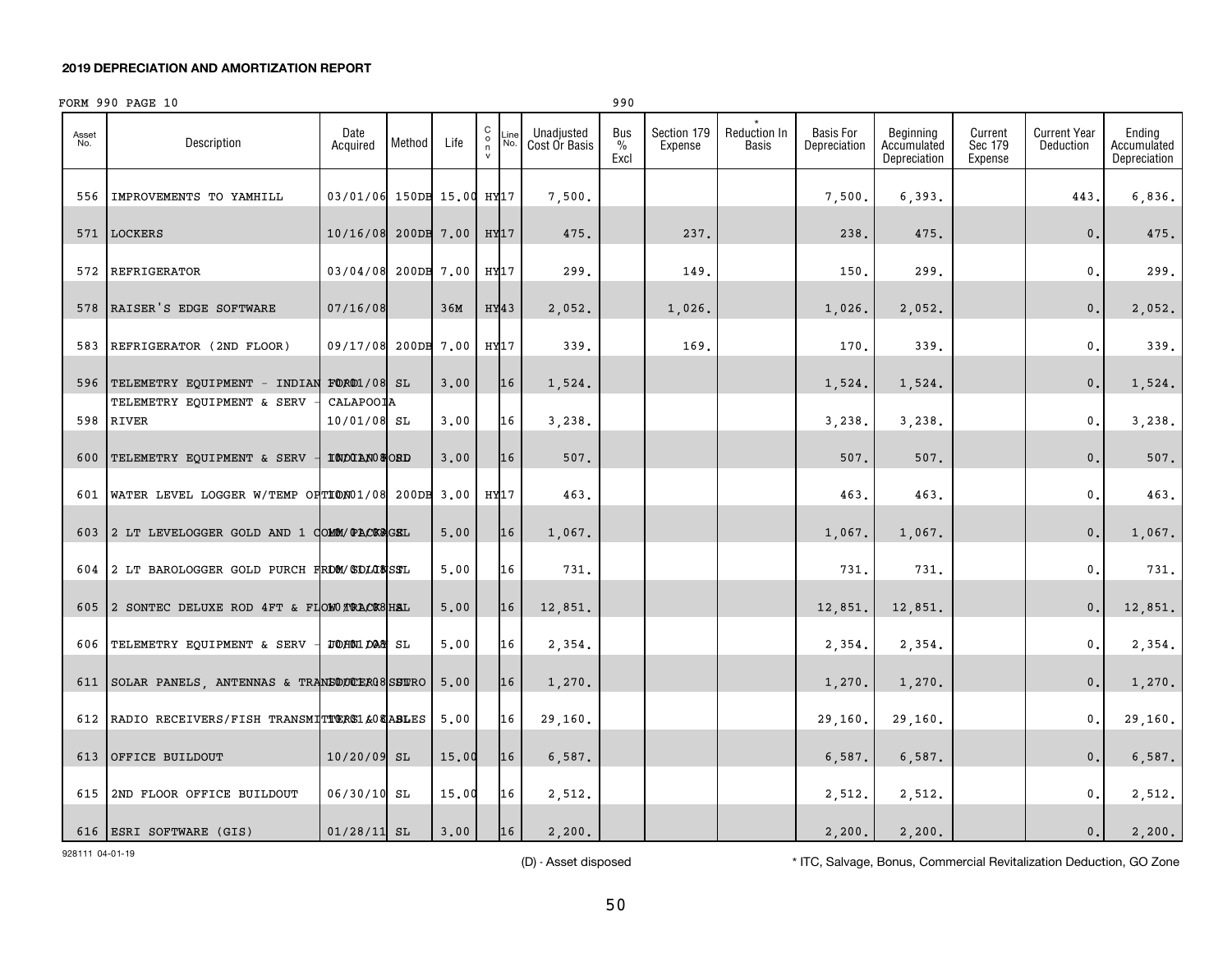|              | FORM 990 PAGE 10                               |                  |        |      |                                           |             |                             |                              | 990                    |                                     |                                  |                                          |                               |                                  |                                       |
|--------------|------------------------------------------------|------------------|--------|------|-------------------------------------------|-------------|-----------------------------|------------------------------|------------------------|-------------------------------------|----------------------------------|------------------------------------------|-------------------------------|----------------------------------|---------------------------------------|
| Asset<br>No. | Description                                    | Date<br>Acquired | Method | Life | $\begin{matrix} 0 \\ 0 \\ 7 \end{matrix}$ | .ine<br>No. | Unadjusted<br>Cost Or Basis | Bus<br>$\frac{0}{0}$<br>Excl | Section 179<br>Expense | <b>Reduction In</b><br><b>Basis</b> | <b>Basis For</b><br>Depreciation | Beginning<br>Accumulated<br>Depreciation | Current<br>Sec 179<br>Expense | <b>Current Year</b><br>Deduction | Ending<br>Accumulated<br>Depreciation |
| 617          | AQUARIUS WORKSTATION LICENSE                   | $04/15/11$ SL    |        | 3.00 |                                           | 16          | 2,000.                      |                              |                        |                                     | 2,000,                           | 2,000.                                   |                               | $\mathbf{0}$ .                   | 2,000.                                |
| 618          | RATING CURVE VALUE PACK                        | $04/15/11$ SL    |        | 3.00 |                                           | 16          | 3,000.                      |                              |                        |                                     | 3,000.                           | 3,000.                                   |                               | $\mathbf{0}$ .                   | 3,000.                                |
| 619          | NEW TELEPHONES                                 | 10/05/11 SL      |        | 7.00 |                                           | 16          | 3,371.                      |                              |                        |                                     | 3,371.                           | 3,371.                                   |                               | 0.                               | 3,371.                                |
| 620          | ARCVIEW SOFTWARE                               | $12/18/11$ SL    |        | 3.00 |                                           | 16          | 2,300.                      |                              |                        |                                     | 2,300.                           | 2,300.                                   |                               | $\mathbf 0$ .                    | 2,300.                                |
| 622          | 3 COMPUTER MONITORS                            | $07/14/11$ SL    |        | 5,00 |                                           | 16          | 294.                        |                              |                        |                                     | 294.                             | 294.                                     |                               | $\mathbf 0$ .                    | 294.                                  |
| 623          | 2 LENOVO LAPTOPS G575                          | $08/26/11$ SL    |        | 5,00 |                                           | 16          | 600.                        |                              |                        |                                     | 600.                             | 600.                                     |                               | $\mathbf{0}$ .                   | 600.                                  |
| 624          | 4 LENOVO LAPTOPS G575                          | 08/24/11 SL      |        | 5,00 |                                           | 16          | 1,200.                      |                              |                        |                                     | 1,200.                           | 1,200.                                   |                               | $\mathbf{0}$ .                   | 1,200.                                |
|              | 626 20" LCD MONITOR                            | 12/08/11 SL      |        | 5,00 |                                           | 16          | 90.                         |                              |                        |                                     | 90.                              | 90.                                      |                               | $\mathbf{0}$ .                   | 90.                                   |
| 627          | METROLINE PHONES                               | $02/28/12$ SL    |        | 3.00 |                                           | 16          | 623.                        |                              |                        |                                     | 623.                             | 623.                                     |                               | 0.                               | 623.                                  |
| 628          | 4 LAPTOP COMPUTERS                             | $03/14/12$ SL    |        | 3.00 |                                           | 16          | 1,480.                      |                              |                        |                                     | 1,480.                           | 1,480.                                   |                               | $\mathbf{0}$ .                   | 1,480.                                |
| 629          | PPI RENT TO OWN DATA COLLECTORY STATIZNSL      |                  |        | 3.00 |                                           | 16          | 1,434.                      |                              |                        |                                     | 1,434.                           | 1,434.                                   |                               | 0.                               | 1,434.                                |
| 630          | PPI RENT TO OWN DATA COLLECTOR4 STATIZINSL     |                  |        | 3.00 |                                           | 16          | 1,400.                      |                              |                        |                                     | 1,400.                           | 1,400.                                   |                               | $0$ .                            | 1,400.                                |
| 631          | 4 G570 PENTIUM LAPTOPS                         | $05/14/12$ SL    |        | 3.00 |                                           | 16          | 1,320.                      |                              |                        |                                     | 1,320.                           | 1,320.                                   |                               | 0.                               | 1,320.                                |
|              | 632 PPI RENT TO OWN DATA COLLECTORG STATIZINSL |                  |        | 3.00 |                                           | 16          | 1,166.                      |                              |                        |                                     | 1,166.                           | 1,166.                                   |                               | $0$ .                            | 1,166.                                |
| 633          | DATA COLLECTOR                                 | 06/29/12 SL      |        | 3.00 |                                           | 16          | 2,599.                      |                              |                        |                                     | 2,599.                           | 2,599.                                   |                               | $\mathbf{0}$ .                   | 2,599.                                |
| 634          | ARCGIS ONLINE LEVEL 1                          | 08/03/12 SL      |        | 3,00 |                                           | 16          | 1,250.                      |                              |                        |                                     | 1,250.                           | 1,250.                                   |                               | $\mathbf 0$ .                    | 1,250.                                |
| 635          | LAPTOP COMPUTER                                | $10/15/12$ SL    |        | 3.00 |                                           | 16          | 370.                        |                              |                        |                                     | 370.                             | 370.                                     |                               | $\mathsf{0}$ .                   | 370.                                  |
|              | 636 LAPTOP (2ND FLOOR CONFERENCE RDOM6/12 SL   |                  |        | 3.00 |                                           | 16          | 270.                        |                              |                        |                                     | 270.                             | 270.                                     |                               | $\mathbf{0}$ .                   | 270.                                  |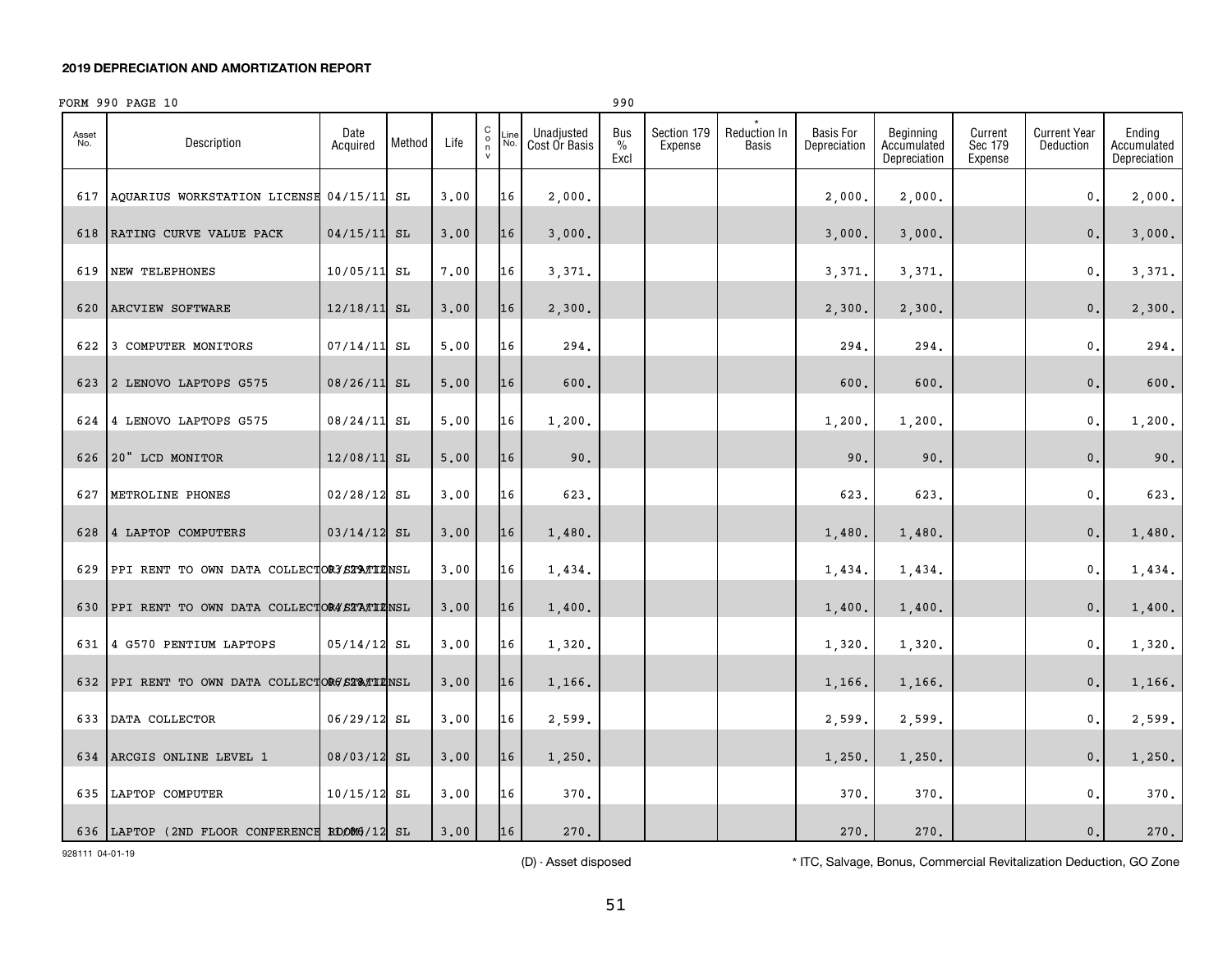## FORM 990 PAGE 10 990

| Asset<br>No. | Description                                  | Date<br>Acquired | Method | Life | $\mathtt{C}$<br>n<br>$\mathsf{v}$ | Line<br>No. | Unadjusted<br>Cost Or Basis | Bus<br>$\%$<br>Excl | Section 179<br>Expense | Reduction In<br>Basis | <b>Basis For</b><br>Depreciation | Beginning<br>Accumulated<br>Depreciation | Current<br>Sec 179<br>Expense | <b>Current Year</b><br>Deduction | Ending<br>Accumulated<br>Depreciation |
|--------------|----------------------------------------------|------------------|--------|------|-----------------------------------|-------------|-----------------------------|---------------------|------------------------|-----------------------|----------------------------------|------------------------------------------|-------------------------------|----------------------------------|---------------------------------------|
| 637          | ARCGIS ONLINE LEVEL 1                        | $11/17/12$ SL    |        | 3.00 |                                   | 16          | 1,140.                      |                     |                        |                       | 1,140.                           | 1,140.                                   |                               | $\mathbf{0}$ .                   | 1,140.                                |
| 638          | SECOND FLOOR CUBICLES                        | $04/25/12$ SL    |        | 5.00 |                                   | 16          | 19,135.                     |                     |                        |                       | 19,135.                          | 19,135.                                  |                               | $\mathbf{0}$ .                   | 19, 135.                              |
| 639          | THIRD FLOOR OFFICE WINDOW ADDUCTION/12       |                  | SL     | 5,00 |                                   | 16          | 1,014.                      |                     |                        |                       | 1,014.                           | 1,014.                                   |                               | $\mathbf{0}$ .                   | 1,014.                                |
| 640          | COMPUTERS, SOFTWARE                          | $03/29/12$ SL    |        | 3.00 |                                   | 16          | 2,530.                      |                     |                        |                       | 2,530.                           | 2,530.                                   |                               | $\mathbf 0$ .                    | 2,530.                                |
|              | 641 AQUARIUS SERVER CLIENT ACCESSOLIENEE SL  |                  |        | 3.00 |                                   | 16          | 1,500.                      |                     |                        |                       | 1,500.                           | 1,500.                                   |                               | $\mathfrak{o}$ .                 | 1,500.                                |
| 642          | AQUARIUS HYDROMETRIC WORKSTATODN23/12 SL     |                  |        | 3.00 |                                   | 16          | 1,250.                      |                     |                        |                       | 1,250.                           | 1,250.                                   |                               | $\mathbf{0}$ .                   | 1,250.                                |
|              | 643 AQUARIUS SERVER CLIENT ACCESSOLITENEE SL |                  |        | 3.00 |                                   | 16          | 2,500.                      |                     |                        |                       | 2,500.                           | 2,500.                                   |                               | $\mathbf{0}$ .                   | 2,500.                                |
| 644          | TELEVISION FOR CONFERENCE ROOM6/22/12 SL     |                  |        | 5.00 |                                   | 16          | 1,100.                      |                     |                        |                       | 1,100.                           | 1,100.                                   |                               | $\mathbf{0}$ .                   | 1,100.                                |
| 646          | OFFICE FURNITURE                             | 05/17/13         | SL     | 7.00 |                                   | 16          | 2,135.                      |                     |                        |                       | 2,135.                           | 1,703.                                   |                               | 305.                             | 2,008.                                |
| 647          | DESKS AND CABINETS (7)                       | $05/31/13$ SL    |        | 7.00 |                                   | 16          | 2,080.                      |                     |                        |                       | 2,080,                           | 1,659.                                   |                               | 297.                             | 1,956.                                |
| 648          | USED CONFERENCE TABLE AND CHAIRS06/13        |                  | SL     | 7.00 |                                   | 16          | 800.                        |                     |                        |                       | 800                              | 638.                                     |                               | 114.                             | 752.                                  |
| 650          | 2 GPS UNITS                                  | $02/25/13$ SL    |        | 3.00 |                                   | 16          | 5,950.                      |                     |                        |                       | 5,950.                           | 5,950.                                   |                               | $\mathbf{0}$ .                   | 5,950.                                |
|              | 651   IPAD FOR SALES DEPARTMENT              | 02/26/13         | SL     | 3,00 |                                   | 16          | 730.                        |                     |                        |                       | 730.                             | 730.                                     |                               | $\mathfrak{o}$ .                 | 730.                                  |
| 652          | ARCPAD 10 SOFTWARE                           | $02/26/13$ SL    |        | 3,00 |                                   | 16          | 1,260.                      |                     |                        |                       | 1,260.                           | 1,260.                                   |                               | $\mathbf 0$ .                    | 1,260.                                |
| 653          | PAVILION LAP TOP                             | 03/14/13         | SL     | 3,00 |                                   | 16          | 430.                        |                     |                        |                       | 430.                             | 430.                                     |                               | $\mathbf 0$ .                    | 430.                                  |
| 657          | DELL COMPUTER                                | $06/20/13$ SL    |        | 3.00 |                                   | 16          | 750.                        |                     |                        |                       | 750.                             | 750.                                     |                               | $\mathbf{0}$ .                   | 750.                                  |
| 658          | 3 CONFERENCE ROOM PHONES                     | 06/20/13         | SL     | 3.00 |                                   | 16          | 1,662.                      |                     |                        |                       | 1,662.                           | 1,662.                                   |                               | $\mathbf{0}$ .                   | 1,662.                                |
|              | 659 60" TV EAST OFFICE                       | $07/10/13$ SL    |        | 3.00 |                                   | 16          | 800.                        |                     |                        |                       | 800.                             | 800.                                     |                               | $\mathbf{0}$ .                   | 800.                                  |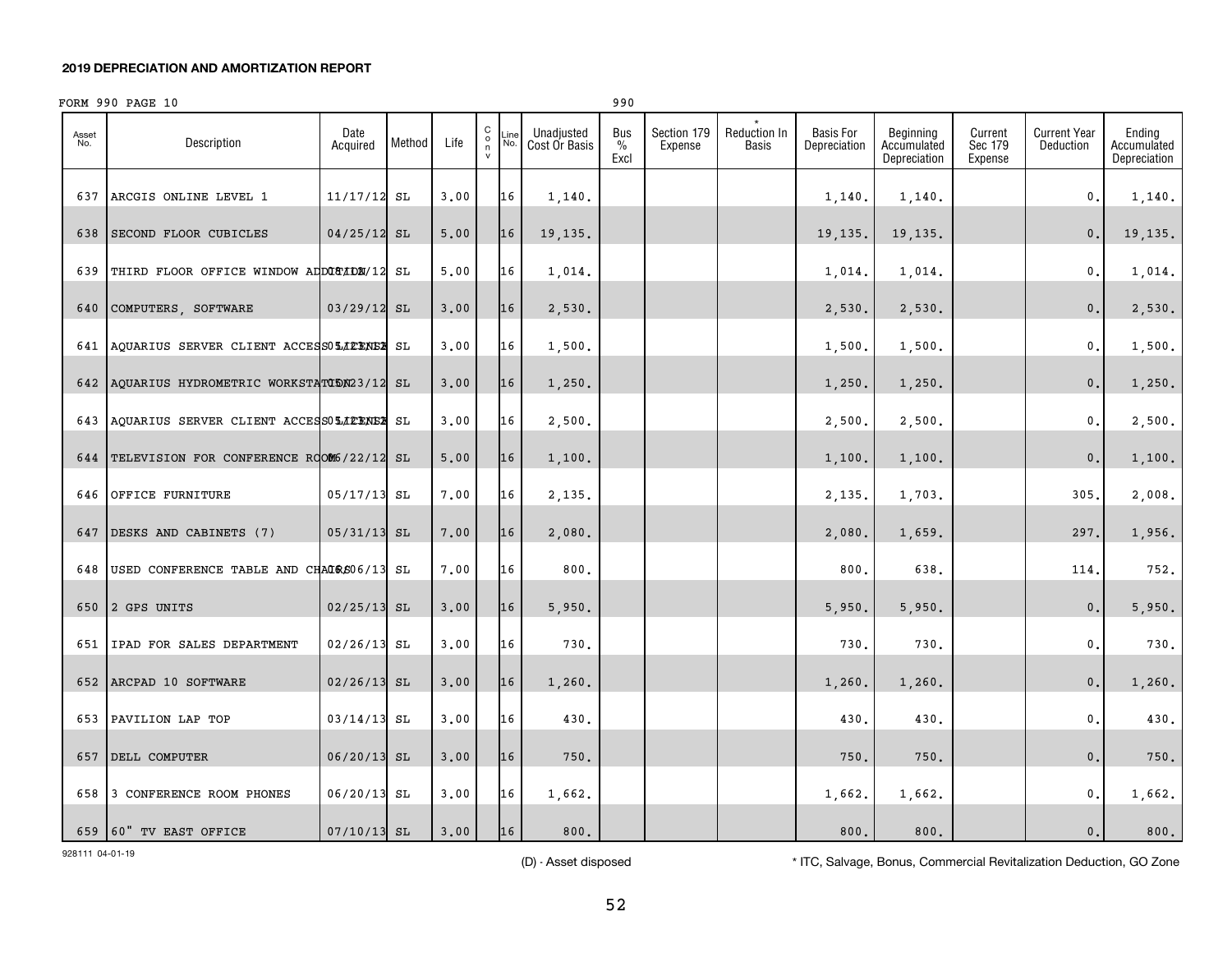## FORM 990 PAGE 10 990 PAGE 10

| Asset<br>No. | Description                                  | Date<br>Acquired | Method | Life | $\begin{smallmatrix} 0 \\ 0 \\ 7 \end{smallmatrix}$ | Line<br>No. | Unadjusted<br>Cost Or Basis | <b>Bus</b><br>$\frac{0}{0}$<br>Excl | Section 179<br>Expense | Reduction In<br>Basis | <b>Basis For</b><br>Depreciation | Beginning<br>Accumulated<br>Depreciation | Current<br>Sec 179<br>Expense | <b>Current Year</b><br>Deduction | Ending<br>Accumulated<br>Depreciation |
|--------------|----------------------------------------------|------------------|--------|------|-----------------------------------------------------|-------------|-----------------------------|-------------------------------------|------------------------|-----------------------|----------------------------------|------------------------------------------|-------------------------------|----------------------------------|---------------------------------------|
| 660          | COMPUTER - EAST OFFICE                       | 07/10/13 SL      |        | 3,00 |                                                     | 16          | 490.                        |                                     |                        |                       | 490.                             | 490.                                     |                               | 0.                               | 490.                                  |
| 661          | SERVER EQUIPMENT                             | 09/01/13 SL      |        | 3.00 |                                                     | 16          | 6, 503.                     |                                     |                        |                       | 6, 503.                          | 6, 503.                                  |                               | $\mathbf 0$ .                    | 6,503.                                |
| 662          | COMPUTER - EUGENE                            | 08/13/13 SL      |        | 3.00 |                                                     | 16          | 450.                        |                                     |                        |                       | 450.                             | 450.                                     |                               | 0.                               | 450.                                  |
| 663          | COMPUTER - MONITORING DEPARTMENT14/13 SL     |                  |        | 3.00 |                                                     | 16          | $500.$                      |                                     |                        |                       | 500.                             | 500.                                     |                               | $\mathbf{0}$ .                   | 500.                                  |
| 664          | COMPUTERS                                    | 09/30/13 SL      |        | 3.00 |                                                     | 16          | 1,042.                      |                                     |                        |                       | 1,042.                           | 1,042.                                   |                               | $\mathbf{0}$ .                   | 1,042.                                |
|              | 665 2 LAPTOPS                                | 10/05/13 SL      |        | 3,00 |                                                     | 16          | 900.                        |                                     |                        |                       | 900.                             | 900.                                     |                               | $\mathbf{0}$ .                   | 900.                                  |
| 667          | DELL COMPUTER                                | 11/06/13 SL      |        | 3.00 |                                                     | 16          | 780.                        |                                     |                        |                       | 780.                             | 780.                                     |                               | $\mathbf{0}$ .                   | 780.                                  |
| 668          | COMPUTER                                     | 11/06/13 SL      |        | 3,00 |                                                     | 16          | 837.                        |                                     |                        |                       | 837.                             | 837.                                     |                               | $\mathbf 0$ .                    | 837.                                  |
| 669          | COMPUTER                                     | 11/07/13 SL      |        | 3.00 |                                                     | 16          | 779.                        |                                     |                        |                       | 779.                             | 779.                                     |                               | $\mathbf 0$ .                    | 779.                                  |
|              | 670 ARCGIS                                   | $12/19/13$ SL    |        | 3,00 |                                                     | 16          | 2,250.                      |                                     |                        |                       | 2,250.                           | 2,250.                                   |                               | 0.                               | 2,250.                                |
|              | 671 FIBER OPTIC CABLE                        | 06/03/13 SL      |        | 3.00 |                                                     | 16          | 2,580.                      |                                     |                        |                       | 2,580.                           | 2,580.                                   |                               | 0.                               | 2,580.                                |
|              | 672 ARTWORK                                  | $01/30/14$ SL    |        | 7.00 |                                                     | 16          | 1,200.                      |                                     |                        |                       | 1,200.                           | 843.                                     |                               | 171.                             | 1,014.                                |
| 673          | HARDWARE WARRANTY EXTENSION                  | $01/16/14$ SL    |        | 5.00 |                                                     | 16          | 650.                        |                                     |                        |                       | 650.                             | 639.                                     |                               | 11.                              | 650.                                  |
| 674          | DELL COMPUTER                                | $01/31/14$ SL    |        | 5.00 |                                                     | 16          | 1,647.                      |                                     |                        |                       | 1,647.                           | 1,620.                                   |                               | 27.                              | 1,647.                                |
| 675          | DELL COMPUTER                                | $01/31/14$ SL    |        | 5.00 |                                                     | 16          | 619.                        |                                     |                        |                       | 619.                             | 609.                                     |                               | 10.                              | 619.                                  |
| 676          | IPAD - STREAMBANK                            | $02/05/14$ SL    |        | 3.00 |                                                     | 16          | 729.                        |                                     |                        |                       | 729.                             | 729.                                     |                               | $\mathbf{0}$ .                   | 729.                                  |
|              | 677 10 MONITORS, 1 APC BACKUP                | $02/11/14$ SL    |        | 5.00 |                                                     | 16          | 1,600.                      |                                     |                        |                       | 1,600.                           | 1,573.                                   |                               | 27.                              | 1,600.                                |
|              | 678 10 LAPTOPS (REPLACEMENT FOR TUEFT9/14 SL |                  |        | 5.00 |                                                     | 16          | 5,738.                      |                                     |                        |                       | 5,738.                           | 5, 547.                                  |                               | 191.                             | 5,738.                                |

928111 04-01-19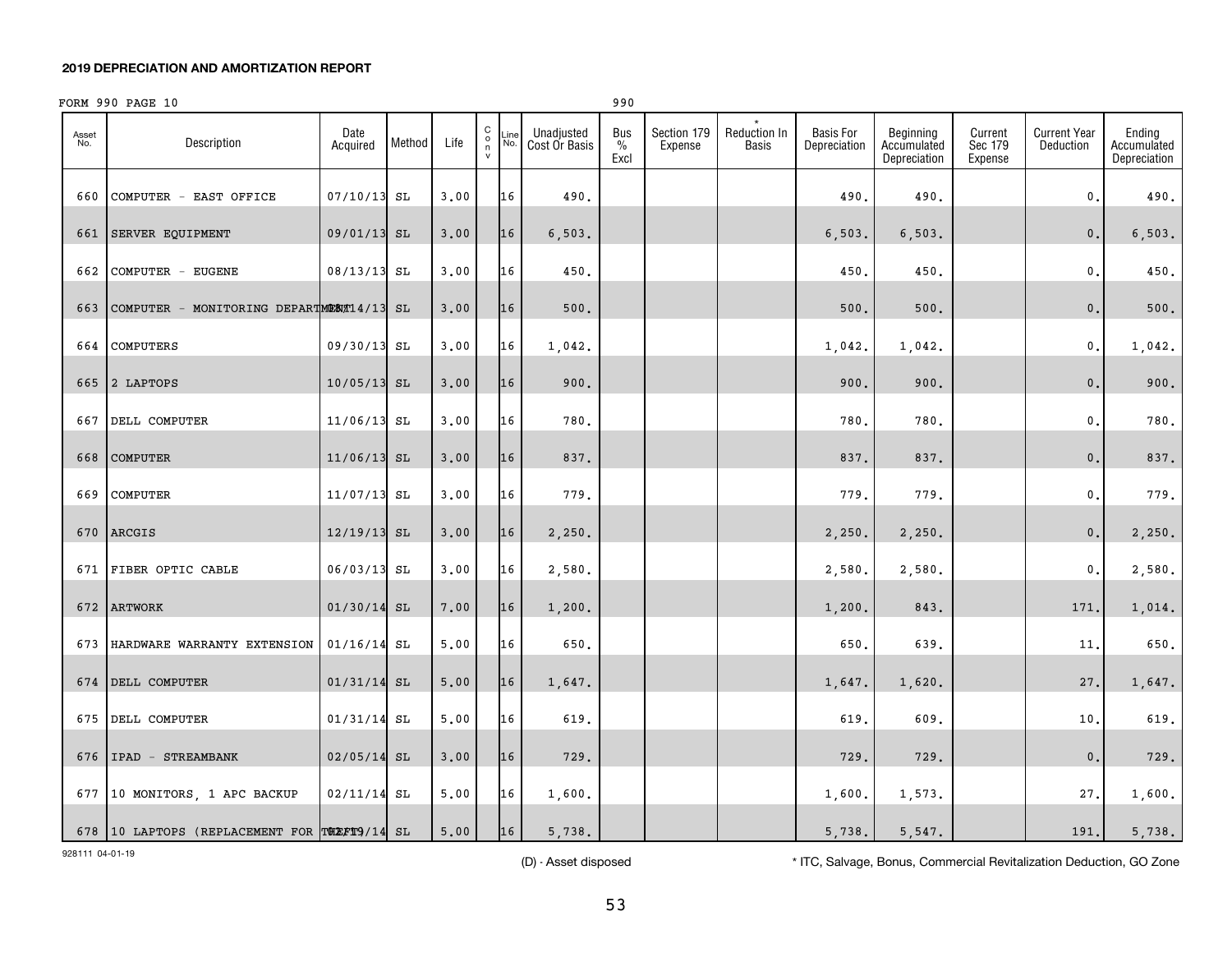## FORM 990 PAGE 10 990 990 990 PAGE 10

| Asset<br>No. | Description                                   | Date<br>Acquired | Method | Life | $\begin{matrix} 0 \\ \eta \\ \nu \end{matrix}$ | Line<br>No. | Unadjusted<br>Cost Or Basis | Bus<br>$\%$<br>Excl | Section 179<br>Expense | <b>Reduction In</b><br><b>Basis</b> | <b>Basis For</b><br>Depreciation | Beginning<br>Accumulated<br>Depreciation | Current<br>Sec 179<br>Expense | <b>Current Year</b><br>Deduction | Ending<br>Accumulated<br>Depreciation |
|--------------|-----------------------------------------------|------------------|--------|------|------------------------------------------------|-------------|-----------------------------|---------------------|------------------------|-------------------------------------|----------------------------------|------------------------------------------|-------------------------------|----------------------------------|---------------------------------------|
| 679          | DELL COMPUTER                                 | $02/20/14$ SL    |        | 5.00 |                                                | 16          | 710.                        |                     |                        |                                     | 710.                             | 686.                                     |                               | 24.                              | 710.                                  |
| 680          | CAMERA AND MEMORY CARD                        | $02/27/14$ SL    |        | 5,00 |                                                | 16          | 654.                        |                     |                        |                                     | 654.                             | 632.                                     |                               | 22.                              | 654.                                  |
| 681          | IPAD STREAMBANK                               | 03/08/14 SL      |        | 3,00 |                                                | 16          | 599.                        |                     |                        |                                     | 599.                             | 599.                                     |                               | 0.                               | 599.                                  |
|              | 682   IPAD STREAMBANK                         | $03/17/14$ SL    |        | 3,00 |                                                | 16          | 599.                        |                     |                        |                                     | 599.                             | 599.                                     |                               | $\mathbf{0}$ .                   | 599.                                  |
| 683          | DELL COMPUTER                                 | $04/12/14$ SL    |        | 5.00 |                                                | 16          | 779.                        |                     |                        |                                     | 779.                             | 740.                                     |                               | 39.                              | 779.                                  |
|              | 684 DELL COMPUTER                             | $04/12/14$ SL    |        | 5,00 |                                                | 16          | 2,945.                      |                     |                        |                                     | 2,945.                           | 2,798.                                   |                               | 147.                             | 2,945.                                |
|              | 685 TV MONITOR, 5 COMPUTER MONITORS/16/14 SL  |                  |        | 5.00 |                                                | 16          | 1,870.                      |                     |                        |                                     | 1,870.                           | 1,745.                                   |                               | 125,                             | 1,870.                                |
|              | 686 IPAD STREAMBANK                           | $05/03/14$ SL    |        | 3,00 |                                                | 16          | 587.                        |                     |                        |                                     | 587.                             | 587.                                     |                               | $\mathbf{0}$ .                   | 587.                                  |
| 687          | <b>IPAD STREAMBANK</b>                        | 05/03/14 SL      |        | 3.00 |                                                | 16          | 587.                        |                     |                        |                                     | 587.                             | 587.                                     |                               | $\mathbf 0$ .                    | 587.                                  |
|              | 688 4 COMPUTERS FOR FLOW DEPARTMENT/23/14 SL  |                  |        | 5,00 |                                                | 16          | 3,116.                      |                     |                        |                                     | 3,116.                           | 2,856.                                   |                               | 260.                             | 3,116.                                |
| 689          | IPAD MONITORING ROGUE                         | $07/11/14$ SL    |        | 3.00 |                                                | 16          | 587.                        |                     |                        |                                     | 587.                             | 587.                                     |                               | $\mathbf{0}$ .                   | 587.                                  |
|              | 690 MS OFFICE 2013 AND MS EXCHANGES SERVER SL |                  |        | 3.00 |                                                | 16          | 1,596.                      |                     |                        |                                     | 1,596.                           | 1,596.                                   |                               | $\mathbf{0}$ .                   | 1,596.                                |
|              | 691 MICROSOFT STORE COMPUTER                  | $10/08/14$ SL    |        | 5.00 |                                                | 16          | 1,736.                      |                     |                        |                                     | 1,736.                           | 1,476.                                   |                               | 260.                             | 1,736.                                |
|              | 692 ARCGIS ONLINE LEVEL 1                     | 10/30/14 SL      |        | 3.00 |                                                | 16          | 1,250.                      |                     |                        |                                     | 1,250.                           | 1,250.                                   |                               | 0.                               | 1,250.                                |
|              | 693 ARCGIS LICENSE AND ADMIN FEE 10/30/14 SL  |                  |        | 3.00 |                                                | 16          | 1,000.                      |                     |                        |                                     | 1,000.                           | 1,000.                                   |                               | 0.                               | 1,000.                                |
|              | 694 STREAMBANK SOFTWARE                       | 01/01/14         |        |      |                                                |             | 120M   HY431,025,407.       |                     |                        |                                     | 1,025,407.                       | 512,704.                                 |                               | 102, 541.                        | 615,245.                              |
|              | 695 BIKE RACKS                                | 01/30/15 SL      |        | 7.00 |                                                | 16          | 262.                        |                     |                        |                                     | 262.                             | 147.                                     |                               | 37.                              | 184.                                  |
|              |                                               |                  |        |      |                                                |             |                             |                     |                        |                                     |                                  |                                          |                               |                                  |                                       |

(D) - Asset disposed \* TTC, Salvage, Bonus, Commercial Revitalization Deduction, GO Zone

696 WIRE SHELVING | 02/11/15| SL | 7.00 | |16 | 605. | | | 605. | 339. | | 86. | 425.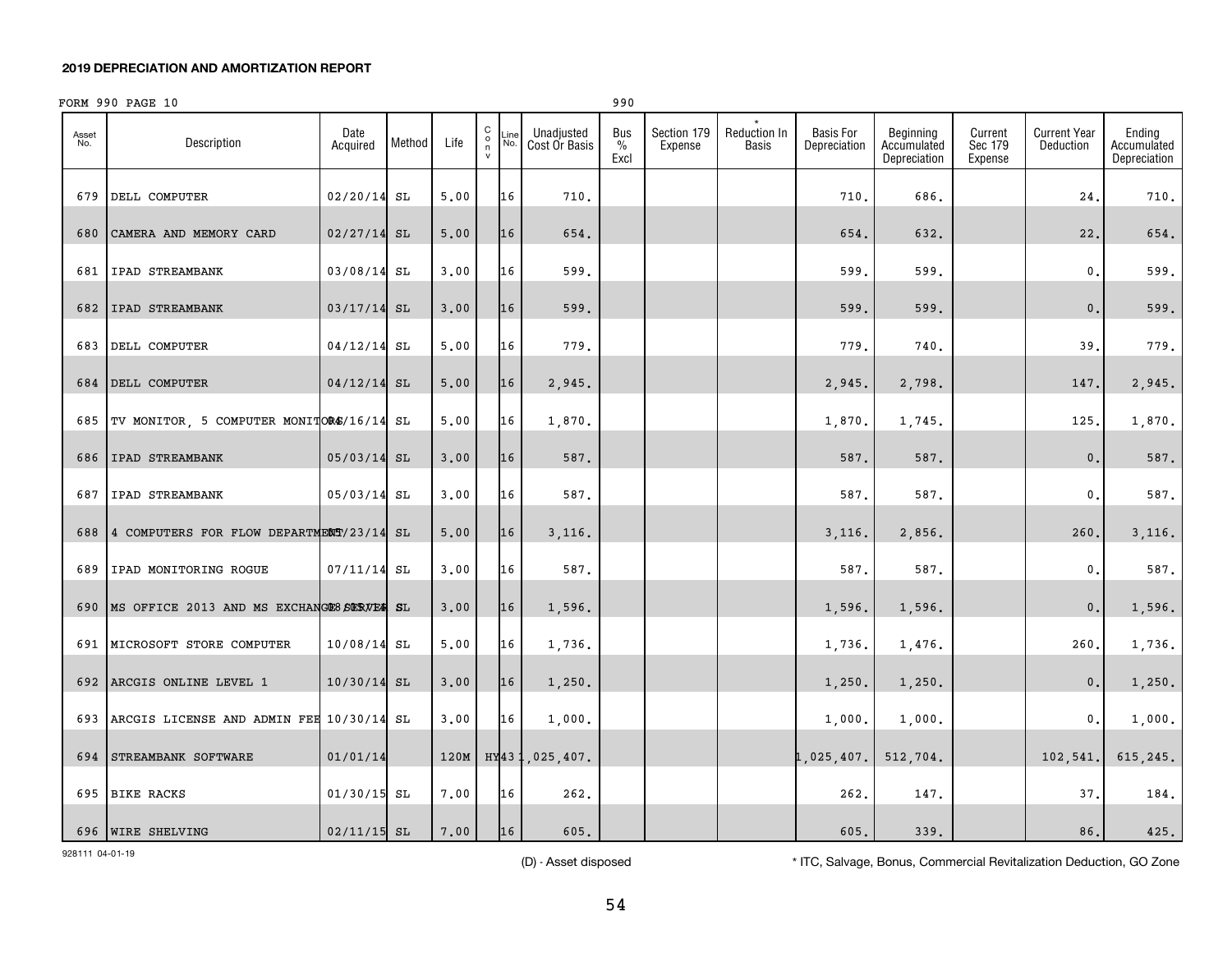## FORM 990 PAGE 10

| Asset<br>No. | Description                              | Date<br>Acquired | Method | Life | C<br>$\frac{0}{n}$ | .ine<br>No. | Unadjusted<br>Cost Or Basis | Bus<br>%<br>Excl | Section 179<br>Expense | Reduction In<br>Basis | <b>Basis For</b><br>Depreciation | Beginning<br>Accumulated<br>Depreciation | Current<br>Sec 179<br>Expense | <b>Current Year</b><br>Deduction | Ending<br>Accumulated<br>Depreciation |
|--------------|------------------------------------------|------------------|--------|------|--------------------|-------------|-----------------------------|------------------|------------------------|-----------------------|----------------------------------|------------------------------------------|-------------------------------|----------------------------------|---------------------------------------|
| 697          | <b>BOISE OFFICE FURNITURE</b>            | $02/24/15$ SL    |        | 7.00 |                    | 16          | 5,830.                      |                  |                        |                       | 5,830.                           | 3,193.                                   |                               | 833.                             | 4,026.                                |
| 698          | PARTITIONS ASHLAND OFFICE                | 09/09/15 SL      |        | 7.00 |                    | 16          | 5,935.                      |                  |                        |                       | 5,935.                           | 2,826.                                   |                               | 848.                             | 3,674.                                |
| 700          | DELL COMPUTER                            | $02/10/15$ SL    |        | 3,00 |                    | 16          | 468.                        |                  |                        |                       | 468.                             | 468.                                     |                               | 0.                               | 468.                                  |
| 701          | PHONES FOR BOISE OFFICE                  | $03/24/15$ SL    |        | 7.00 |                    | 16          | 1,334.                      |                  |                        |                       | 1,334.                           | 715.                                     |                               | 191.                             | 906.                                  |
| 702          | <b>BACKUP LAPTOP</b>                     | 03/25/15 SL      |        | 3.00 |                    | 16          | 499.                        |                  |                        |                       | 499.                             | 499.                                     |                               | $\mathbf 0$ .                    | 499.                                  |
| 703          | <b>COMPUTER</b>                          | $03/25/15$ SL    |        | 3,00 |                    | 16          | 549.                        |                  |                        |                       | 549.                             | 549.                                     |                               | $\mathbf{0}$ .                   | 549.                                  |
| 704          | <b>BOISE OFFICE PHOTOS</b>               | 03/25/15 SL      |        | 7.00 |                    | 16          | 824.                        |                  |                        |                       | 824.                             | 442.                                     |                               | 118.                             | $560.$                                |
| 705          | WEBSITE REDEVELOPMENT COSTS              | $11/24/15$ SL    |        | 3,00 |                    | 16          | 53,262.                     |                  |                        |                       | 53,262.                          | 53,262.                                  |                               | $\mathbf{0}$ .                   | 53,262.                               |
| 706          | BOISE CONF ROOM COMPUTER AND TW/11/15 SL |                  |        | 3,00 |                    | 16          | 1,000.                      |                  |                        |                       | 1,000.                           | 1,000.                                   |                               | $\mathbf{0}$ .                   | 1,000.                                |
| 707          | GOPRO CAMERA AND ACCESSORIES 04/28/15 SL |                  |        | 3.00 |                    | 16          | 555.                        |                  |                        |                       | 555.                             | 555.                                     |                               | $\mathbf 0$ .                    | 555.                                  |
| 708          | 2012 CHEVY TRAVERSE                      | 05/08/15 SL      |        | 5,00 |                    | 16          | 19,425.                     |                  |                        |                       | 19,425.                          | 14,245.                                  |                               | 3,885.                           | 18,130.                               |
| 709          | COMPUTER                                 | 06/19/15 SL      |        | 3.00 |                    | 16          | 920.                        |                  |                        |                       | 920.                             | 920.                                     |                               | $\mathbf{0}$ .                   | 920.                                  |
| 710          | SUBARU FORESTER                          | 07/06/15 SL      |        | 5,00 |                    | 16          | 15,362.                     |                  |                        |                       | 15,362.                          | 10,753.                                  |                               | 3,072.                           | 13,825.                               |
| 711          | 2 LAPTOPS                                | $07/16/15$ SL    |        | 3.00 |                    | 16          | 1,198.                      |                  |                        |                       | 1,198.                           | 1,198.                                   |                               | 0.                               | 1,198.                                |
| 712          | LAPTOP                                   | $07/21/15$ SL    |        | 3.00 |                    | 16          | 549.                        |                  |                        |                       | 549                              | 549.                                     |                               | $\mathbf{0}$ .                   | 549.                                  |
| 713          | LAPTOPS                                  | 08/19/15 SL      |        | 3,00 |                    | 16          | 1,587.                      |                  |                        |                       | 1,587.                           | 1,587.                                   |                               | $\mathbf{0}$ .                   | 1,587.                                |
| 714          | DESKTOP COMPUTER                         | 08/27/15 SL      |        | 3.00 |                    | 16          | 579.                        |                  |                        |                       | 579.                             | 579.                                     |                               | $\mathbf{0}$ .                   | 579.                                  |
|              | 715 DESKTOP COMPUTER                     | 09/30/15 SL      |        | 3,00 |                    | 16          | 699.                        |                  |                        |                       | 699.                             | 699.                                     |                               | $\mathbf{0}$ .                   | 699.                                  |

928111 04-01-19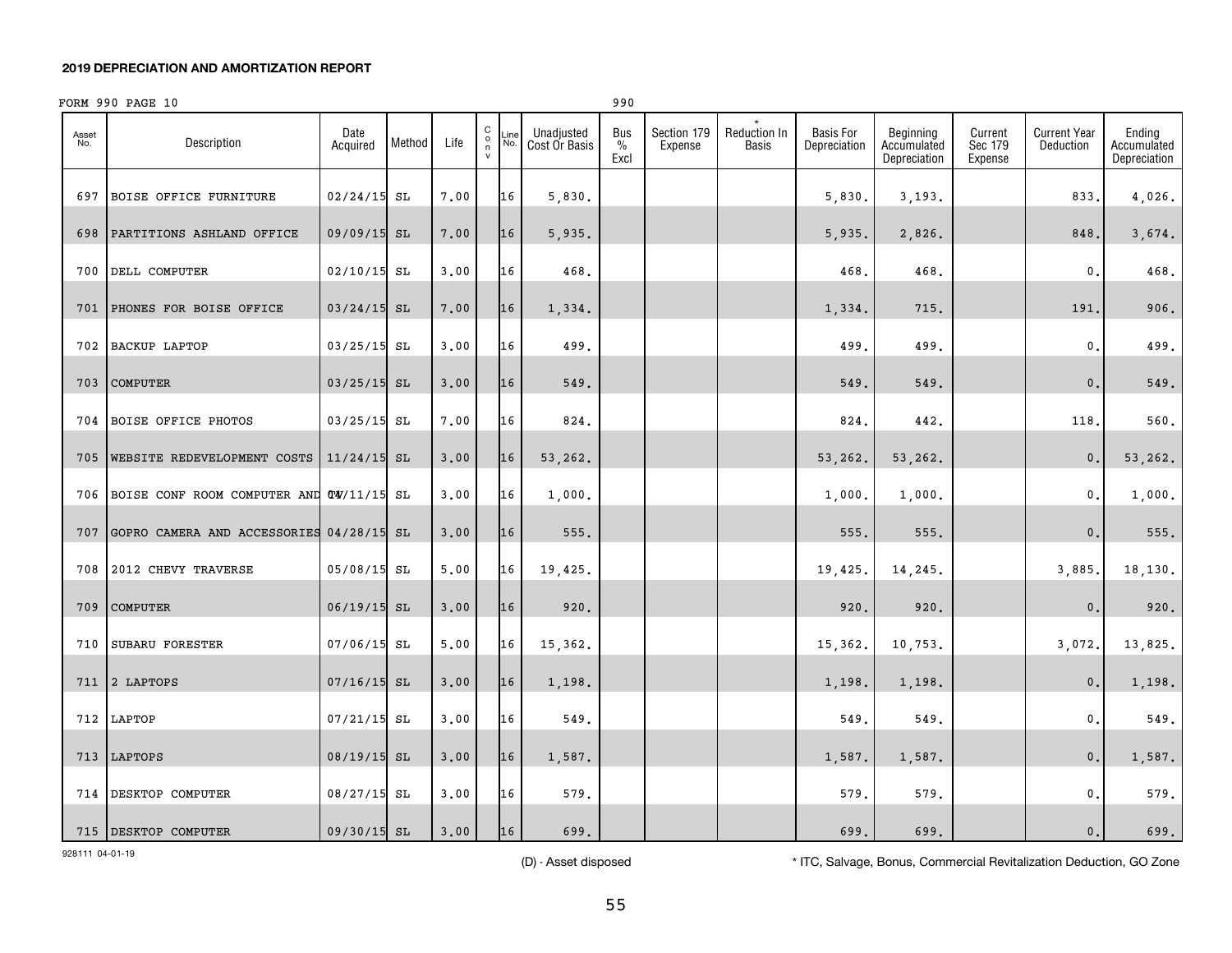## FORM 990 PAGE 10 990 PAGE 990

Asset No.

716

717

718

719

720

721

722

723

724

725

726

727

728

729

730

731

732

733

#### C o n vLine No.Dateon **Acquired Method** Life Unadiusted Cost Or Basis Bus % ExclSection 179 ExpenseReduction In Basis Basis For DepreciationBeginning Accumulated DepreciationCurrent Sec 179 ExpenseCurrent Year DeductionDescription\*CELL PHONE - IPHONE  $\begin{array}{|c|c|c|c|c|c|c|c|c|} \hline 11/10/15 & \text{SL} & 3.00 & 16 & 784. \ \hline \end{array}$ 784. 784. 0. 784. 17 |SURFACE TABLET | 11/30/15| SL | 3.00 | |16 | 1,149. | | | | | | 1,149. | | | 0.| 1,149. ART FOR 700 SW TAYLOR 12/08/15 SL 7.00 16 496. 496. 218. 71. 289. OFFICE FURNITURE 700 SW TAYLOR2/15/15 SL 7.00 16 2.136. | | | 2.136. | 341. | | 305. 1.246. TV FOR 700 SW TAYLOR |12/15/15|SL |3.00| 16| 2.500.| | | 2.500.| | 0.| 2.500. 21 |SMITH CFI FURNITURE | 12/18/15|SL | 7.00 | 16 | 23,801. | | | 23,801. | 10,200. | | 3,400. | 13,600. OFFICE DESIGN 700 SW TAYLOR 10/31/15 SL 10.00 16 51.522. I THE SET SET SET SET SET SALL 21.467. (D)VINTAGE FURNITURE 700 SW TAXLOR/15 SL 7.00 | 16 | 4.900. | | | | 4.900. | 2.100. | | 700. | 2.800. OFFICE TIMESHEET SOFTWARE | 02/25/15 SL | 3.00 | 16 | 2.885. | | | | | 2.885. | | | | 0. | 2.885. AQUARIOUS HYDROMETRIC WORKSTACTOXO/15 SL 3.00 16 2.250. 2.250. 2.250. 2.250. 2.250. 2.250. 2.250. 2.250. 26 |DESKTOP COMPUTER |04/13/15|SL |3.00||16|| 871.|| | | 871.| 1 0.|| 871. STREAMBANK MONITORING APP | 01/01/19 | 60M | HY42 | 39,294. | | | | 39,294. | | | 7,859. | 7,859. PATH CONSTRUCTION 12/01/15 SL 10.00 16 108,762. 108,762. 33,535. 10,876. 44,411.

928111 04-01-19

(D) - Asset disposed \* ITC, Salvage, Bonus, Commercial Revitalization Deduction, GO Zone

Ending AccumulatedDepreciation

OFFICE CHAIR - SACRAMENTO | 01/28/16| SL | 7.00 | 16 | 796. | | | | 796. | 332. | | 114. | 446.

LONG LIVE THE PACIFIC COHO BANNER 11/23/16 SL 7.00 16 800. 800. 238. 114. 352.

31 |CELL PHONE | 01/27/16| SL | 3.00 | 116 | 598. | | 598. | 598. | 581. | | 17. | 598.

32 |MICROSOFT 43 | 03/26/16| SL | 3.00 | 16 | 1,729. | | | 1,729. | 1,729. | | 144. | 1,729.

SACRAMENTO OFFICE COMPUTER 04/14/16 SL 3.00 16 1,359. 1,359. 1,246. 113. 1,359.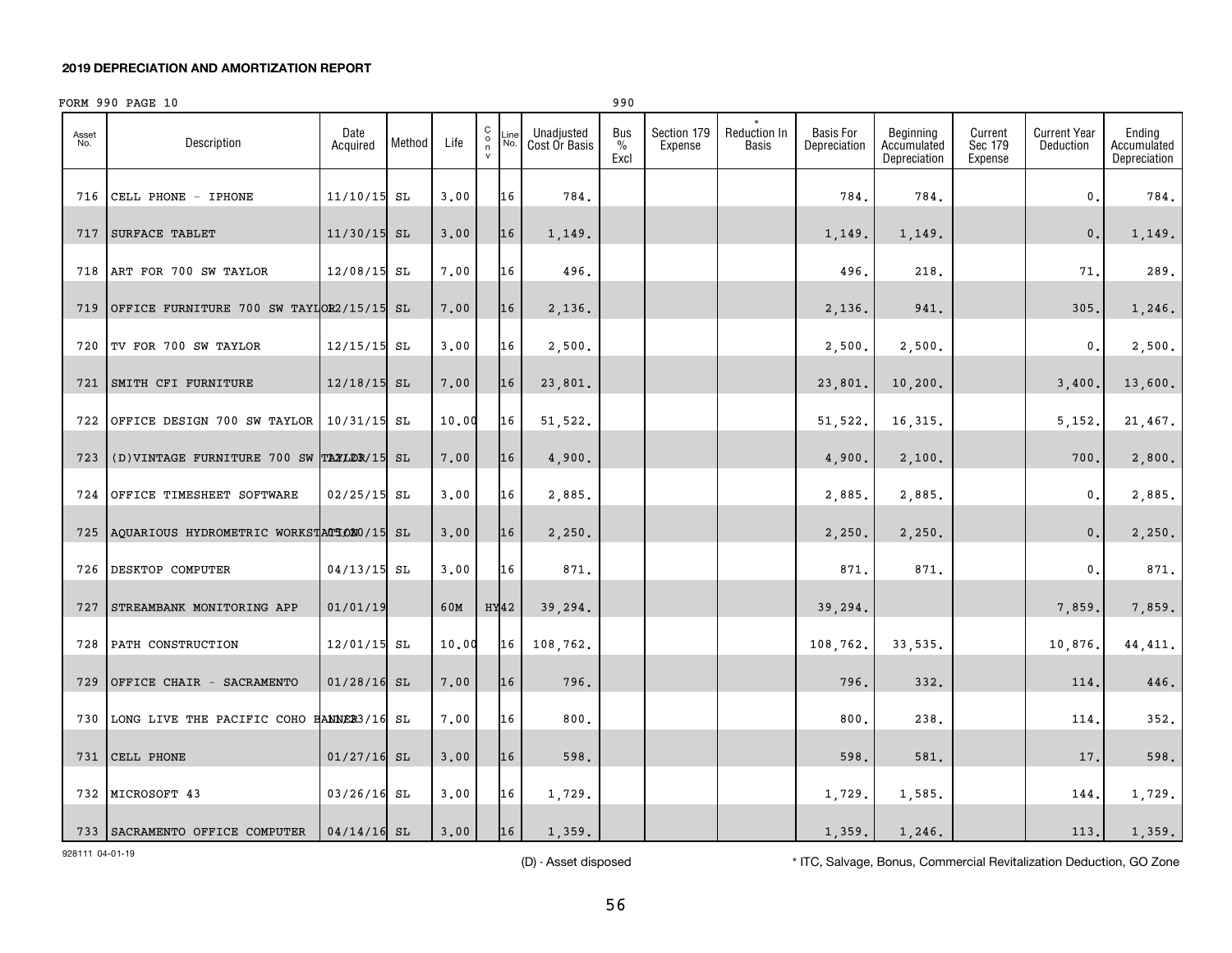|              | FORM 990 PAGE 10                    | 990              |        |       |                                   |            |                             |                     |                        |                              |                                  |
|--------------|-------------------------------------|------------------|--------|-------|-----------------------------------|------------|-----------------------------|---------------------|------------------------|------------------------------|----------------------------------|
| Asset<br>No. | Description                         | Date<br>Acquired | Method | Life  | C<br>$\circ$<br>n<br>$\mathsf{v}$ | Line<br>No | Unadjusted<br>Cost Or Basis | Bus<br>$\%$<br>Excl | Section 179<br>Expense | Reduction In<br><b>Basis</b> | <b>Basis For</b><br>Depreciation |
| 734          | FIELD MONITORING IPADS<br>$\cdot$ 2 | 06/08/16 SL      |        | 3.00  |                                   | 16         | 1,198.                      |                     |                        |                              | 1,198.                           |
| 735          | OFFICE CONSTRUCTION, NET            | $05/26/16$ SL    |        | 10.00 |                                   | 16         | 151,922.                    |                     |                        |                              | 151,922.                         |
| 736          | <b>B&amp;H PHOTO</b>                | $01/13/16$ SL    |        | 7.00  |                                   | 16         | 1,024.                      |                     |                        |                              | 1,024.                           |

|     | 734 2 FIELD MONITORING IPADS                 | 06/08/16 SL   | 3,00  | 16 | 1,198.   |  | 1,198.   | 1,032.  | 166.    | 1,198.  |
|-----|----------------------------------------------|---------------|-------|----|----------|--|----------|---------|---------|---------|
|     | 735 OFFICE CONSTRUCTION, NET                 | $05/26/16$ SL | 10.00 | 16 | 151,922. |  | 151,922. | 39,247. | 15,192. | 54,439. |
|     | 736 B&H PHOTO                                | $01/13/16$ SL | 7.00  | 16 | 1,024.   |  | 1,024.   | 439.    | 146.    | 585.    |
|     | 737 FURNITURE FROM REJUVENATION              | $01/27/16$ SL | 7.00  | 16 | 1,760.   |  | 1,760.   | 733.    | 251.    | 984.    |
|     | 738 TV MOUNT - BOISE OFFICE                  | $03/15/16$ SL | 7.00  | 16 | 300.     |  | 300.     | 121.    | 43.     | 164.    |
|     | 739 (D) GAME TABLE FOR GAME ROOM             | $03/19/16$ SL | 7.00  | 16 | 795.     |  | 795.     | 312.    | 114.    | 426.    |
|     | 740 BEER TAP SUPPLIES                        | 03/25/16 SL   | 7.00  | 16 | 392.     |  | 392.     | 154.    | 56,     | 210.    |
|     | 741 STORAGE ROOM SHELVING                    | $03/29/16$ SL | 7.00  | 16 | 835.     |  | 835.     | 328.    | 119     | 447.    |
|     | 742 2 TVS FOR TAYLOR LOCATION                | 03/30/16 SL   | 7.00  | 16 | 1,000.   |  | 1,000.   | 393.    | 143.    | 536.    |
|     | 743 SPEAKERS TAYLOR LOCATION                 | $03/31/16$ SL | 7.00  | 16 | 398.     |  | 398.     | 156.    | 57.     | 213.    |
|     | 744 LIGHTING FIXTURES TAYLOR LOCATION1/16 SL |               | 7.00  | 16 | 1,020.   |  | 1,020.   | 401.    | 146.    | 547.    |
|     | 745 MISC FURNITURE - AMAZON                  | 03/30/16 SL   | 7.00  | 16 | 1,735.   |  | 1,735.   | 681.    | 248.    | 929.    |
| 746 | FURNITURE FROM CITY HOME                     | 03/08/16 SL   | 7.00  | 16 | 1,784.   |  | 1,784.   | 722.    | 255.    | 977.    |
|     | 747 LUMBER FOR DESKS                         | 03/03/16 SL   | 7.00  | 16 | 194.     |  | 194.     | 79.     | 28.     | 107.    |
|     | 748 TV MOUNT FOR DOOR DISPLAY                | 04/06/16 SL   | 7.00  | 16 | 170.     |  | 170.     | 67.     | 24.     | 91.     |
|     | 749 SMITH CFI - FURNITURE                    | $03/22/16$ SL | 7.00  | 16 | 42,268.  |  | 42,268.  | 16,605. | 6,038.  | 22,643. |
|     | 750 2 TALL OFFICE CHAIRS                     | 03/30/16 SL   | 7.00  | 16 | 568.     |  | 568.     | 223.    | 81,     | 304.    |
|     | 751   SRM ARCHITECTURE                       | $05/31/16$ SL | 7.00  | 16 | 9,284.   |  | 9,284.   | 3,426.  | 1,326.  | 4,752.  |

928111 04-01-19

(D) - Asset disposed \* TTC, Salvage, Bonus, Commercial Revitalization Deduction, GO Zone

Beginning Accumulated Depreciation

Current Sec 179 Expense Current Year Deduction

Ending Accumulated Depreciation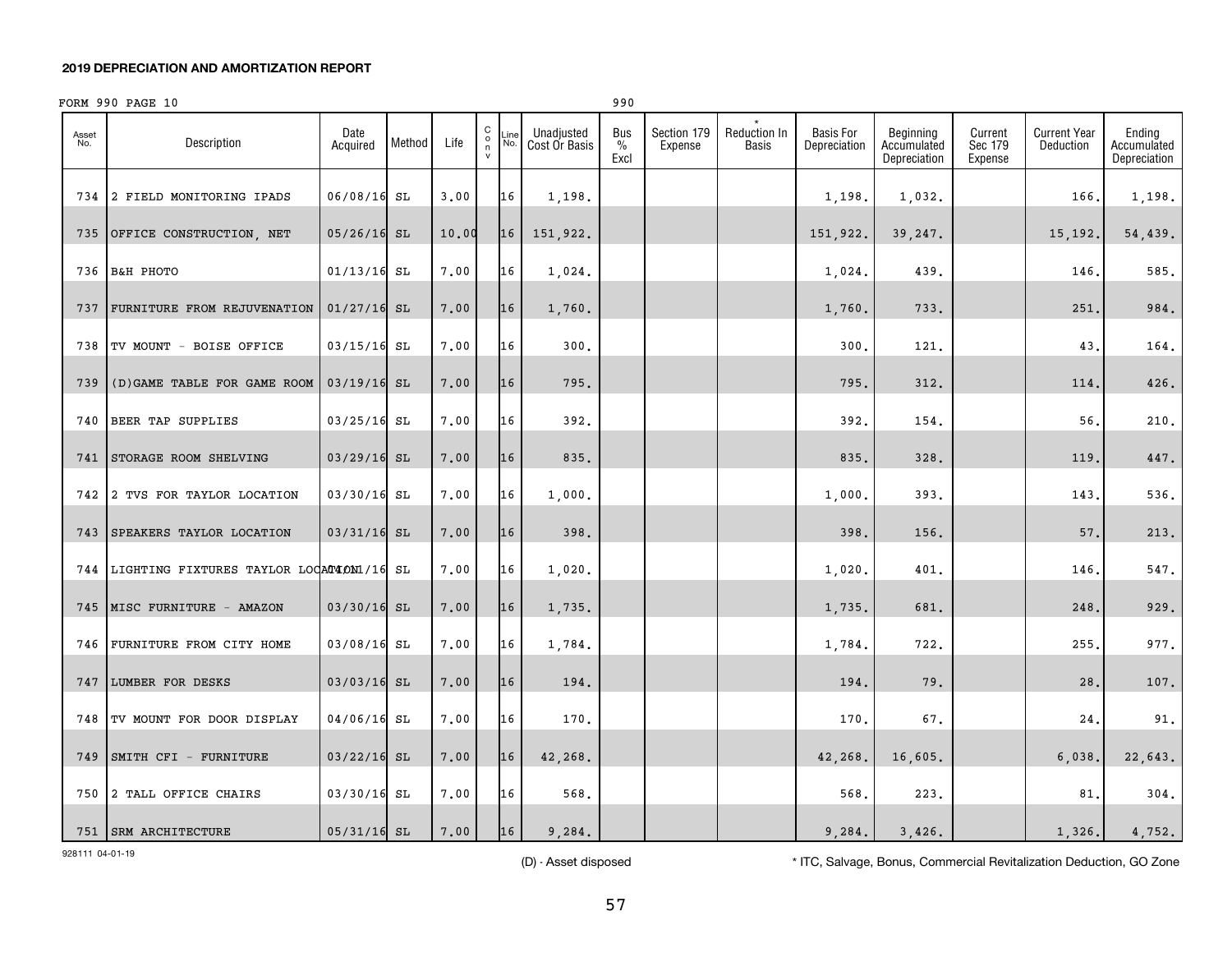## FORM 990 PAGE 10 990

| Asset<br>No. | Description                                  | Date<br>Acquired | Method | Life  | $\begin{matrix} 0 \\ 0 \\ 1 \\ 0 \end{matrix}$ | Line<br>No. | Unadjusted<br>Cost Or Basis | Bus<br>$\%$<br>Excl | Section 179<br>Expense | Reduction In<br>Basis | Basis For<br>Depreciation | Beginning<br>Accumulated<br>Depreciation | Current<br>Sec 179<br>Expense | <b>Current Year</b><br>Deduction | Ending<br>Accumulated<br>Depreciation |
|--------------|----------------------------------------------|------------------|--------|-------|------------------------------------------------|-------------|-----------------------------|---------------------|------------------------|-----------------------|---------------------------|------------------------------------------|-------------------------------|----------------------------------|---------------------------------------|
|              | 752 GEEZER GALLERY LIGHT AND SCULPTURE/16 SL |                  |        | 7.00  |                                                | 16          | 14,522.                     |                     |                        |                       | 14,522.                   | 5,705.                                   |                               | 2,075.                           | 7,780.                                |
| 753          | <b>BROKERS FEES</b>                          | $01/29/16$ SL    |        | 10.00 |                                                | 16          | 30,080.                     |                     |                        |                       | 30,080.                   | 8,773.                                   |                               | 3,008.                           | 11,781.                               |
| 754          | PAINTING FOR SUBLEASE - 3RD FLOOR1/16 SL     |                  |        | 10.00 |                                                | 16          | 7,000.                      |                     |                        |                       | 7,000.                    | 1,983.                                   |                               | 700.                             | 2,683.                                |
| 755          | SUITE 200 IMPROVEMENTS FOR SUBLEASE16 SL     |                  |        | 10.00 |                                                | 16          | 3,638.                      |                     |                        |                       | 3,638.                    | 728.                                     |                               | 364.                             | 1,092.                                |
| 756          | STREAMBANK MONITORING APP                    | 01/01/19         |        | 60M   | HY42                                           |             | 21,562.                     |                     |                        |                       | 21,562.                   |                                          |                               | 4,312.                           | 4,312.                                |
| 757          | COMPUTER                                     | $01/06/17$ SL    |        | 3.00  |                                                | 16          | 3,300.                      |                     |                        |                       | 3,300.                    | 2,200.                                   |                               | 1,100.                           | 3,300.                                |
| 758          | 2 COMPUTERES                                 | 02/24/17 SL      |        | 3.00  |                                                | 16          | 1,198.                      |                     |                        |                       | 1,198.                    | 732.                                     |                               | 399.                             | 1,131.                                |
| 759          | <b>COMPUTER</b>                              | 03/31/17 SL      |        | 3,00  |                                                | 16          | 832.                        |                     |                        |                       | 832.                      | 485.                                     |                               | 277.                             | 762.                                  |
| 760          | RESTORATION BOAT                             | 05/31/17 SL      |        | 10.00 |                                                | 16          | 12,600.                     |                     |                        |                       | 12,600.                   | 1,995.                                   |                               | 1,260.                           | 3,255.                                |
|              | 761 COMPUTER                                 | 08/06/17 SL      |        | 3.00  |                                                | 16          | 995.                        |                     |                        |                       | 995.                      | 470.                                     |                               | 332.                             | 802.                                  |
| 762          | BOAT MOTOR                                   | 08/18/17 SL      |        | 10.00 |                                                | 16          | 6,999.                      |                     |                        |                       | 6,999.                    | 933.                                     |                               | 700.                             | 1,633.                                |
|              | 763 MONITORING EQUIPMENT                     | 08/03/17 SL      |        | 3,00  |                                                | 16          | 7,009.                      |                     |                        |                       | 7,009.                    | 3,310.                                   |                               | 2,336.                           | 5,646.                                |
| 764          | COMPUTER - IDAHO STAFF                       | 08/06/17 SL      |        | 3.00  |                                                | 16          | 1,054.                      |                     |                        |                       | 1,054.                    | 498.                                     |                               | 351.                             | 849.                                  |
| 765          | STREAMBANK BASIN SCOUT                       | 07/01/17 NC      |        | .000  | HY                                             |             | 12,053.                     |                     |                        |                       | 12,053.                   |                                          |                               | $\mathfrak o$ .                  |                                       |
| 766          | DELL COMPUTER                                | $03/29/18$ SL    |        | 3.00  |                                                | 16          | 1,487.                      |                     |                        |                       | 1,487.                    | 372.                                     |                               | 496.                             | 868.                                  |
| 767          | TIRES FOR TFT CAR                            | 11/30/18 SL      |        | 5.00  |                                                | 16          | 1,208.                      |                     |                        |                       | 1,208.                    | 20.                                      |                               | 242.                             | 262.                                  |
| 768          | COMPUTER                                     | $01/09/18$ SL    |        | 3,00  |                                                | 16          | 865.                        |                     |                        |                       | 865.                      | 288.                                     |                               | 288,                             | $576$ .                               |
|              | 769 COMPUTER                                 | $03/31/18$ SL    |        | 3,00  |                                                | 16          | 1,050.                      |                     |                        |                       | 1,050.                    | 263.                                     |                               | 350.                             | 613.                                  |

928111 04-01-19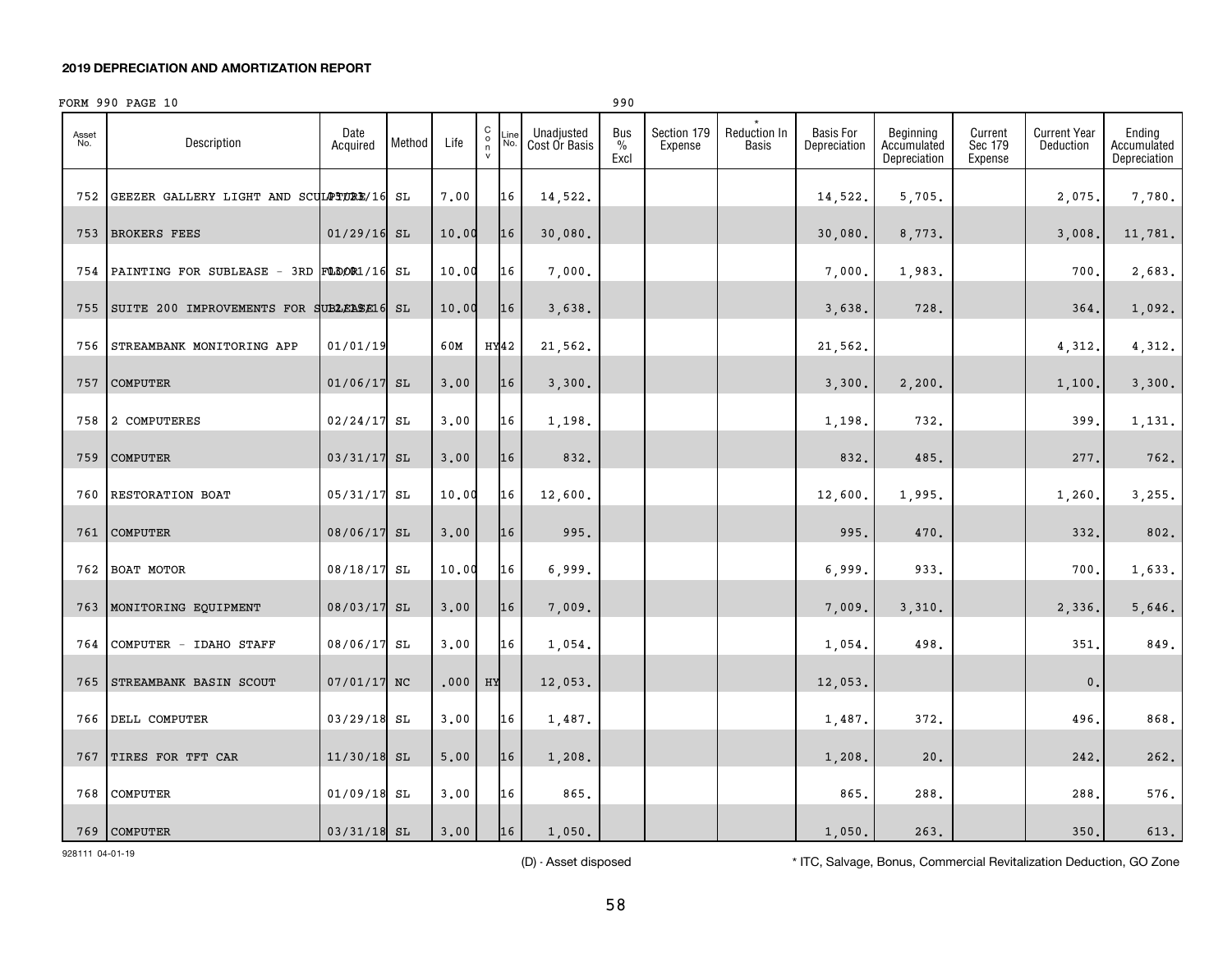|              | FORM 990 PAGE 10                                        |                  |        |           |                                           |                    |                             | 990                          |                        |                              |                                  |                                          |                               |                                  |                                       |
|--------------|---------------------------------------------------------|------------------|--------|-----------|-------------------------------------------|--------------------|-----------------------------|------------------------------|------------------------|------------------------------|----------------------------------|------------------------------------------|-------------------------------|----------------------------------|---------------------------------------|
| Asset<br>No. | Description                                             | Date<br>Acquired | Method | Life      | $\begin{matrix} 0 \\ 0 \\ n \end{matrix}$ | $\frac{Line}{No.}$ | Unadjusted<br>Cost Or Basis | Bus<br>$\frac{0}{0}$<br>Excl | Section 179<br>Expense | Reduction In<br><b>Basis</b> | <b>Basis For</b><br>Depreciation | Beginning<br>Accumulated<br>Depreciation | Current<br>Sec 179<br>Expense | <b>Current Year</b><br>Deduction | Ending<br>Accumulated<br>Depreciation |
| 770          | COMPUTER                                                | $10/31/18$ SL    |        | 3.00      |                                           | 16                 | 723.                        |                              |                        |                              | 723.                             | 40.                                      |                               | 241                              | 281.                                  |
| 771          | DESK TOPPER                                             | $12/11/18$ SL    |        | 5.00      |                                           | 16                 | 599.                        |                              |                        |                              | 599.                             | 10.                                      |                               | 120                              | 130.                                  |
| 772          | DESKTOP COMPUTER                                        | $12/31/18$ SL    |        | 3.00      |                                           | 16                 | 1,065.                      |                              |                        |                              | 1,065.                           |                                          |                               | 355                              | 355.                                  |
| 773          | STREAMBANK ADMIN TOOLKIT                                | 07/01/15 NC      |        | .000      | HY                                        |                    | 17,250.                     |                              |                        |                              | 17,250.                          |                                          |                               | $\mathbf{0}$ .                   |                                       |
| 774          | STREAMBANK DATABASE                                     | 01/01/19         |        | 120M      |                                           | HY42               | 27,276.                     |                              |                        |                              | 27,276.                          |                                          |                               | 2,728.                           | 2,728.                                |
| 775          | STREAMBANK BASIN SCOUT                                  | 07/01/16 NC      |        | .000      | HY                                        |                    | 20, 100.                    |                              |                        |                              | 20, 100.                         |                                          |                               | $\mathbf 0$ .                    |                                       |
| 776          | STREAMBANK ADMIN TOOLKIT                                | 07/01/16 NC      |        | .000      | HУ                                        |                    | 13,400.                     |                              |                        |                              | 13,400.                          |                                          |                               | $\mathbf{0}$                     |                                       |
| 777          | STREAMBANK DATABASE                                     | 01/01/19         |        | 120M HY42 |                                           |                    | 2,665.                      |                              |                        |                              | 2,665.                           |                                          |                               | 267                              | 267.                                  |
| 778          | STREAMBANK ADMIN TOOLKIT                                | 07/01/17 NC      |        | .000      | HУ                                        |                    | 1,775.                      |                              |                        |                              | 1,775.                           |                                          |                               | $\mathbf{0}$                     |                                       |
| 779          | STREAMBANK DATABASE                                     | 07/01/17 NC      |        | .000      | HX                                        |                    | 4,500.                      |                              |                        |                              | 4,500.                           |                                          |                               | $\mathbf{0}$ .                   |                                       |
| 780          | 3 LAPTOPS FOR WINDOWS 10 TRANGTTION19                   |                  | SL     | 3,00      |                                           | 16                 | 1,797.                      |                              |                        |                              | 1,797.                           |                                          |                               | 150                              | 150.                                  |
| 781          | 3 LAPTOPS FOR WINDOWS 7 REPLACEMENT19 SL                |                  |        | 3,00      |                                           | 16                 | 1,782.                      |                              |                        |                              | 1,782.                           |                                          |                               | 198                              | 198.                                  |
|              | 782 3 LAPTOPS FOR WINDOWS 10 TRANSTTION19 SL            |                  |        | 3.00      |                                           | 16                 | 1,782.                      |                              |                        |                              | 1,782.                           |                                          |                               | 149                              | 149.                                  |
| 783          | IPADS (2) FOR DEVO DEPARTMENT AND BACK<br><b>COVERS</b> | 02/06/19 SL      |        | 3.00      |                                           | 16                 | 1,696.                      |                              |                        |                              | 1,696.                           |                                          |                               | 518                              | 518.                                  |
| 784          | SURFACE PRO + ACCESSORIES                               | 04/30/19 SL      |        | 3.00      |                                           | 16                 | 1,694.                      |                              |                        |                              | 1,694.                           |                                          |                               | 376.                             | 376.                                  |
| 785          | DELL 7000 SERIES COMPUTER                               | 08/29/19 SL      |        | 3.00      |                                           | 16                 | 1,268.                      |                              |                        |                              | 1,268.                           |                                          |                               | 141                              | 141.                                  |
| 786          | <b>COMPUTER</b>                                         | 08/31/19 SL      |        | 3.00      |                                           | 16                 | 1,245.                      |                              |                        |                              | 1,245.                           |                                          |                               | 138.                             | 138.                                  |
|              |                                                         |                  |        |           |                                           |                    |                             |                              |                        |                              |                                  |                                          |                               |                                  |                                       |

928111 04-01-19

(D) - Asset disposed \* ITC, Salvage, Bonus, Commercial Revitalization Deduction, GO Zone

787 |TOWER FOR GIS/DATABASE/MODEL|IMS2/28/19 SL | 3.00 | 16 | 1,229. | | | 1,229. | | | 341. | 341. | 341.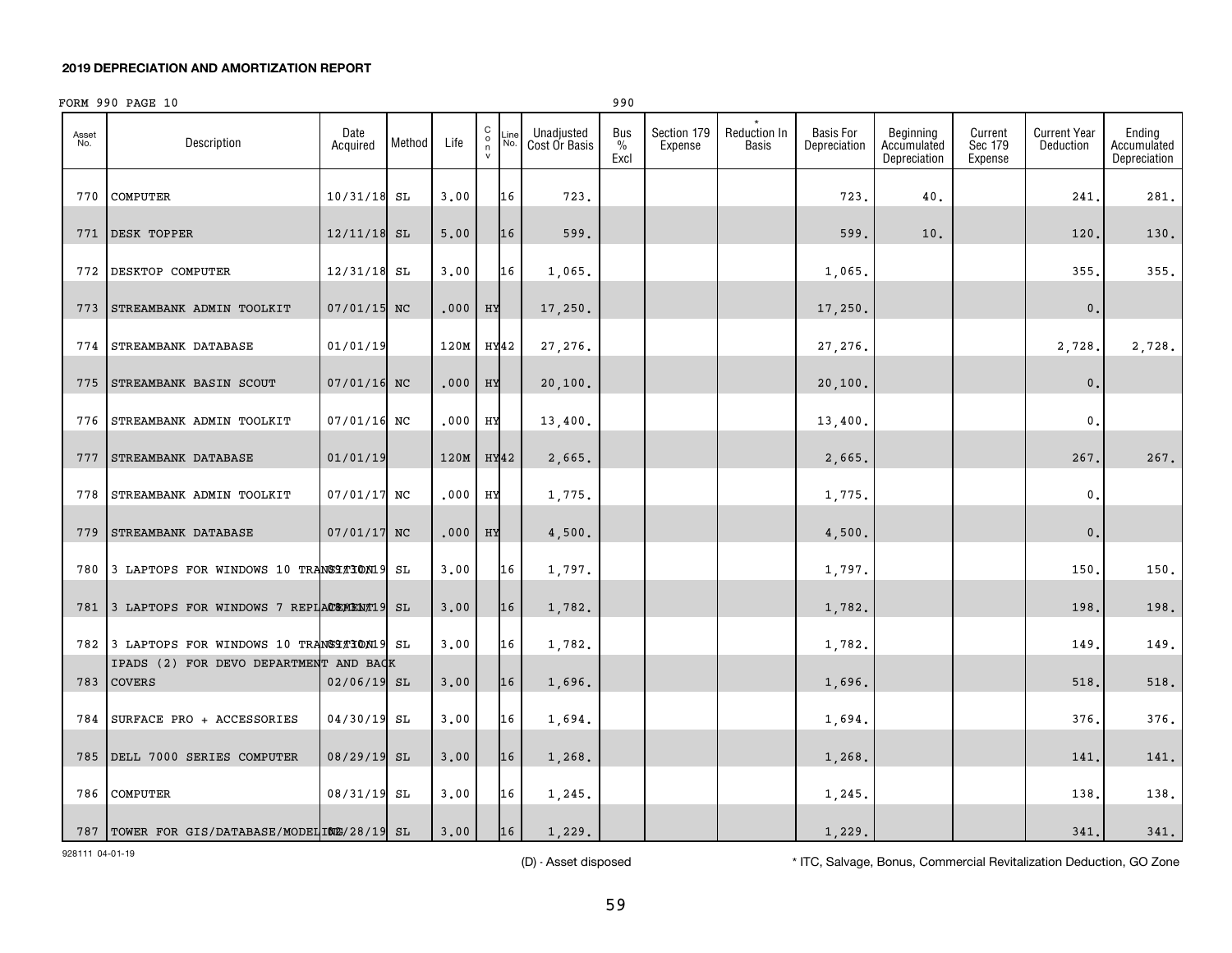## FORM 990 PAGE 10

| ×<br>۰.<br>۰.<br>I<br>v. |
|--------------------------|
|--------------------------|

| Asset<br>No. | Description                                    | Date<br>Acquired           | Method | Life | $_{\rm o}^{\rm C}$<br>n<br>$\mathsf{v}$ | $\mathsf{\mathsf{\scriptstyle\_ine}}$<br>No. | Unadjusted<br>Cost Or Basis | Bus<br>$\%$<br>Excl | Section 179<br>Expense | <b>Reduction In</b><br>Basis | <b>Basis For</b><br>Depreciation | Beginning<br>Accumulated<br>Depreciation | Current<br>Sec 179<br>Expense | <b>Current Year</b><br>Deduction | Ending<br>Accumulated<br>Depreciation |
|--------------|------------------------------------------------|----------------------------|--------|------|-----------------------------------------|----------------------------------------------|-----------------------------|---------------------|------------------------|------------------------------|----------------------------------|------------------------------------------|-------------------------------|----------------------------------|---------------------------------------|
| 788          | CELL PHONE TO REPLACE BROKEN<br>ONE            | REFURBISHED<br>06/12/19 SL |        | 3.00 |                                         | 16                                           | 1,229.                      |                     |                        |                              | 1,229.                           |                                          |                               | 239.                             | 239.                                  |
| 789          | NEW LAPTOP FOR CA DIRECTOR                     | $07/31/19$ SL              |        | 3,00 |                                         | 16                                           | 1,212.                      |                     |                        |                              | 1,212.                           |                                          |                               | 168.                             | 168.                                  |
| 790          | LAPTOP COMPUTER                                | 08/31/19 SL                |        | 3.00 |                                         | 16                                           | 1,212.                      |                     |                        |                              | 1,212.                           |                                          |                               | 135.                             | 135.                                  |
|              | 791 2 X LAPTOPS FOR WINDOWS 7 REPORCEMENT SL   |                            |        | 3.00 |                                         | 16                                           | 1,198.                      |                     |                        |                              | 1,198.                           |                                          |                               | 133.                             | 133.                                  |
|              | 792 DELL 5300 LAPTOP                           | 08/29/19 SL                |        | 3.00 |                                         | 16                                           | 1,180.                      |                     |                        |                              | 1,180.                           |                                          |                               | 131                              | 131.                                  |
|              | 793 2 LAPTOP COMPUTERS                         | 03/31/19 SL                |        | 3.00 |                                         | 16                                           | 1,170.                      |                     |                        |                              | 1,170.                           |                                          |                               | 293                              | 293.                                  |
|              | 794 LAPTOP COMPUTER                            | 06/30/19 SL                |        | 3,00 |                                         | 16                                           | 1,158.                      |                     |                        |                              | 1,158.                           |                                          |                               | 193.                             | 193.                                  |
|              | 795   MACBOOK PRO FOR PROGRAMMING UPSTREAM9 SL |                            |        | 3.00 |                                         | 16                                           | 1,099.                      |                     |                        |                              | 1,099.                           |                                          |                               | 305                              | 305.                                  |
|              | 796 SYNOLOGY DS918+ 4-BAY                      | 08/29/19 SL                |        | 3.00 |                                         | 16                                           | 1,089.                      |                     |                        |                              | 1,089                            |                                          |                               | 121                              | 121.                                  |
| 797          | DESKTOP COMPUTER                               | $07/31/19$ SL              |        | 3,00 |                                         | 16                                           | 992.                        |                     |                        |                              | 992.                             |                                          |                               | 138.                             | 138.                                  |
|              | 798 LAPTOP COMPUTER                            | 04/30/19 SL                |        | 3.00 |                                         | 16                                           | 580.                        |                     |                        |                              | 580.                             |                                          |                               | 129.                             | 129.                                  |
|              | 799 SYNOLOGY DRIVES FOR VPN FOR SAC/BDIL9 SL   |                            |        | 3.00 |                                         | 16                                           | 579.                        |                     |                        |                              | 579.                             |                                          |                               | 32.                              | 32.                                   |
| 800          | STAND UP DESKS FOR SAC OFFICE02/26/19 SL       |                            |        | 7.00 |                                         | 16                                           | 568.                        |                     |                        |                              | 568.                             |                                          |                               | 68.                              | 68.                                   |
|              | 801 NEW CHAIRS FOR STAFF SAC OFFICE/05/19 SL   |                            |        | 7.00 |                                         | 16                                           | 505.                        |                     |                        |                              | 505.                             |                                          |                               | 36.                              | 36.                                   |
|              | 802 NEW COUCH                                  | 04/17/19 SL                |        | 7.00 |                                         | 16                                           | 484.                        |                     |                        |                              | 484.                             |                                          |                               | 46.                              | 46.                                   |
| 803          | REFURBISHED LAPTOP                             | $02/28/19$ SL              |        | 5.00 |                                         | 16                                           | 475.                        |                     |                        |                              | 475.                             |                                          |                               | 79.                              | 79.                                   |
|              | 804 REPAIR LAPTOP COMPUTER                     | $12/31/19$ SL              |        | 5,00 |                                         | 16                                           | 379.                        |                     |                        |                              | 379.                             |                                          |                               | $\mathbf{0}$ .                   |                                       |
|              | 805 HARD DRIVES FOR VPN FOR BOISEV SAC1/19 SL  |                            |        | 5.00 |                                         | 16                                           | 378.                        |                     |                        |                              | 378.                             |                                          |                               | 13.                              | 13.                                   |

928111 04-01-19